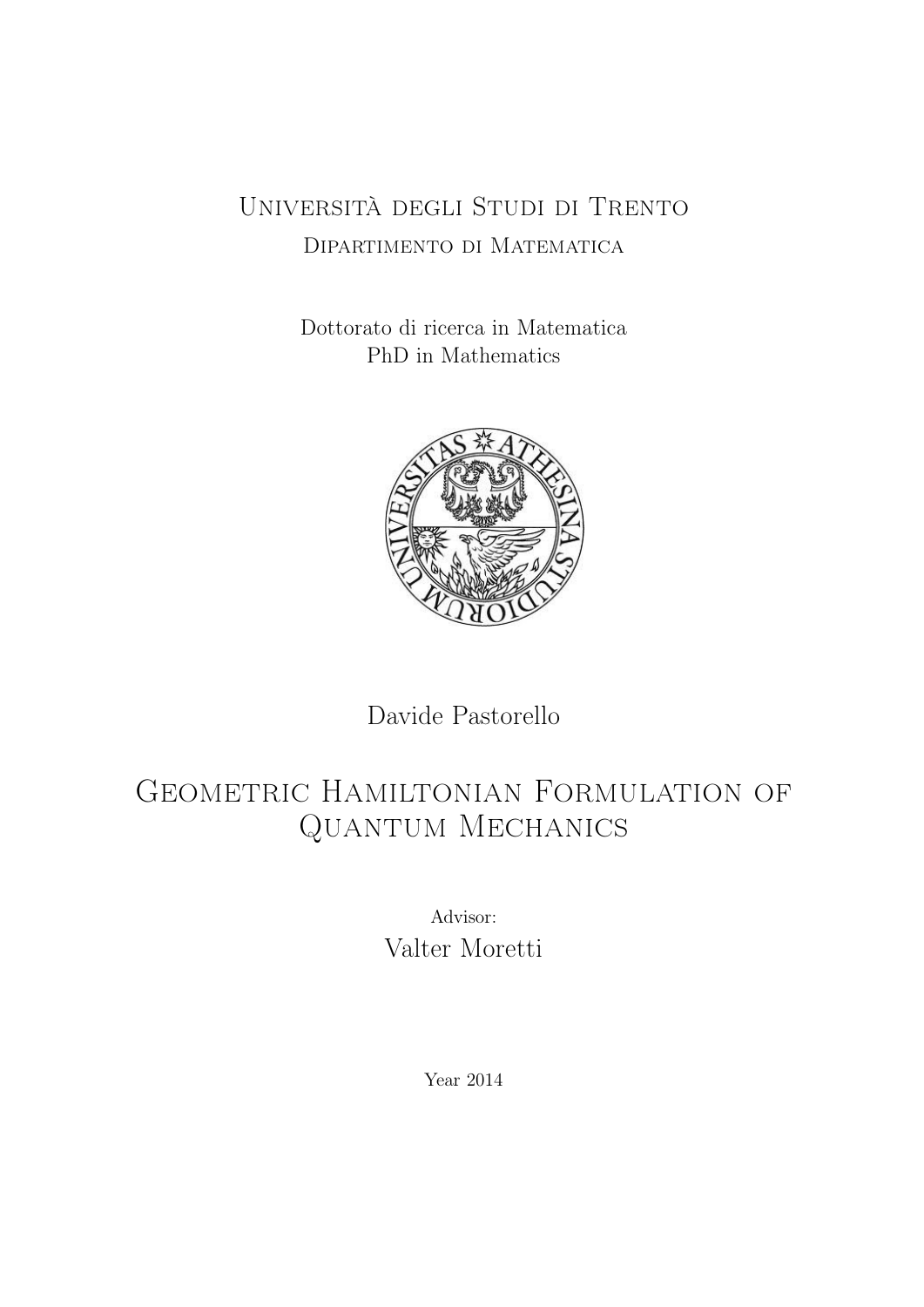Commitee members for defense of Ph.D dissertation:

Dr. Paolo Aniello (Università degli Studi di Napoli Federico II) Dr. Claudio Dappiaggi (Università degli Studi di Pavia) Prof. Valter Moretti (Università degli Studi di Trento)

Defense of Ph.D dissertation:

Dipartimento di Matematica, Università degli studi di Trento November 13, 2014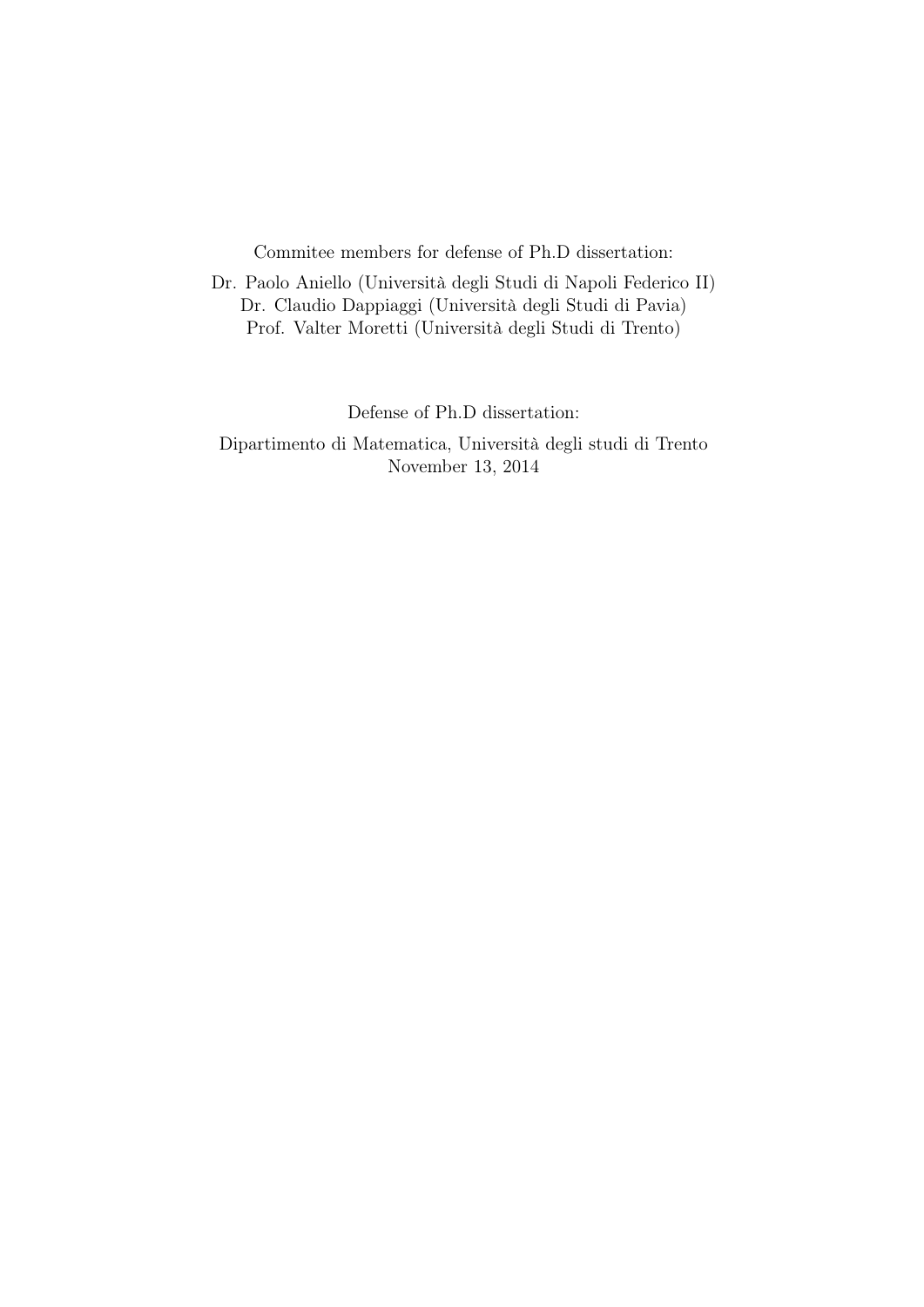Dedicated to Chiara, a true genius.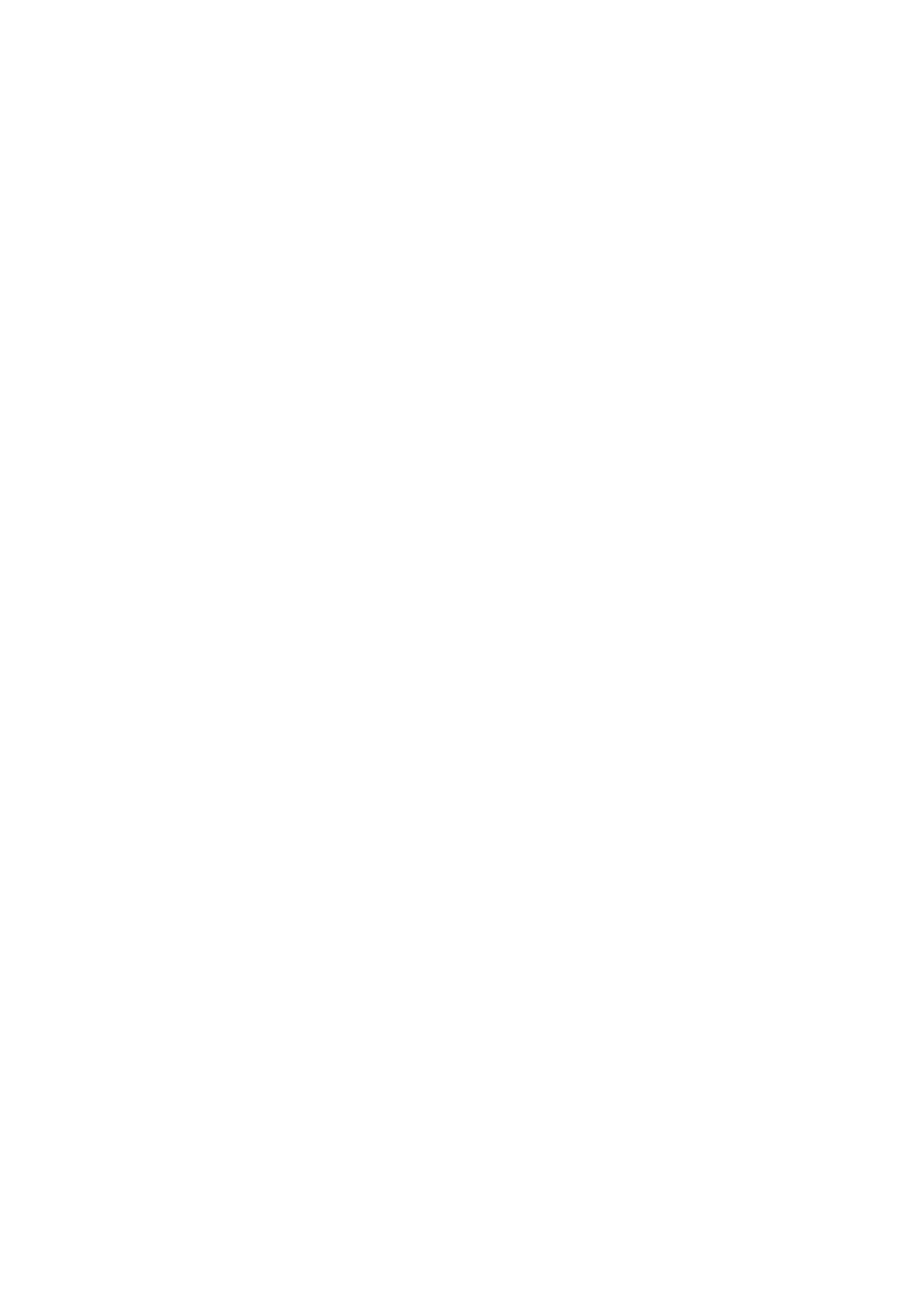# **Contents**

| List of symbols<br>iii |              |                                                                                        |                |  |  |
|------------------------|--------------|----------------------------------------------------------------------------------------|----------------|--|--|
|                        | Introduction |                                                                                        |                |  |  |
| $\mathbf{1}$           |              | Mathematical foundations of Quantum Mechanics                                          | $\mathbf{1}$   |  |  |
|                        | 1.1          | Preliminaries                                                                          | 1              |  |  |
|                        |              | In Nature there are quantum systems $\dots \dots \dots \dots \dots \dots$<br>1.1.1     | $\mathbf{1}$   |  |  |
|                        |              | In Mathematics there are operators in Hilbert spaces<br>1.1.2                          | $\overline{4}$ |  |  |
|                        | 1.2          |                                                                                        | 8              |  |  |
|                        |              | Quantum states from quantum logic<br>1.2.1                                             | 8              |  |  |
|                        |              | Measurement processes and quantum observables $\ldots \ldots \ldots$<br>1.2.2          | 12             |  |  |
|                        |              | 1.2.3                                                                                  | 13             |  |  |
|                        |              | 1.2.4                                                                                  | 15             |  |  |
|                        | 1.3          |                                                                                        | 15             |  |  |
| $\overline{2}$         |              | Machinery of frame functions                                                           | 19             |  |  |
|                        | 2.1          |                                                                                        | 19             |  |  |
|                        | 2.2          |                                                                                        | 20             |  |  |
|                        |              | 2.2.1                                                                                  | 20             |  |  |
|                        |              | 2.2.2                                                                                  | 22             |  |  |
|                        | 2.3          |                                                                                        | 25             |  |  |
| 3                      |              | Interplay of Hamiltonian and Quantum formalisms                                        | 29             |  |  |
|                        | 3.1          | Complex projective space as a quantum phase space $\dots \dots \dots \dots$            | 29             |  |  |
|                        |              | 3.1.1                                                                                  | 29             |  |  |
|                        |              | Kähler structure of the complex projective space<br>3.1.2                              | 31             |  |  |
|                        | 3.2          | Frame functions on the projective space $\ldots \ldots \ldots \ldots \ldots \ldots$    | 33             |  |  |
|                        |              | 3.2.1                                                                                  | 33             |  |  |
|                        |              | 3.2.2<br>Covariance under unitary transformations $\ldots \ldots \ldots \ldots \ldots$ | 36             |  |  |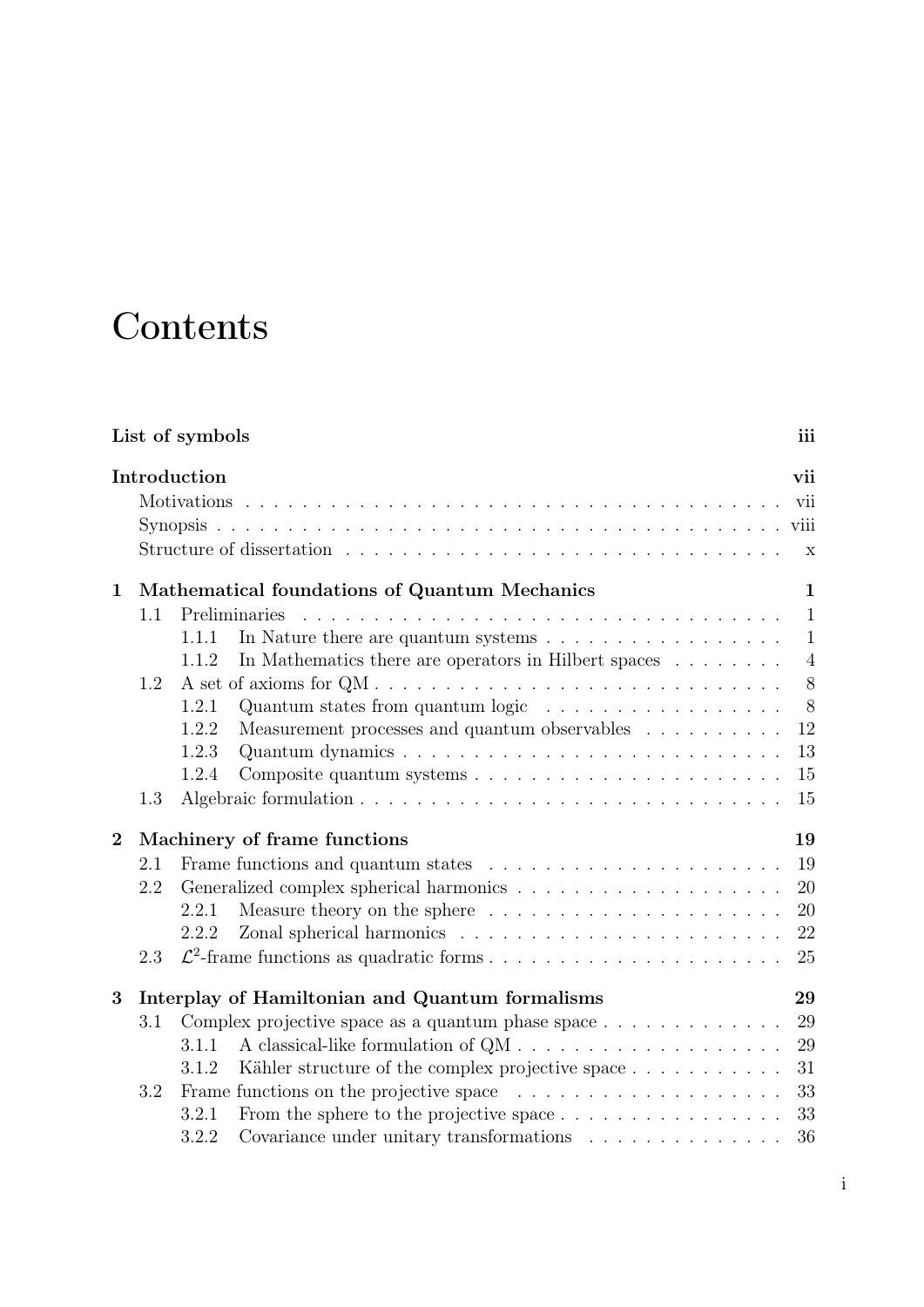|                        |     | 3.2.3 |                                                                                              |    |  |  |  |
|------------------------|-----|-------|----------------------------------------------------------------------------------------------|----|--|--|--|
|                        | 3.3 |       | Hamiltonian formalism for Quantum Mechanics                                                  | 40 |  |  |  |
|                        |     | 3.3.1 | Quantum dynamics as a Hamiltonian flow $\dots \dots \dots \dots$                             | 40 |  |  |  |
|                        |     | 3.3.2 | Quantum expectation values as classical-like averages $\dots \dots$                          | 42 |  |  |  |
| 4                      |     |       | Geometric Hamiltonian Quantum Mechanics                                                      | 45 |  |  |  |
|                        | 4.1 |       | Prescription for the <i>inverse quantization</i> $\ldots \ldots \ldots \ldots \ldots \ldots$ | 45 |  |  |  |
|                        |     | 4.1.1 | Quantum observables as real scalar function on quantum phase space 46                        |    |  |  |  |
|                        |     | 4.1.2 | Quantum states as Liouville densities on quantum phase space                                 | 47 |  |  |  |
|                        | 4.2 |       | Self-consistency of the geometric Hamiltonian formulation $\dots \dots \dots$                | 50 |  |  |  |
|                        |     | 4.2.1 | Complete characterization of classical-like observables                                      | 50 |  |  |  |
|                        |     | 4.2.2 | Re-quantization of the classical-like picture $\ldots \ldots \ldots \ldots$                  | 53 |  |  |  |
|                        | 4.3 |       | Observable $C^*$ -algebra in geometric Hamiltonian formulation $\ldots \ldots \ldots 55$     |    |  |  |  |
| $5\overline{)}$        |     |       | Geometric Hamiltonian approach to composite quantum systems                                  | 59 |  |  |  |
|                        | 5.1 |       |                                                                                              | 59 |  |  |  |
|                        | 5.2 |       | Quantum entanglement in geometric Hamiltonian picture                                        | 62 |  |  |  |
|                        |     | 5.2.1 |                                                                                              | 62 |  |  |  |
|                        |     | 5.2.2 |                                                                                              | 66 |  |  |  |
|                        | 5.3 |       | Separability criteria for Liouville densities $\ldots \ldots \ldots \ldots \ldots$           | 70 |  |  |  |
| Conclusions<br>73      |     |       |                                                                                              |    |  |  |  |
| 75<br>References       |     |       |                                                                                              |    |  |  |  |
| Acknowledgements<br>79 |     |       |                                                                                              |    |  |  |  |
|                        |     |       |                                                                                              |    |  |  |  |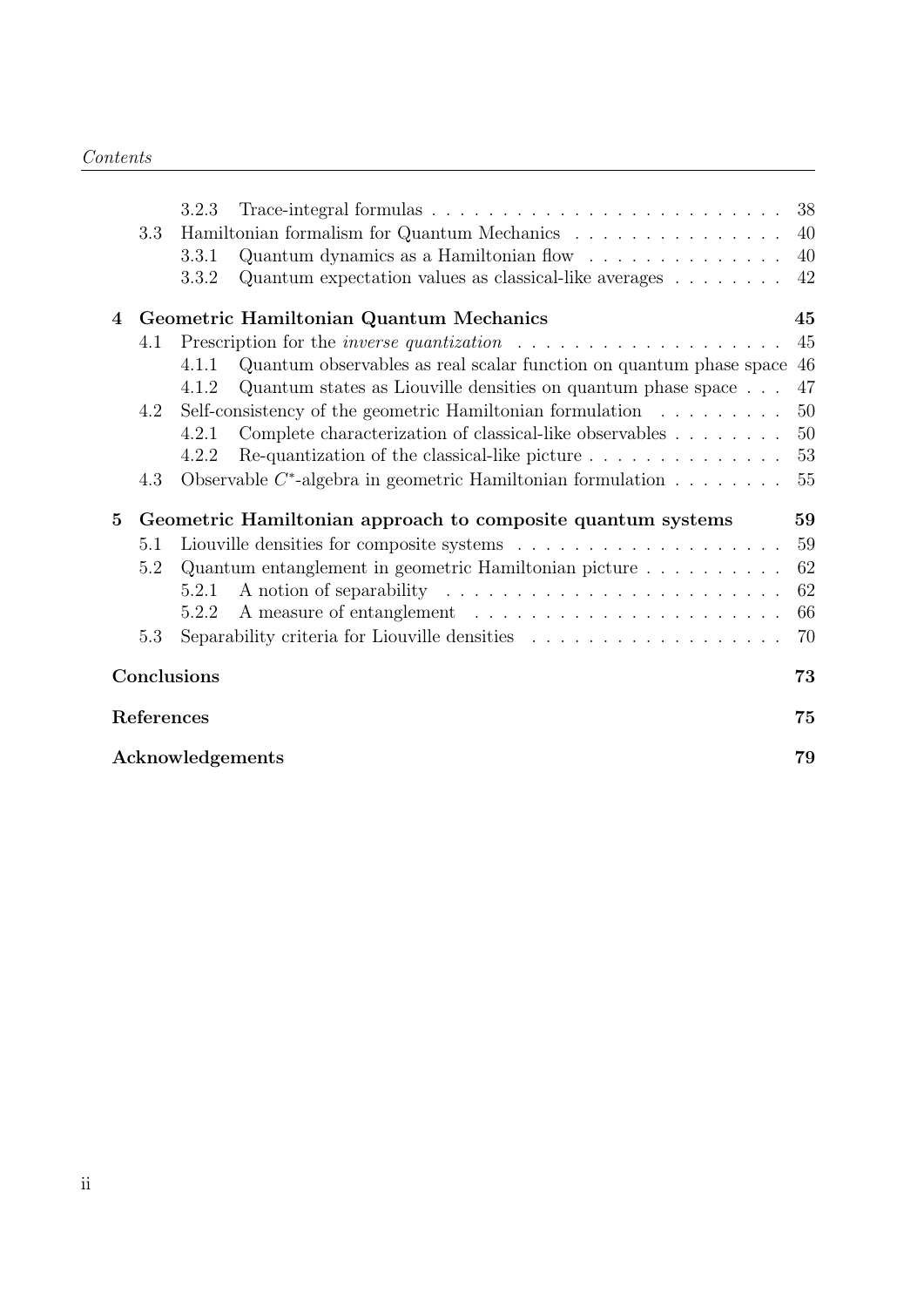# List of symbols

| $\boldsymbol{A}$           | linear operator                                                              |
|----------------------------|------------------------------------------------------------------------------|
| $A^\ast$                   | adjoint of $A$                                                               |
| $\overline{A}$             | closure of $A$                                                               |
| $A_v$                      | self-adjoint operator corresponding to $v \in T_p\mathsf{P}(\mathsf{H})$     |
| $\mathfrak A$              | abstract $C^*$ -algebra                                                      |
| $\mathfrak{B}(\mathsf{H})$ | $C^*$ -algebra of bounded operators on H                                     |
| $\mathfrak{B}_1(H)$        | space of trace-class operators on H                                          |
| $\mathfrak{B}_2(H)$        | space of Hilbert-Schmidt operators on H                                      |
| $\mathcal{B}(X)$           | Borel $\sigma$ -algebra on X                                                 |
| $\mathbb C$                | set of complex numbers                                                       |
| $\mathbb{C}^n$             | set of $n$ -tuplets of complex numbers                                       |
| $\mathcal{C}(X)$           | set of functions on X                                                        |
| $\mathcal{C}^{\infty}(X)$  | set of smooth functions on $X$                                               |
| CM                         | acronym of Classical Mechanics                                               |
| $\gamma_t^{(H)}$           | dynamical flow associated to $H$                                             |
| D(A)                       | domain of operator $A$                                                       |
| $D_n$                      | faithful unitary representation of $U(n)$ on $L^2(\mathbb{S}^{2n-1}, \nu_n)$ |
| df                         | total differential of $f$                                                    |
| dx                         | Lebesgue measure on $\mathbb{R}$ (or $\mathbb{R}^n$ )                        |
| $d(\cdot,\cdot)$           | distance function                                                            |
| $d_1(\cdot,\cdot)$         | distance induced by $\ \ _1$                                                 |
| $d_2(\cdot,\cdot)$         | distance induced by $\ \ _2$                                                 |
| $\Delta$                   | Laplacian                                                                    |
| $\Delta A$                 | standard deviation of A                                                      |
| $\delta$                   | Dirac delta                                                                  |
| $\delta_{ij}$              | Kronecker delta                                                              |
| $\boldsymbol{e}$           | Euler's number (electric charge of electron in section 1.1)                  |
| E                          | Borel set                                                                    |
| exp                        | exponential function                                                         |
| $\boldsymbol{f}$           | scalar function                                                              |
| $f_A$                      | classical-like observable associated to quantum observable $A$               |
| $f_{\mathsf{H}}$           | partial integral of $f: P(H \otimes K) \to \mathbb{R}$ w.r.t. $P(H)$         |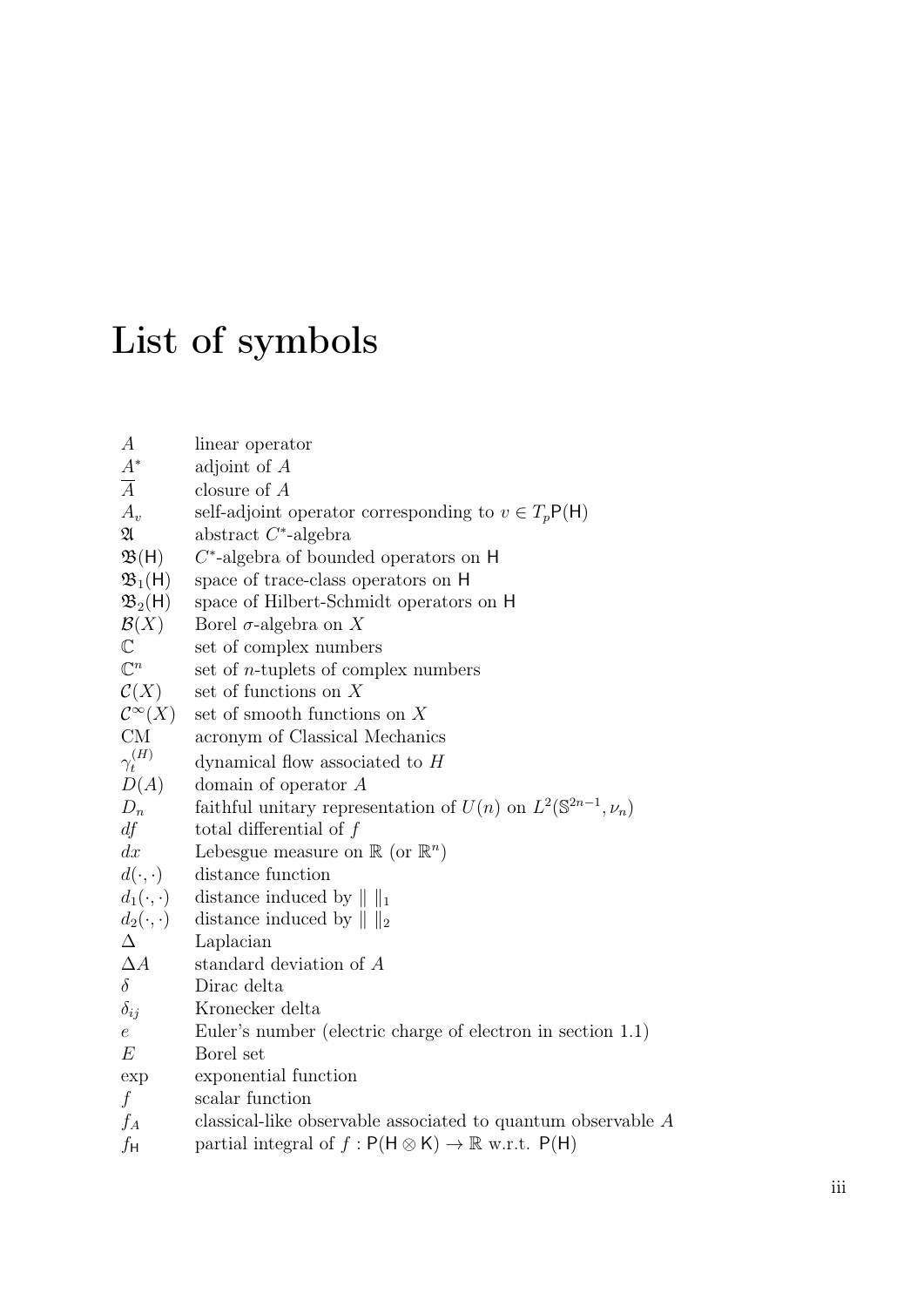| $F^j$                                 | generalized zonal spherical harmonic of order $j$                                 |
|---------------------------------------|-----------------------------------------------------------------------------------|
| $\mathcal{F}^2(H)$                    | set of square-integrable frame functions on H                                     |
| $\Phi^* f$                            | pullback of f by $\Phi$                                                           |
| G                                     | Lie group                                                                         |
| $G_p$                                 | isotropy group of $p \in P(H)$                                                    |
| G(df,dg)                              | scalar product of one-forms induced by Fubini-Study metric                        |
| $\mathfrak g$                         | Fubini-Study metric                                                               |
| H                                     | Hamiltonian                                                                       |
| $H_0$                                 | free Hamiltonian                                                                  |
| H                                     | Hilbert space                                                                     |
| $H_n$                                 | <i>n</i> -dimensional Hilbert space                                               |
| $\mathsf{H}^n_{(p,q)}$                | subspace of the orthogonal decomposition of $L^2(\mathbb{S}^{2n-1}, \nu_n)$       |
| $\hbar$                               | reduced Planck constant                                                           |
| $\mathbb I$                           | identity operator                                                                 |
| $\it i$                               | imaginary unit (or index as subscript/superscript)                                |
| $j_p$                                 | almost complex form acting on $T_pP(H)$                                           |
| Ker(A)                                | kernel of $A$                                                                     |
| $\kappa$                              | free parameter of inverse quinatization prescription                              |
| $\mathcal{L}^2(\Omega,\mu)$           | set of $\mu$ -square-integrable functions on the measure space $\Omega$           |
| $L^2(\Omega,\mu)$                     | Hilbert space of $\mu$ -square-integrable functions on the measure space $\Omega$ |
| $\mathcal M$                          | symplectic manifold (classical phase space in particular)                         |
| $m_{e}\,$                             | mass of the electron                                                              |
| $\tilde{\mu}$                         | Haar measure on $U(n)$                                                            |
| $\mu_n$                               | Liouville measure on $P(H_n)$                                                     |
| $\mu_G$                               | Gaussian measure                                                                  |
| N                                     | basis of $P(H)$                                                                   |
| $\mathbb N$                           | set of natural numbers                                                            |
| $\nu_n$                               | $U(n)$ -invariant Borel measure on $\mathbb{S}^{2n-1}$                            |
| QΜ                                    | acronym of Quantum Mechanics                                                      |
| $\mathcal{O}$                         | inverse quantization map for observables                                          |
| $\mathfrak{O}$                        | re-quantization distribution for observables                                      |
| $\boldsymbol{P}$                      | orthogonal projector                                                              |
| $P_E$                                 | orthogonal projector individuated by $E \in \mathcal{B}(\mathbb{R})$              |
| $P_l(u)$                              | Legendre polynomials                                                              |
| $P_k$                                 | momentum operators                                                                |
| ${P_E}_{E\in\mathcal{B}(\mathbb{R})}$ | spectral measure                                                                  |
| $\mathfrak{P}(\mathsf{H})$            | lattice of orthogonal projectors on H                                             |
| P(H)                                  | projective space on H                                                             |
| $\psi$                                | unit vector in H                                                                  |
| $[\psi]$                              | ray of $\psi$                                                                     |
|                                       |                                                                                   |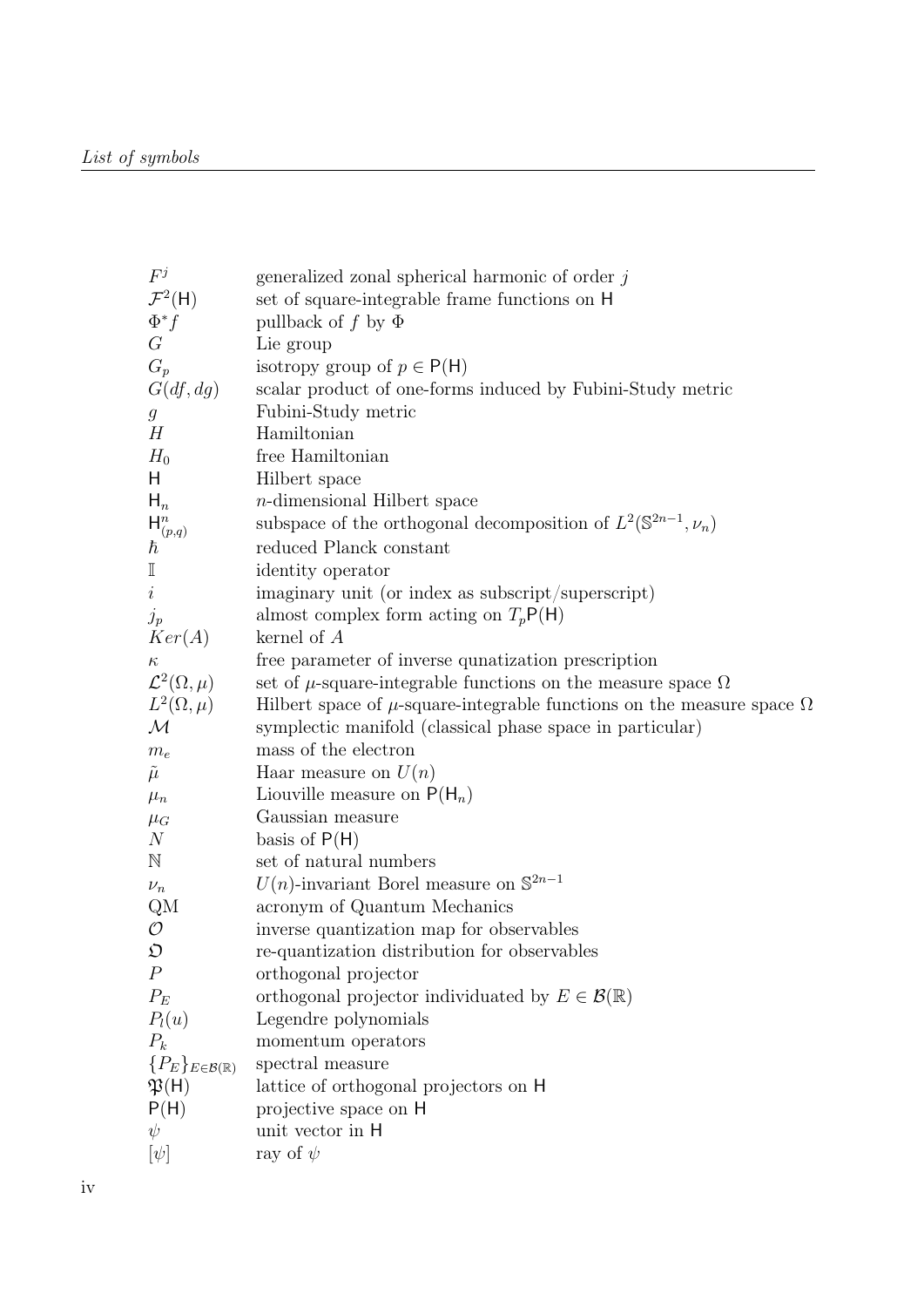| set of real numbers                                                            |
|--------------------------------------------------------------------------------|
| set of $n$ -tuples of real numbers                                             |
| Liouville density                                                              |
| Liouville density associated to $\sigma$                                       |
| strong limit                                                                   |
| sum calculated in strong operator topology                                     |
| unit sphere in $\mathbb{C}^n$                                                  |
| unit sphere in H                                                               |
| set of quantum states on H                                                     |
| set of quantum pure states on H                                                |
| set of separable states                                                        |
| set of separable pure states                                                   |
| set of entangled states                                                        |
| spectrum of $A$                                                                |
| point spectrum of $A$                                                          |
| $\sigma$ -algebra on X                                                         |
| density operator                                                               |
| pure state associated to $\psi$                                                |
| inverse quantization map for states                                            |
| re-quantization distribution for states                                        |
| trace of operator $A$                                                          |
| partial trace of A                                                             |
| tangent space of M in $p \in \mathcal{M}$                                      |
|                                                                                |
| cotangent space of M in $p \in \mathcal{M}$                                    |
| topology on $X$                                                                |
| unitary operator                                                               |
| unitary group of degree $n$                                                    |
| group of unitary operators in H                                                |
| one-parameter group of unitary operators                                       |
| time evolutor                                                                  |
| Lie algebra of $U(n)$                                                          |
| real vector space of self-adjoint operators on $H_n$                           |
| vector space                                                                   |
| vector in $T_p\mathsf{P}(\mathsf{H})$ individuated by $A \in i\mathfrak{u}(n)$ |
| weight of the frame function $f$                                               |
| symplectic form (algebraic state in section $1.3$ )                            |
| GNS triple of algebraic state $\omega$                                         |
| non-empty set                                                                  |
| vector field on a manifold                                                     |
| Hamiltonian vector field                                                       |
|                                                                                |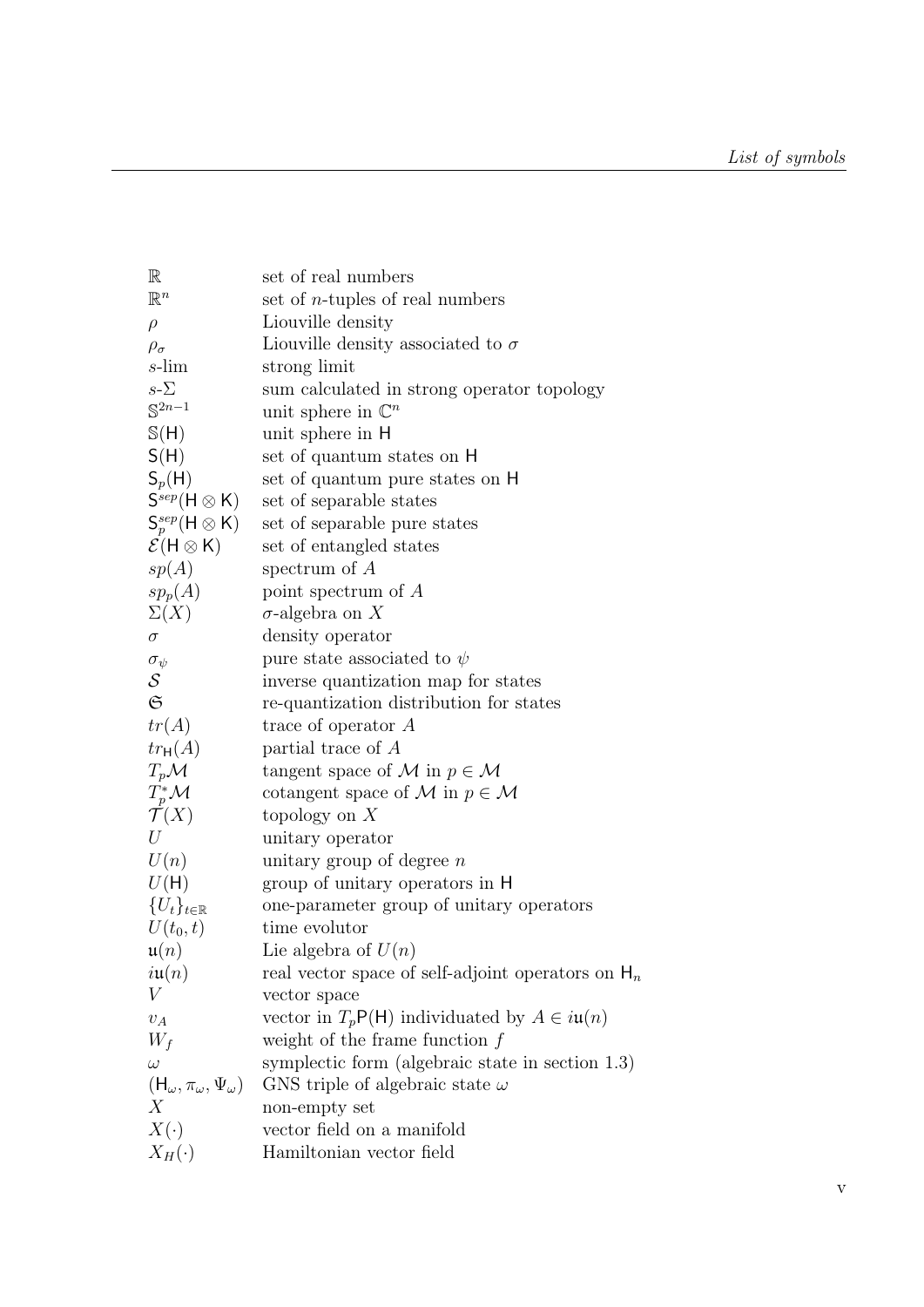| position operators                                                   |
|----------------------------------------------------------------------|
| complex conjugate of $z \in \mathbb{C}$                              |
| direct sum                                                           |
| cartesian product                                                    |
| tensor product of Hilbert spaces                                     |
| tensor product of frame functions                                    |
| $C^*$ -product on $\mathcal{F}^2(\mathsf{H})$ (quantum star-product) |
| wedge product                                                        |
| logical conjunction                                                  |
| logical disjunction                                                  |
| negation                                                             |
| commutator                                                           |
| Poisson bracket                                                      |
| inner product                                                        |
| rank-1 orthogonal projector                                          |
| expectation value of A on $\sigma$                                   |
| Hilbert-Schmidt product                                              |
| norm                                                                 |
| trace norm                                                           |
| norm induced by $(\cdot   \cdot)_2$                                  |
| $\ \cdot\ _{\infty}$<br>uniform norm                                 |
| $    \cdot    $<br>$C^*$ -norm on $\mathcal{F}^2(H)$                 |
|                                                                      |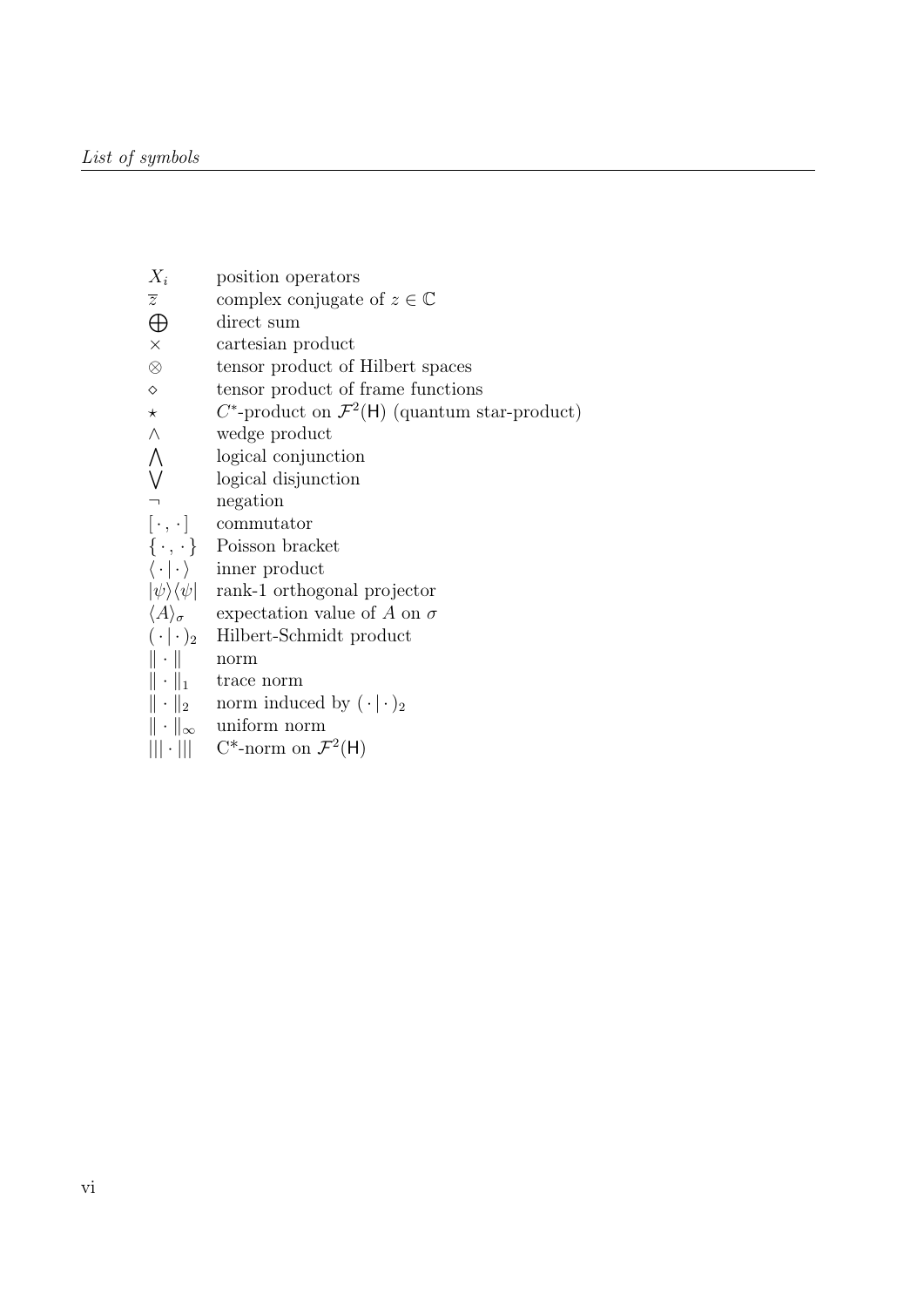### Introduction

#### Motivations

The motivation of any scientific work is improving the human knowledge of this Universe as far as possible. It is a more than enough motivation to set up a scientific work, this one in particular! More precisely, this Ph.D dissertation summarizes the results of my research activity on the mathematical structure of Quantum Mechanics as a Hamiltonian theory within a geometric framework. The research on these topics during my Ph.D program originates from a result first presented in my Master thesis and edited in [33] in a developed version. Such result involves mathematical objects, so-called *frame functions*, introduced by A.M. Gleason in [21], as technical tools, to prove his celebrated theorem, a milestone in the mathematics of Quantum Mechanics. This theorem is crucial for the following reasons: within an axiomatic-constructive approach to QM, physical states of a quantum system can be represented by generalized probability measures on the lattice of orthogonal projectors in a Hilbert space, the statement of Gleason's theorem gives a complete characterization of states in terms of density matrices establishing a formal connection between Von Neumann formulation and Dirac formulation of QM. Moreover Gleason's theorem has an outstanding physical implication: The non-existence of quantum states described by probability measures assuming values 0 or 1, i.e. deterministic states in the classical sense. This fact has deep aftermaths in hypothetic extensions of QM with hidden variables.

In [33] we proved that linear operators in a finite-dimensional Hilbert space are in bijective correspondence with a class of functions given by  $\mathcal{L}^2$ -frame functions defined on the Hilbert projective space. This result can be used to prove Gleason's theorem (even in infinite dimension), in this sense it supplies a mathematical machinery. However the bijective correspondence between operators and frame functions can be used to characterize quantum states and quantum observables of a finite-dimensional quantum theory as real scalar functions on the projective space of the Hilbert space of considered quantum theory. Within the quantum geometric framework introduced and discussed in [27, 6, 9, 10], QM can be formulated as a classical-like Hamiltonian theory where quantum dynamics is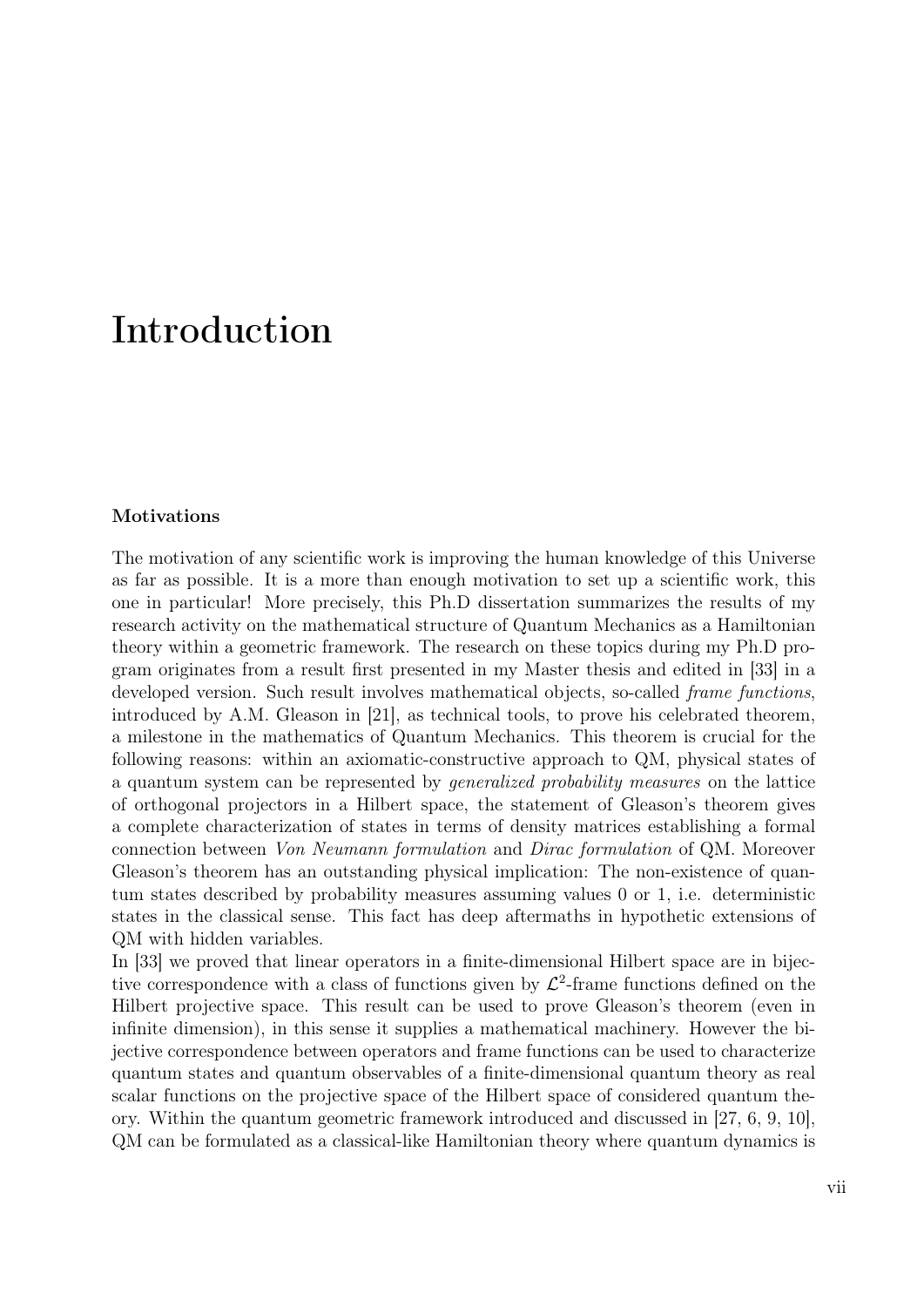described by a Hamiltonian vector field on the phase space given by a projective Hilbert space.

If H is a finite-dimensional Hilbert space then its projective space P(H) can be equipped with a structure of Kähler manifold, in particular a symplectic form can be defined on  $P(H)$ (then a notion of Poisson bracket can be introduced). The machinery of frame functions has been applied in [34] to give a complete characterization of states and observables in terms of classical-like objects on the quantum phase space: All the prescriptions to associate a real function to each quantum observable and a probability density to each quantum state, in order to obtain a self-consistent Hamiltonian theory, are classified. This kind of symplectic-geometrization of finite-dimensional QM (and its eventual extension to infinite dimension) offers a remarkable description of a quantum system in a classical fashion, so it has the epistemological dignity of a point of view approaching Quantum Mechanics and Classical Mechanics.

Geometric Hamiltonian formulation of finite-dimensional QM, in particular description of quantum states as classical-like Liouville densities, can be applied to study alternative approaches to quantum entanglement, for instance how quantum entanglement can be defined (and measured) describing a quantum system within the classical-like formalism with possible applications to quantum information theory.

The description of finite-dimensional quantum systems is relevant in the *quantum control* theory. In this context the geometric Hamiltonian formulation can be crucial to exploit the huge machinery of classical control theory to investigate controllability of quantum systems.

#### Synopsis

This section represents an abstract of the main part of this work about the formulation of finite-dimensional QM as an Hamiltonian theory on projective space.

Finite dimensional QM can be formulated as a classical-like Hamilonian theory where the phase space is given by the projective space  $P(H) = U(n)/U(n-1)U(1)$  on the ndimensional Hilbert space H of considered quantum theory (e.g. [6]). P(H) has a structure of  $(2n-2)$ -dimensional real manifold which can be equipped with a Kähler structure. In particular the symplectic form is given by the Konstant-Kirillov form considering  $P(H)$ as a rank-1 orbit of the unitary group  $U(n)$ . To define explicitely the symplectic form let us introduce the following characterization of the tangent space  $T_pP(H)$ . In the following  $i\mathfrak{u}(n)$  denotes the real vector space of self-adjoinr operators.

The tangent vectors v at  $p \in P(H)$  are all the linear operators on H of the form:  $v =$  $-i[A_v, p]$ , for some  $A_v \in iu(n)$ . Consequently,  $A_1, A_2 \in iu(n)$  define the same vector in  $T_pP(H_n)$  iff  $[A_1 - A_2, p] = 0$ . A symplectic form on P(H) can be defined for any  $\kappa > 0$  as:

$$
\omega_p(u, v) := -i\kappa \operatorname{tr}(p[A_v, A_u]) \quad u, v \in T_p \mathsf{P}(\mathsf{H}), \tag{1}
$$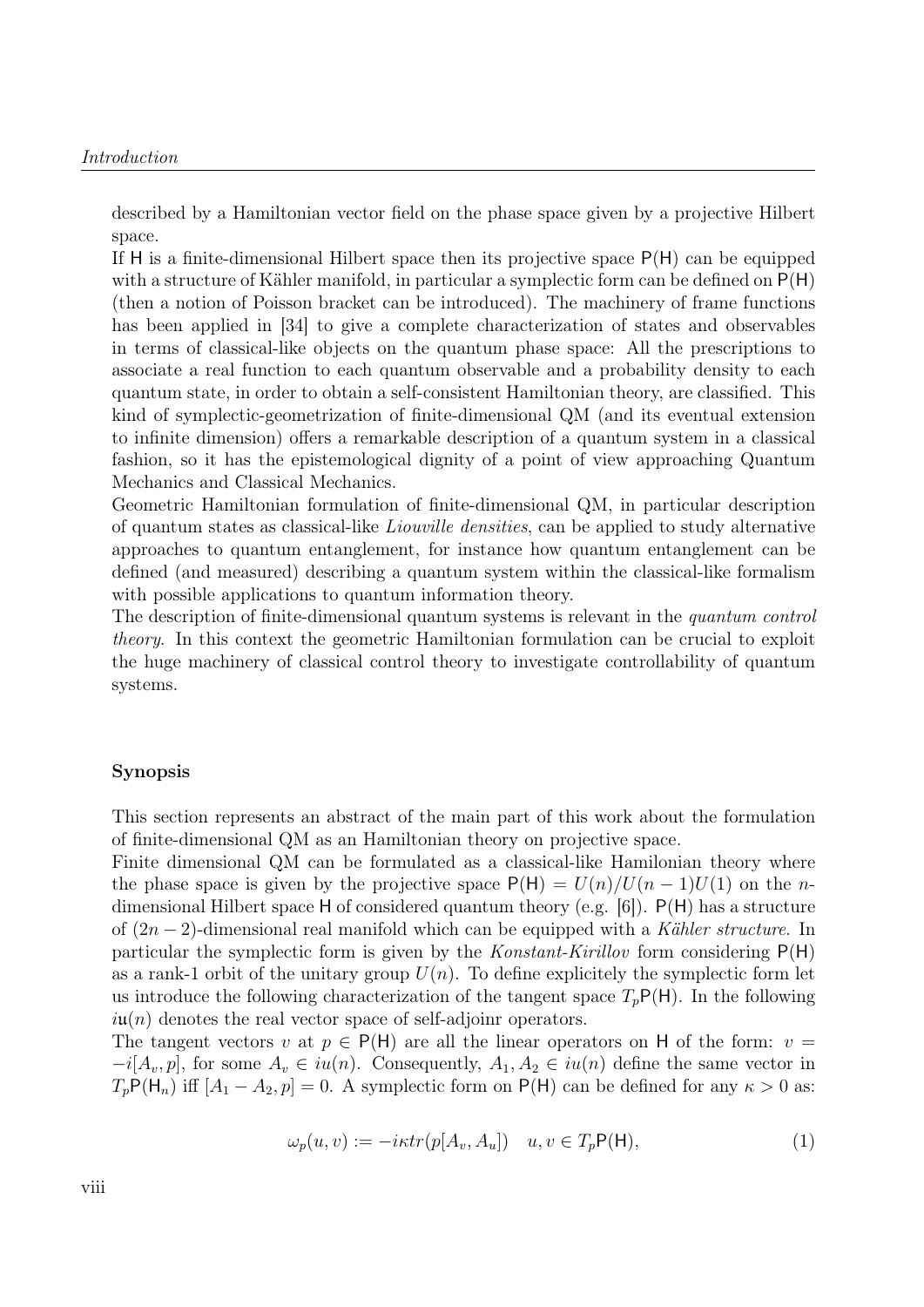the symplectic structure is comapatible with a riemannian metric on  $P(H)$ , the Fubini-Study metric, w.r.t. to an almost complex form  $([6])$ . The idea of geometric Hamiltonian formulation of QM is associating a quantum observable  $A \in i\mathfrak{u}(n)$  to a real scalar function  $f_A$  on  $P(H)$  (a classical-like function) in order to obtain a classical description of a quantum system on the projective space, in particular the description of the quantum dynamics via a Hamiltonian vector field w.r.t. the symplectic form (1).

Imposing several physical requirements (see [34] and chapter 4 of this work) the unique (up to a factor  $\kappa$ ) prescriprion to set up a meaningful classical-like formulation of a quantum theory is given by the so-called *inverse quantization maps*  $\mathcal O$  and  $\mathcal S$ :

$$
\mathcal{O}: iu(n) \ni A \mapsto f_A,\tag{2}
$$

with

$$
f_A(p) = \kappa tr(Ap) + \frac{1 - \kappa}{n} tr(A) \qquad \kappa > 0,
$$
\n(3)

for observables. And about states:

$$
S: \mathfrak{D}(\mathsf{H}) \ni \sigma \mapsto \rho_{\sigma} \tag{4}
$$

with

$$
\rho_{\sigma}(p) = \kappa' tr(\sigma p) + \frac{\kappa - (n+1)}{\kappa} \qquad \kappa > 0 \tag{5}
$$

where  $\kappa' = \frac{n(n+1)}{\kappa}$  $\frac{n+1}{\kappa}$  and  $\mathfrak{D}(\mathsf{H})$  denotes the set of density matrices on H. In other words, varying  $\kappa$  we have the all prescriptions to translate a quantum theory form the standard language of operators to the classical-like language of functions. For  $\kappa = 1$ , the observable A is represented by the expectation value function  $f_A(p) = tr(Ap)$  as in the Ashtekar-Schilling picture ([6]). Using the maps  $\mathcal O$  and  $\mathcal S$  to obtain classical-like observables and states we can compute quantum expectation values as classical expectation values:

$$
\langle A \rangle_{\sigma} = tr(A\sigma) = \int_{P(\mathsf{H}_n)} f_A \rho_{\sigma} d\mu \tag{6}
$$

where  $\mu$  is the suitably normalized Liouville measure w.r.t. the symplectic form  $\omega$  ([34]). Furthermore the Hamiltonian vector field associated to  $f_A = \mathcal{O}(A)$  is:

$$
X_{f_A}(p) = -i[A, p] \quad \forall p \in \mathsf{P}(\mathsf{H}),\tag{7}
$$

if  $A = H$  is the Hamiltonian operator, the Hamilton dynamics given by the field  $X_{f_H}$  is equivalent to the Schrödinger dynamics given by H, i.e. a curve  $t \mapsto p(t) \in P(H)$  satisfies the Schrödinger equation  $(\hbar = 1)$ :

$$
\dot{p}(t) = -i[H, p(t)],\tag{8}
$$

ix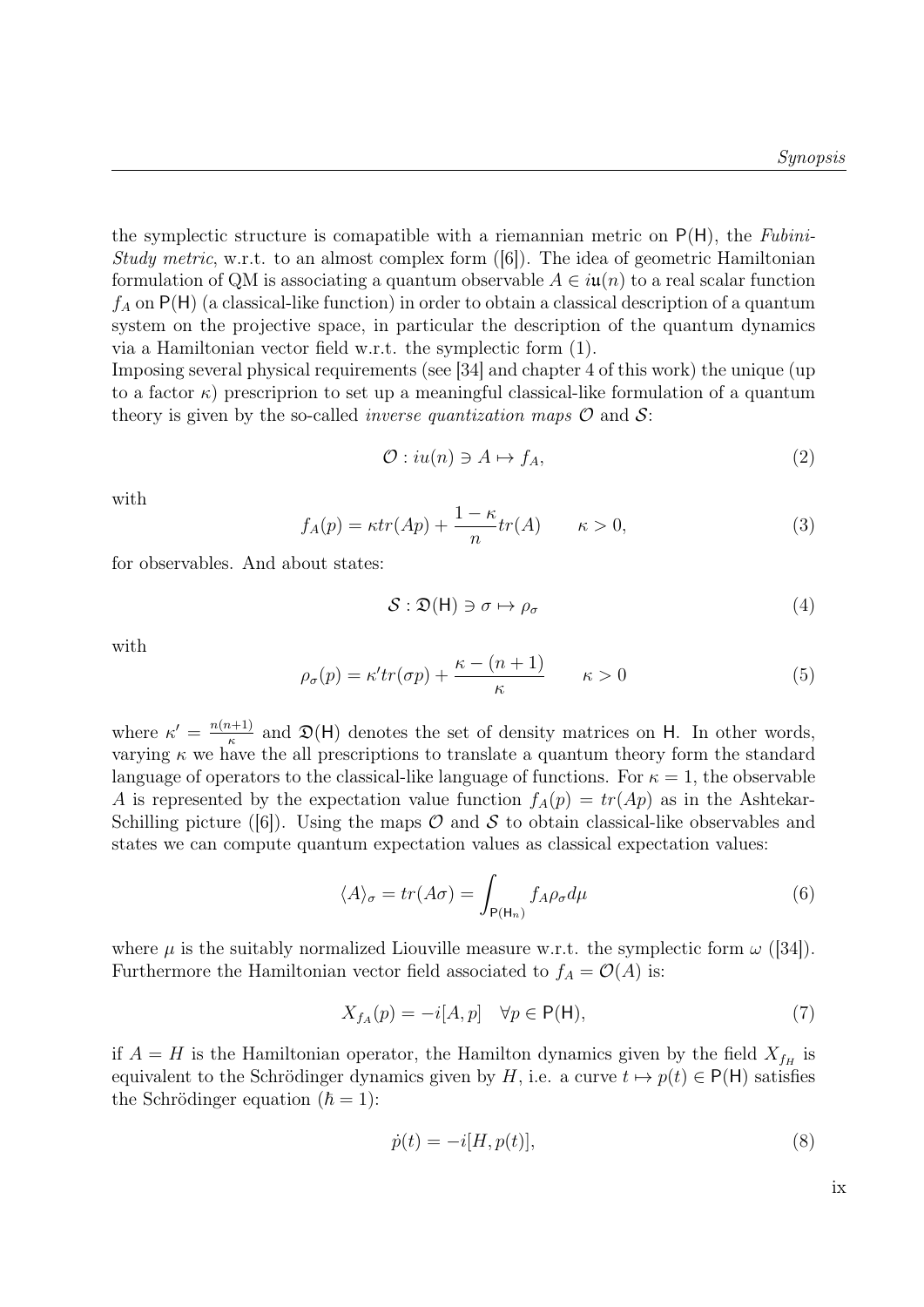if and only if it satisfies the Hamilton equation:

$$
\dot{p}(t) = X_{f_H}(p(t)).\tag{9}
$$

Classification of all inverse quantization prescriptions is based on the notion of frame function [21, 33, 34] acting on projective space  $P(H)$  (see definition 50). Defining  $\mathcal{F}^2(H)$ as the space of frame functions in  $\mathcal{L}^2(\mathsf{P}(\mathsf{H}), \mu)$ , we prove that there is an isomorphism of vector spaces between  $\mathcal{F}^2(\mathsf{H})$  and  $\mathfrak{B}(\mathsf{H})$ ; since  $\mathcal{F}^2(\mathsf{H})$  can be equipped with an involution (given by complex conjugation), a norm and a star-product, we can construct the observable C ∗ -algebra in terms of classical-like observables of a quantum theory. In particular the quantum product on  $\mathcal{F}^2(\mathsf{H})$  is made by the contribution of three parts: Poisson bracket (Lie product), scalar product induced by the Fubini-Study metric (Jordan product), pointwise product (commutative product).

Even quantum states can be completely defined in terms of functions on phase space with a classical-like interpretation of probability densities (Liouville densities). A composite system, with phase space given by a projective space  $P(H_1 \otimes H_2)$  can be described in this framework exploiting the action of Segre embedding to characterize quantum entanglement.

#### Structure of dissertation

The core of this dissertation is given by the results presented in the papers [33, 34, 36]. In my opinion an article is a deeply different format from a chapter of a PhD thesis, thus the results have been re-arranged and inserted in a quite cohesive context. Obviously some parts, passagges, proofs are almost identical to those appearing in the papers; however I tried to construct a solid presentation to explain in what spirit these results have been reached. The spirit of an investigation about mathematical foundations of Quantum Mechanics.

Chapter 1 is devoted to the introduction of some foundational aspects and mathematical concepts of Quantum Mechanics (QM). After a short introduction to the standard quantum formalism of operators on Hilbert spaces, there are two sections about foundations of QM: In the first one, the axiomatic approach is adopted, quantum states are defined as generalized probability measures on the lattice of orthogonal projectors in a separable Hilbert space and quantum observables are defined as projective valued measures on the Borel  $\sigma$ -algebra of  $\mathbb R$ . Gleason's theorem and its several implications are discussed to characterize quantum states as density matrices. In the last section of the chapter there are some fundamentals of the algebraic formulation of a quantum theory. In the first chapter there are many well-known results, thus several proofs are omitted.

The second chapter is based on the paper [33] and it is quite technical. Frame functions are introduced as a tool to prove Gleason's theorem. These functions are defined on the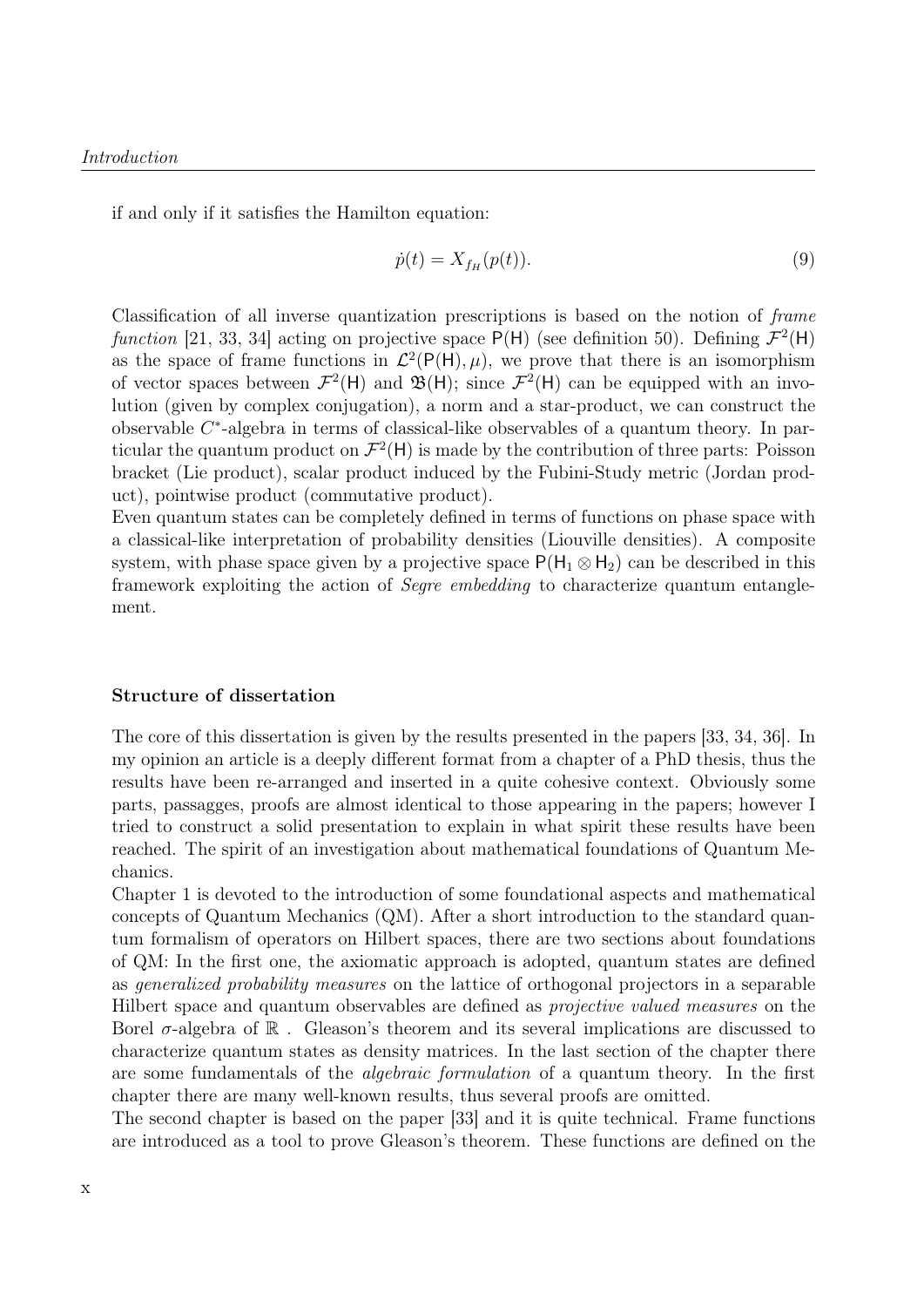unit sphere in a separable Hilbert space but in chapter 3 they are re-defined on the projective Hilbert space. In finite dimesion (but larger than 2) the set of frame functions which are square-integrable w.r.t. a certain Borel measure on the sphere turns out to be in bijective correspondence with linear operators on the finite-dimensional Hilbert space. This result (theorem 21) is crucial to relate quantum observables to functions in the studied geometric formulation.

In chapter 3 the interplay of standard formalism of QM with the Hamiltonian formalism is discussed, stressing the choice of the projective Hilbert space as a quantum phase space. Definition and properties of frame functions are revisited on the projective space presenting the so-called trace-integral formulas which generalize a result of [20]. Geometry of the projective space and the machinery of frame functions allow to set up a complete Hamiltonian formulation of finite-dimensional QM.

Such formulation is described in chapetr 4. A prescription to associate a classical-like observable to every quantum observable and a Liouville denisty to every density matrix is constructed exploting the fact that the classical-like objects must be frame functions. By means of a complete characterization of quantum observables in the geometric-Hamiltonian formalism, the algebra of observables is concretely realized as a  $C^*$ -algebra of functions with a non-commutative quantum product.

In the last chapter there is a general description of composite systems in terms of the geometric Hamiltonian formalism. In particular a notion of separability for a Liouville density is defined, in order to introduce the concept of entanglement in this classical-like fashion. An entanglement measure is proposed exploiting the description of quantum states as classical-like Liouville densities.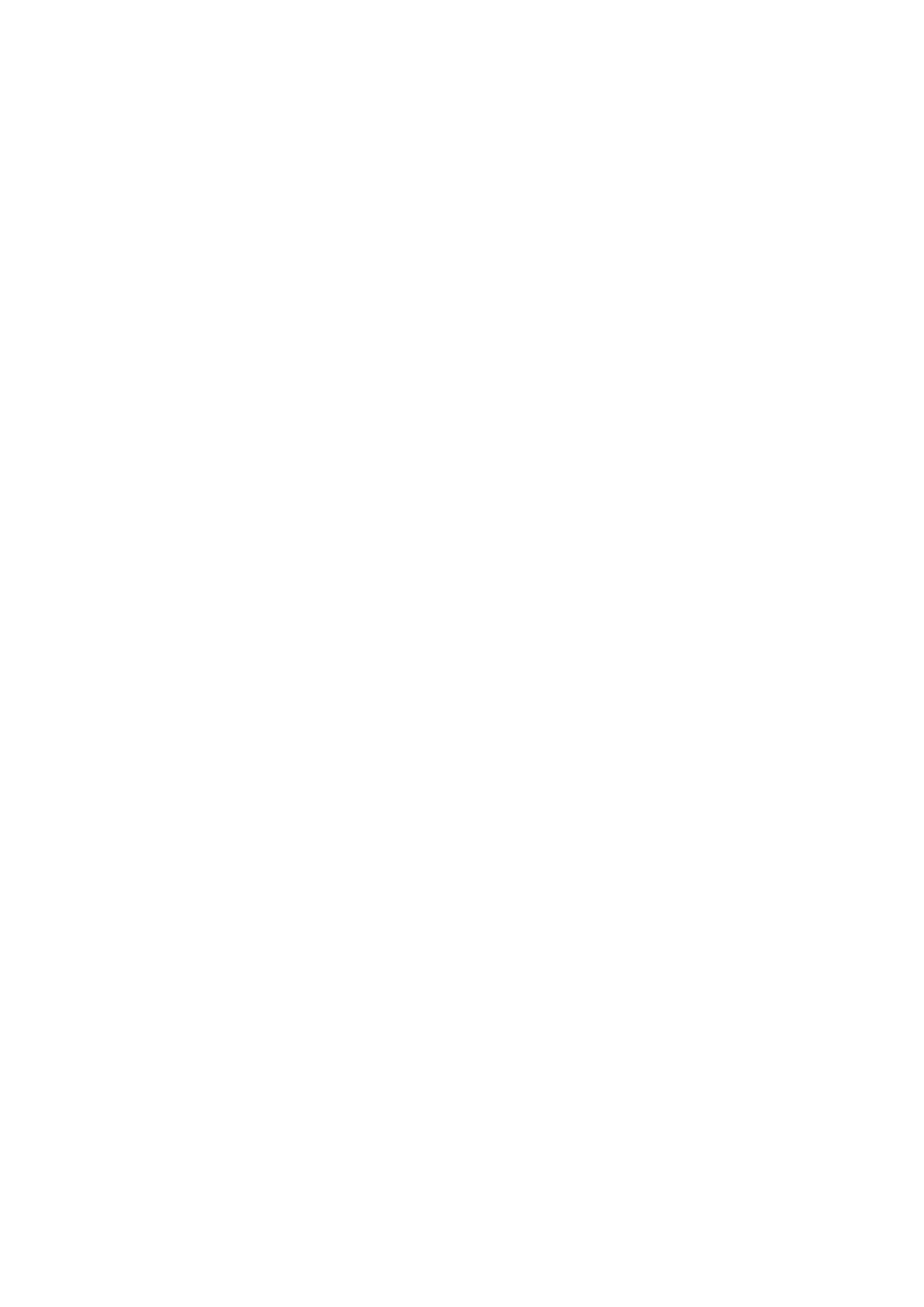### Chapter 1

## Mathematical foundations of Quantum Mechanics

#### 1.1 Preliminaries

#### 1.1.1 In Nature there are quantum systems

Quantum Mechanics (QM) is a theory (nowdays a cluster of theories) describing a huge class of phenomena observed in Atomic Physics, Optics, Chemistry, Nuclear and Subnuclear Physics. From the beginning of XX century several experimental evidences showed that Classical Mechanics (CM) does not work as a good theory at the atomic and subatomic length scales.

Let us introduce the general (and informal) concept of *quantum system* through a simple example. Once fixed a frame of reference consider a free electron moving in  $\hat{x}$ direction. The position x and the momentum  $p_x$  are not simultaneously measurable by an experiment. Another phenomenological evidence about this system is that two orthogonal components of spin cannot be simultaneosly measured. In the first pair of physical quantities  $(x \text{ and } p_x)$ , standard deviations satisfy the so-called Heisemberg uncertainty relation (1.8). Experimental Physics gives a rich phenomenology about *incompatible quan*tities, i.e. non-simultaneously measurable quantities. Thus a very general observation is the following: In nature, there exist systems for which some physical quantities are not simultaneously measurable by an experiment. We call those systems **quantum systems**.

From the 20's, the formalism of Quantum Mechanics was developed and now it is familiar to every physicist and mathematician. The physical quantities, *observables*, related to a quantum system are described by selfadjoint operators in a complex Hilbert space and the real spectrum of an observable represents the experimentally measurable values of the correspondent physical quantity. The compatibility between two observables is mathematically represented by the commutation of operators. The state at time  $t$  of a quantum system is given by a positive trace-class operator, called density matrix. QM associates a complex Hilbert space to every quantum system, for example a free quantum particle moving in  $\mathbb{R}^d$  is decribed in the Hilbert space  $L^2(\mathbb{R}^d, dx)$ , where dx is the Lebesgue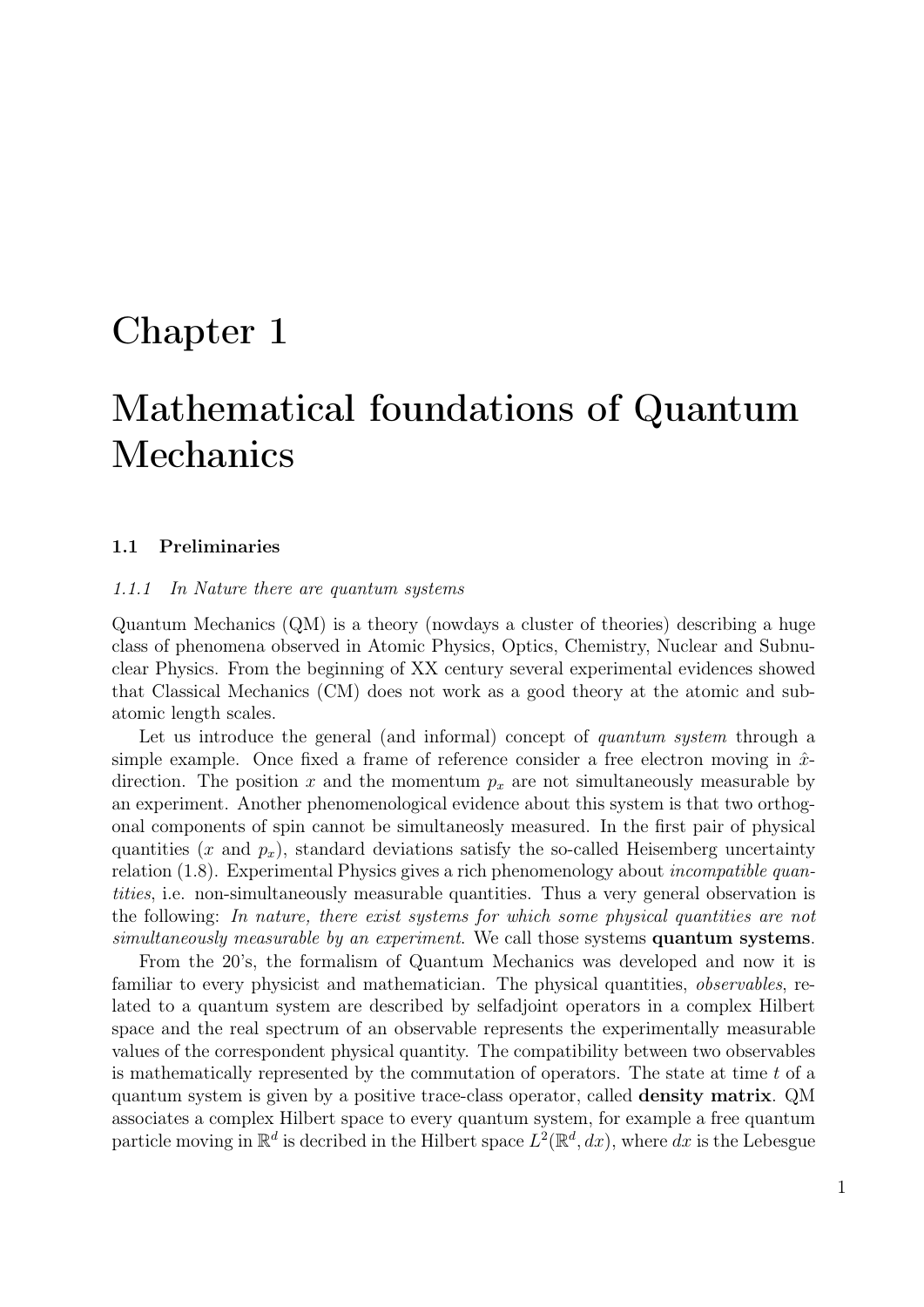measure on  $\mathbb{R}^d$ .

The expectation value of the observable O evalued on the state  $\sigma$  is given by:

$$
\langle O \rangle_{\sigma} = tr(\sigma O),\tag{1.1}
$$

where  $tr$  denotes the trace. The set of the states of a quantum system, that is the set of positive trace-class operators with unit trace in the Hilbert space H associated to the system, is convex and its extremal elements have this form:

$$
\sigma_{\psi}(\cdot) = \psi(\psi|\cdot) \quad \text{with} \quad \|\psi\| = 1,\tag{1.2}
$$

where  $( \cdot )$  denotes the hermitean scalar product on H and  $\| \cdot \|$  the induced norm. The extremal elements (1.2), individuated by unit vectors are in bijective correspondence with rays in H, they are called pure states. According to Krein-Millman theorem, any state can be obtained by a convex combination of pure states, the non-pure states are called mixed states. Consider two pure states  $\sigma_{\psi}$  and  $\sigma_{\phi}$ , the positive real number:

$$
tr(\sigma_{\phi}\sigma_{\psi}) = |(\psi|\phi)|^2, \qquad (1.3)
$$

is interpreted as the probability that a transition of the system occurs from the state  $\sigma_{\phi}$ to the state  $\sigma_{\psi}$ . Using Dirac formalism the hermitian product is denoted by  $\langle \cdot | \cdot \rangle$ , and a pure state is written as  $\sigma_{\psi} = |\psi\rangle\langle\psi|$ . Of course, we can denote the pure state  $\rho_{\psi}$  as  $\psi$ without ambiguity. In this notation the pure state  $\psi$  is tipically named wave function or state vector; within Dirac formalism the redundant symbol  $|\psi\rangle$  is often adopted.

Time evolution of a quantum system is given by a one parameter group of unitary operators  ${U_t}_{t \in \mathbb{R}}$ , its infinitesimal generator is the *Hamiltonian operator H* that is essentially self-adjoint and its associated physical quantity is the total energy of the system. Time evolution of the state vector  $\psi(t)$  is given by the following differential equation:

$$
i\hbar \frac{d}{dt}\psi(t) = H\psi(t),\tag{1.4}
$$

called **Schrödinger equation**. The constant  $\hbar$  is the reduced *Planck constant*, its experimental value is:

$$
\hbar = 1,054\,571\,726(47) \times 10^{-34} \text{ Joule} \cdot second.
$$

One can derive the equation for the time evolution of a general density matrix:

$$
i\hbar \frac{d}{dt}\sigma(t) = [H, \sigma],
$$

where  $[H, \sigma]$  is the standard commutator of operators H and  $\sigma$ .

In QM a crucial rôle is played by *canonical commutation relations* (CCR) between canonical conjugate quantities. Let us recall a fundamental example: The Hilbert space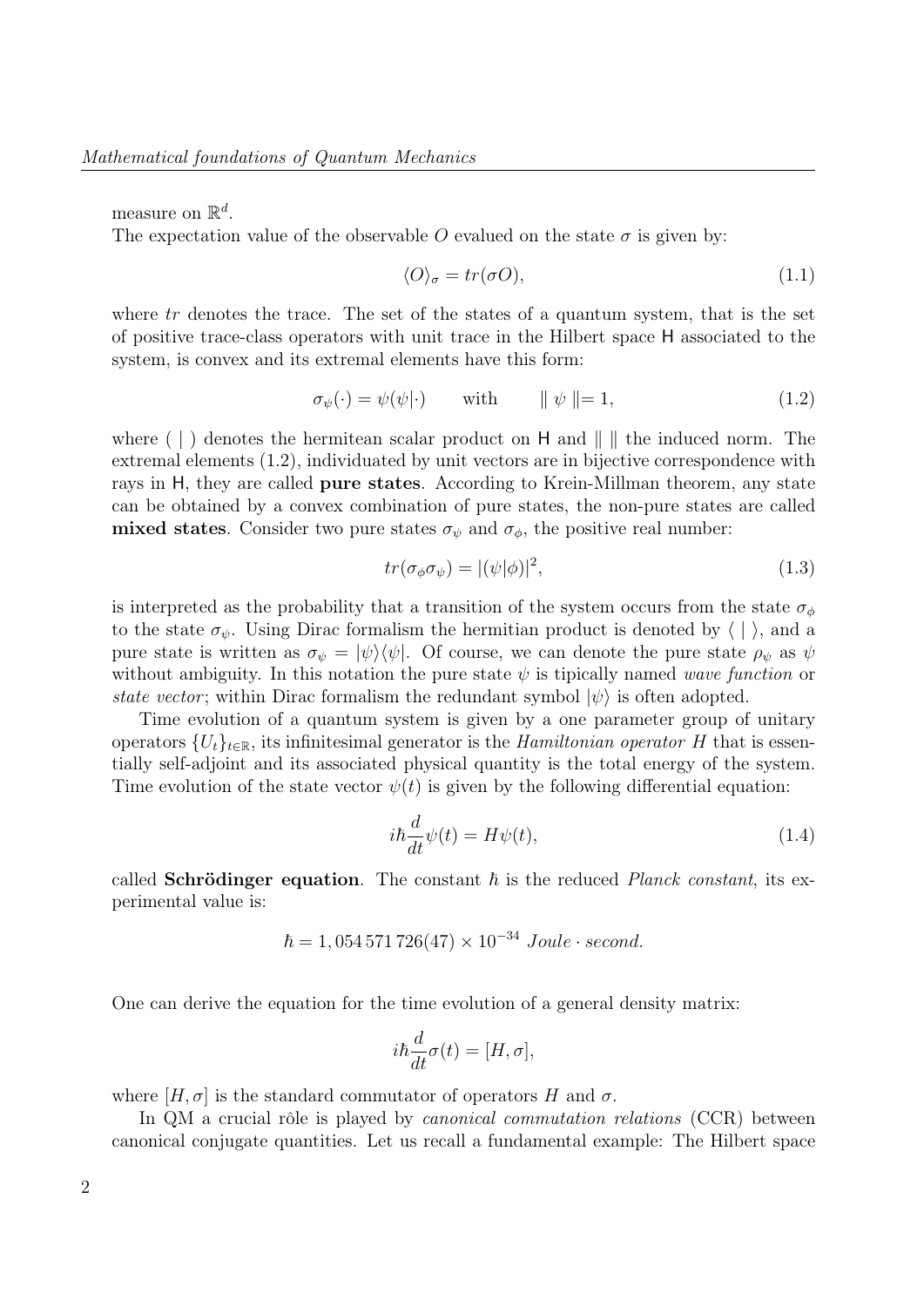of a non-relativistic particle with mass  $m > 0$  and spin 0 is  $H = L^2(\mathbb{R}^3, dx)$  where  $\mathbb{R}^3$  is identified as the rest space in a fixed frame of reference with coordinates  $x_1, x_2, x_3$  and dx is the Lebesgue measure on  $\mathbb{R}^3$ . The **position operators** are defined as follows:

$$
X_i \psi(x_1, x_2, x_3) = x_i \psi(x_1, x_2, x_3) \qquad i = 1, 2, 3 \quad \forall \psi \in D(X_i), \tag{1.5}
$$

where the domains are given by:

$$
D(X_i) := \left\{ \psi \in \mathsf{H} : \int_{\mathbb{R}^3} |x_i \psi(x_1, x_2, x_3)|^2 dx < +\infty \right\}.
$$

Momentum operators are defined as:

$$
P_k = -i\hbar \frac{\partial}{\partial x_k}.\tag{1.6}
$$

Operators  $X_i$  and  $P_k$  satisfies the **canonical commutation relations**:

$$
[X_i, P_k] = i\hbar \delta_{ik} \mathbb{I},\tag{1.7}
$$

where I is the identity operator and the domain of  $[X_i, P_k]$  is given by  $D(X_i P_k) \cap D(P_k X_i)$ . A consequence of CCR is the Heisemberg principle as a formal resut:

$$
(\Delta X_i)_{\rho} (\Delta P_i)_{\rho} \ge \frac{\hbar}{2} \qquad i = 1, 2, 3,
$$
\n(1.8)

where  $(\Delta X_i)_{\rho} = \sqrt{\langle X_i^2 \rangle_{\rho} - \langle X_i \rangle_{\rho}^2}$  and  $(\Delta P_i)_{\rho} = \sqrt{\langle P_i^2 \rangle_{\rho} - \langle P_i \rangle_{\rho}^2}$ . A direct consequence of (1.8) is the positivity of the differential opeartor  $-\Delta - \frac{1}{4|x|^2}$  on  $L^2(\mathbb{R}^3, dx)$ , where  $\triangle = \sum_{i=1}^{3}$ ∂  $\frac{\partial}{\partial x_i}$  is the standard Laplacian operator. So we can apply this fact to prove that hydrogen atom is stable, one of the first hisorical successes of QM. The Hamiltonian describing the system is given by the operator:

$$
H = -\frac{\hbar^2}{2m_e}\triangle - \frac{e^2}{|x|}
$$

where  $m_e$  and e are respectively mass and electric charge of electron. The Coulomb attractive potential  $V(x) = -e^2/|x|$  is a multiplicative operator and it is selfadjoint as a consequence of Kato's theorem. Since  $-\Delta \geq \frac{1}{4|x|^2}$ , H satisfies the operator inequality:

$$
H \ge \frac{\hbar^2}{8m_e|x|^2} - \frac{e^2}{|x|}.
$$

The function  $f : \mathbb{R}^3 \to \mathbb{R} : x \mapsto \frac{\hbar^2}{8m}$  $\frac{\hbar^2}{8m_e|x|^2} - \frac{e^2}{|x|}$  $\frac{e^2}{|x|}$  has a minimum at  $|x|^{-1} = \frac{4m_e e^2}{\hbar^2}$  $rac{n_e e^2}{\hbar^2}$ , thus:

$$
H \ge -\frac{2m_e e^4}{\hbar^2},
$$

3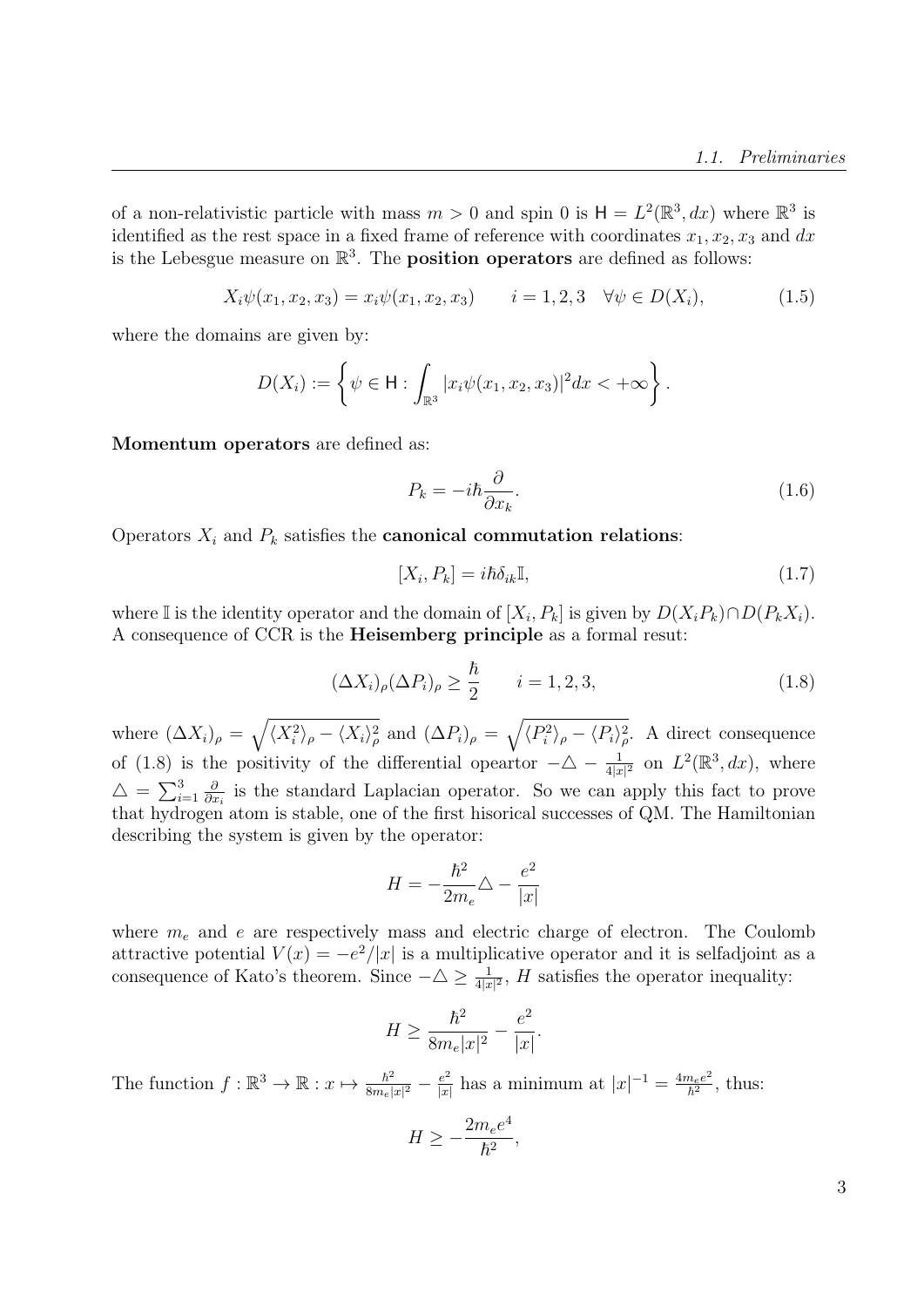so the spectrum of  $H$  is bounded from below, i.e. the energy cannot decrease under this bound and the electron does not collapse. Classical Physics provides electron radiates away energy falling onto the nucleus. While QM gives a good model to explain the stability of hydrogen.

#### 1.1.2 In Mathematics there are operators in Hilbert spaces

Adopting a slightly more formal approach we can characterize the standard formulation of Quantum Mechanics with the following statement: Bounded observables, i.e. physical quantities which only take bounded sets of values, are described by self-adjoint elements of the  $C^*$ -algebra  $\mathfrak{B}(\mathsf{H})$  of bounded operators in a Hilbert space H. Unbounded observables can be constructed out of the bounded ones through limit procedures in the strong operator topology.

In  $\mathfrak{B}(H)$ , there are two remarkable two-sided  $*$ -ideals of compact operators: The space of Hilbert-Schmidt operators  $\mathfrak{B}_2(H)$  and the space of trace-class operators  $\mathfrak{B}_1(H)$ , with the inclusions  $\mathfrak{B}_1(H) \subset \mathfrak{B}_2(H) \subset \mathfrak{B}(H)$ . The standard norm on the C<sup>\*</sup>-algebra  $\mathfrak{B}(H)$  is defined as:

$$
\| A \| := \sup_{\psi \neq 0} \frac{|\langle \psi | A \psi \rangle|}{\| \psi \|_{\mathsf{H}}} \qquad \text{for } A \in \mathfrak{B}(\mathsf{H}) \tag{1.9}
$$

and it induces the distance  $d(A, B) := || A - B ||$  for  $A, B \in \mathfrak{B}(\mathsf{H})$ .

 $\mathfrak{B}_1(H)$  is a Banach space w.r.t. the norm:

$$
\| A \|_{1} := tr(|A|) \qquad \text{for } A \in \mathfrak{B}_1(\mathsf{H}) \tag{1.10}
$$

inducing the distance  $d_1(\cdot, \cdot)$ . The Hilbert-Schmidt product on  $\mathfrak{B}_2(H)$  is defined as

$$
(A|B)_2 := tr(A^*B) \qquad \text{for } A, B \in \mathfrak{B}_2(\mathsf{H})
$$

inducing a structure of Hilbert space on  $\mathfrak{B}_2(H)$  with norm  $\| \cdot \|_2$  and distance  $d_2(\cdot, \cdot)$ . The three norms are related with each other as:  $||A|| \le ||A||_2 \le ||A||_1$  when  $A \in \mathfrak{B}_2(H)$ .

From the general algebraic point of view, a quantum system is described in an abstract  $C^*$ -algebra whose self-adjoint elements represent the observables, so  $\mathfrak{B}(\mathsf{H})$  turns out to be a concrete representation of such abstract object, we discuss algebraic QM in section 1.3. The space  $\mathfrak{B}_1(H)$  of trace-class operators plays a crucial rôle in the definition of quantum states, in fact the well-definition of trace is necessary for the computation of expectation values.

**Definition 1** Let H be a complex Hilbert space. The **quantum states** on H are the operators  $\sigma \in \mathfrak{B}_1(H)$  with  $tr(\sigma) = 1$  which are positive. The set of states (convex in  $\mathfrak{B}_1(H)$ ) is denoted by  $S(H)$ , its extremal elements are called **pure states**, the set of pure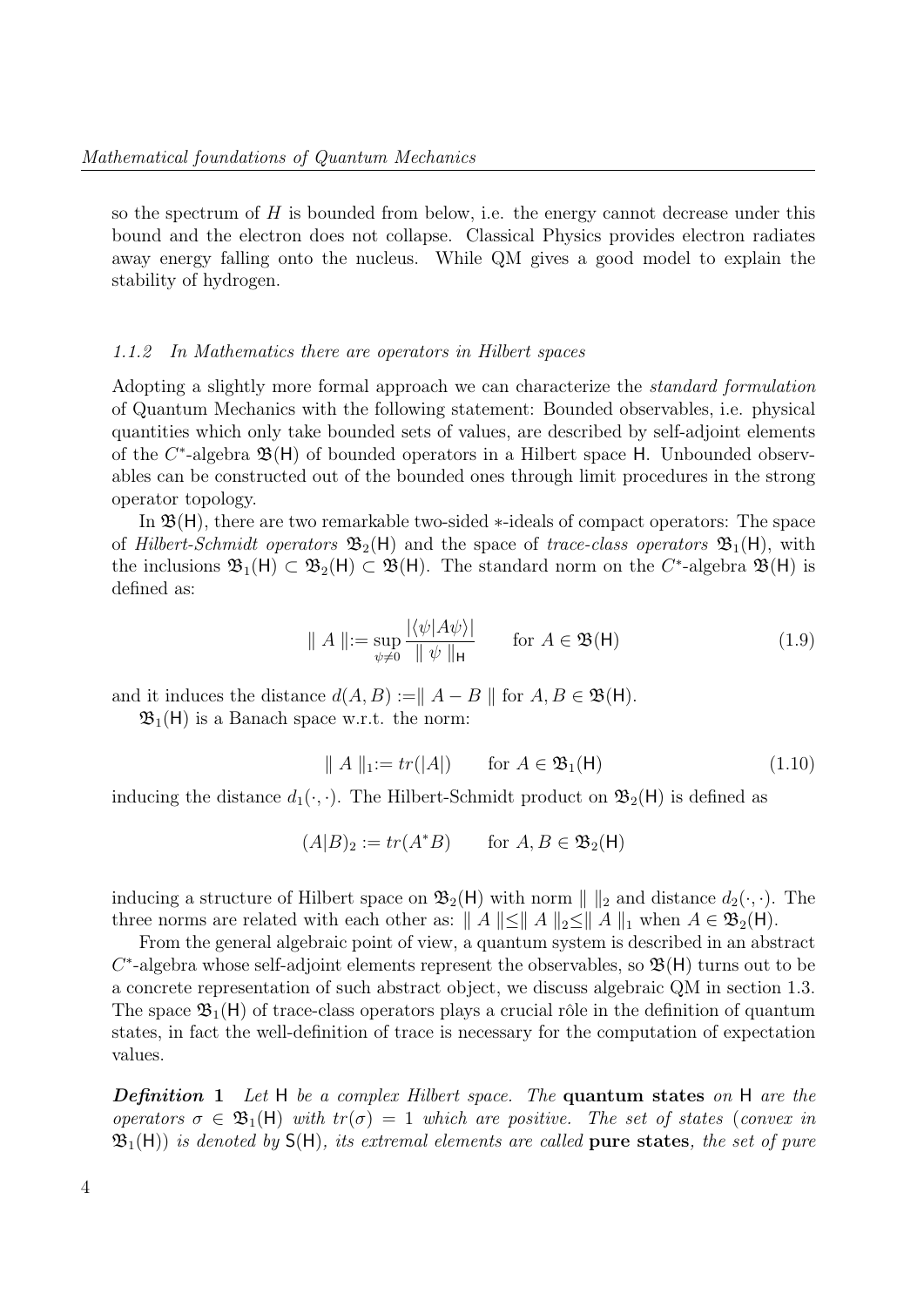states are denoted by  $S_p(H)$ . The operators belonging to  $S(H) \setminus S_p(H)$  are called mixed states.

Pure states can represented by points of complex projective space P(H) on H. Once defined the equivalence relation  $\sim$  on H in this way: for  $\psi, \varphi \in H$ ,  $\psi \sim \varphi$  iff  $\psi = \alpha \varphi$  with  $\alpha \in U(1)$ , the complex projective space  $P(H)$  is defined as the quotient  $H / \sim$  deprived of [0]. On  $P(H)$ there is the quotient topology. Considering the unit sphere  $\mathbb{S}(\mathsf{H}) := \{ \psi \in \mathsf{H} : \Vert \psi \Vert = 1 \},\$ as a topological subspace of H it is connected, Hausdorff and also compact only if the Hilbert space is finite dimensional. The projection  $\pi : S(H) \ni \psi \mapsto [\psi] \in P(H)$  is surjective, continuous and open thus  $P(H)$  is a connected Hausdorff space. The statements of following proposition characterize the set of quantum states, representred by density operators. In the third statement the projective space is introduce to describe the set of pure quantum states, by a rough analogy with Classical Mechanics one can compare the representation of pure states as points of  $P(H)$  with the representation of *classical* deterministic states as single points of the phase space: This comparison can be considered an informal hint to the construction of a classical-like Hamiltonian theory in P(H).

**Proposition 2** If H is a separable complex Hilbert space, the following facts hold:

- 1.  $S(H)$  and  $S_p(H)$  are closed in  $\mathfrak{B}_1(H)$  and are complete  $d_1$ -metric spaces.
- 2. If  $\sigma \in S(H)$ , then:  $\sigma^2 \leq \sigma$  and  $tr(\sigma^2) \leq 1$ , and the following facts are equivalent: (i)  $\sigma \in \mathsf{S}_p(\mathsf{H});$ (*ii*)  $\sigma^2 = \sigma$ ; (*iii*)  $tr(\sigma^2) = 1;$ (iv)  $||\sigma|| = 1;$ (v)  $||\sigma||_2 = 1$ ; (vi)  $\sigma = \psi \langle \psi | \cdot \rangle$  for some  $\psi \in \mathbb{S}(\mathsf{H})$ .
- 3. The homeomorphism exists  $P(H) \ni p \mapsto \psi(\psi|\cdot) \in S_p(H)$  for  $\psi \in S(H)$  with  $[\psi] = p$ , the topology assumed on  $S_p(H)$  being equivalently induced by  $|| ||$  or  $|| ||_1$  or  $|| ||_2$ , the topology assumed on  $S_p(H)$  being equivalently that<br>since  $d_1(p, p') = 2d(p, p') = \sqrt{2}d_2(p, p')$  if  $p, p' \in S_p(H)$ .
- 4. If  $\sigma \in S(H)$ , then  $sp(\sigma) \setminus \{0\} \subset sp_p(\sigma)$  is finite or countable with 0 as uniquely possible limit point. If  $q \in sp_p(\sigma)$  then  $0 \leq q \leq 1$ ; the associated eigenspace  $\mathsf{H}_q$  has finite dimension if  $q \neq 0$  and the sum of all eigenvalues, taking the geometric multiplicities into account, equals 1. If K is a Hilbert basis of  $Ker(\sigma)$  and  $\{\psi_i^{(q)}\}$  $\{q^{(q)}\}_{i=1,...,dim(\mathsf{H}_q)}$  a Hilbert basis of  $H_q$ , then  $K \cup \{\psi_i^{(q)}\}$  $\{S_i^{(q)} \mid i = 1, \ldots, dim(\mathsf{H}_q), q \in sp_p(\sigma)\}$  is a Hilbert basis of H.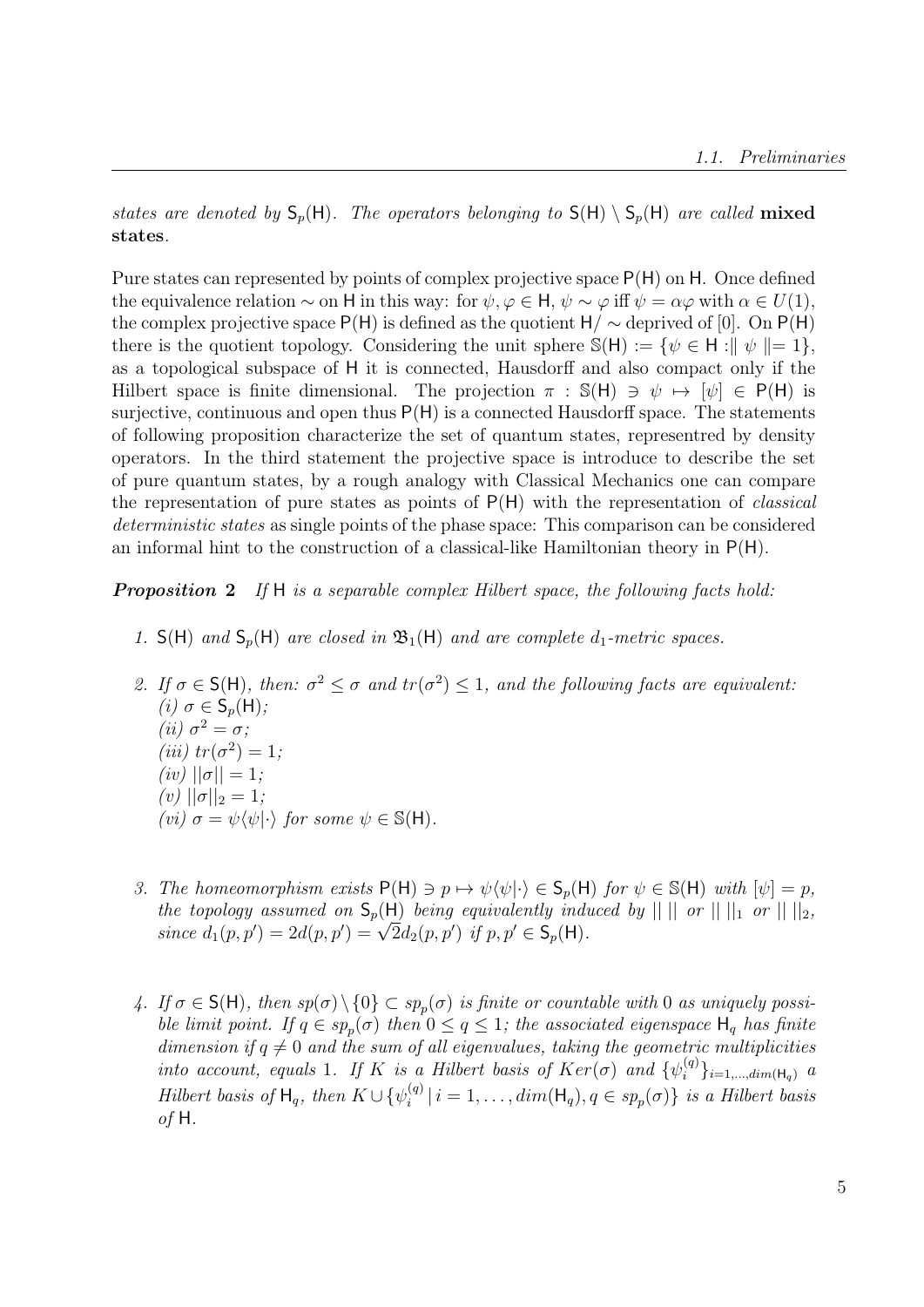5. Every  $\sigma \in S(H)$  is a finite or countable convex combination of pure states, referring to the operator strong topology for infinite combinations. The spectral decomposition of  $\sigma$  is an example of such convex decomposition.

Let us omit the proof of the above proposition whose statements are well-known. The spectrum  $sp(A) \subset \mathbb{R}$  of the bounded observable  $A \in \mathfrak{B}(\mathsf{H})$  is the set of the possible results of a measurement of A. If  $\sigma \in S(H)$ ,  $E \subset sp(A)$  is a Borel set and  $P_E$  is the orthogonal projector of the spectral measure of A corresponding to E, then  $tr(\sigma P_E)$  is the probability of finding the outcome of the measurement of  $A$  in  $E$  when the system is in the state  $\sigma$ . Thus  $tr(\sigma A)$  is the expectation value of A on  $\sigma$ . The notion of spectral measure to representing quantum observable is briefly discussed in the next section.

In this dissertation a remarkable part concerns the finite-dimensional QM, which is important for the quantum information theory in particular. A  $n$ -dimensional Hilbert space is denoted by  $H_n$  when it is necessary. The following proposition shows some interesting topological properties of  $\mathfrak{B}(\mathsf{H}_n)$  and  $\mathsf{S}(\mathsf{H}_n)$ .

**Proposition 3** Let  $H_n$  be a n-dimensional Hilbert space with  $1 < n < +\infty$ . The following facts hold:

- 1. The topologies induced by  $||\cdot||_1 ||\cdot||_1$  and  $||\cdot||_2$  on  $\mathfrak{B}(\mathsf{H}_n) = \mathfrak{B}_2(\mathsf{H}_n) = \mathfrak{B}_1(\mathsf{H}_n)$ coincide.
- 2.  $S(H_n)$  and  $S_p(H_n)$  are compact and, if  $\sigma \in S(H_n)$ , the following inequalities hold:  $n^{-1/2} \leq ||\sigma||_2 \leq 1$  and  $n^{-1} \leq ||\sigma|| \leq 1$ . In both cases, the least values of the norms are attained at  $\sigma = n^{-1}I$ .
- 3. Equip the set T of operators  $A = A^* \in \mathfrak{B}(\mathsf{H}_n)$  such that  $tr(A) = 1$  with the topology induced by  $\mathfrak{B}(\mathsf{H}_n)$ . As a subset of the topological space T,  $\mathsf{S}(\mathsf{H}_n)$  fulfils:

 $\partial S(H_n) = \{\sigma \in S(H_n)| dim(Ran(\sigma)) < n\}, Int(S(H_n)) = \{\sigma \in S(H_n)| dim(Ran(\sigma)) = n\}.$ In particular:  $S_p(H_n) = \{ \sigma \in S(H_n) \mid dim(Ran(\sigma)) = 1 \} \subset \partial S(H_n)$ , and  $S_p(H_n) =$  $\partial S(H_n)$  if and only if  $n=2$ .

*Proof.* 1. The norms  $||\cdot||$ ,  $||\cdot||_1$ ,  $||\cdot||_2$  are topologically equivalent since  $\mathfrak{B}(\mathsf{H}_n) = \mathfrak{B}_1(\mathsf{H}_n)$  $\mathfrak{B}_2(H_n)$  are finite dimensional normed spaces with respect to the corresponding norms. 2.  $S(H_n)$  is compact since it is closed and bounded, with respect to the norm  $|| \cdot ||_1$ , in a finite dimensional normed space. Since  $S(H_n)$  is compact and the zero operator  $0 \notin S(H_n)$ , the continuous functions  $S(H_n) \ni \sigma \mapsto d(0, \sigma) = ||\sigma||$ ,  $S(H_n) \ni \sigma \mapsto d_1(0, \sigma) = ||\sigma||_1$ ,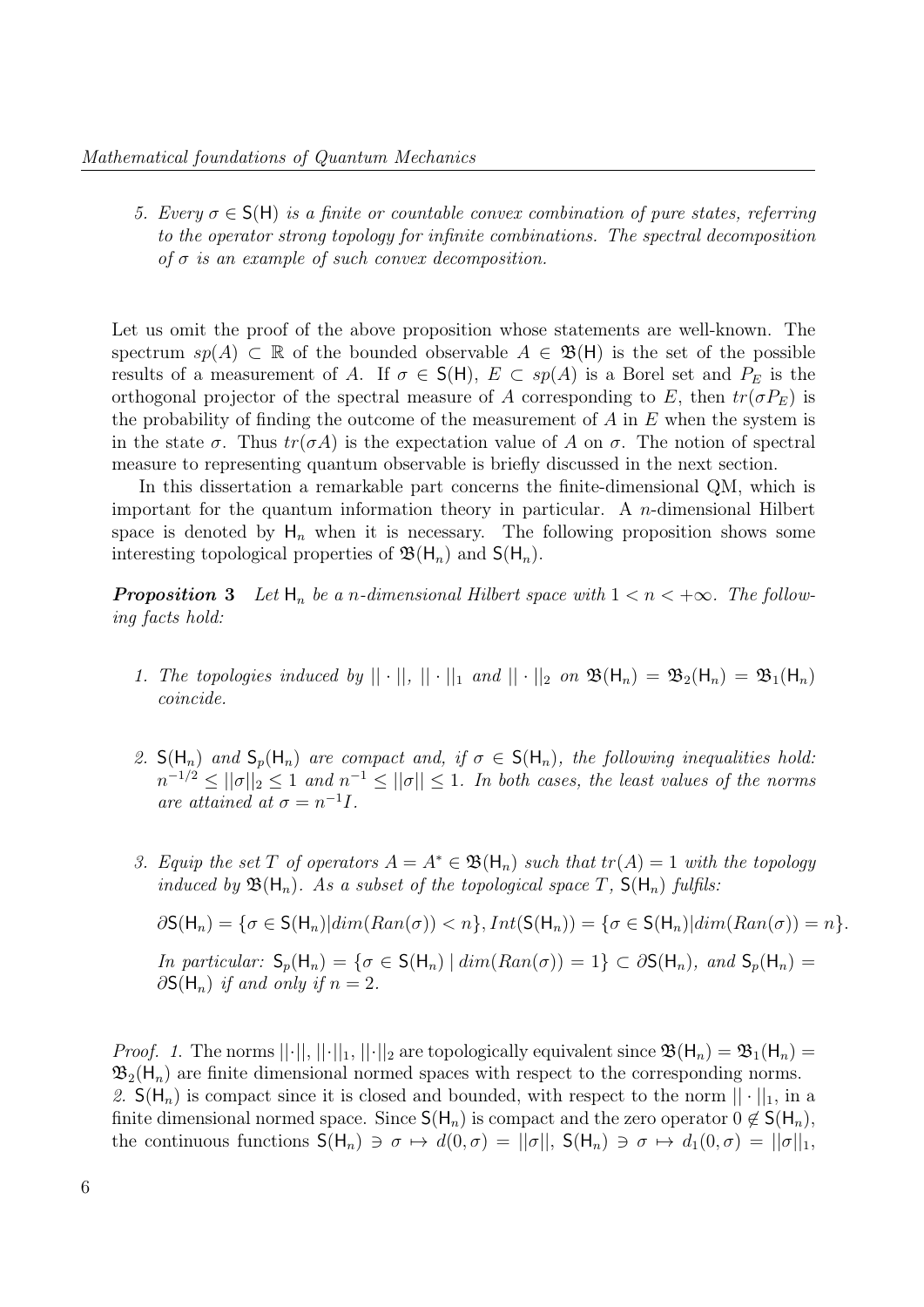$\mathsf{S}(\mathsf{H}_n) \ni \sigma \mapsto d_2(0, \sigma) = ||\sigma||_2$  must have strictly positive minima (and maxima). For  $d_1$ everything is trivial. Let us pass to consider  $d$  and  $d_2$ . Using the fact that the n eigenvalues  $q_k$  of  $\sigma \in \mathsf{S}(\mathsf{H}_n)$  verify both  $q_k \in [0,1]$  and  $\sum_{k=1}^n q_k = 1$  one sees that  $\sum_{k=1}^n q_k^2 \geq \frac{n}{n^2}$  $\frac{n}{n^2}$ , and  $1/n$  is indeed the least possible value. All that is equivalent to say that  $\left|\frac{1}{n}I\right|_{2} \leq ||\sigma||_{2}$ where  $\frac{1}{n}I$  is an admitted state. Again with the constraints  $q_k \in [0,1]$  and  $\sum_{k=1}^{n} q_k = 1$ , the maximum of the eigenvalues  $q_k = |q_k|$  must be greater than  $1/n$ , that is equivalent to say  $||\sigma|| \ge ||\frac{1}{n}I||$ . Concerning maxima,  $q_k \in [0,1]$  and  $\sum_{k=1}^n q_k = 1$  imply, varying  $\sigma \in \mathsf{S}(\mathsf{H}_n): 1 \geq \sum_{k=1}^n q(\sigma)_k^2$  and  $\max\{q(\sigma)_k \mid k=1,\ldots,n, \sigma \in \mathsf{S}(\mathsf{H}_n)\}=1$  determining the maximum of both  $\sigma \mapsto ||\sigma||_2$  and  $\sigma \mapsto ||\sigma||$  since the value 1 of the norms is attained on pure states.

3. We view  $\mathsf{S}(\mathsf{H}_n)$  a subset of the topological space T of self-adjoint operators A on  $\mathsf{H}_n$ with  $tr(A) = 1$  endowed with the topology induced by  $\mathfrak{B}(\mathsf{H}_n)$ .

First of all, notice that  $S(H_n) \supset \partial S(H_n)$  because the former is closed with respect to the said topology, so  $S(H_n)$  is the disjoint union of  $\partial S(H_n)$  and  $Int(S(H_n))$ . Let  $\sigma$  be an element of  $S(H_n)$ . First suppose that  $dim(Ran(\sigma)) = n$  we want to show that  $\sigma \in Int(S(H_n)),$ that is, there is an open set  $O \subset T$  containing  $\sigma$  and such that  $\sigma' \in O$  entails  $\sigma' \in S(H_n)$ . To this end, let us define  $m := \min\{\langle \psi | \sigma \psi \rangle | ||\psi|| = 1\}$ . m is real since  $\sigma = \sigma^*$  and  $m > 0$ , because: (1) all eigenvalues of  $\sigma$  are strictly positive (since  $\sigma \geq 0$  and  $dim(Ran(\sigma)) = n$ ), (2)  $\psi \mapsto \langle \psi | \sigma \psi \rangle$  is continuous and (3) the set of vectors  $\psi$  with  $||\psi|| = 1$  is compact because  $dim(\mathsf{H}_n) = n < +\infty$ . Next, if  $\sigma' = \sigma'^* \in \mathfrak{B}(\mathsf{H}_n)$  verifies  $||\sigma - \sigma'|| < m/2$ , one has:

$$
\frac{m}{2} \le ||\sigma - \sigma'|| = \sup\{|\langle \psi | (\sigma - \sigma')\psi \rangle| \mid ||\psi|| = 1\}
$$

so that:  $\langle \psi | \sigma' \psi \rangle = \langle \psi | \sigma' \psi \rangle - \langle \psi | \sigma \psi \rangle + \langle \psi | \sigma \psi \rangle \ge -\frac{m}{2} + m = \frac{m}{2} > 0$  for  $||\psi|| = 1$ . Consequently:  $\sigma' \geq 0$ . Summarizing, if  $B_{m/2}(\sigma)$  denotes the open ball in  $\mathfrak{B}(\mathsf{H}_n)$  centred on  $\sigma$  with radius  $m/2$ ,  $O := T \cap B_{m/2}(\sigma)$  is open in T by definition and  $\sigma' \in O$  verifies  $\sigma' = \sigma'^*$ ,  $tr\sigma = 1$  and, as we have proved,  $\sigma' \geq 0$ . In other words, for  $\sigma \in S(H_n)$ ,  $dim(Ran(\sigma)) = n$  implies  $\sigma \in Int(\mathsf{S}(\mathsf{H}_n)).$ 

We pass to the other case for  $\sigma \in S(H_n)$ . We suppose that  $dim(Ran(\sigma)) < n$  and we want to show that  $\sigma \in \partial S(H_n)$ .  $dim(Ran(\sigma)) < n$  implies  $det(\sigma) = 0$ . Thus all eigenvalues are non-negative and one at least vanishes. Let  $\psi \in Ker(\sigma)$ . The operators, for  $n = 1, 2, \ldots$ :

$$
\sigma_n := \left(1 + \frac{1}{n}\right)\sigma - \frac{1}{n}\psi\langle\psi|\cdot\rangle,
$$

are self-adjoint with  $tr(\sigma_n) = 1$  so that they stay in T. Furthermore they verify  $\sigma_n \to \sigma$ for  $n \to +\infty$ , but  $\sigma_n \notin S(H_n)$  because  $\sigma_n$  has the negative eigenvalue  $-\frac{1}{n}$  $\frac{1}{n}$ . So  $\sigma \in \partial S(H_n)$ . In particular, since a pure state is a one-dimensional orthogonal projector, it verifies  $dim(Ran(\sigma)) = 1 < n$  and thus  $\sigma \in \partial S(H_n)$ . If  $n = 2$  this is the only possible case for an element  $\sigma \in \partial S(H_n)$ . However, if  $n > 2$ , also elements of  $S(H_n)$  with  $dim(Ran(\sigma)) \leq n-1$ belong to  $\partial S(H_n)$ .  $\Box$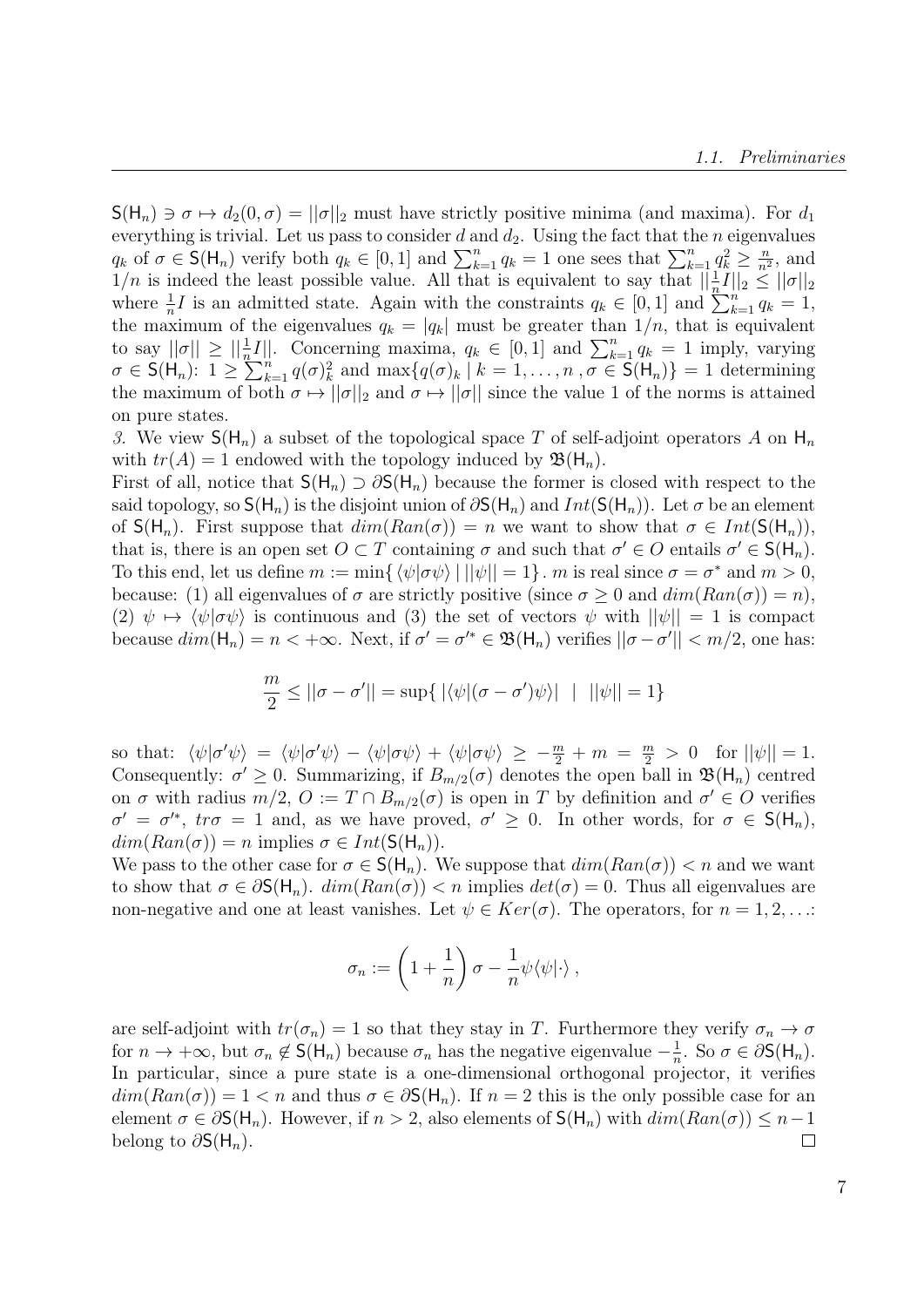#### 1.2 A set of axioms for QM

#### 1.2.1 Quantum states from quantum logic

From the point of view of the mathematical structure, for any scientific theory there is a set of fundamental statements or axioms from which the whole theory can be derived in a very general manner. Nonrelativistic QM has an accepted axiomatic formulation that we briefly discuss in this section in order to introduce the Gleason theorem and its physical implications.

One of the first experimental evidences of quantum phenomenology is the production of probabilistic outcomes, so it is not possible to deterministically predict a measurement outcome but only the probability of each possible outcome. After this operative achievement the first question can be: Is Quantum Mechanics complete? In this regards there are the celebrated extensions via so-called hidden variables, one of the consequences of Gleason's theorem is establishing a relevant constraint on a possible extension of QM to a deterministic theory.

A general theory of probability is based on two main definitions: The set of possible events and the probability measure defined on such set. If we found QM as a probability theory the set of events is made by the possible outcomes of an experimental measurement performed on a quantum system or, equivalently, by the propositions that describe the outcomes like the following proposition referred to a measurement of a physical quantity performed at time t: «The measured value of the physical quantity A, at time t, belongs to  $[a, b] \subset \mathbb{R}$ ». Thus the existence of incompatible quantities<sup>1</sup> implies the existence of incompatible propositions, so we need a mathematical structure on the event space taking into account this fact. If two quantum propositions are incompatible then the simultaneous assignement of their truth value has not a physical meaning, then a Boolean  $\sigma$ -algebra where conjunction and disjunction are always possible is not a suitable model to describe quantum propositions.

In their 1936 outstanding paper about quantum logic [7], Birkhoff and von Neumann identified a good model to describe the set of quantum events in the algebra of closed subspaces of a Hilbert space. Within a modern approach we can describe quantum propositions by means of orthogonal projectors in a Hilbert space H. Orthogonal projectors are bounded operators that are self-adjoint and idempotent, so their set is defined as:

$$
\mathfrak{P}(\mathsf{H}) := \{ P \in \mathfrak{B}(\mathsf{H}) | P P = P, P^* = P \}. \tag{1.11}
$$

In order to discuss the interesting structure of  $\mathfrak{P}(\mathsf{H})$ , let us recall the definition of a lattice as a partially ordered set.

**Definition** 4 Let  $(X, \geq)$  be a poset. It is called **lattice** if for any pair  $x, y \in X$  the

<sup>&</sup>lt;sup>1</sup>We choose the existence of incompatible quantities as the heuristic definition of a quantum system or, in other words, the phenomenological definition of the quantumness of a physical system.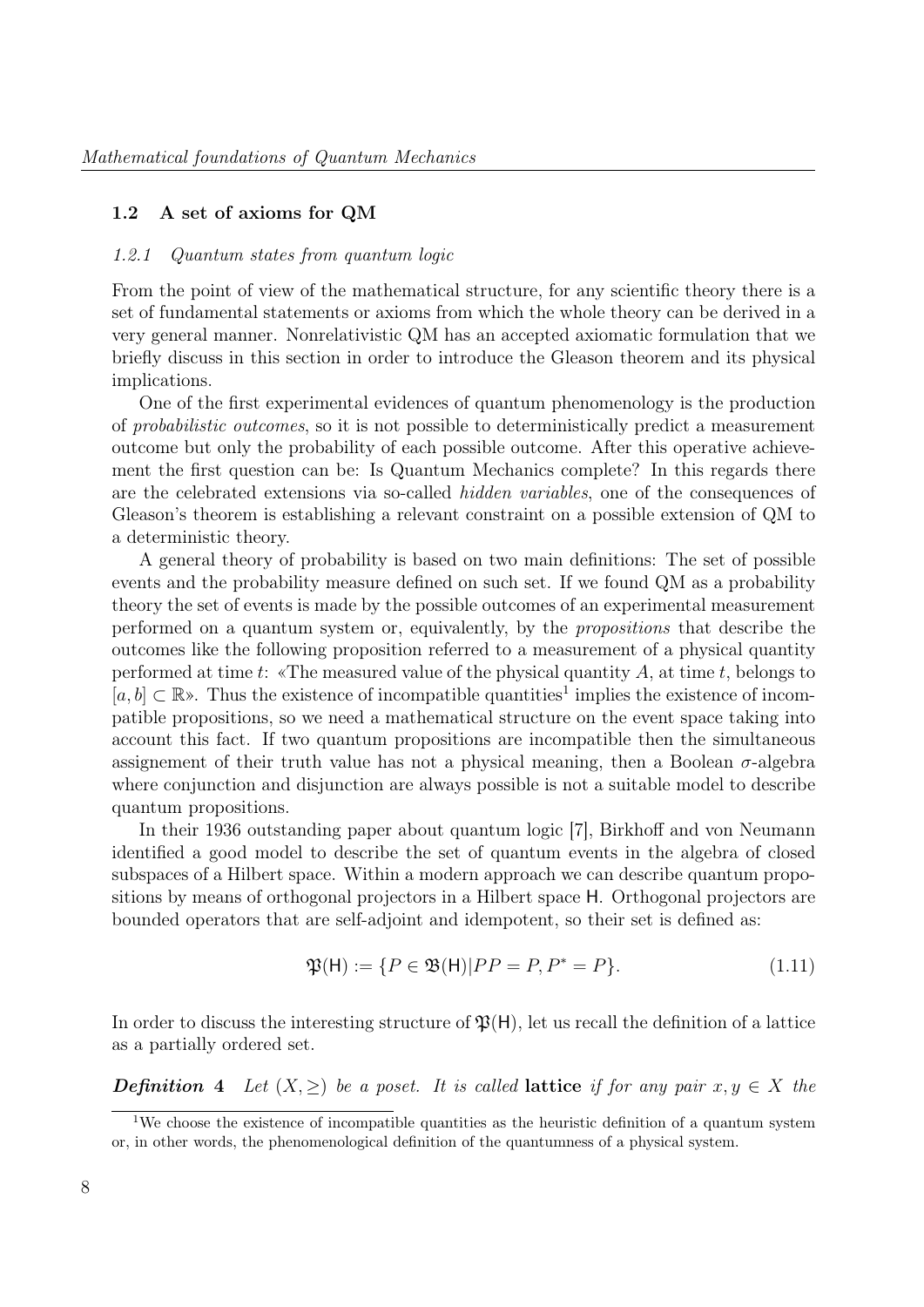subset  $\{x, y\}$  admits infimum and supremum.

We denote sup $\{x, y\}$  as  $x \vee y$  and  $\inf\{x, y\}$  as  $x \wedge y$ . The following theorem shows that  $\mathfrak{P}(H)$ , equipped with the standard order relation > between linear operators<sup>2</sup> has the structure of a lattice with some crucial properties.

**Theorem 5** Let H be a Hilbert space. The set  $\mathfrak{P}(\mathsf{H})$  of orthogonal projectors in H equipped with the standard operator order relation  $\geq$  is a lattice with the following properties:

i) Maximum and minimum in  $\mathfrak{B}(H)$  are respectively the identity operator I and the null operator 0, i.e.  $\mathfrak{P}(\mathsf{H})$  is a bounded lattice;

ii) If dim  $H > 2$  then  $\mathfrak{P}(H)$  is not distributive;

iii) If  $P, Q \in \mathfrak{P}(\mathsf{H})$  satisfy  $[P, Q] = PQ - QP = 0$  then:

$$
P \bigwedge Q = PQ,
$$

$$
P \bigvee Q = P + Q - PQ;
$$

iv) A set  $\mathfrak{P}_0(H)$  of pairwise commuting elements of  $\mathfrak{B}(H)$  which is maximal w.r.t. the commutation condition is a Boolean  $\sigma$ -algebra, i.e.  $\mathfrak{P}_0(H)$  is a bounded distributive lattice that is orthocomplemented  $3$  and  $\sigma$ -complete<sup>4</sup>.

Even the lattice  $\mathfrak{P}(H)$  is orthocomplemented (the orthocomplement of  $P \in \mathfrak{P}(H)$  is given by  $\neg P = \mathbb{I} - P$ ) and  $\sigma$ -complete but not distributive (ii), thus it does not carry the structure of a Boolean algebra which can be restored in any set of commuting projectors. In  $\mathfrak{P}_0(H)$ ,  $\vee$  and  $\wedge$  can be interpreted as logical connectives *or* and *and* respectively,  $\neg$  as a negation not and  $\leq$  as the logical implication  $\Rightarrow$ . Thus we can summarize these assumptions in the statement of an axiom-zero which requires that quantum propositions, i.e. elementary propositions about a quantum system (whose truth value is assigned after an experimental measurement), are represented by orthogonal projectors in a Hilbert space and the compatibility corresponds to commutativity.

<sup>&</sup>lt;sup>2</sup>≥ is defined as  $A \geq B$  iff  $\langle \psi | A - B \psi \rangle \geq 0$  for all  $\psi \in H$ , where  $\langle |, \rangle$  denotes the inner product in H. <sup>3</sup>A lattice  $(X, \geq)$  is orthocomplemented if there exists a map  $\neg : X \ni a \mapsto \neg a$  such that:  $a \bigvee \neg a = 1$ ,  $a \bigwedge \neg a = 0, \neg(\neg a) = 0$ , if  $a \geq b$  then  $\neg b \geq \neg a$  for any  $a, b \in X$ .

<sup>&</sup>lt;sup>4</sup>A lattice  $(X, \geq)$  is  $\sigma$ -complete if each countable set  $\{a_n\}_{n\in\mathbb{N}}\subset X$  admits supremum.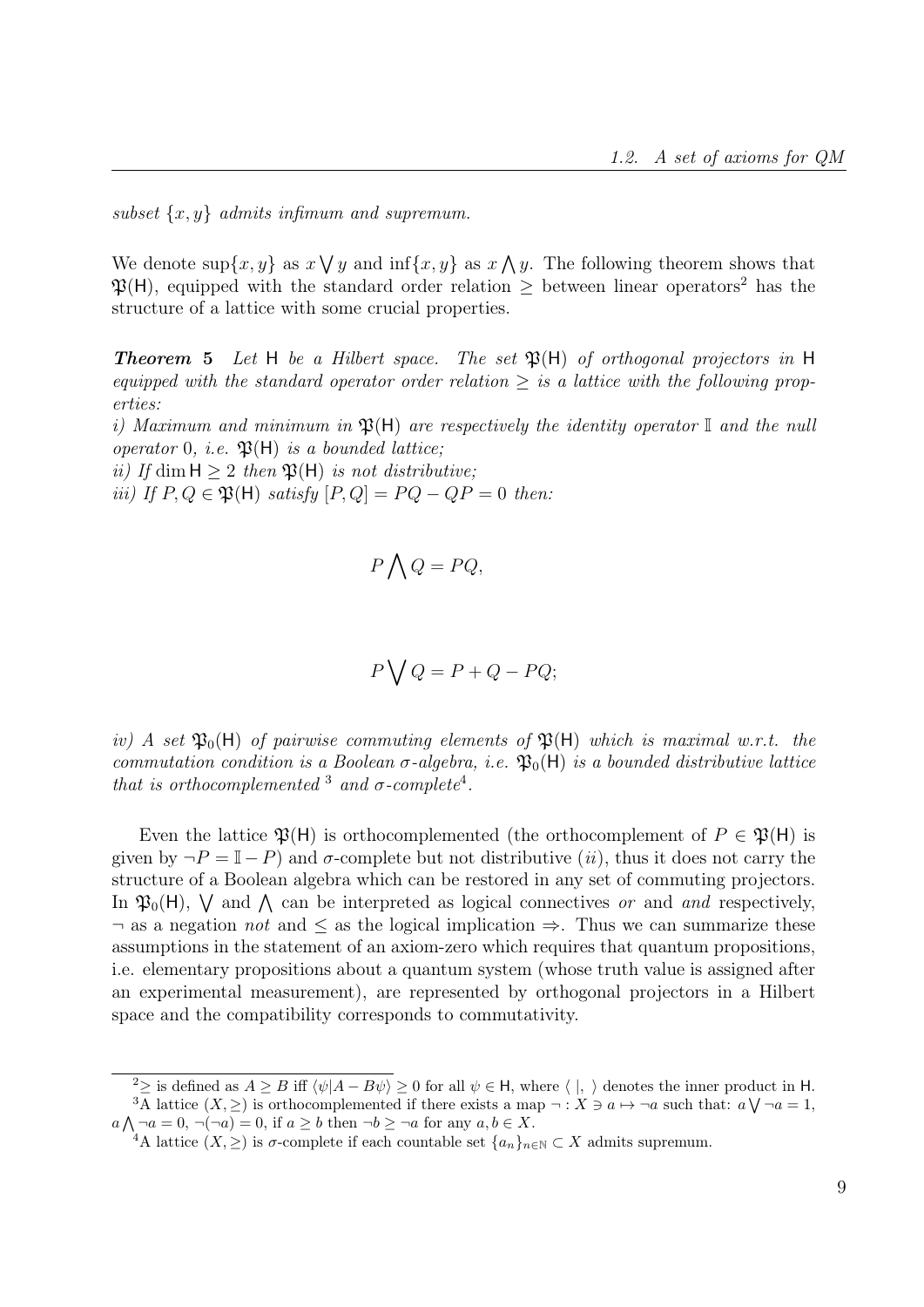Axiom 0 Quantum propositions are in bijective correspondence with the lattice of orthogonal projectors in a Hilbert space with de following identifications:

i) Compatible propositions correspond to commuting projectors;

ii) Logical implication  $(\Rightarrow)$  correspond with order relation  $\leq$ ;

iii) Always true proposition corresponds to identity I and always false proposition corresponds to null operator 0;

iv) The negation of the proposition given by the projector P corresponds to  $\mathbb{I} - P$ ;

v) If two propositions are compatible then their logical conjunction (disjunction) makes sense and correponds to  $\wedge$  (V).

If two orthogonal projectors do not commute then operations  $\Lambda$  and  $\Lambda$  do not produce orthogonal projectors, i.e. quantum propositions, this is consistent with the notion of incompatibility as a non-commutativity. At the beginning of this chapter, we gave the operative definition of quantumness of a physical system as the existence of incompatible physical quantities, now we can characterize the quantum nature of a system by means of the notion of non-commutativity in a mathematical structure: This notion is recurrent in every quantization prescription and obiquitous in Quantum Physics.

Let us introduce the following general definition:

**Definition 6** Let S be a quantum system and H be a Hilbert space. We say S is described in H if the quantum propositions about  $S$  are in bijective correspondence with the elements of  $\mathfrak{P}(\mathsf{H})$  in the sense of Axiom 0.

If one consider a quantum system described in H, then a very abstract notion of physical state of the system, a quantum state, at time t is given by a map acting on  $P(H)$  and valued in  $[0, 1]$  whose action on any proposition is the assignement of the probability that it turns out to be true after an experimental measurement performed at time t. In other words we can require that quantum states are represented by generalized probability measures on  $P(H)$  as an axiom:

Axiom 1 A state at time t of a quantum system is a map  $\mu : \mathfrak{P}(\mathsf{H}) \to [0,1]$  satisfying the following properties:

i) Normalization:  $\mu(\mathbb{I}) = 1$ ;

ii) If  $\{P_i\}_{i\in\mathbb{N}}\subset \mathfrak{P}(\mathsf{H})$  satisfies  $P_iP_j=0$ , for  $i\neq j$ , then:

$$
\mu\left(s-\sum_{i=0}^{\infty}P_i\right)=\sum_{i=0}^{\infty}\mu(P_i).
$$

Requirement ii) is a generalization of  $\sigma$ -additivity. One can prove the existence of a class of functions provided by the axiom 1 [32]. For a fixed state  $\mu$  of a quantum system, propositions about the system are divided into classes: There is a class of propositions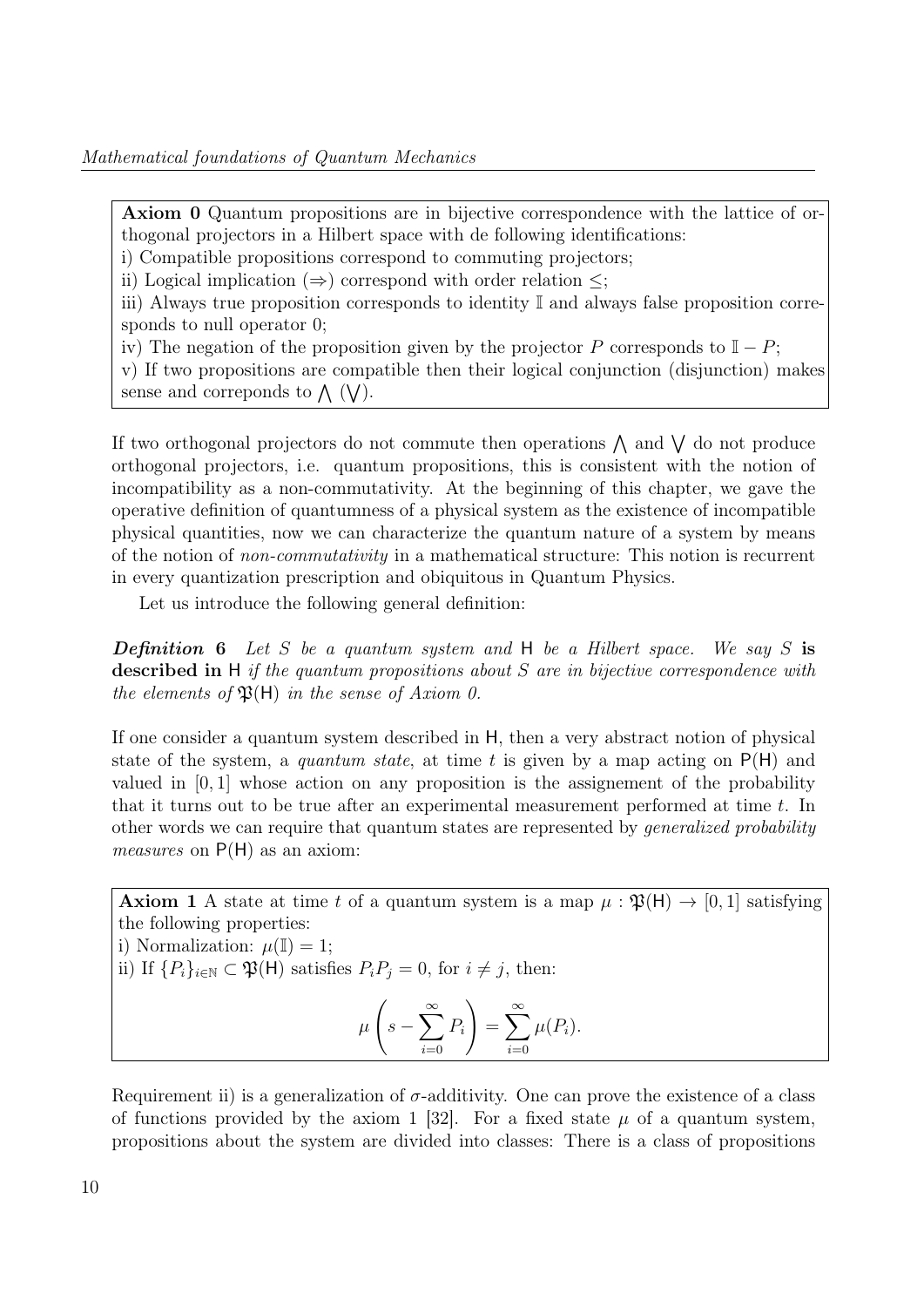${P}$  such that  $\mu(P) = 1$  and a class of propositions  ${Q}$  such that  $\mu(Q) < 1$ . We can assume that propositions of the first kind correspond to the properties of the system in that state, the so-called good quantum numbers. A concrete characterization of quantum states is given by the statement of Gleason's theorem.

**Theorem 7** (Gleason's theorem) Let H be a complex separable Hilbert space with dim  $H >$ 2. For each function  $\mu : \mathfrak{P}(\mathsf{H}) \to [0,1]$  satisfying the properties required by Axiom 1, there exists a unique positive trace-class operator  $T$  with trace equal to 1 such that:

$$
\mu(P) = tr(TP) \quad \forall P \in \mathfrak{P}(\mathsf{H}).
$$

The converse is true: Every  $T \in \mathfrak{B}_1(H)$  which is positive with  $tr(T) = 1$  defines a generalized probability measure (Axiom 1) as  $P \mapsto tr(T)P$ .

By means of Gleason's theorem, we can introduce the notion of quantum state as a positive normalized trace-class operator, i.e. a *density matrix*. The first version of the complicated proof of this theorem is presented in [21], but an alternative proof based on the machinery of frame functions is sketched in the next chapter.

A remarkable corollary of Gleason's theorem is given by the Kochen-Specker theorem, whose physical interpretation is crucial to establish a constraint on a hidden variables extension of QM, more precisely the statement of the theorem is a negativce result: a map as in Axiom 1 cannot describe a deterministic state. As a probability measure, a deterministic state should be represented by a Dirac measure which has values 0 or 1, for example in Classical Mechanics a deterministic state can be defined as a Dirac measure whose support is a single point of phase space.

**Theorem 8** (Kochen-Specker) Let H be a complex separable Hilbert space with dim  $H >$ 2. There is no (bi-valued) function  $\mu : \mathfrak{P}(\mathsf{H}) \to \{0,1\}$  satisfying the properties required by Axiom 1.

*Proof.* By the application of Gleason's theorem one has that a  $\mu : \mathfrak{P}(\mathsf{H}) \to \{0, 1\}$  defines a function on the unit sphere S(H), given by  $f : \psi \mapsto \mu(|\psi\rangle \langle \psi|) = \langle \psi | T\psi \rangle$  with  $T \in \mathfrak{B}_1(H)$ positive and normalized, which is continuous w.r.t. the induced topology. Thus its range is connected as well as  $\mathbb{S}(\mathsf{H})$ . So  $f(\psi) = 0$  for every  $\psi \in \mathbb{S}(\mathsf{H})$  or  $f(\psi) = 1$  for every  $\psi \in \mathbb{S}(\mathsf{H})$ . In the first case  $T = 0$ , then  $tr(T) \neq 1$ ; in the second case  $T = \mathbb{I}$ , so  $tr(T) \neq 1$ in finite dimension and it is not trace-class in infinite dimension.  $\Box$ 

Consider a quantum system described in the Hilbert space H, the set of states is given by:

$$
S(H) = \{ \rho \in \mathfrak{B}_1(H) | \rho \ge 0, \text{tr}(\rho) = 1 \},\tag{1.12}
$$

an element  $\rho \in S(H)$  is historically called **density matrix**. In proposition 2 there is the well-known characterization of the convex set  $S(H)$  in  $\mathfrak{B}_1(H)$ . The extremal elements,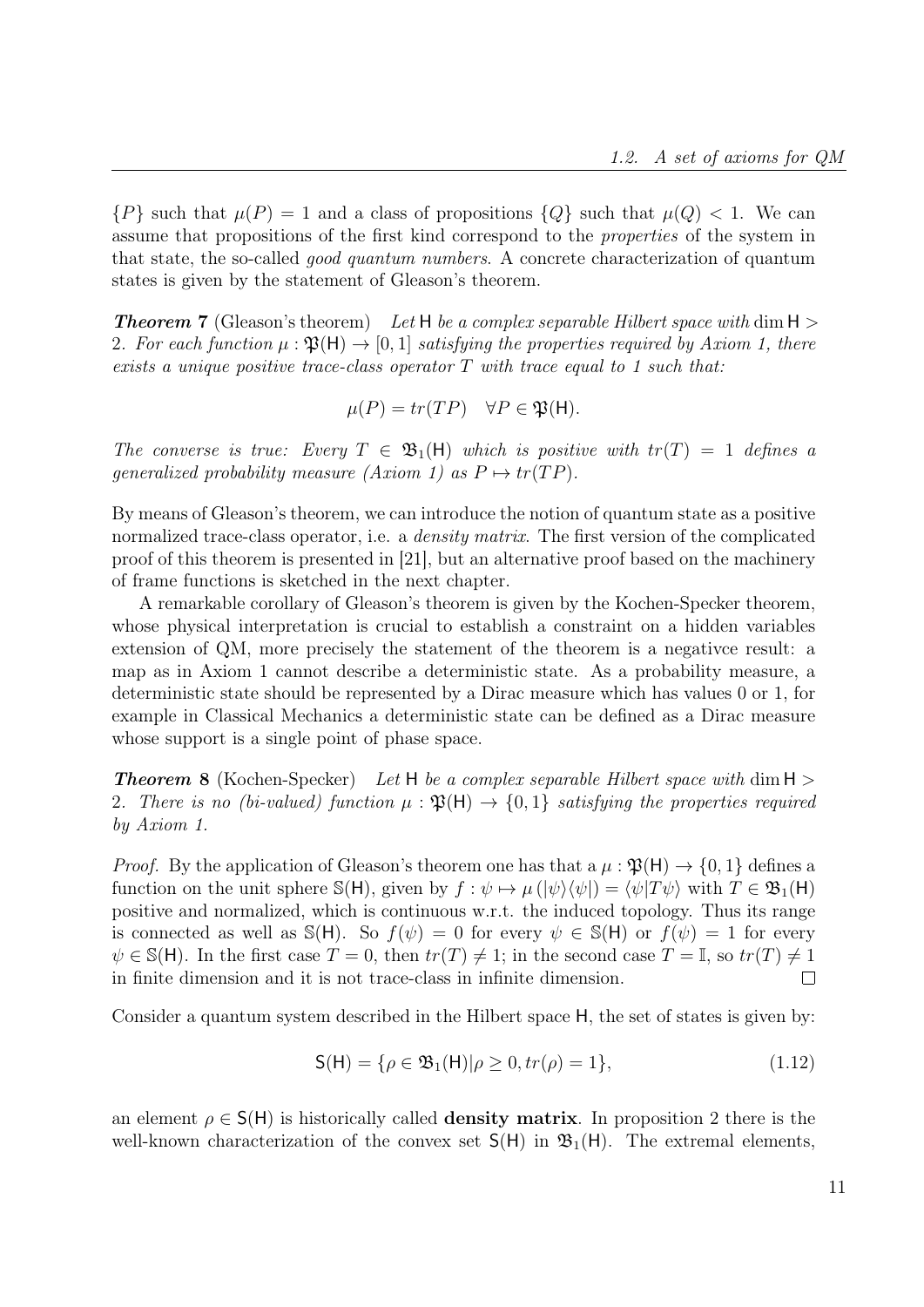pure states, are given by the all rank-1 orthogonal projectors  $\rho_{\psi} = |\psi\rangle\langle\psi|$  with  $|| \psi || = 1$ . According to Krein-Millman theorem, every element of S(H) can be obtained as a convex combination of pure states and the coefficients of the combination can be interpreted as statistical weights in a mixed state. Moreover, using the statement of Gleason's theorem, we can observe that the notion of transition probability between pure sates is encoded in the Axiom 1. Consider a quantum system S and the elementary proposition  $P_{\psi}$ : «The state of S at time t is the pure state identified by the normalized vector  $\psi \in H$ », if  $\rho \in S(H)$  then  $tr(\rho P_{\psi}) = 1$  if and only if  $\rho = |\psi\rangle \langle \psi|$ . So the quantity  $tr(\rho_{\phi}P_{\psi}) = |\langle \phi | \psi \rangle|^2$ can be interpreted as the probability that there is a transition from the pure state  $|\psi\rangle\langle\psi|$ to the pure state  $|\phi\rangle\langle\phi|$  after a measurement performed at time t.

#### 1.2.2 Measurement processes and quantum observables

In order to state an axiom about quantum measurement, we start from an evidence of quantum phenomenology: If a measurement of a physical quantity performed on a quantum system gives a certain result, then an immediately following measurement of the same quantity produces the same result. This fact is historically called collapse of the wavefuntion, it is fundamental to prepare a quantum system in a given state. Now we need an axiom whose requirements imply the observed collapse of wavefunction.

**Axiom 2** Let S be a quantum system. If the state S at time t is  $\rho \in S(H)$  and the proposition represented by  $P \in \mathfrak{P}(\mathsf{H})$  is verified by a measuremet process at time t, after this measurement the state of  $S$  is:

$$
\rho_P = \frac{P\rho P}{tr(\rho P)}.
$$

The content of Axiom 2 seems to be an almost instantaneous non-unitary evolution from a state to another one (unitary evolution of a quantum system is an axiom of QM, see next section). This apparent contradiction originates by the following fact: measurement apparatus is external to the observed system thus we have not the evolution of a closed system; in this regard the theory of open quantum systems can be used to study quantum measurements beyond the basic description provided in Axiom 2.

In this section we briefly describe how all physical quantities (quantum observables) can be represented in the set of axioms. Consider an observable A (i.e. a physical quantity whose value can be known by means an experimental measurement, thus its value should be a real number) and a Borel set  $E \in \mathcal{B}(\mathbb{R})$ , we can formulate the proposition  $P_E^{(A)}$  $E^{\left( A\right) }$ : «the value of A measured at time t belong to  $E$ ». Thus a general notion of observable can be given in the following terms: An observable is a map from the Borel  $\sigma$ -algebra of  $\mathbb R$ to the lattice of orthogonal projectors in a Hilbert space. According to Axiom 0 which establishes the model for propositions and logical connectives, a quantum observable can represented by a projective valued measure (PVM or spectral measure).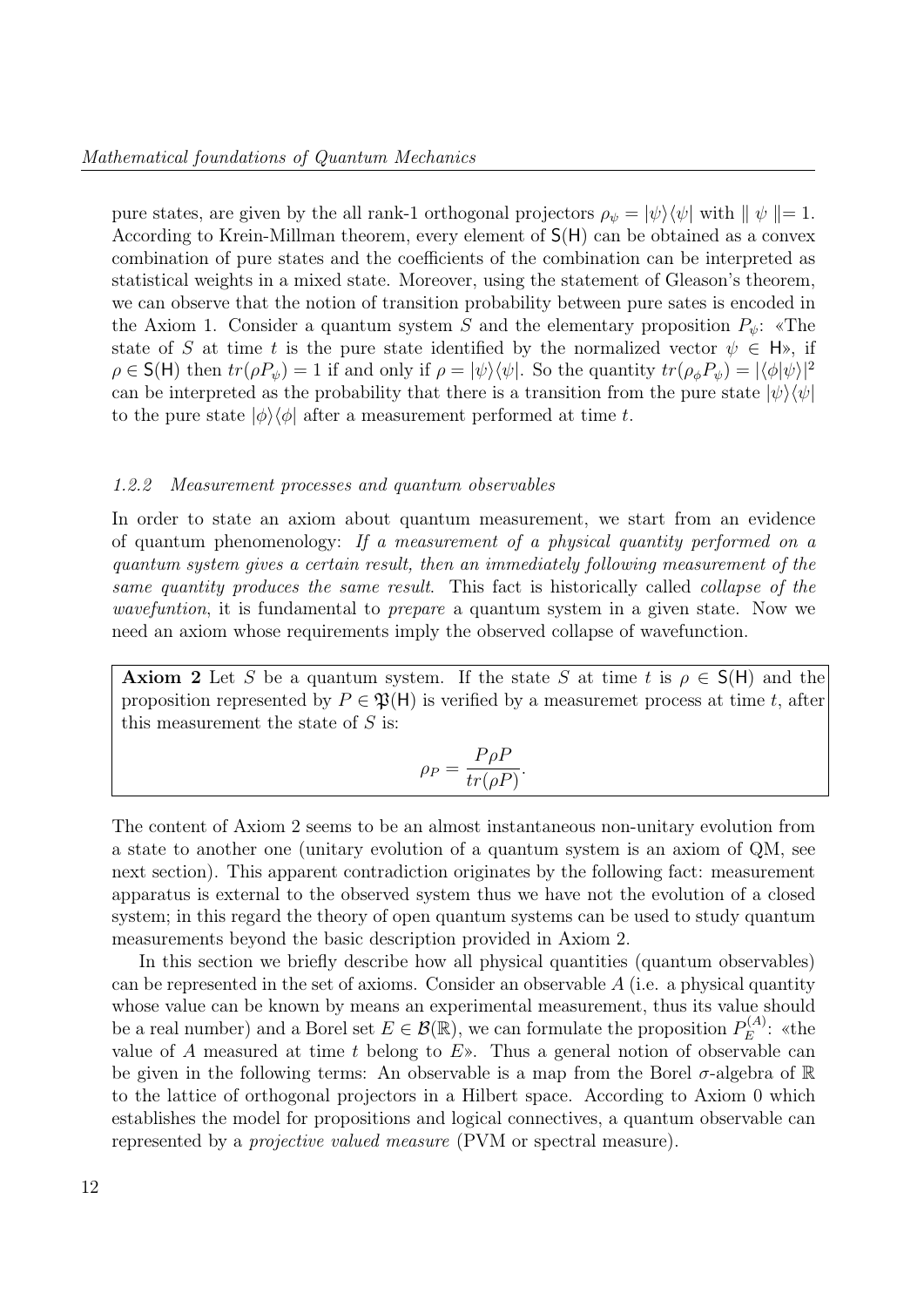Axiom 3 Each observable which can be measured by an experiment on the system S described in the Hilbert space H is represented by a map  $A: \mathcal{B}(\mathbb{R}) \to \mathfrak{P}(\mathsf{H}) : E \mapsto P_E^{(A)}$ E such that: i)  $P_E^{(A)}$  $\left[ P_E^{(A)}, P_{E'}^{(A)} \right] = 0$  for any pair  $E, E' \in \mathcal{B}(\mathbb{R});$ ii)  $P_E^{(A)}$  $P_{E}^{(A)} \bigwedge P_{E'}^{(A)} = P_{E \cap E'}^{(A)}$  for any pair  $E, E' \in \mathcal{B}(\mathbb{R});$ iii)  $P_{\mathbb{R}}^{(A)} = \mathbb{I};$ iv) If  $\{E_n\}_{n\in\mathbb{N}}$  is a countable family of Borel sets then:  $\bigvee_{n\in\mathbb{N}} P_{E_n}^{(A)} = P_{\cup_{n\in\mathbb{N}}}^{(A)}$  $\cup_{n\in\mathbb{N}}E_n$ 

The first requirement implies that every quantum observable is compatible with itself, ii) and iv) are imposed by consistency with Axiom 0 and iii) is the requirement that a measurement outcome be a real number. In the standard formulation of QM, observables are represented by self-adjoint operators in a Hilbert space, this picture can be recovered via the spectral theory, in particular with the notion of integration w.r.t. a PVM<sup>5</sup>, where the bijective correspondence between spectral measures on  $\mathbb R$  and self-adjoint operators can be proved. The general spectral decomposition of a (bounded or unbounded) selfadjoint operator A has the celebrated form:

$$
A = \int_{sp(A)} \lambda dP^{(A)}(\lambda),\tag{1.13}
$$

where  $sp(A)$  is the spectrum of A which corresponds with the support of  $P^{(A)}$ .

#### 1.2.3 Quantum dynamics

In chapter 4 and chapter 5, we will discuss how time evolution of a quantum system can be described by a Hamiltonian vector field as well as a classical system. Here, we simply recall how quantum dynamics is described in the standard formulation of quantum mechanics, the following axiom states the unitarity of time evolution in QM.

Axiom 4 Let S be a quantum system described in the Hilbert space H and J be an inertial frame of reference. There exists a self-adjoint operator  $H$  on  $H$  corresponding to the observable total mechanical energy of S and a one-parameter family  $\{\sigma_t\}_{t\in\mathbb{R}^+}\subset S(H)$ such that:

i)  $\sigma(H)$  is lower bounded;

ii) For a fixed  $\tau \in \mathbb{R}$ :  $\sigma_{t+\tau} = e^{-i\frac{\tau}{\hbar}H} \sigma_t e^{i\frac{\tau}{\hbar}H}$ , for all  $t \in \mathbb{R}^+$ .

Let us define some basic concepts in view of the above axiom:

<sup>&</sup>lt;sup>5</sup>The integral w.r.t. a spectral measure P is defined on a simple function  $s = \sum_i a_i \chi_{E_i}$  as  $\int$ P  $s dP :=$  $i_{i} a_{i} P(E_{i})$ . There is a unique extension of the defined integral operator to the Banach space of bounded Borel-measurable functions.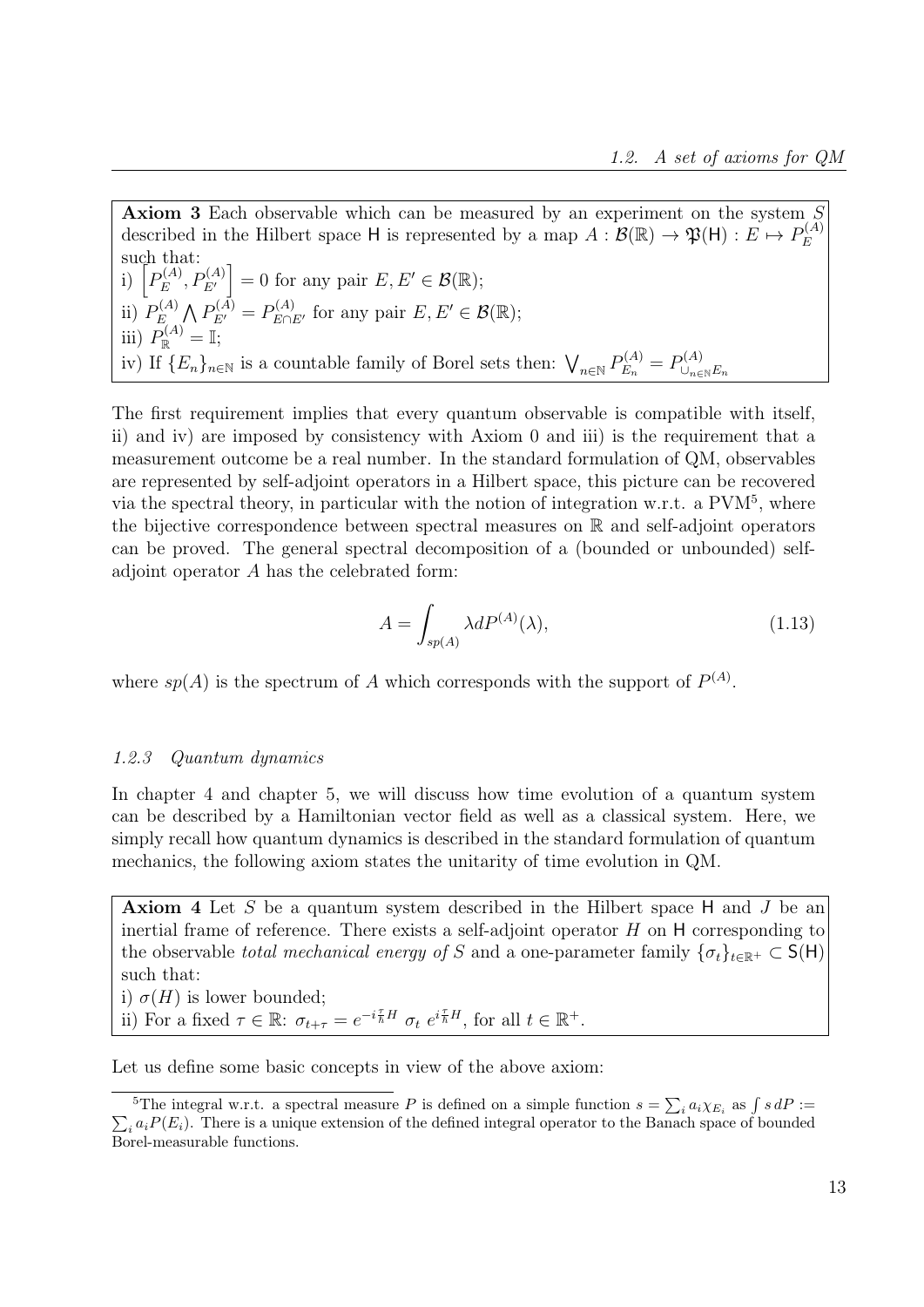**Definition 9** The self-adjoint operator H, introduced in Axiom 4, is called **Hamilto**nian of the system. The family  $\{\sigma_t\}_{t\in\mathbb{R}^+}$  of quantum states is called time evolution of the system  $S$  (or **quantum dynamics**). The strongly continuous one-parameter group  ${U_{\tau}}_{\tau\in\mathbb{R}}={e^{-i\frac{\tau}{h}H}}_{\tau\in\mathbb{R}}$  is called time evolutor of the system S with respect to the frame of reference J.

The first requirement of Axiom 4 avoids the existence of a quantum system which can radiate an infinite amount of energy, while the second one implements the following principle, known since the pioneering times of QM: The motion of a quantum system with energy E is periodic and its frequency  $\omega$  is given by the law  $E = \hbar \omega$ .

If  $\sigma_t$  is a pure state, then  $\sigma_{t+\tau}$  is pure as well by definition of quantum dynamics. Writing these states as projectors  $\sigma_t = |\psi_t\rangle\langle\psi_t|$  and  $\sigma_{t+\tau} = |\psi_{t+\tau}\rangle\langle\psi_{t+\tau}|$ , Axiom 4 gives the equation of motion for pure states:

$$
\psi_{t+\tau} = e^{-\frac{i\tau}{\hbar}H}\psi_t.
$$
\n(1.14)

Denoting the domain of H as  $D(H)$ ,  $\psi_t \in D(H)$  implies  $\psi_{t+\tau} \in D(H)$  as one can prove applying the spectral theorem for unbounded self-adhoint operators. Moreover Stone theorem on one-parameter unitary groups ensures the existence of the limit:

$$
\left(\frac{dU_t}{dt}\right)_{t=0} \psi := \lim_{t \to 0} \frac{U_t \psi - \psi}{t} \qquad \forall \psi \in D(H),\tag{1.15}
$$

and the relation:

$$
\left(\frac{dU_t}{dt}\right)_{t=0} \psi = iH\psi \qquad \forall \psi \in D(H). \tag{1.16}
$$

Using (1.14) and (1.16), one has the Schrödinger equation:

$$
i\hbar \frac{d}{dt}\psi_t = H\psi_t.
$$
\n(1.17)

Suppose the quantum dynamics (in a frame of reference  $J$ ) of the system  $S$  is given by the time evolutor  $\{U_\tau\}_{\tau \in \mathbb{R}}$ , one can define the map  $\gamma_{\tau}^{(H)}(\sigma) := U_\tau \sigma U_\tau^{-1}$ . The continuous projective representation of the abelian group  $\mathbb R$  induced by  $U_\tau$  in this way  $\mathbb R \ni \tau \mapsto \gamma_\tau^{(H)}$ is called dynamical flow of  $S$  w.r.t.  $J$ . If  $A$  is a quantum observable, its **Heisembserg** representation at time  $t$  is defined as:

$$
A_H(t) := \gamma_t^{(H)*}(A) = e^{itH} A e^{-itH} \qquad \hbar = 1,
$$
\n(1.18)

where  $\mathbb{R} \ni t \mapsto \gamma_t^{(H)*}$  $t_t^{(H)*}$  is the contragradient representation of  $\mathbb{R} \ni t \mapsto \gamma_t^{(H)}$  $t_t^{(H)}$ . In this dual picture quantum states do not evolve in time and dynamics is represented in terms of observables.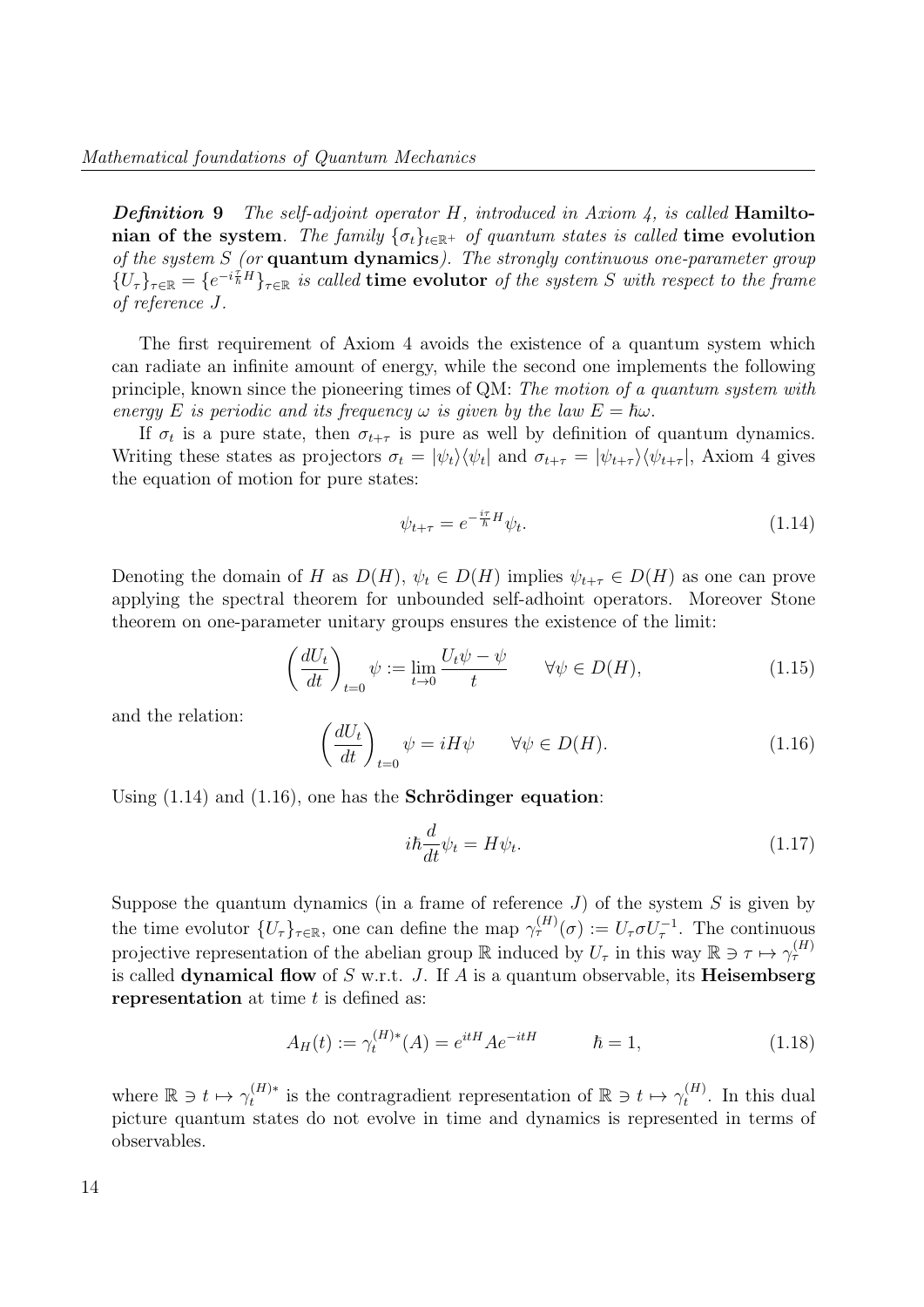A constant of motion is a physical quantity for which the probabilities of measuring its values are independent of time in all states of the system. Thus a good mathematical definition is the following: The observable  $A$  is a **constant of motion** if its Heisenberg representation satisfies:

$$
A_H(t) = A_H(0) \qquad \forall t \in \mathbb{R}.\tag{1.19}
$$

Neglecting the issues about the domain of the operators we have that (1.19) is true if and only if A commutes with  $H$ , in particular this equivalence is true in finite dimension where the notion of domain of linear operators is superfluous.

#### 1.2.4 Composite quantum systems

The last item of the present axiomatic setting is focused on composite quantum systems. Chapter 5 of the dissertation is devoted to the application of geometric Hamiltonian formulation to describe composite quantum systems made by two subsystems.

**Axiom 5** If a quantum system S is composed of subsystems  $S_1$  and  $S_2$  that are described in Hilbert spaces  $H_1$  and  $H_2$ , then S is described in the Hilbert space given by the tensor product  $H_1 \otimes H_2$ .

Obviously the requirement of Axiom 5 can extends to quantum systems made by  $n$  subsystems. If the state at time t of subsystem  $S_1$  is described by the density matrix  $\sigma_1$  and the state at time t of  $S_2$  is described by  $\sigma_2$  then the state at time t of S si described by  $\sigma_1 \otimes \sigma_2$ . However not all the density matrices in  $\mathsf{S}(\mathsf{H}_1 \otimes \mathsf{H}_2)$  are of product form  $\sigma_1 \otimes \sigma_2$  by definition of quantum state; there are the so-called *entangled states* for which the quantum state of each subsystem cannot be described independently.

If  $A_1$  is an observable for the subsystem  $S_1$  then  $A_1 \otimes \mathbb{I}_2$ , where  $\mathbb{I}_2$  is the identity operator in  $H_2$ , is the corresponding observable for the composite system S. Since the operators  $A_1 \otimes \mathbb{I}_2$  and  $\mathbb{I}_1 \otimes A_2$  always commute (i.e. describe compatible observables) then measurements on different subsystems can always be performed simultaneously. Some basic features of composite systems are defined and characterized in chapter 5 of the present dissertation.

#### 1.3 Algebraic formulation

Algebraic approach to QM is a very general way to formulate quantum theories which is also adopted in QFT, it provides a generalization of the standard framework discussed above. In the section 4.3 of the present work the interplay of algebraic and geometric formulations of QM is discussed.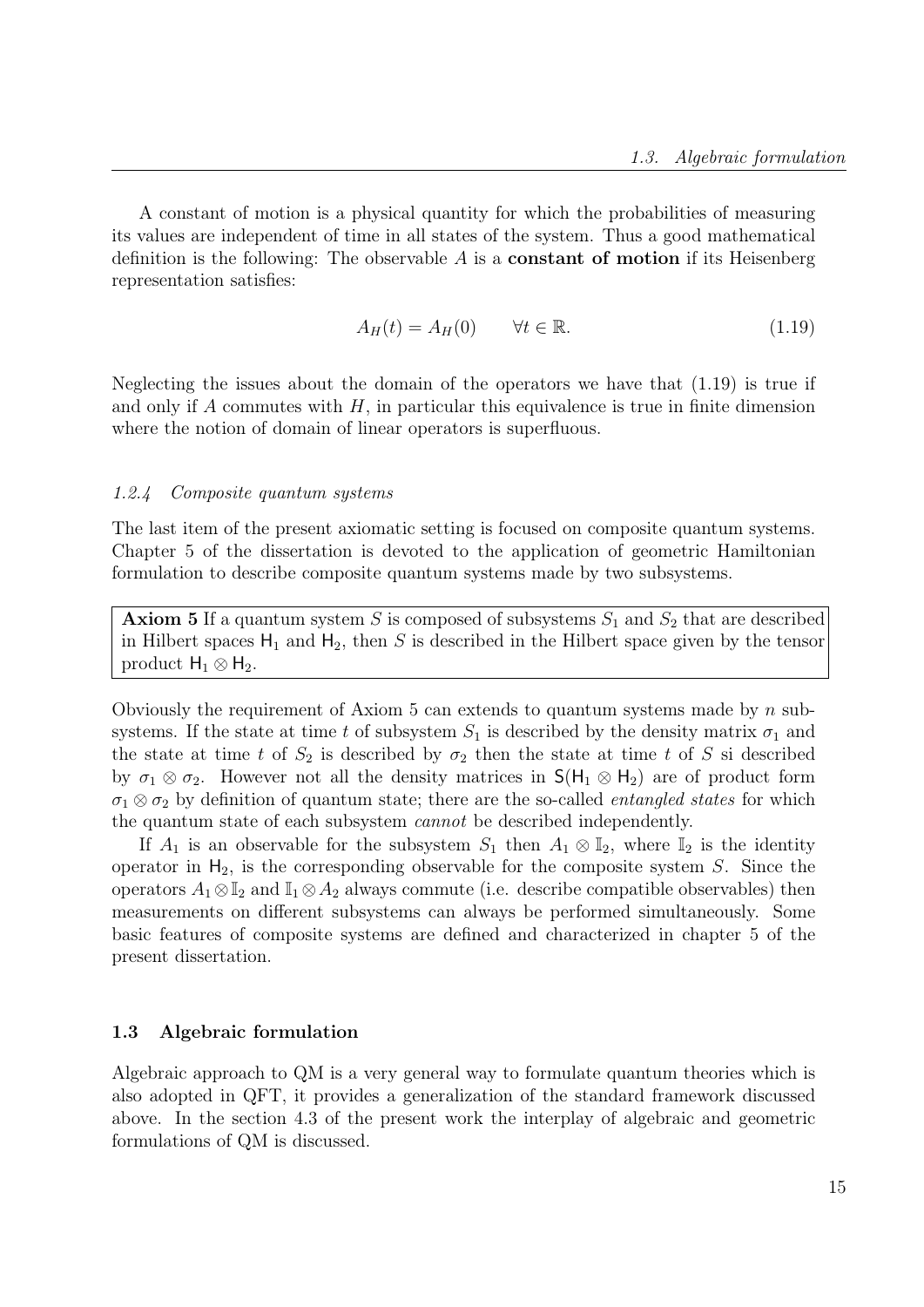Definition 10 A linear associative algebra  $\mathfrak A$  over  $\mathbb C$  is a C<sup>\*</sup>-algebra if it has the following properties:

i)  $\mathfrak A$  is a Banach algebra, i.e. a normed space such that its norm  $\Vert \Vert$  satisfies:  $||AB|| \le ||A|| ||B||$  for all  $A, B \in \mathfrak{A}$  and  $\mathfrak{A}$  is complete w.r.t. the topology induced by  $|| ||$ ; ii) There is an involution  $* : \mathfrak{A} \to \mathfrak{A}$ ,

$$
(A + B)^* = A^* + B^* \quad (\lambda A)^* = \overline{\lambda}A^* \quad (AB)^* = B^*A^* \quad (A^*)^* = A;
$$

for all  $A, B \in \mathfrak{A}$  and  $\lambda \in \mathbb{C}$ ; *iii*)  $||A^*A|| = ||A||^2$  *for all A* ∈  $\mathfrak{A}$ .

The algebraic approach to the general mathematical description of a physical system is based on the following assumptions:

Assumption 1 A physical system is completely characterized by an associated  $C^*$ -algebra  $\mathfrak A$  (with identity). The observables of the system are the self-adjoint elements  $A^* = A$  of  $\mathfrak{A}.$ 

Assumption 2 A state of the system is a normalized positive linear functional on A.

Some arguments to recognize the structure of a  $C^*$ -algebra in a set of physical quantities, justifying the above assumptions, are given in [41] for example. The action of a state  $\omega$ on a  $A \in \mathfrak{A}$  is interpreted as the expectation value of A on  $\omega$ . The set of states turns out to be a convex set of the dual  $\mathfrak{A}'$  of  $\mathfrak{A}$ , so we can define the notion of *pure states* even in the algebraic formalism.

The observables of a quantum system generate a *non-abelian*  $C^*$ -algebra which is an absolutely abstract object. Thus finding concrete realizations of the  $C^*$ -algebra of observables is crucial to describe a physical system. From Gelfand-Naimark theory, we know that every abelian  $C^*$ -algebra (classical systems) is represented by an algebra of continuous functions on a compact space (given by the Gelfand spectrum). In order to study quantum systems, one must know the concrete realization of a general abstract  $C^*$ -algebra. An outstanding result in this way is given by Gelfand-Naimark-Segal theorem which establishes that every state  $\omega$  on a  $C^*$ -algebra  $\mathfrak A$  defines a unique (up to unitaries) representation of  $\mathfrak A$  in a Hilbert space  $H_\omega$ .

**Theorem 11** (GNS) Let  $\mathfrak{A}$  be a  $C^*$ -algebra with identity and  $\omega$  be a state on  $\mathfrak{A}$ . There is a Hilbert space  $H_{\omega}$ , a representation  $\pi_{\omega}: \mathfrak{A} \to \mathfrak{B}(H_{\omega})$  and a cyclic vector  $\Psi_{\omega} \in H_{\omega}$  such that:

$$
\omega(A) = \langle \Psi_{\omega} | \pi_{\omega}(A) \Psi_{\omega} \rangle \qquad \forall A \in \mathfrak{A}.
$$
\n(1.20)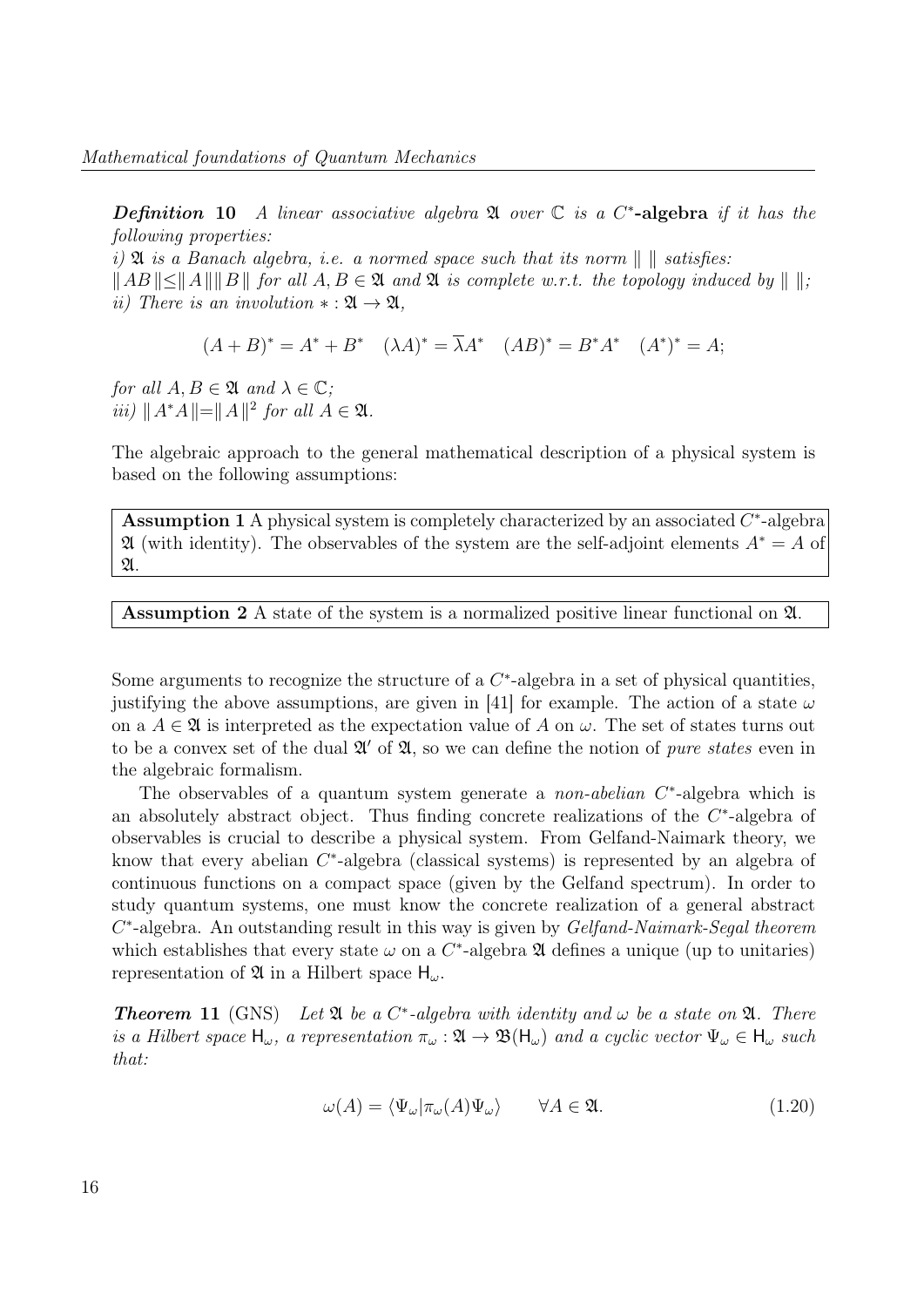Every representation  $\pi$  of  $\mathfrak{A}$  in  $H_{\omega}$  with cyclic vector  $\Psi$  s.t.  $\omega(A) = \langle \Psi | \pi(A) \Psi \rangle \ \forall A \in \mathfrak{A}$ , is unitarily equivalent to  $\pi_{\omega}$ .

GNS theorem shows that the abstract structure of the algebraic formulation can be concretely realized in terms of standard formulation in Hilbert spaces: Representation of observables as operators and expectation values as matrix elements. Thus the fundamental Hilbert space structure of QM postulated in the discussed axiomatic setting is a structural consequence of the first assumption of the algebriac approach. Another feature of the standard formulation arising from GNS theorem is the following: The cyclic vector  $\Psi_{\omega}$  can be interpreted as the *state vector* associated to  $\omega$  in fact the action of  $\omega$ on the observable A, i.e. the expectation value, is the matrix element w.r.t. this vector. However also a mixed state can be represented by a state vector using the cyclic vector of its GNS representation. But one can prove that GNS representation of  $\omega$  is irreducible if and only if  $\omega$  is pure, thus a mixed state cannot be represented by a cyclic vector of an irreducible representation. In a irreducible representation, mixed states are obtained as convex combinations of pure states.

GNS representation defined by a state may not be faithful. A very important and celebrated result is the following.

 $Theorem 12$  (Gelfand-Naimark) ∗ -algebra A is isomorphic to an algebra of bounded operators in a Hilbert space.

The  $C^*$ -isomorphism provided by Gelfand-Naimark theorem can be constructed as the direct sum  $\bigoplus_{\omega} \pi_{\omega}$  where  $\omega$  ranges over pure states and  $\pi_{\omega}$  is the associated irreducible GNS representation [41]. In section 4.3 we construct explicitely the  $C^*$ -algebra of observables  $\mathcal{F}^2(\mathsf{H})$  of a finite-dimensional quantum system in terms of classical-like observables exploiting the machinery of frame functions. The studied prescription to obtain classical-like observables in the geometric formulation from self-adjoint operators in a  $n$ -dimensional Hilbert space  $H_n$  is extended by linearity to  $\mathfrak{B}(H_n)$  giving rise to the Gelfand-Naimark  $C^*$ -isomorphism. Definitions of a suitable product and a norm on  $\mathcal{F}^2(\mathsf{H}_n)$  allow a geometric description of the  $C^*$ -algebraic structure of quantum observables in terms of the Kähler structure of the projective space  $P(H_n)$ .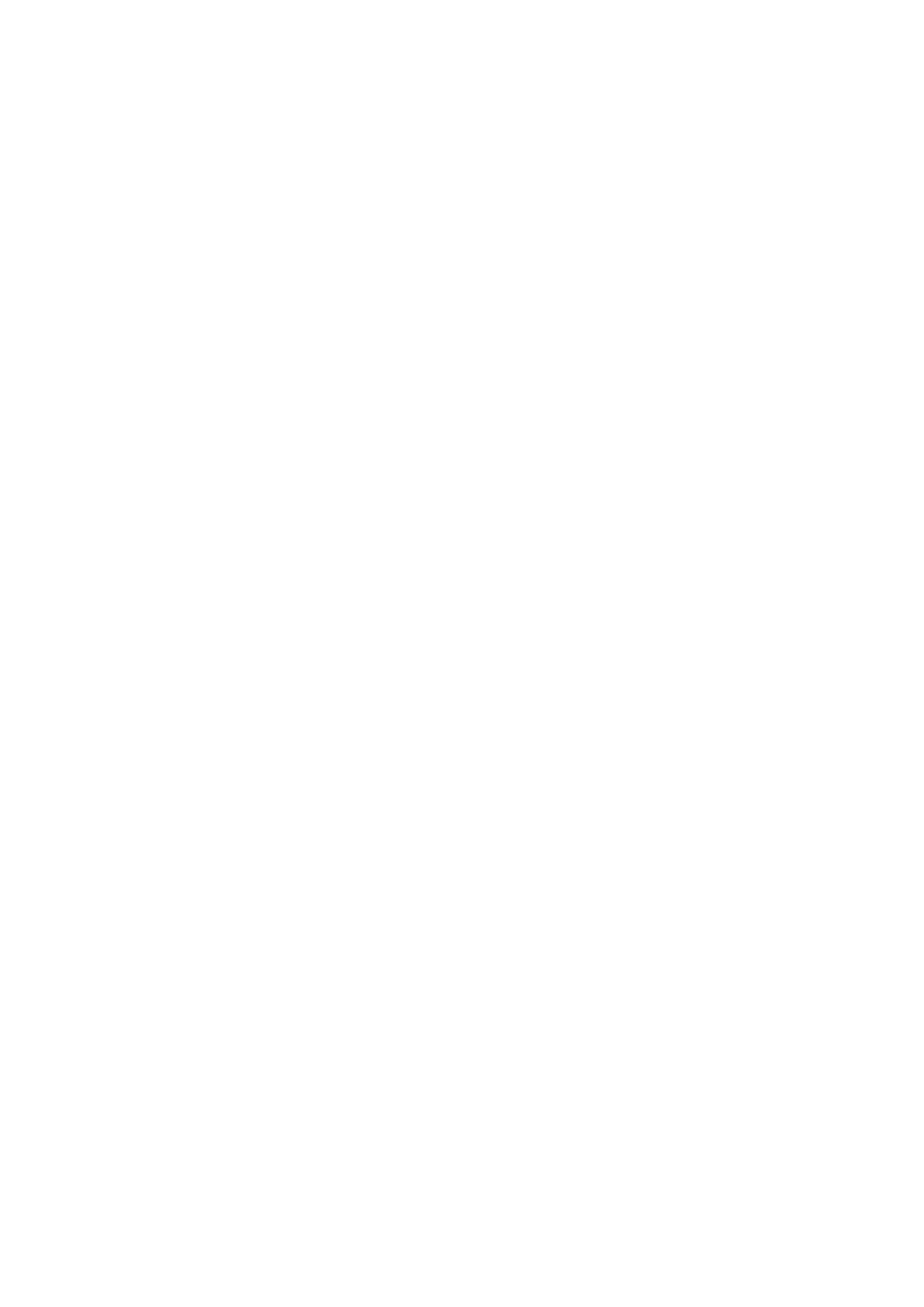### Chapter 2

### Machinery of frame functions

Content of this chapter is based on the paper [33].

#### 2.1 Frame functions and quantum states

In the previous chapter Gleason's theorem (theorem 7) is introduced as a remarkable result to characterize quantum states of a system described in H that are generalized probability measures (GPMs), according to Axiom 1, defined on the lattice of orthogonal projectors  $\mathfrak{P}(H)$ . Gleason's theorem establishes that GPMs are in bijective correspondence with density matrices. The key-tool exploited in Gleason's proof is the notion of frame function [21].

**Definition 13** Let H be a complex separable Hilbert space and  $\mathbb{S}(\mathsf{H}) := \{ \psi \in \mathsf{H} \mid \psi \mid =$ 1}. A map  $f : S(H) \to \mathbb{C}$  is called frame function on H if there is  $W_f \in \mathbb{C}$ , called weight of f, such that:

$$
\sum_{x \in N} f(x) = W_f \quad \text{for every Hilbertian basis } N \text{ of } \mathsf{H}. \tag{2.1}
$$

As an hint about the importance of frame function in the characterization of quantum states: A GPM  $\mu$ :  $\mathfrak{P}(H) \rightarrow [0,1]$  defines a frame function with unit weight taking the restriction of  $\mu$  to the set of rank-1 orthogonal projectors:

$$
f_{\mu}(x) = \mu(P_x) \quad \text{with} \quad P_x = |x\rangle\langle x|, \ x \in \mathbb{S}(\mathsf{H}), \tag{2.2}
$$

in fact, once fixed some Hilbertian basis  $N \subset H$ :

$$
\sum_{x \in N} f_{\mu}(x) = \mu \left( s - \sum_{x \in N} P_x \right) = \mu(I) = 1.
$$

It is known that a real bounded frame function defined on a real Hilbert space with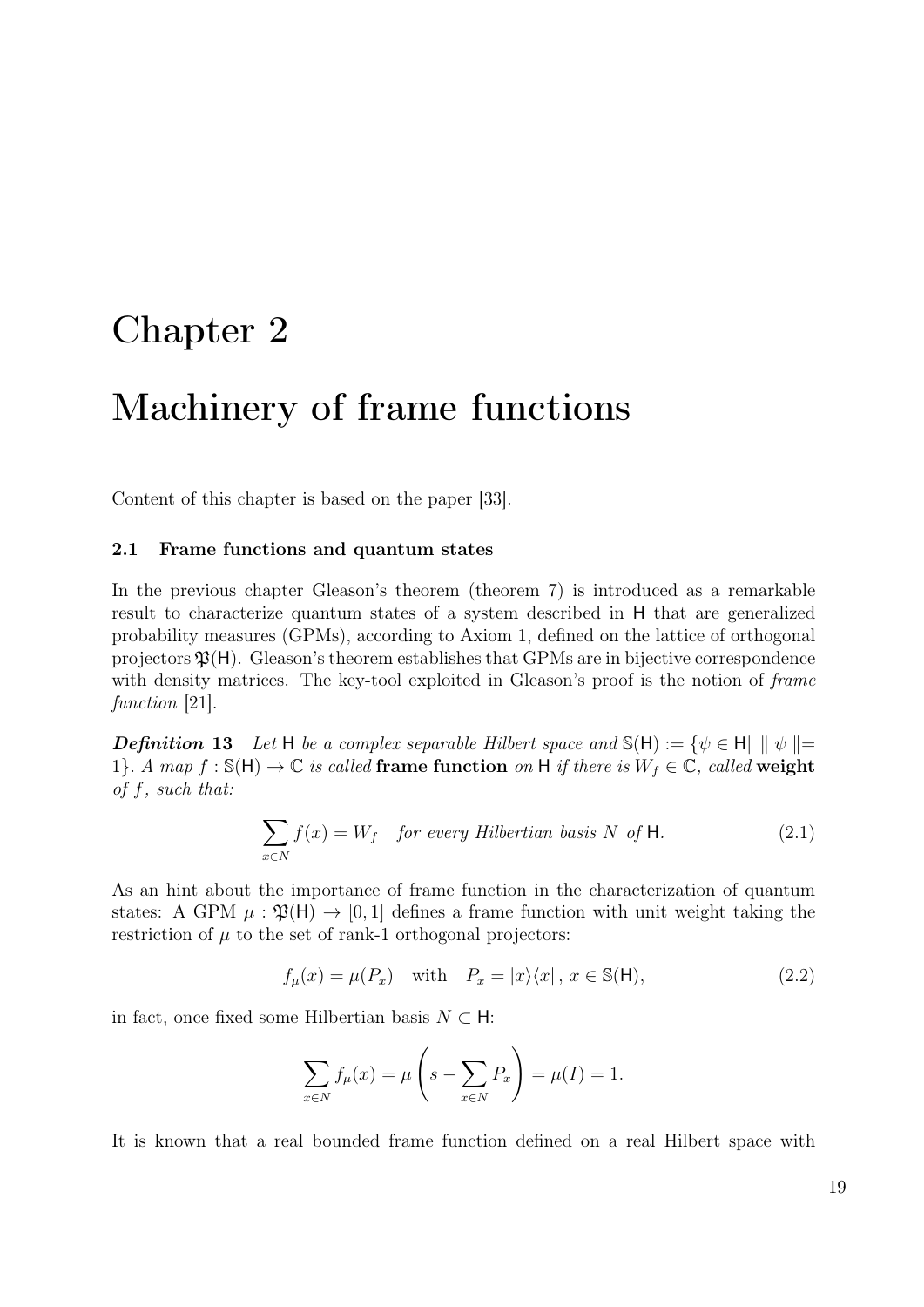dimension 3 is continuous and can be uniquely represented as a quadratic form [21, 15]. The key-point of the original proof by Gleason is establishing that there is a positive trace-class operator  $T_{\mu}$  with  $tr(T_{\mu}) = 1$  such that  $f_{\mu}(x) = \langle x|T_{\mu}x \rangle$  for all  $x \in S(H)$ , with  $\dim H \geq 3$ . Hence, representing frame functions as quadratic forms is sufficient to prove Gleason's theorem. Let  $P_Q$  be the orthogonal projector onto the subspace  $Q \subset H$ . Let  ${q_i}_{i\in I}$  be an orthonormal basis of Q and  ${h_j}_{j\in J}$  be the set of vectors which complete  ${q_i}_{i\in I}$  to a basis of H; thus:

$$
P_Q q_i = q_i
$$
 and  $P_Q h_j = 0$   $\forall i \in I, \forall j \in J.$ 

If  $\mu$  is a GPM on H,  $f_{\mu}$  is the frame function obtained from  $\mu$  and  $T_{\mu}$  is the associated operator, then we have:

$$
\mu(P_Q) = \mu \left(s - \sum_{i \in I} P_{q_i}\right) = \sum_{i \in I} f_{\mu}(q_i) = \sum_{i \in I} f_{\mu}(q_i) = \sum_{i \in I} \langle q_i | T_{\mu} q_i \rangle =
$$

$$
= \sum_{i \in I} \langle q_i | T_{\mu} P_Q q_i \rangle = \sum_{i \in I} \langle q_i | T_{\mu} P_Q q_i \rangle + \sum_{j \in J} \langle h_j | T_{\mu} h_j \rangle = tr(T_{\mu} P_Q),
$$

thus  $\mu(P) = tr(AT_{\mu})$ , for any  $P \in \mathfrak{P}(\mathsf{H})$ .

In order to give an alternative proof of Gleason theorem [33], we consider a finitedimensional Hilbert space  $H$ , with dim  $H > 3$ , and the unique regular Borel positive measure  $\nu_H$  invariant under the action of the unitary operators in H, with  $\nu_H(\mathbb{S}(\mathsf{H})) = 1$ , and we prove that for every frame function  $f \in \mathcal{L}^2(\mathbb{S}(\mathsf{H}), \nu_{\mathsf{H}})$  there is a unique linear operator  $T : H \to H$  such that  $f(x) = \langle x|Tx \rangle$  for all  $x \in S(H)$ . Sections 2.2 and 2.3 are devoted to the proof of these results. In the next chapter the strong relationship of these results with geometric QM is discussed.

#### 2.2 Generalized complex spherical harmonics

#### 2.2.1 Measure theory on the sphere

To prove that a complex frame function is representable as a quadratic form whenever it is square-integrable w.r.t. the natural measure  $\nu_n$ , we use the properties of the spaces of generalized complex spherical harmonics, in particular some result due to Watanabe [44] and several standard results on Hausdorff compact topological group representations [30].

Let us introduce the unit sphere in  $\mathbb{C}^n$  as a  $2n-1$ -dimensional real smooth manifold:

$$
\mathbb{S}^{2n-1} := \{ x \in \mathbb{C}^n | (x|x) = 1 \} \quad \text{where} \quad (z|w) := \sum_{i=1}^n \overline{z}_i w_i \tag{2.3}
$$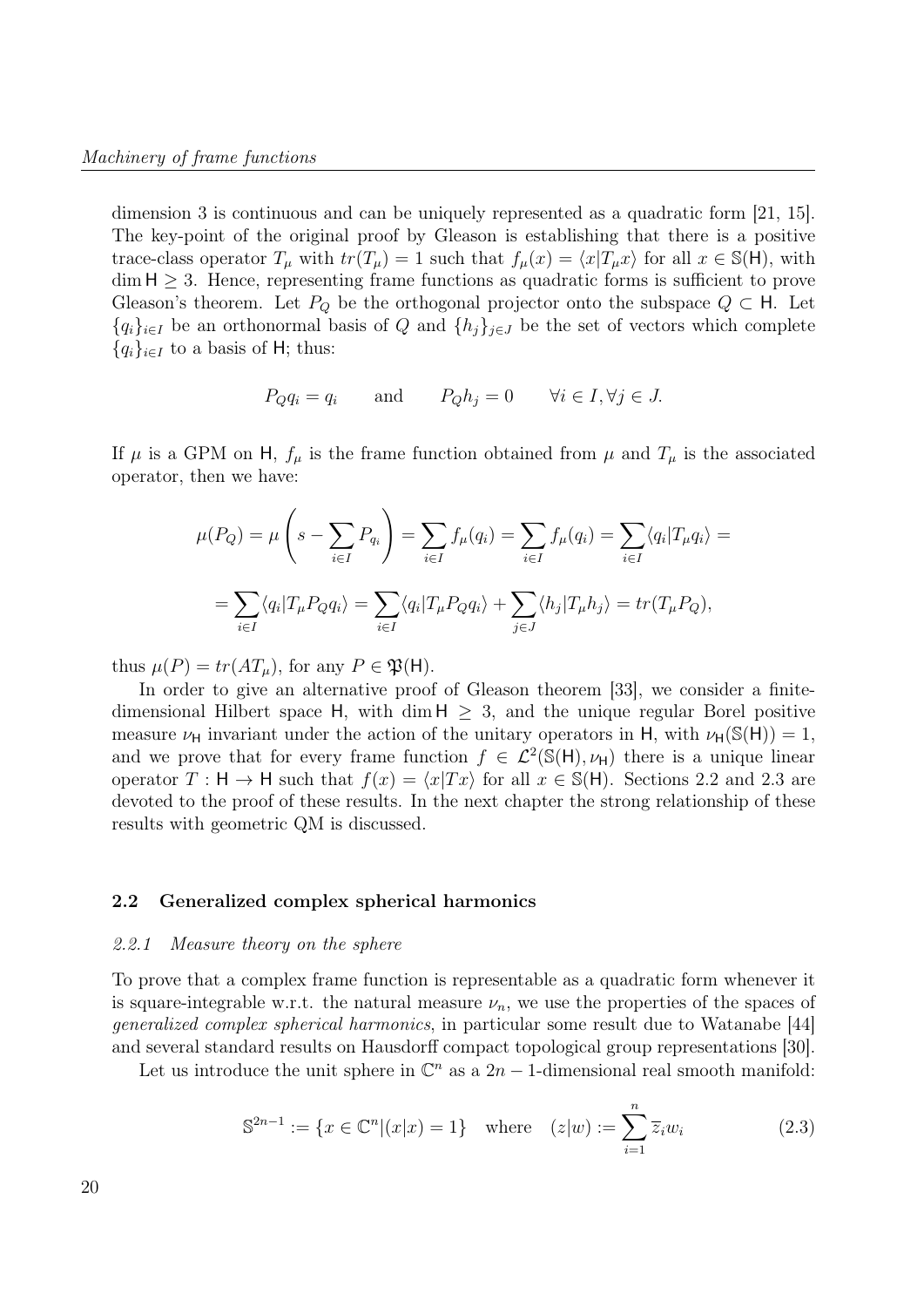$\nu_n$  denotes the U(n)-left-invariant (regular and complete) Borel measure on  $\mathbb{S}^{2n-1}$ , normalized to  $\nu_n(\mathbb{S}^{2n-1}) = 1$ , obtained from the two-sided Haar measure on  $U(n)$  on the homogeneous space given by the quotient  $U(n)/U(n-1) \equiv \mathbb{S}^{2n-1}$  as discussed in Chapter 4 of [11], noticing that both  $U(n)$  and  $U(n - 1)$  are compact and thus unimodular. Let us prove that the measure  $\nu_n$  is positive.

**Lemma 14** If  $A \neq \emptyset$  is an open subset of  $\mathbb{S}^{2n-1}$  then  $\nu_n(A) > 0$ .

*Proof.*  $\{gA\}_{g\in U(n)}$  is an open covering of  $\mathbb{S}^{2n-1}$ . Compactness implies that  $\mathbb{S}^{2n-1}$  $\bigcup_{k=1}^{N} g_k A$  for some finite N. If  $\nu_n(A) = 0$ , sub-additivity and  $U(n)$ -left-invariance would imply  $\nu_n(\mathbb{S}^{2n-1})=0$  that is false.  $\Box$ 

As  $\nu_n$  is  $U(n)$ -left-invariant,

$$
U(n) \ni g \to D_n(g) \quad \text{with } D_n(g)f := f \circ g^{-1} \text{ for } f \in L^2(\mathbb{S}^{2n-1}, d\nu_n) \tag{2.4}
$$

defines a faithful unitary representation of  $U(n)$  on  $L^2(\mathbb{S}^{2n-1}, d\nu_n)$ .

**Lemma 15** For every  $n = 1, 2, \ldots$  the unitary representation (2.4) is strongly continuous.

*Proof.* It is enough proving the continuity at  $g = I$ . If  $f \in L^2(\mathbb{S}^{2n-1}, d\nu_n)$  is continuous,  $U(n) \times \mathbb{S}^{2n-1} \ni (g, u) \mapsto f(g^{-1}u)$  is jointly continuous and thus bounded by  $K < +\infty$ since the domain is compact. Exploiting Lebesgue dominated convergence theorem as  $|f \circ g^{-1}(u) - f(u)|^2 \leq K$  and the constant function K being integrable since the measure  $\nu_n$  is finite:

$$
||D_n(g)f - f||_2^2 = \int_{\mathbb{S}^{2n-1}} |f \circ g^{-1} - f|^2 d\nu_n \to 0 \quad \text{as } g \to I,
$$

If  $f$  is not continuous, due to Luzin's theorem, there is a sequence of continuous functions  $f_n$  converging to f in the norm of  $L^2(\mathbb{S}^{2n-1}, d\nu_n)$ . Therefore

$$
||f \circ g^{-1} - f||_2 \le ||f \circ g^{-1} - f_n g^{-1}||_2 + ||f_n \circ g^{-1} - f_n||_2 + ||f_n - f_n||_2.
$$

If  $\epsilon > 0$ , there exists k with  $||f \circ g^{-1} - f_k g^{-1}||_2 = ||f - f_k||_2 < \epsilon/3$  where we have also used the  $U(n)$ -invariance of  $\nu_n$ . Since  $f_k$  is continuous we can apply the previous result getting  $||f_k \circ g^{-1} - f_k||_2 < \epsilon/3$  if g is sufficiently close to I.  $\Box$ 

We are in a position to define the notion of spherical harmonics we shall use in the rest of the paper. If,  $p, q = 0, 1, 2, ..., \mathcal{P}^{p,q}$  denotes the set of polynomials  $h: \mathbb{S}^{2n-1} \to \mathbb{C}$ such that  $h(\alpha z_1, ..., \alpha z_n) = \alpha^p \overline{\alpha}^q h(z_1, ..., z_n)$  for all  $\alpha \in \mathbb{C}$ , the standard Laplacian  $\Delta_{2n}$  on  $\mathbb{R}^{2n}$  can be applied to the elements of  $\mathcal{P}^{p,q}$  in terms of decomplexified  $\mathbb{C}^n$ . Now, we have the following known result (see Theorems 12.2.3, 12.2.7 in [39] and theorem 1.3 in [25]):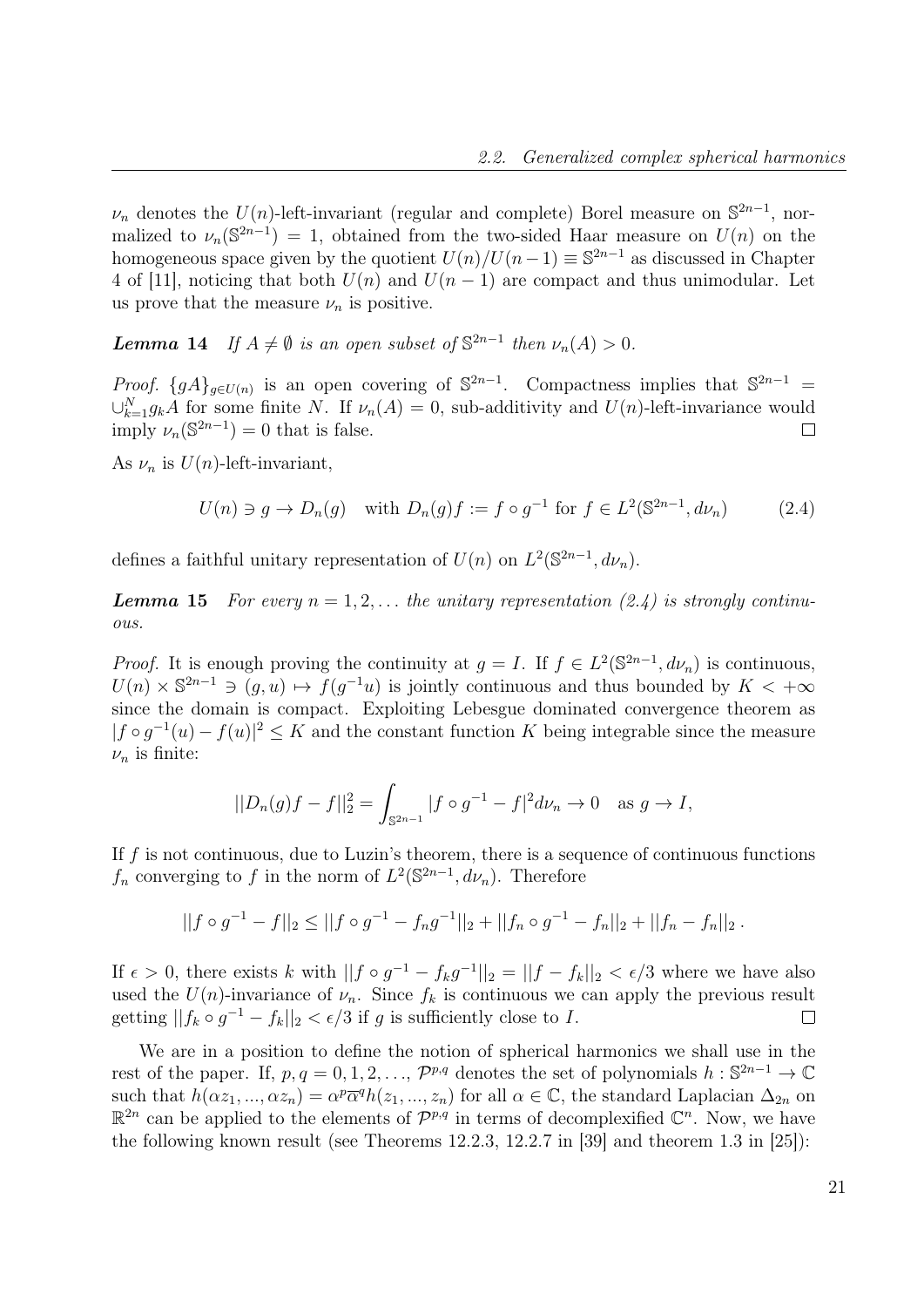**Theorem 16** If  $H_{(p,q)}^n := Ker \Delta_{2n}|_{\mathcal{P}^{p,q}}$ , the following facts hold. (a) The orthogonal decomposition is valid, each  $\mathsf{H}^n_{(p,q)}$  being finite-dimensional and closed:

$$
L^{2}(\mathbb{S}^{2n-1}, d\nu_{n}) = \bigoplus_{p,q=0}^{+\infty} \mathsf{H}_{(p,q)}^{n},
$$
\n(2.5)

(b) Every  $\mathsf{H}_{(p,q)}^n$  is invariant and irreducible under the representation (2.4) of  $U(n)$ , so that the said representation correspondingly decomposes as

$$
D_n(g) = \bigoplus_{p,q=0}^{+\infty} D_n^{p,q}(g) \quad \text{with } D_n^{p,q}(g) := D_n(g)|_{\mathsf{H}_{(p,q)}^n}.
$$

(c) If  $(p, q) \neq (r, s)$  the irreducible representations  $D_n^{p,q}$  and  $D_n^{r,s}$  are unitarily inequivalent: there is no unitary operator  $U : \mathsf{H}_{(p,q)}^n \to \mathsf{H}_{(r,s)}^n$  with  $UD_n^{p,q}(g) = D_n^{r,s}(g)U$  for every  $g \in U(n)$ .

Definition 17 For  $j \equiv (p, q)$ , with  $p, q = 0, 1, 2, \dots$ , the generalized complex spherical harmonics of order j are the elements of  $H_{(p,q)}^n$ .

#### 2.2.2 Zonal spherical harmonics

A useful technical lemma is the following.

**Lemma 18** For  $n \geq 3$ ,  $\mathsf{H}_{(1,1)}^n$  is made of the restrictions to  $\mathbb{S}^{2n-1}$  of the polynomials  $h^{(1,1)}(z,\overline{z}) = (z|Az) = \overline{z}^tAz \ (z,\overline{z} \in \mathbb{C}^n), A \text{ being any traceless } n \times n \text{ matrix}.$ 

*Proof.*  $h^{(1,1)}$  is of first-degree in each variables so  $h^{(1,1)}(z,\overline{z}) = \overline{z}^tAz$  for some  $n \times n$  matrix A.  $\Delta_{2n}h^{(1,1)}=0$  is equivalent to  $tr A=0$  as one verifies by direct inspection.  $\Box$ 

For  $n \geq 3$ , there is a special class of spherical harmonics in  $H_j^n$  that are parametrized by vectors  $t \in \mathbb{S}^{2n-1}$  [25].

**Definition 19** For  $n \geq 3$ , the **zonal spherical harmonics** are elements of  $\mathsf{H}_{j}^{n}$  defined as (the scalar product  $(\cdot | \cdot)$  being that in  $(4.22)$ )

$$
F_{n,t}^{j}(u) := R_{j}^{n}((u|t)) \quad \forall u \in \mathbb{S}^{2n-1},
$$
\n(2.6)

where the polynomials  $R_j^n(z)$  have the generating function

$$
(1 - \xi z - \eta \overline{z} + \xi \eta)^{1-n} = \sum_{p,q=0}^{+\infty} R_{p,q}^n(z) \xi^p \eta^q
$$
 (2.7)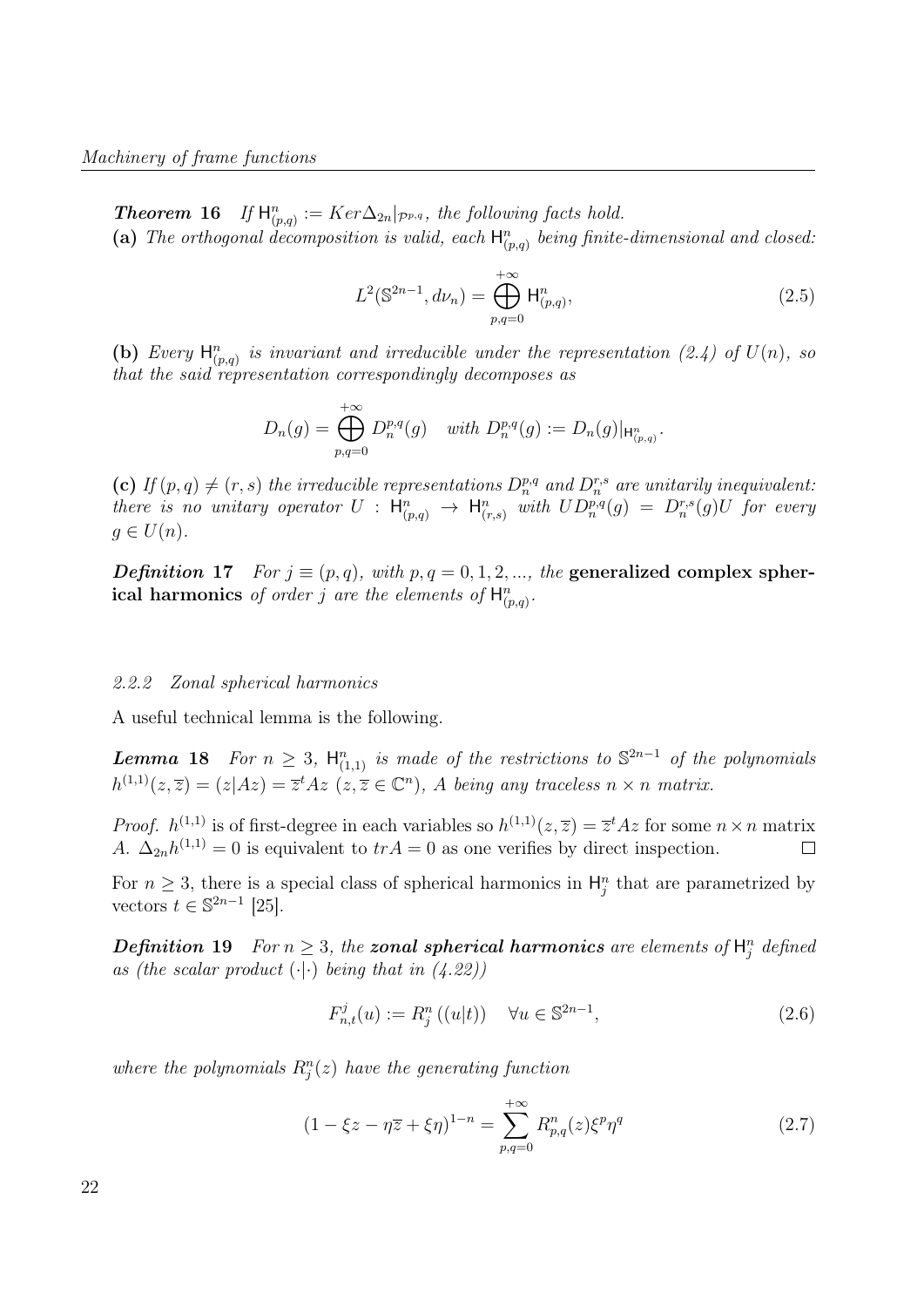with  $|z| < 1$ ,  $|\eta| < 1$ ,  $|\xi| < 1$ .

These zonal spherical harmonics are a generalization of the eigenfunctions of orbital angular momentum with  $L_z$ -eigenvalue  $m = 0$  as it appears comparing (2.7) with the generating function of Legendre polynomials  $P_l(u)$ :

$$
\frac{1}{\sqrt{1 - 2tu + t^2}} = \sum_{l=0}^{+\infty} P_l(u)t^l \quad \text{with} \quad |t| < 1, u \in [-1, 1]. \tag{2.8}
$$

From (2.7) we get two identities we shall use later:

$$
p!q!R_{p,q}^n(1) = (-1)^{p+q}(n-1)n(n+1)\cdots(n+p-2)(n-1)n(n+1)\cdots(n+q-2),
$$
  
\n
$$
p!q!R_{p,q}^n(0) = (-1)^p\delta_{pq}p!(n-1)n(n+1)\cdots(n+p-2).
$$
\n(2.9)

We intend to show that, in the finite-dimensional, with  $dim(H) \geq 3$ , complex case a frame function  $f : \mathbb{S}(\mathsf{H}) \to \mathbb{C}$ , can always be uniquely represented as a quadratic form whenever  $f \in \mathcal{L}^2(\mathbb{S}(\mathsf{H}), d\nu)$ . We need a preliminary technical result.

**Proposition 20** If  $f \in \mathcal{L}^2(\mathbb{S}^{2n-1}, d\nu_n)$ , then each projection  $f_j$  on  $H_j^n$  verifies, where  $\mu$ is the Haar measure on  $U(n)$  normalized to  $\mu(U(n)) = 1$ :

$$
f_j(u) = dim(\mathsf{H}_j^n) \int_{U(n)} tr(\overline{D^j(g)}) f(g^{-1}u) d\mu(g) \quad a.e. \text{ in } u \text{ with respect to } \nu_n,
$$
 (2.10)

where the right-hand side is a continuous function of  $u \in \mathbb{S}^{2n-1}$ . If  $f_j$  is re-defined on a zero-measure set in order to be continuous and  $f \in \mathcal{L}^2(\mathbb{S}^{2n-1}, d\nu_n)$ is a frame function, then  $f_j$  is a frame function as well with  $W_{f_j} = 0$  when  $j \neq (0, 0)$ .

*Proof.* First of all notice that, if  $f \in \mathcal{L}^2(\mathbb{S}^{2n-1}, d\nu_n)$ , the right-hand side of (2.10) is well defined and continuous. This is because  $U(n) \ni g \mapsto tr(D^j(g))$  is continuous – and thus bounded since  $U(n)$  is compact – in view of lemma 15 and the fact that  $dim(\mathsf{H}_{j}^{n})$  is finite for theorem 16. Furthermore, for almost all  $u \in \mathbb{S}^{2n-1}$  the map  $U(n) \ni g \mapsto f(g^{-1}u)$ is  $\mathcal{L}^2(U(n), d\mu)$  – and thus  $\mathcal{L}^1(U(n), d\mu)$  because the measure is finite – as follows by Fubini-Tonelli theorem and the invariance of  $\nu_n$  under  $U(n)$ , it being

$$
\int_{U(n)} d\mu(g) \int_{\mathbb{S}^{2n-1}} |f(g^{-1}u)|^2 d\nu_n(u) = \int_{U(n)} d\mu(g) \int_{\mathbb{S}^{2n-1}} |f(u)|^2 d\nu_n(u) = \mu(U(n))||f||_2 < +\infty.
$$

Actually, in view of the fact that  $\mu$  is invariant, and  $U(n)$  transitively acts on  $\mathbb{S}^{2n-1}$ , the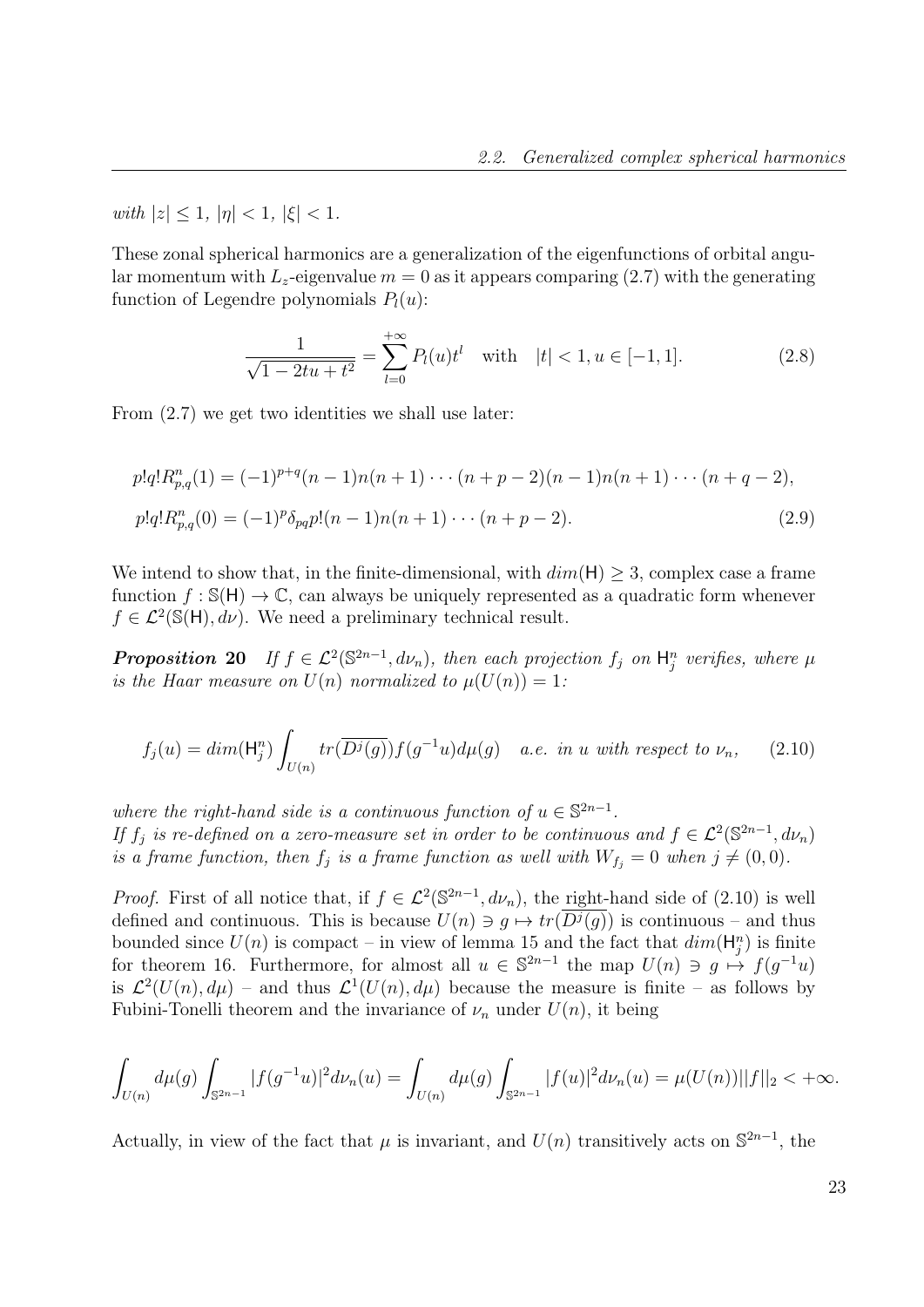map  $U(n) \ni g \mapsto f(g^{-1}u)$  is  $\mathcal{L}^2(U(n), d\mu)$  for all  $u \in \mathbb{S}^{2n-1}$ . Countinuity can be proved by noticing that, as  $\mathbb{S}^{2n-1} = U(n)/U(n-1)$ , if  $u_0 \in \mathbb{S}^{2n-1}$  there is an injective continuous map  $\mathbb{S}^{2n-1} \ni u \mapsto g_u$  with  $g_u u_0 = u$ , that is a continuous left-inverse of the canonical projection  $U(n) \to U(n)/U(n-1)$ . Therefore, using the invariance of the Haar measure

$$
\int_{U(n)} tr(\overline{D^j(g)}) f(g^{-1}u) d\mu(g) = \int_{U(n)} tr(\overline{D^j(g_u g)}) f(g^{-1}u_0) d\mu(g) .
$$

Since  $(u, g) \mapsto tr(D^j(g_u g))$  is continuous due to lemma 15, the measure is finite and  $g \mapsto f(g^{-1}u_0)$  is integrable, Lebesgue dominated convergence theorem implies that, as said above,  $u \mapsto \int_{U(n)} tr(\overline{D^j(g_u g)}) f(g^{-1}u_0) d\mu(g)$  is continuous.

Let us pass to prove  $(2.10)$  for f containing a finite number of components. So F is finite,  $f \in \mathcal{L}^2(\mathbb{S}^{2n-1}, d\nu_n)$  and:

$$
f(u) = \sum_{j \in F} f_j(u) = \sum_{j \in F} \sum_{m=1}^{\dim(\mathsf{H}_j^n)} f_m^j Z_m^j(u) \qquad f_m^j \in \mathbb{C}
$$

where  $\{Z_m^j\}_{m=1,\dots,dim\mathbb{H}_j^n}$  is an orthonormal basis of  $\mathbb{H}_j^n$ , with  $Z_n^{(0,0)}=1$ , made of continuous functions (it exists in view of the fact that  $\mathcal{P}^{p,q}$  is a space of polynomials and exploiting Gramm-Schmitd's procedure), and  $f_m^j \in \mathbb{C}$ . Then

$$
\overline{D^{j_0}_{m_0m'_0}(g)}f(g^{-1}u) = \sum_{j \in F} \sum_{m,m'} \overline{D^{j_0}_{m_0m'_0}(g)}D^{j}_{mm'}(g)f^{j}_{m'}Z^{j}_{m}(u) .
$$

In view of (c) of theorem 16 and Peter-Weyl theorem, taking the integral over  $q$  with respect to the Haar measure on  $U(n)$  one has:

$$
\int \overline{D_{m_0m'_0}^{j_0}(g)} f(g^{-1}u) d\mu(g) = \dim(\mathsf{H}_{j_0}^n) f_{m'_0}^{j_0} Z_{m_0}^j(u) ,
$$

that implies (2.10) when taking the trace, that is summing over  $m_0 = m'_0$ . To finish with the first part, let us generalize the obtained formula to the case of F infinite. In the following  $P_j: L^2(\mathbb{S}^{2n-1}, \nu_n) \to L^2(\mathbb{S}^{2n-1}, \nu_n)$  is the orthogonal projector onto  $\mathsf{H}_j^n$ . The convergence in the norm  $|| \cdot ||_2$  implies that in the norm  $|| \cdot ||_1$ , since  $\nu_n(\mathbb{S}^{2n-1}) < +\infty$ . So if  $h_m \to f$  in the norm  $|| \cdot ||_2$ , as  $P_j$  is bounded:

$$
\lim_{m \to +\infty}^{(||\,||_1)} P_j h_m = \lim_{m \to +\infty}^{(||\,||_2)} P_j h_m = P_j \left( \lim_{m \to +\infty}^{(||\,||_2)} h_m \right) = P_j f.
$$

We specialize to the case where each  $h_m = \sum_{(p,q)=(0,0)}^{p+q=m} f_{(p,q)}$  so that  $h_m \to f$  as  $m \to +\infty$ in the norm  $|| \ ||_2$ . As every  $h_m$  has a finite number of harmonic components the identity above leads to: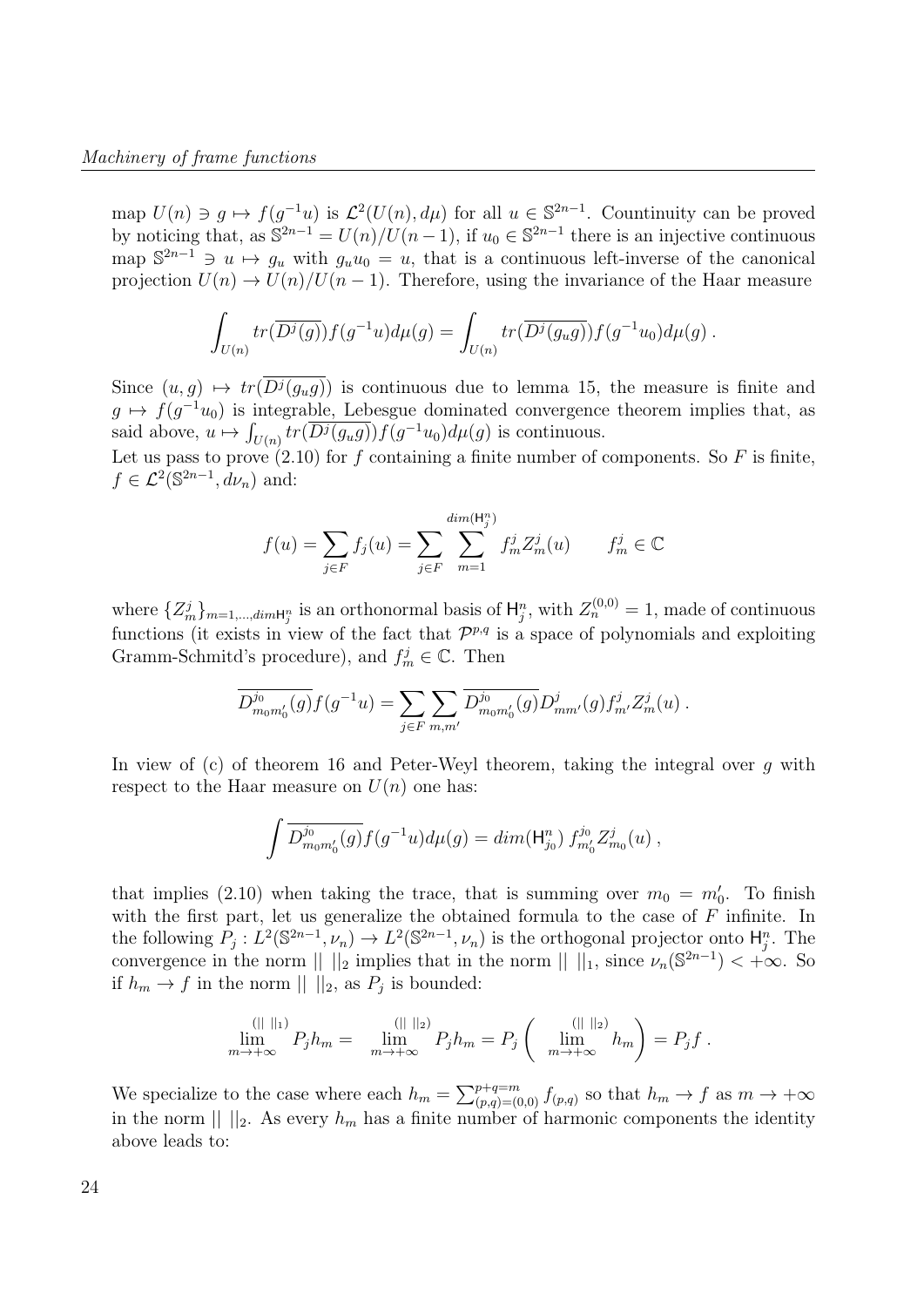$$
dim(\mathsf{H}_{j}^{n}) \quad \lim_{m \to +\infty} \int_{U(n)} tr(\overline{D^{j}(g)}) h_{m}(g^{-1}u) d\mu(g) = P_{j} f =: f_{j} .
$$

Now notice that, as  $U(n) \ni g \mapsto tr(D^j(g))$  is bounded on  $U(n)$  by some  $K < +\infty$ :

$$
\left\| \int_{U(n)} tr(\overline{D^{j}(g)}) h_{m}(g^{-1}u) d\mu(g) - \int_{U(n)} tr(\overline{D^{j}(g)}) f(g^{-1}u) d\mu(g) \right\|_{1}
$$
  
\n
$$
\leq K \int_{\mathbb{S}^{2n-1}} d\nu(u) \int_{U(n)} d\mu(g) \left| h_{m}(g^{-1}u) - f(g^{-1}u) \right|
$$
  
\n
$$
= K \int_{U(n)} d\mu(g) \int_{\mathbb{S}^{2n-1}} d\nu(u) \left| h_{m}(g^{-1}u) - f(g^{-1}u) \right|
$$
  
\n
$$
= K \int_{U(n)} d\mu(g) \int_{\mathbb{S}^{2n-1}} d\nu(u) \left| h_{m}(u) - f(u) \right| = K \mu(U(n)) ||h_{m} - f||_{1} \to 0.
$$

We have found that, as wanted:

$$
\left\|f_j - \dim(\mathsf{H}_j^n) \int_{U(n)} tr(\overline{D^j(g)}) f(g^{-1}u) d\mu(g)\right\|_1 = 0.
$$

To conclude assume  $j \neq (0, 0)$  otherwise the thesis is trivial. We notice that, when  $f_j$  is taken to be continuous (and it can be done in a unique way in view of lemma 14, referring the Hilbert basis of continuous functions  $Z_m^j$  as before), (2.10) must be everywhere true. Therfore, if  $e_1, e_2, \ldots, e_n$  is a Hilbert basis of  $\mathbb{C}^n$ 

$$
\frac{1}{\dim(\mathsf{H}_{j}^{n})}\sum_{k}f_{j}(e_{k}) = \int_{U(n)}tr(\overline{D^{j}(g)})\sum_{k}f(g^{-1}e_{k})d\mu(g) = \int_{U(n)}tr(\overline{D^{j}(g)})W_{f}d\mu(g) = 0
$$

because  $W_f$  is a constant and thus it is proportional to  $1 = D^{(0,0)}$  which, in turn, is orthogonal to  $D_{mm'}^j$  for  $j \neq (0,0)$  in view of Peter-Weyl theorem and (c) of theorem 16.  $\Box$ 

#### **2.3**  $2$ -frame functions as quadratic forms

If H is a finite-dimensional complex Hilbert space H, with dim  $H = n > 3$ , there is only a regular Borel measure,  $\nu$ , on  $\mathbb{S}(\mathsf{H})$  which is both-sided invariant under the natural action of every unitary operator  $U : H \to H$  and  $\nu(S(H)) = 1$ . It is the  $U(n)$ -invariant measure  $\nu_n$  induced by any identification of H with a corresponding  $\mathbb{C}^n$  obtained by fixing a orthonormal basis in H. The uniqueness of  $\nu$  is due to the fact that different orthonormal basis are connected by means of transformations in  $U(n)$ .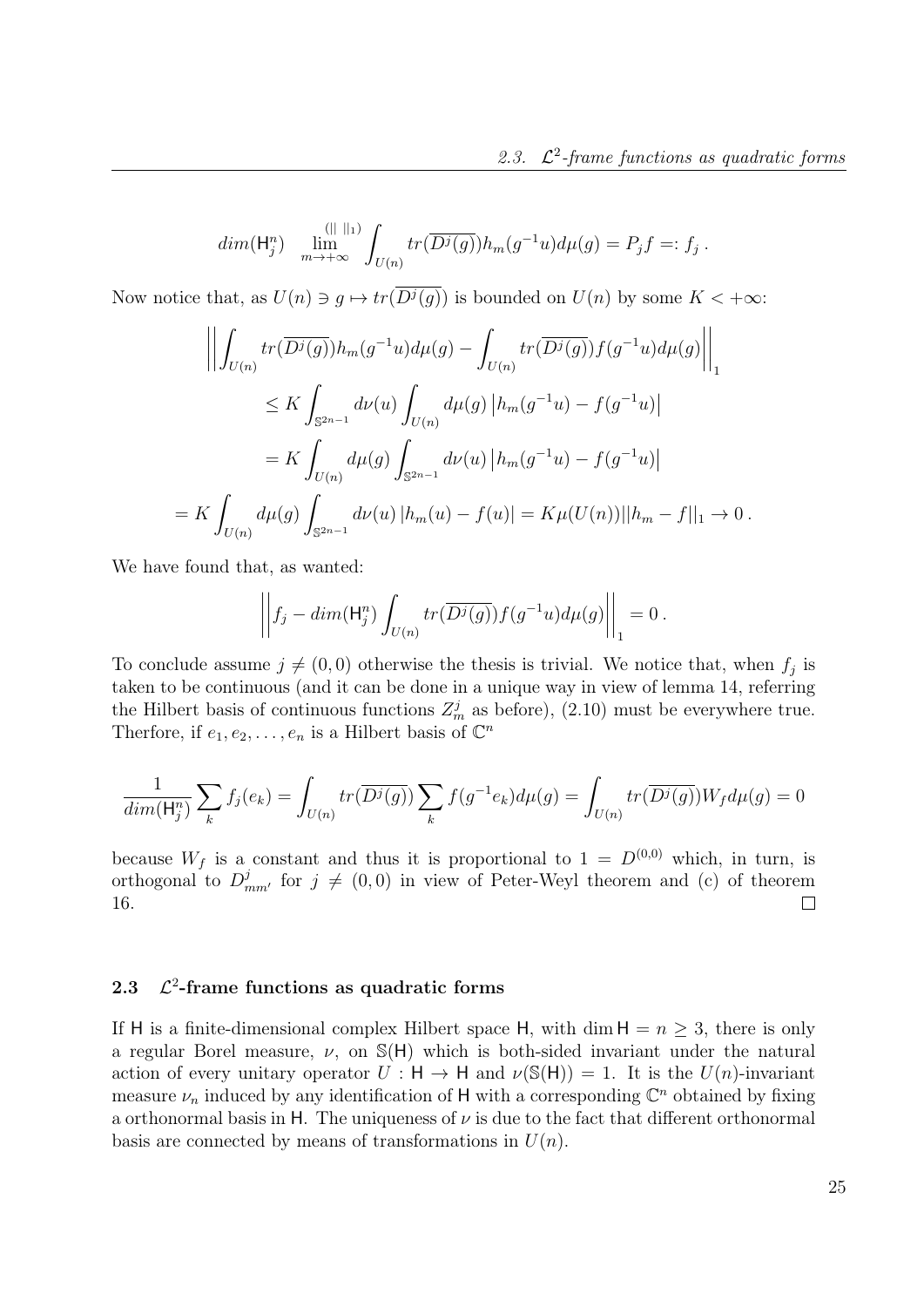**Theorem 21** If f is a generally complex frame function on a finite-dimensional complex Hilbert space H, with dim  $H \geq 3$  and  $f \in \mathcal{L}^2(\mathbb{S}(\mathsf{H}), d\nu)$ , there is a unique linear operator  $A : H \rightarrow H$  such that:

$$
f(z) = \langle z | Az \rangle \quad \forall z \in \mathbb{S}(\mathsf{H}), \tag{2.11}
$$

where  $\langle \cdot | \cdot \rangle$  is the inner product in H. A turns out to be Hermitean if f is real.

*Proof.* We start from the uniqueness issue. Let  $B$  be another operator satisfying the thesis, so that  $\langle z|(A - B)z \rangle = 0$   $\forall z \in \mathsf{H}$ . Choosing  $z = x + y$  and then  $z = x + iy$  one finds  $\langle x|(A - B)y \rangle = 0$  for every  $x, y \in H$ , that is  $A = B$ . We pass to the existence of A identifying H to  $\mathbb{C}^n$  by means of an orthonormal basis  $\{e_k\}_{k=1,\dots,n} \subset H$ .  $f \in \mathcal{L}^2(\mathbb{S}^{2n-1}, d\nu_n)$ can be decomposed  $f = \sum_j f_j$  with  $f_j \in \mathsf{H}_j^n$ . Lemma 20 implies that, if  $g \in U(n)$ :

$$
\sum_{k=1}^{n} \left( D^{j}(g) f_{j} \right) (e_{k}) = \sum_{k=1}^{n} f_{j}(g^{-1} e_{k}) = 0 \quad \text{if} \quad j \neq (0,0)
$$
 (2.12)

Assuming  $f_j \neq 0$ , since the representation  $D^j$  is irreducible, the subspace of  $\mathsf{H}_j^n$  spanned by all the vectors  $D^j(g)f_j \in H_j^n$  is dense in  $H_j^n$  when g ranges in  $U(n)$ . As  $\mathcal{H}_j^n$  is finitedimensional, the dense subspace is  $H_j^n$  itself. So it must be  $\sum_{k=1}^n Z(e_k) = 0$  for every  $Z \in \mathsf{H}_{j}^{n}$ . In particular it holds for the zonal spherical harmonic  $F_{n,e_1}^{j}$  individuated by  $e_1$ :  $\Sigma \in \Pi_j$ . In particular it holds for the zonal spherical harmonics the above expression can  $\sum_{k=1}^n F_{n,e_1}^j(e_k) = 0$ . By definition of zonal spherical harmonics the above expression can be written in these terms:  $R_{p,q}^n(1) + (n-1)R_{p,q}^n(0) = 0$ , and using relations (2.9):

$$
(-1)^{p+q}(n-1)n(n+1)\cdots(n+p-2)(n-1)n(n+1)\cdots(n+q-2) =
$$
  
=  $(-1)^p \delta_{pq} p!(n-1)^2 n(n+1)\cdots(n+p-2).$  (2.13)

 $(2.13)$  implies  $p = q$ . Indeed, if  $p \neq q$  the right hand side vanishes, while the left does not. Now, for  $n \geq 3$  and  $j \neq (0, 0)$  we can write:

$$
(n-1)^{2}n^{2}(n+1)^{2}\cdots(n+p-2)^{2} = (-1)^{p}p!(n-1)^{2}n(n+1)\cdots(n+p-2).
$$
 (2.14)

The identity (2.14) is verified if and only if  $p = 1$ . In view of lemma 18, we know that the functions  $f_{(1,1)} \in \mathsf{H}_{(1,1)}^n$  have form  $f(x) = \langle x | A_0 x \rangle$  with  $tr A_0 = 0$ . We conclude that our frame function  $f$  can only have the form:

$$
f(x) = c + f_{(1,1)}(x) = \langle x | cIx \rangle + \langle x | A_0 x \rangle = \langle x | Ax \rangle \quad x \in \mathbb{S}^{2n-1}.
$$

If f is real valued  $\langle x|Ax\rangle = \overline{\langle x|Ax\rangle} = \langle x|A^*x\rangle$  and thus  $\langle x|(A-A^*)x\rangle = 0$ . Exploiting the same argument as that used in the proof of the uniqueness, we conclude that  $A = A^*$ .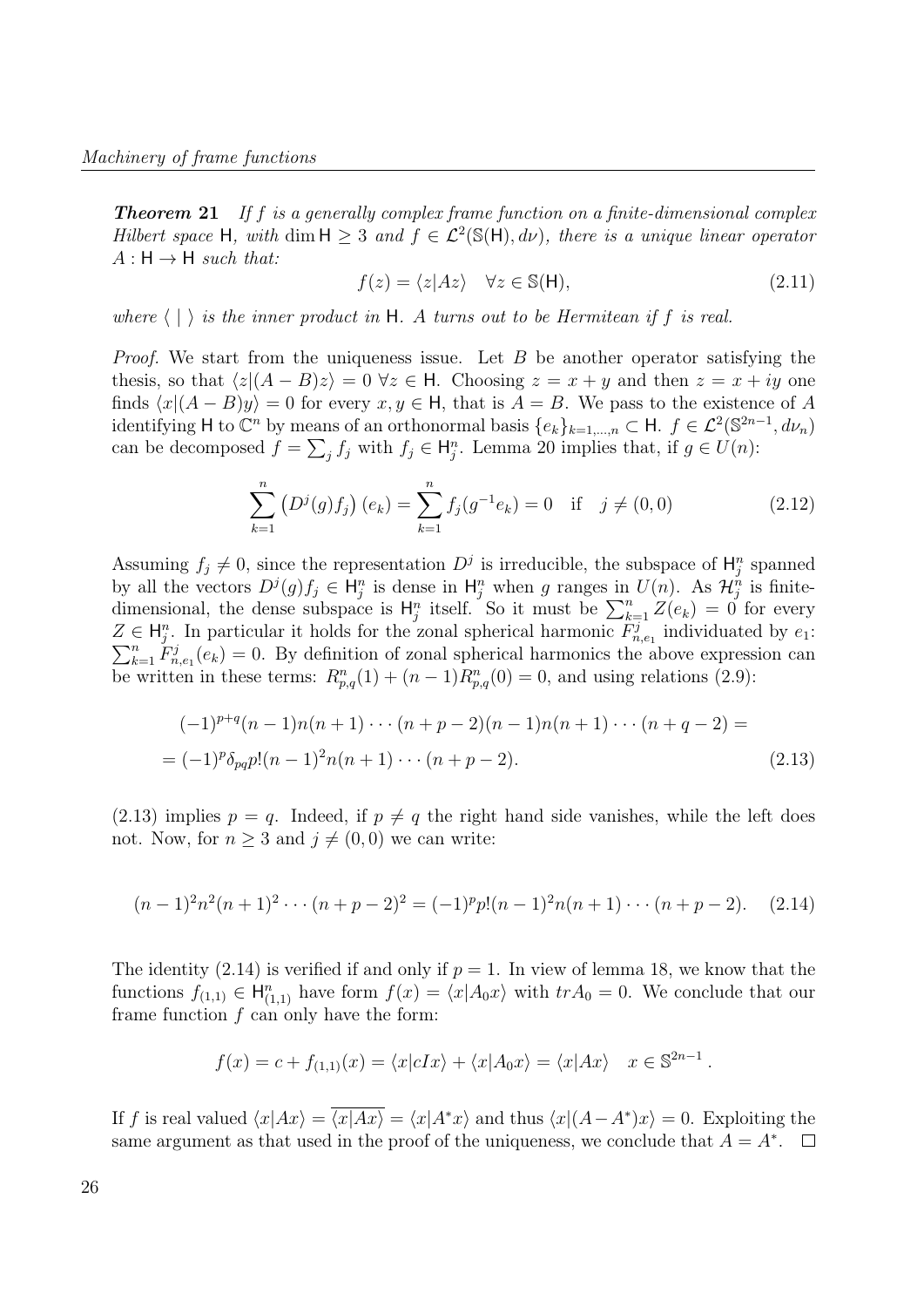The statement of theorem 21 establishes a bijective correspondence between linear operators in a finite-dimensional Hilbert space H and the frame functions belonging to  $\mathcal{L}^2(\mathbb{S}(\mathsf{H}), \nu)$ . Thus one can suppose to represent quantum observables and density matrices as function, possibly in a classical-like fashion. Since  $f(z) = \langle z|Az \rangle = tr(A|z)\langle z|$  =  $tr(AP_z)$ , where  $P_z$  is the orthogonal projector on the 1-dimensional subspace spanned by  $z \in \mathbb{S}(\mathsf{H})$ , the frame function f can be viewed as a function defined on the projective space  $P(H)$ . In the next chapter we give an equivalent definition of frame function on the projective space which is a good candidate to be a quantum phase space.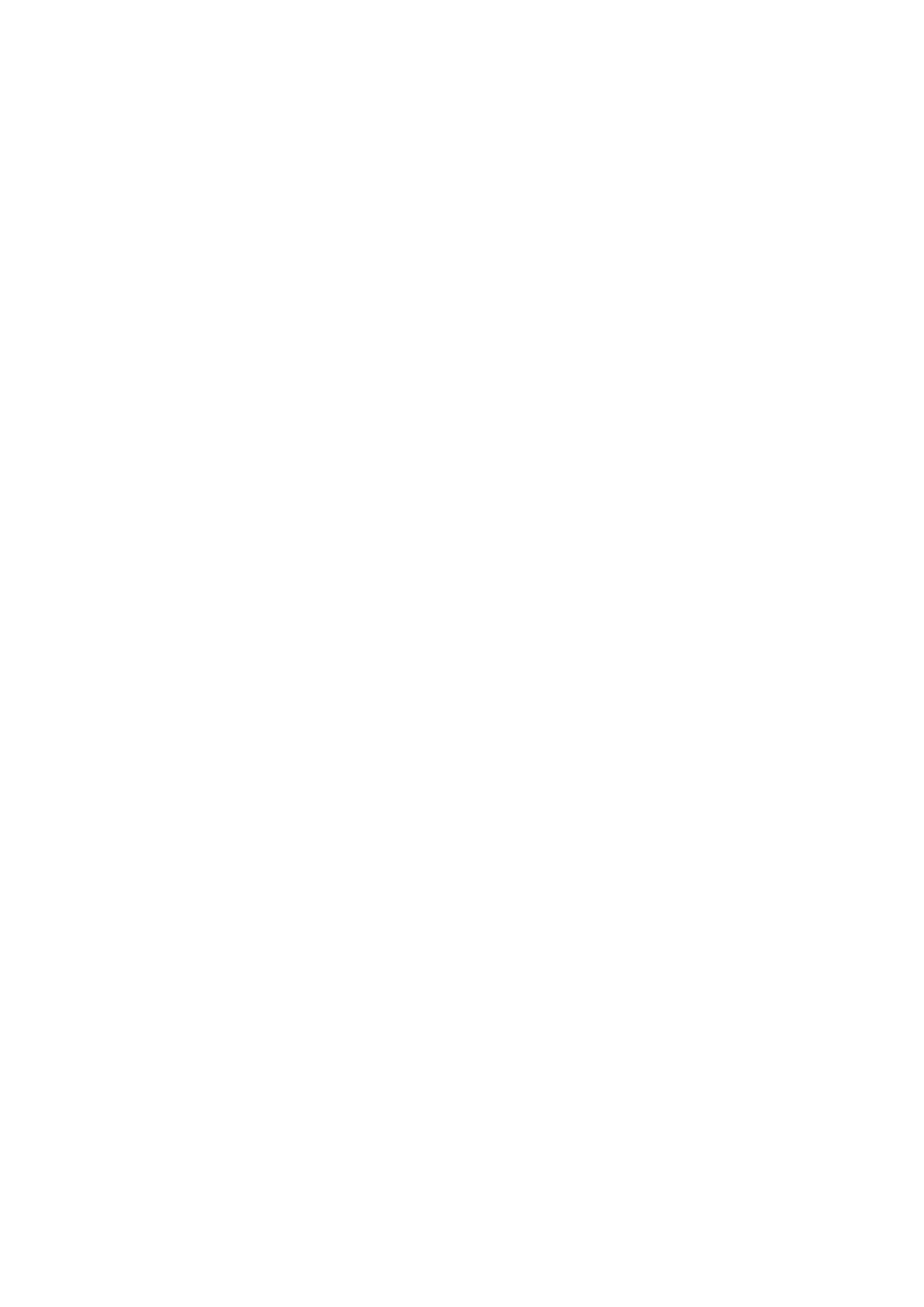## Chapter 3

# Interplay of Hamiltonian and Quantum formalisms

Content of this chapter is based on the paper [34].

### 3.1 Complex projective space as a quantum phase space

#### 3.1.1 A classical-like formulation of QM

In his 1979 paper [27], T.W.B. Kibble gave a first suggestion about a geometric formulation of Quantum Mechanics as a Hamiltonian theory in a complex projective space with some remarkable analogies with Classical Mechanics. Examples of other works on this topic are [6, 9]. Geometric Hamiltonian construction is rather effective in finite dimension, if the Hilbert space of a considered quantum theory is infinite-dimensional there are several problems regarding unbounded operators, infinite-dimensional manifolds and measure theory issues that we point out later. The phase space of the Hamiltonian formulation is given by the projective space P(H) constructed on the Hilbert space H of the considered quantum theory.  $P(H)$  has a natural almost Kähler structure, i.e. a symplectic form<sup>1</sup>  $\omega$  is defined on P(H), beyond a Riemannian metric q and a almost complex structure j which transforms  $\omega$  into q and viceversa. The presence of a symplectic form allows the definition of a Hamiltonian formalism with the notions of Poisson bracket and Hamiltonian vector fields. Let us recall some fundamental ideas of general Hamiltonian formalism: a diffeomorphism  $F : \mathcal{M} \to \mathcal{M}$  on a symplectic manifold  $(\mathcal{M}, \omega)$  is said to be *symplectic* if and only if it preserves the symplectic form  $F^*\omega = \omega$ . For every smooth  $f : \mathcal{M} \to \mathbb{R}$  the associated *Hamiltonian vector field*  $X_f$  can be defined as the unique vector field satisfying  $\omega_p(X_f, \cdot) = df_p$ . When H is the Hamiltonian function of a physical system described in the phase space M, the integral curves  $t \mapsto s(t) \in \mathcal{M}$  of  $X_H$ , i.e. the solutions of the Hamilton equation:

<sup>&</sup>lt;sup>1</sup>A closed non-degenerate smooth  $2$ -form.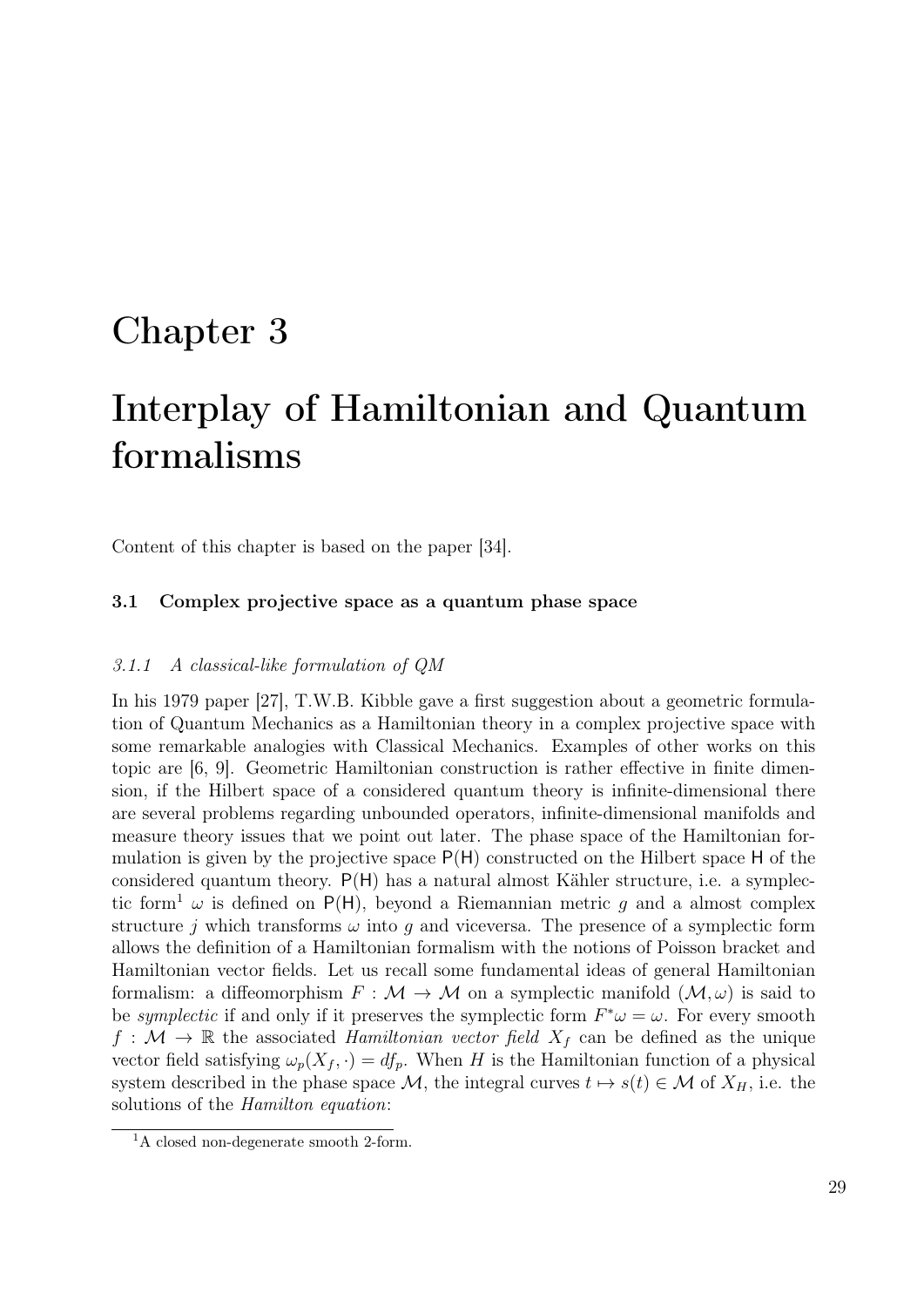$$
\frac{ds}{dt} = X_H(s(t)),\tag{3.1}
$$

represent the dynamics of the system. The general evolution along the integral curves of the Hamiltonian vector field  $X_f$  defines a one-parameter group of symplectic diffeomorphism called Hamiltonian flow generated by f. The Poisson bracket of a pair of functions  $f, g: \mathcal{M} \to \mathbb{R}$  is defined as  $\{f, g\} := \omega(X_f, X_g)$  and the commutator of two Hamiltonian vector fields satisfies  $[X_f, X_g] = X_{f,g}$ , in fact  $f \mapsto X_f$  turn out to be an isomorphism of Lie algeras.

On the quantum phase space, an observable should be represented by a real-valued function in a classical-like picture. In this chapter, we define a general prescription  $A \mapsto f_A$ to associate a classical-like observable  $f_A : P(H) \to \mathbb{R}$  to any quantum observable A (selfadjoint operator in H) in order to obtain a meaningful Hamiltonian description of quantum dynamics. More precisely, fixing a Hamiltonian operator  $H$  and its associated classicallike Hamiltonian function  $f_H$ : The equivalence between Schrödinger dynamics given by H and Hamilton dynamics given by the vector field defined by  $f_H$  is required. In other words the solutions of Schrödinger equation correspond to the flow lines of Hamltonian vector field. Furthermore, one can prove that a vector field on P(H) is Hamiltonian if and only if it is a Killing vector field w.r.t. the Riemannian metric  $g$ ; every notion of unitary evolution corresponds to a notion of an evolution along a suitable g-Killing flow.

Another interesting feature of the correspondence between standard QM in H and the classica-like Hamiltonian QM in P(H) is the computation of expectation values. Within a classical theory formulated in the phase space  $\mathcal{M}$ , the expectation value of a classical observable  $f : \mathcal{M} \to \mathbb{R}$  is computed as the integral of f w.r.t. the measure  $\rho d\mu$ , where  $\mu$ is the Liouville volume form induced by the symplectic form on  $\mathcal M$  and  $\rho$  is a probability density satisfying Liouville equation. In QM the expectation value of the observable represented by the self-adjoint operator A is computed as the trace  $tr(A\sigma)$ , where  $\sigma$  is the density matrix representing the state of the quantum system. We need a correspondence between quantum states and probability densities on P(H) in such a way quantum expectation values can be computed as classical expectation values.

This chapter is devoted to classify all possible correspondences from quantum and classical-like states (i.e. probability densities on P(H)) on the one hand and quantum and classical-like observables (i.e. real-valued fucntions on P(H)) on the other hand in order to obtain a quantum theory where evolution is given by a Hamiltonian vector field and expectation values are computed as integrals w.r.t. Liouville measures. In this sense we obtain a classical-like formulation of a quantum theory and not a proper classical theory, in fact once constructed the observable algebra in terms of classical-like observables we have a non-commutative  $\star$ -product given by three contributions: pointwise, Lie and Jordan.

A first intuitive and informal motivation to choose the projective Hilbert space as a phase space for a quantum theory is the following: It represents the pure states of the system so the Schrödinger evolution of a pure state can be seen as a curve in the pro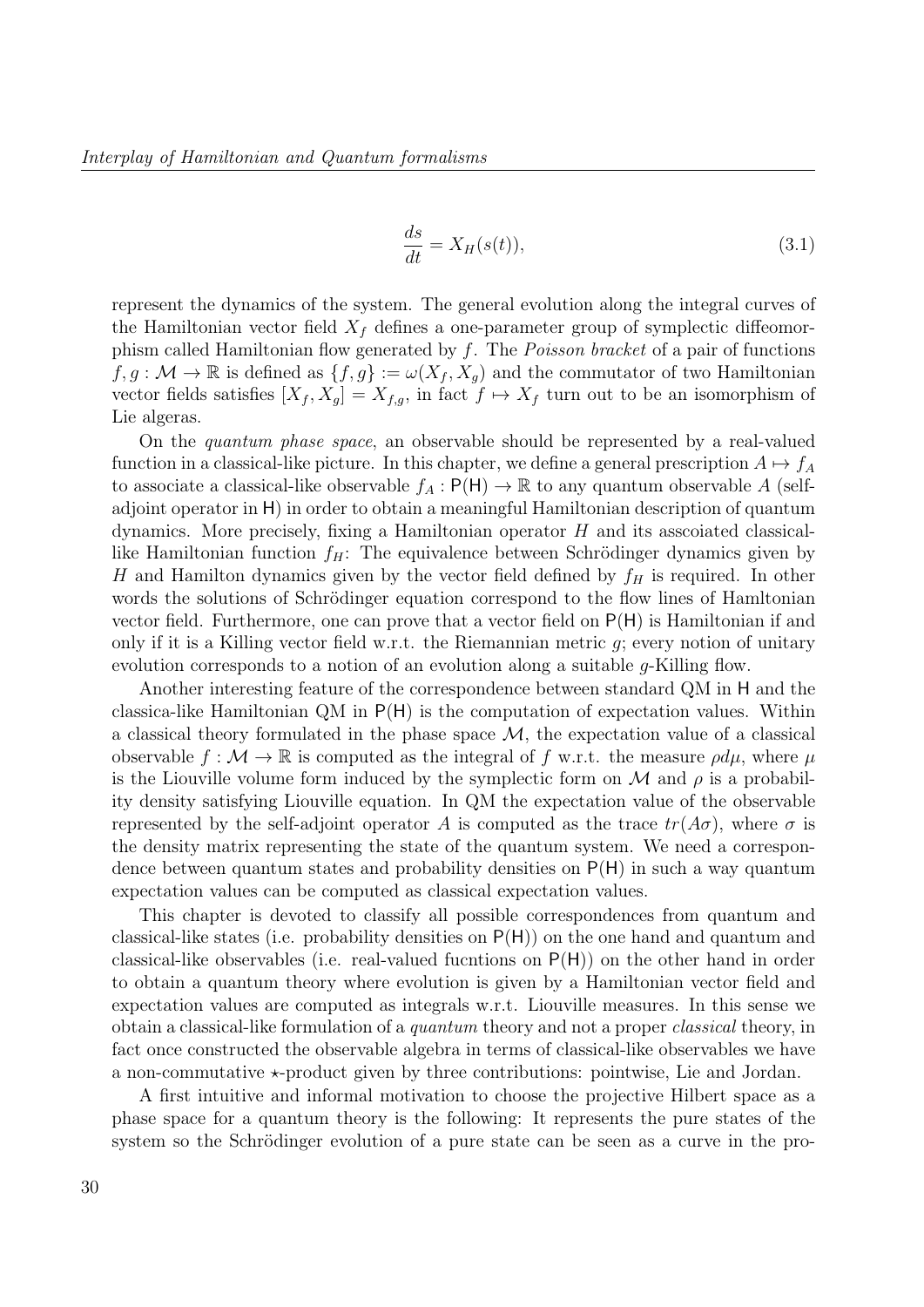jective space which is similar to a classical evolution in a classical phase space. For the same reason, one can choose the Lie group of unitary operators to be the quantum phase space, however projective space has a rich geometric structure to set up a symplectic description. Adopting the point of view of this dissertation we can present the following instance: In every finite-dimensional Hilbert  $H_n$  with dim  $H_n = n > 2$ , there is a bijective correspondence between linear operators and the set of  $\mathcal{L}^2$ -frame functions on  $\mathbb{S}(\mathsf{H}_n)$  (theorem 21). Then one suspects of being able to represent self-adjoint operators and density matrices as scalar functions on the unit sphere of the Hilbert space. A frame function on the sphere can be equivalently defined on the projective space, in fact for any frame function  $f \in \mathcal{L}^2(\mathbb{S}(\mathsf{H}_n), \nu_n)$  there is a unique linear operator A such that:

$$
f(\psi) = \langle \psi | A\psi \rangle = tr(A|\psi\rangle \langle \psi|),
$$

thus we can be understood as a function well-defined on the projective space:  $f(p)$  =  $tr(Ap)$  for any  $p \in P(H_n)$ . In this sense the projective space constructed on the Hibert space of the theory is a good candidate to play the rôle of a phase space. A consistent definition of frame function as a function on  $P(H_n)$  is introduced further.

#### 3.1.2 Kähler structure of the complex projective space

In this section  $\mathsf{H}_n$  denotes a (complex) Hilbert space with finite dimension  $n > 1$  and  $U(n)$ denotes the group of unitary operators on  $H_n$ . In finite dimensions the sphere  $\mathbb{S}(H_n)$  and the projective space  $P(H_n)$  have a structure of compact, second countable, topological spaces. Moreover we prove that  $P(H_n)$  can be equipped with the structure of a real  $(2n-2)$ -dimensional smooth manifold and the projection  $\mathbb{S}(\mathsf{H}_n) \to \mathsf{P}(\mathsf{H}_n) = \mathbb{S}(\mathsf{H}_n)/U(1)$ is a smooth submersion. First of all note that  $H_n$  can be identified with  $\mathbb{C}^n$  once choose an orthonormal basis, thus  $H_n$  has the natural structure of a real 2n-dimensional smooth manifold which does not depend on the choice of the basis. Such structure can be induced on  $\mathcal{S}(\mathsf{H}_n)$  and  $\mathsf{P}(\mathsf{H}_n)$ . Furthermore, as a consequence of statement 3. of propostion 2,  $P(H_n)$  can be identified to  $S_p(H_n)$ .

## **Proposition 22** The following facts hold in the real smooth manifold  $H_n$ .

i)  $\mathbb{S}(\mathsf{H}_n)$  is a real  $(2n-1)$ -dimensional embedded submanifold of  $\mathsf{H}_n$ .

ii)  $P(H_n)$  can be equipped with a real  $(2n-2)$ -dimensional smooth manifold structure in a way such that both the continuous projection  $\pi : \mathbb{S}(\mathsf{H}) \ni \psi \mapsto [\psi] \in \mathsf{P}(\mathsf{H})$  is a smooth submersion and the transitive action of the compact Lie group  $U(n)$  on  $S_n(H_n) \equiv P(H_n)$ defined as:

$$
U(n) \times \mathsf{P}(\mathsf{H}_n) \ni (U, p) \mapsto \Phi_U(p) := U p U^{-1} \in \mathsf{S}_p(\mathsf{H}_n),\tag{3.2}
$$

is smooth.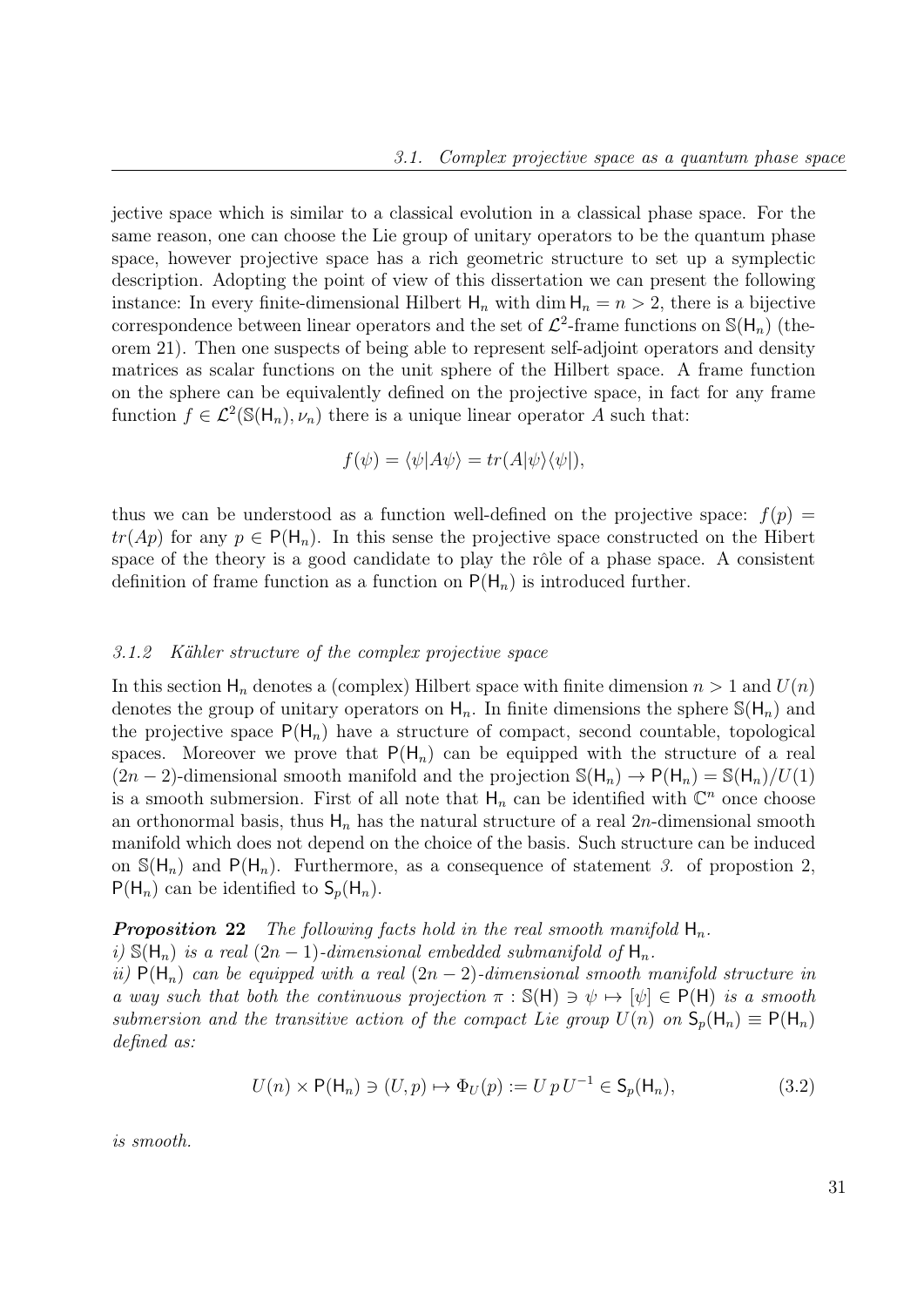on  $P(H_n)$  turns out to be smooth as one easily proves.

*Proof.* (a)  $\mathcal{S}(\mathsf{H}_n)$  is a real  $(2n-1)$ -dimensional embedded submanifold of  $\mathsf{H}_n$ . Let us sketch how it happens. If  $(z_{01},...,z_{0n}) \in \mathbb{S}(\mathsf{H}_n)$ , there is an open (in  $\mathsf{H}_n$ ) neighbourhood O of that point such that for every  $(z_1, \ldots, z_n) \in O' := \mathbb{S}(\mathsf{H}_n) \cap O$  there is a component, say  $z_k = x_k + iy_k$ , (the same for all points of O) such that either  $x_k$  or  $y_k$  can be written as a smooth function of the remaining components  $z_h$ , when  $(z_1, \ldots, z_n) \in O'$ . This procedure define a natural local chart on  $\mathbb{S}(\mathsf{H}_n)$  with domain O'. Collecting all these charts, that are mutually smoothly compatible, one obtains a smooth differentiable structure on  $\mathbb{S}(\mathsf{H}_n)$ making it a real  $(2n - 1)$ -dimensional embedded submanifold of  $H_n$ . (b) Similarly  $P(H_n)$  can be equipped with a real  $(2n-2)$ -dimensional smooth manifold structure. Consider  $(z_{01},...,z_{0n}) \in [\psi_0] \in P(H_n)$ . At least one of the components  $z_{0i}$ cannot vanish, say  $z_{0h}$ . By continuity this fact is valid in an open neighbourhood V of  $(z_{01},..., z_{0n}) \in \mathbb{S}(\mathsf{H}_n)$ . In that neighbourhood the set of  $n-1$  ratios  $z_j/z_h$  with  $j \neq h$ determine a point on  $P(H_n)$  biunivocally. These  $n-1$  ratios vary in an open neighborhood  $V' := \pi(V) \subset P(H_n)$  of  $[\psi_0]$  when the components  $(z_1, \ldots, z_n)$  range in V. Decomposing each of these ratios into real and imaginary part, we obtain a real local chart on  $V' \subset P(H_n)$ with  $2n-2$  real coordinates. Collecting all these local charts, that are mutually smoothly compatible, one obtains a smooth differentiable structure on  $P(H_n)$ , making it a  $2n-2$ dimensional real smooth manifold. With the said structures, the canonical projection  $\pi : \mathcal{S}(\mathsf{H}_n) \to \mathsf{P}(\mathsf{H}_n)$  becomes a smooth submersion and the transitive action (3.2) of  $U(n)$ 

It is well-known that the finite-dimensional projective space has a structure of  $2n-2$ dimensional symplectic manifold. Let us summarize the symplectic geometry of  $P(H_n)$ starting from a useful characterization of the tangent space by means the ransitive action of  $U(n)$ . Henceforth  $i\mathfrak{u}(n)$  denotes the real vector space of self-adjoint operators on  $\mathsf{H}_n$ ,  $u(n)$  is the Lie algebra of  $U(n)$ .

**Proposition 23** The tangent vectors v at  $p \in P(H_n) \equiv S_n(H_n)$  are all of the elements in  $\mathfrak{B}(\mathsf{H}_n)$  of the form:  $v = -i[A_v, p]$ , for some  $A_v \in iu(n)$ . Consequently,  $A_1, A_2 \in iu(n)$ define the same vector in  $T_pP(H_n)$  iff  $[A_1 - A_2, p] = 0$ .

*Proof.* The action (3.2) is transitive and smooth so, on the one hand  $P(H_n)$  is diffemorphic to the quotient  $U(n)/G_p$ , where  $G_p \subset U(n)$  is the isotropy group of  $p \in P(H_n)$  and on the other hand the projection  $\Pi_p : U(n) \ni U \mapsto UpU^{-1} \in P(H_n)$  is a submersion [46, 38] and thus  $d\Pi_p|_{U=I} : u(n) \to T_pP(H_n)$  is surjective. The thesis is true because  $d\Pi_p(B)|_{U=I} = [B, p]$  for every  $B \in \mathfrak{u}(n)$  and  $\mathfrak{u}(n)$  is the real vector space of anti-self adjoint in  $\mathfrak{B}(\mathsf{H})$ .  $\Box$ 

Representing tangent vectors in a fixed point of the manifold with operators, one can define the following map for any fixed value of the constant  $\kappa > 0$ :

$$
\omega_p(u, v) := -i\kappa(p[A_u, A_v]) \quad u, v \in T_p \mathsf{P}(\mathsf{H}_n), \tag{3.3}
$$

 $\Box$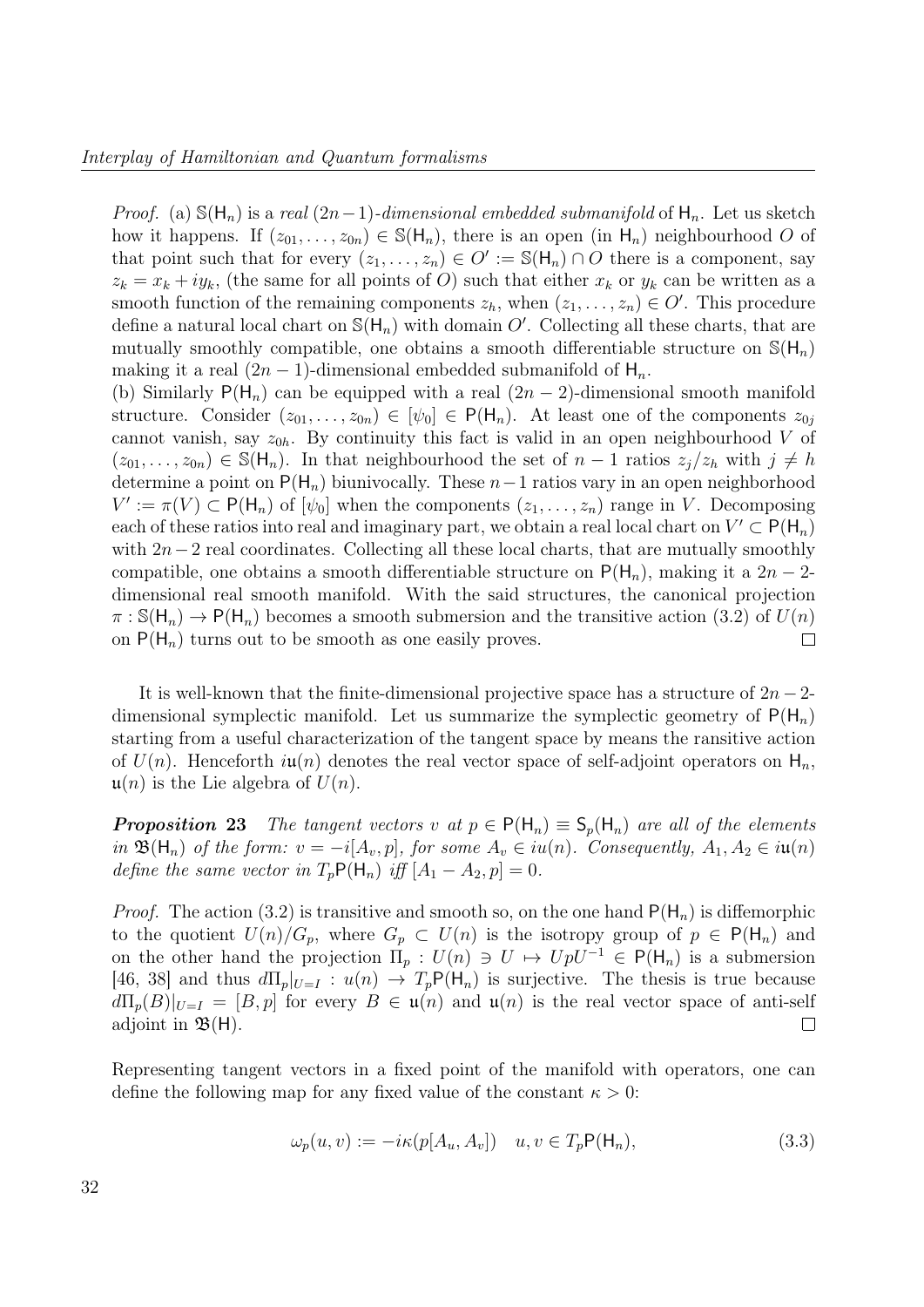that is a symplectic form being the Kostant-Kirillov form defined on the rank-1 orbit  $P(H_n) = \frac{U(n)}{U(n-1)U(1)}$  of  $U(n)$ . It is a well-known fact [6, 9] that a a Riemannian metric can be defined on  $P(H_n)$ , the so-called **Fubini-Study metric:** 

$$
g_p(u, v) := -\kappa tr(p([A_u, p][A_v, p] + [A_v, p][A_u, p])) \quad u, v \in T_p \mathsf{P}(\mathsf{H}_n), \tag{3.4}
$$

adopting thenotation  $-i[A, p] = p$ , Fubini-Study metric assumes the more popular form  $ds^2 = g_p(dp, dp) = 2\kappa tr(p(dp)^2)$ , spplying the polarization identity. The symplectic form  $\omega$  and the metric g are compatible in an almost complex structure defined by the class j of linear maps:

$$
j_p: T_p \mathsf{P}(\mathsf{H}_n) \ni v \mapsto i[v, p] \in T_p \mathsf{P}(\mathsf{H}_n) \quad p \in \mathsf{P}(\mathsf{H}_n). \tag{3.5}
$$

The map  $p \mapsto j_p$  is smooth,  $j_p j_p = -\mathbb{I}_{T_p P(H_n)}$  for every  $p \in P(H_n)$  and  $\omega_p(u, v) = g_p(u, j_p v)$ if  $u, v \in T_pP(H_n)$ . Thus  $(\omega, q, j)$  is an almost Kähler structure on  $P(H_n)$ . Indeed the almost complex form j is also integrable [23], so  $P(H_n)$  is a Kähler manifold. As anticipated the symplectic structure is crucial to state a Hamiltonian formulation of QM in a classical-like fashion while the Fubini-Study metric is useful to characterize Hamiltonian vector fields in such formulation as Killing fields.

From the geometrical point of view, it is well-known [8, 29] that the projective space of an infinite-dimensional Hilbert space can be endowed with a structure of Kähler manifold which is a generalization of the Kähler structure in a finite-dimensional projecticve space.

#### 3.2 Frame functions on the projective space

#### 3.2.1 From the sphere to the projective space

Definition of frame function and the statement of theorem 21 given in the chapter 2 can be consistently reformulated on  $P(H_n)$  rather than on the sphere. The unique  $U(n)$ invariant regular positive Borel measure  $\nu_n$ , determined on  $\mathbb{S}(\mathsf{H}_n)$  ny its normalization  $\nu_n(\mathbb{S}(\mathsf{H}_n)) = 1$ , induces a suitable measure  $\mu_n$  on  $\mathsf{P}(\mathsf{H}_n)$  as proved below.

**Proposition 24** Let  $\nu_n : \mathcal{S}(\mathcal{H}_n) \to [0,1]$  denote the unique  $U(n)$ -left-invariant regular Borel measure with  $\nu_n(\mathbb{S}(\mathsf{H}_n)) = 1$ . There exists a unique positive Borel measure  $\mu_n$  over  $P(H_n)$  such that, if  $\pi : S(H_n) \to P(H_n)$  is the natural projection map, then:

$$
f \circ \pi \in \mathcal{L}^1(\mathbb{S}(\mathsf{H}_n), \nu_n)
$$
 if  $f \in \mathcal{L}^1(\mathsf{P}(\mathsf{H}_n), \mu_n)$ , and  $\int_{\mathsf{P}(\mathsf{H}_n)} f d\mu_n = \int_{\mathbb{S}(\mathsf{H}_n)} f \circ \pi d\nu_n$ .

The measure  $\mu_n$  fulfils the following:

i) Referring to the smooth action (3.2),  $\mu_n$  is the unique  $U(n)$ -left-invariant regular Borel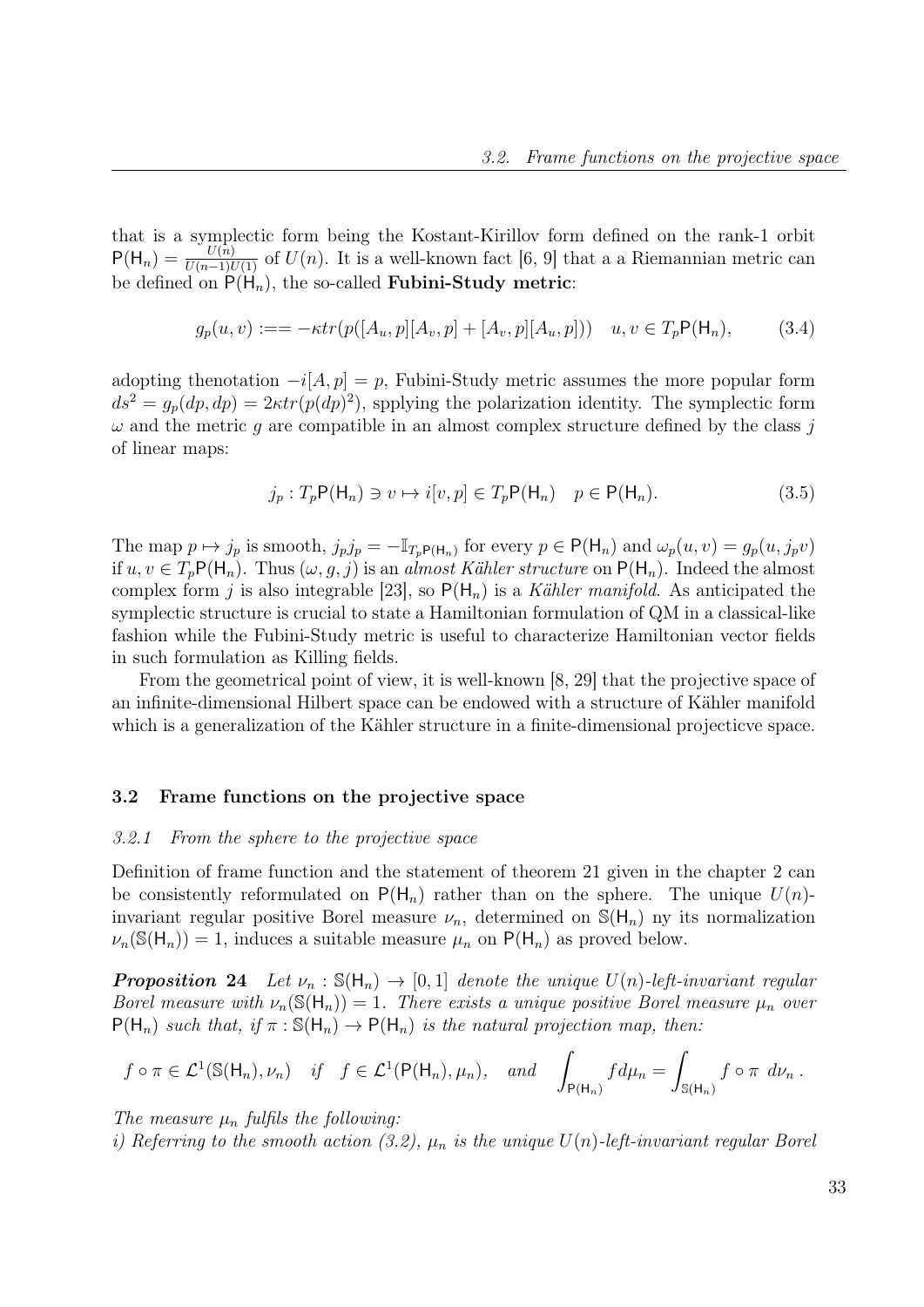measure on  $P(H_n)$  with  $\mu_n(P(H_n)) = 1$ .

ii) It coincides to the Liouville volume form induced by  $\omega$  up to its normalization. iii) It coincides to the Riemannian measure induced by g up to its normalization.

*Proof.* Henceforth  $\mathcal{B}(X)$  denotes the Borel  $\sigma$ -algebra on the topological space X. If  $\mu_n$ exists, the requirement  $\int_{P(H_n)} f d\mu_n = \int_{S(H_n)} f \circ \pi d\nu_n$  entails that, for  $f := \chi_E$ , it holds:

$$
\mu_n(E) = \nu_n(\pi^{-1}(E)) \quad \text{for every } E \in \mathcal{B}(\mathsf{P}(\mathsf{H}_n)) \,. \tag{3.6}
$$

That relation proves that, if  $\mu_n$  exists, it is uniquely determined by  $\nu_n$ . Let us pass to the existence issue. Since  $\pi$  is continuous, is Borel-measurable and thus  $\pi^{-1}(E) \in \mathcal{B}(\mathbb{S}(\mathsf{H}_n))$ if  $E \in \mathcal{B}(\mathsf{P}(\mathsf{H}_n))$ . Since the other requirements are trivially verified, (3.6) defines, in fact, a positive Borel measure on  $P(H_n)$ . That measure fulfils

$$
f \circ \pi \in \mathcal{L}^1(\mathbb{S}(\mathsf{H}_n), \nu_n)
$$
 if  $f \in \mathcal{L}^1(\mathsf{P}(\mathsf{H}_n), \mu_n)$ , and  $\int_{\mathsf{P}(\mathsf{H}_n)} f d\mu_n = \int_{\mathbb{S}(\mathsf{H}_n)} f \circ \pi d\nu_n$ .

directly from the definition of integral and  $\mu_n(\mathsf{P}(\mathsf{H}_n)) = \nu_n(\pi^{-1}(\mathsf{P}(\mathsf{H}_n))) = \nu_n(\mathbb{S}(\mathsf{H}_n)) = 1$ .  $\mu_n$  is regular because  $P(H_n)$  is compact it being the image of the compact set  $\mathcal{S}(H_n)$  under the continuous map  $\pi$  with finite measure [39] and this regularity results also applies the the Liouville measure and the Riemannian one. Concerning the invariance under the action of  $PU(n)$ , it arises from that of  $\mu_n$  under  $U(n)$ :

$$
\mu_n(E) = \nu_n(\pi^{-1}(E)) = \nu_n(U\pi^{-1}(E)) = \nu_n(\pi^{-1}(UEU^{-1})) = \mu_n(UEU^{-1}) \text{ if } U \in U(n).
$$

(a)  $P_n(H_n)$  is homeomorphic to the quotient of compact groups  $U(n)/H$  where H is the isotropy group of any point of  $P_n(H_n)$ , since H is closed in the compact group  $U(n)$ , it is compact as well. Thus there is a non-vanishing  $U(n)$  left invariant positive regular Borel measure on  $P_n(H_n)$ , uniquely determined by the volume of  $P_n(H_n)$  (Chapter 4 of [11]). That measure must thus coincide with  $\mu_n$  up to a strictly positive multiplicative constant. (b) and (c) the Liouville measure and the Riemannian measure are non-vanishing  $U(n)$ left invariant positive regular Borel measure on  $P_n(H_n)$ , because both  $\omega$  and g are  $U(n)$ invariant. Therefore they have to coincide with  $\mu_n$  up to a strictly positive multiplicative constant.  $\Box$ 

In view of the statement ii), the image of the measure  $\nu_n$  (which is crucial to state the bijective correspondence between frame functions and linear operators) turns out to be the Liouville form on  $P(H_n)$ , i.e. the measure on the phase space w.r.t. which expectation values are computed. The critical issue to state a definition of of frame function on  $P(H_n)$ is finding an analogue of orthonormal basis on  $P(H_n)$ . The next result is rather helpful in this sense.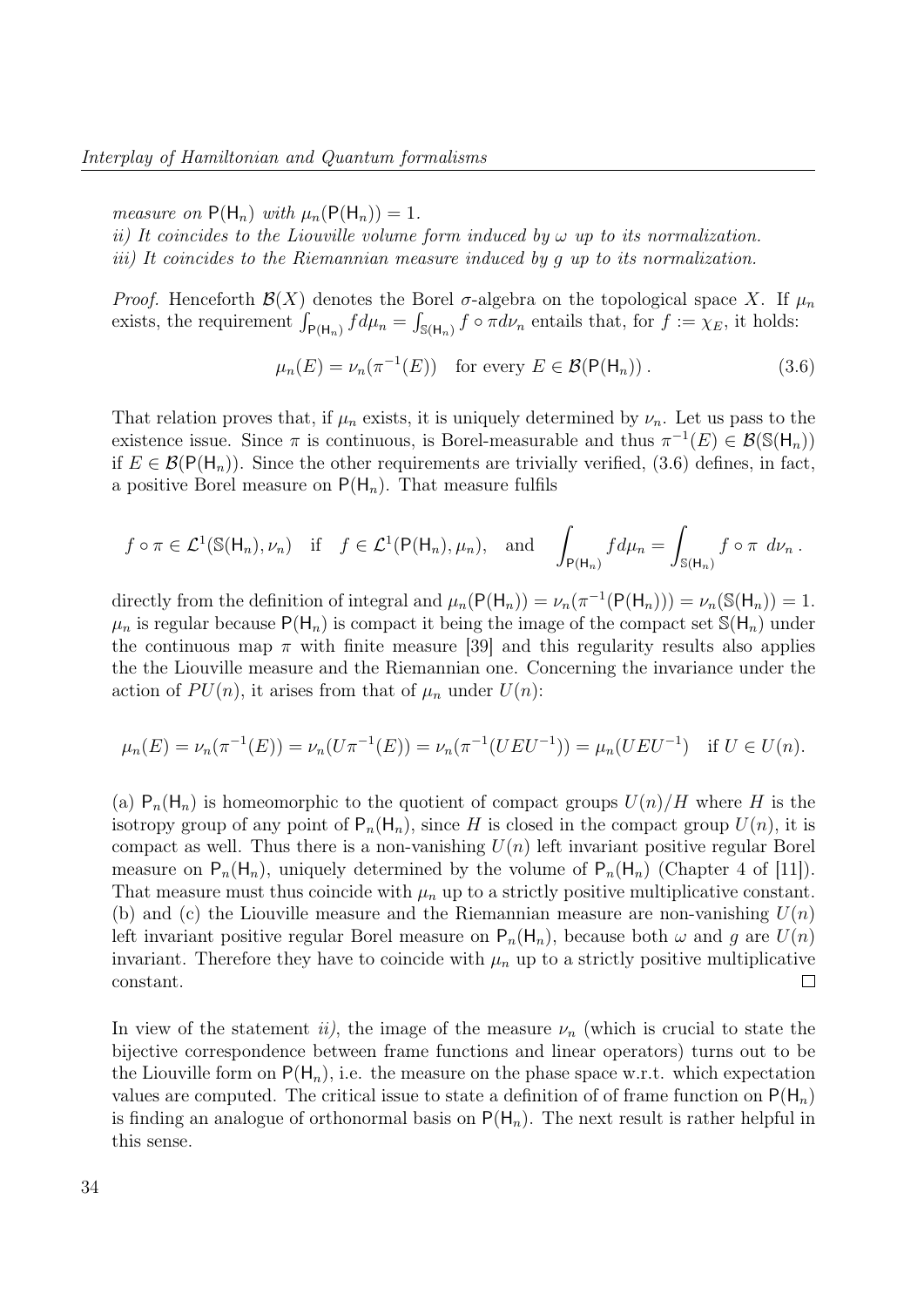**Proposition 25** Let H be a complex separable Hilbert space and  $\pi : \mathbb{S}(\mathsf{H}_n) \to \mathsf{P}(\mathsf{H}_n)$  the natural projection from the unit sphere to the projective space. A subset N of  $P(H_n)$  can *be written as*  ${\{\pi(\psi)\}}_{\psi \in M}$  for some Hilbertian basis M of H if and only if  $d_2(p, p') = \sqrt{2}$ for  $p \neq p'$  and N is maximal w.r.t. this property.

Proof. As  $d_2(\psi \langle \psi | \cdot \rangle, \phi \langle \phi | \cdot \rangle) = \sqrt{||\psi||^4 + ||\phi||^4 - 2|\langle \psi | \phi \rangle|^2}$  if  $\psi, \phi \in \mathsf{H}$ , for  $\psi, \phi \in \mathbb{S}(\mathsf{H})$ , one has  $d_2(\psi(\psi|\cdot), \phi(\phi|\cdot)) = \sqrt{2}$  if and only if  $\psi \perp \phi$ . The proof concludes noticing that  $d_2(\psi(\psi|\cdot), \phi(\phi|\cdot)) = \sqrt{2}$  if and only if  $\psi \perp \phi$ . The proof concludes noticing that the maximality property in the thesis is equivalent to that of a Hilbertian basis.  $\Box$ 

For H *n*-dimensional Hilbert space  $H_n$ , we have that N is maximal if and only if N contains exactly n elements.

**Definition 26** Let H be separable complex Hilbert space.  $N \subset P(H_n$  is called basis of **Definition 26** Let  $\mathbf{H}$  be separable complex Hilbert space.  $N \subset \mathbf{P}(\mathbf{H}_n)$  is called **Dasis**  $\mathbf{P}(\mathbf{H}_n)$  if  $d_2(p, p') = \sqrt{2}$  for  $p, p' \in n$  with  $p \neq p'$  and N is maximal w.r.t. this property.

The above definition of *disquised basis* allows to introduce an equivalent notion of frame function on the projective space.

**Definition 27** A map  $f : P(H_n) \to \mathbb{C}$  is called frame function if there is  $W_f \in \mathbb{C}$ such that:

$$
\sum_{i=1}^{n} f(p_i) = W_f,
$$
\n(3.7)

for every basis  $\{p_i\}_{i=1,\dots,n}$  of  $P(H_n)$ .

Theorem 21 can be now restated referring to the measure  $\mu_n$  also completing it by adding some other elementary facts. Statement is (b) is the equivalent result of theorem 21.

**Theorem 28** In  $H_n$  the following facts holds.

1. If  $A \in \mathfrak{B}(A)$  then

$$
F_A(p) := tr(pA) \quad \text{for } p \in \mathsf{P}(\mathsf{H}_n). \tag{3.8}
$$

defines a frame function with  $W_{FA} = trA$  which belongs to  $\mathcal{L}^2(\mathsf{P}(\mathsf{H}_n), d\mu_n)$ .

- 2. If  $F: P(H_n) \to \mathbb{C}$  is a frame function,  $n > 2$  and  $F \in \mathcal{L}^2(P(H_n), d\mu_n)$ , then there is a unique  $A \in \mathfrak{B}(\mathsf{H}_n)$  such that  $F_A = F$ .
- 3. Defining the subspace, closed if  $n > 2$ :

$$
\mathcal{F}^2(\mathsf{H}_n) := \{ F : \mathsf{P}(\mathsf{H}_n) \to \mathbb{C} \mid F \in \mathcal{L}^2(\mathsf{P}(\mathsf{H}_n), d\mu_n) \quad \text{and } F \text{ is a frame function} \},
$$
\n(3.9)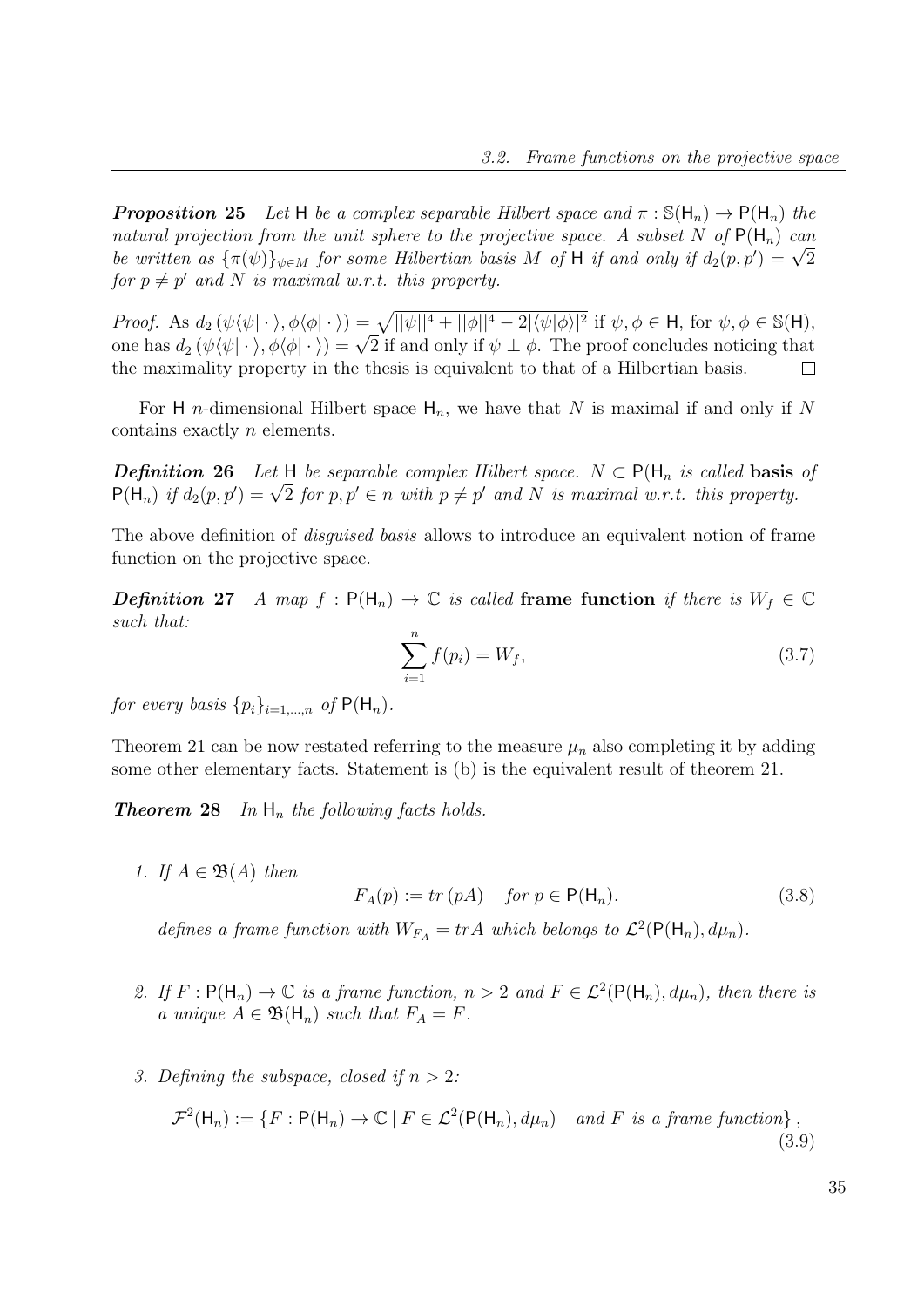$M : \mathfrak{B}(\mathsf{H}) \ni A \mapsto F_A \in \mathcal{F}^2(\mathsf{H}_n)$  is a complex vector space injective homomorphism, surjective if  $n > 2$ , fulfilling the properties:

(i)  $A \ge cI$ , for some  $c \in \mathbb{R}$ , if and only if  $F_A(x) \ge c$  for all  $x \in \mathsf{P}(\mathsf{H}_n)$ 

(ii)  $F_{A^*} = \overline{F_A}$ , where the bar denotes the point-wise complex conjugation. In particular  $A = A^*$  if and only if  $F_A$  is real.

*Proof.* The proof of the first part of 1. is trivial.  $F_A$  is continuous and thus bounded, since  $P(H_n)$  is compact. Therefore it belongs to  $\mathcal{L}^2(P(H_n), d\mu_n)$  as  $\mu_n(P(H_n)) < +\infty$ . Concerning 2., we observe that  $f(\psi) := F([\psi])$  is a frame function in the sense of definition 13 due to proposition 25. If  $F \in \mathcal{L}^2(\mathsf{P}(\mathsf{H}_n), d\mu_n)$ , then  $f \in \mathcal{L}^2(\mathbb{S}(\mathsf{H}_n), d\nu_n)$  in view of the first statement in proposition 24. Thus, whenever  $n \geq 3$ , we can take advantage of thm 21, obtaining that there is  $A \in \mathfrak{B}(\mathsf{H}_n)$  with  $F_A([\psi]) = f_A(\psi) = \langle \psi | A\psi \rangle = tr(\psi \langle \psi | \cdot \rangle A)$  for all  $\psi \in \mathbb{S}(\mathsf{H}_n)$ , namely  $F = F_A$ . A is uniquely determined since, as it is simply proved, in complex Hilbert spaces, if  $B : H \to H$  is linear,  $\langle \psi | B \psi \rangle = 0$  for all  $\psi \in \mathcal{S}(H)$  then  $B = 0$ . The proof of 3. is evident per direct inspection. Closedness of  $\mathcal{F}^2(\mathsf{H}_n)$  for  $n \geq 3$  arises form the fact that  $\mathcal{F}^2(\mathsf{H}_n)$  is a finite dimensional subspace of a Banach space: The space of quadratic forms on  $H_n \times H_n$  for 2..  $\Box$ 

#### 3.2.2 Covariance under unitary transformations

Let us sintroduce the notion of covariance w.r.t. the group  $U(n)$  of a map  $\mathcal{G}: \sigma \mapsto f_{\sigma}$ associating any quantum state  $\sigma$  to a complex-valued function  $\rho_{\sigma}$  defined on the projective space  $P(H_n)$ . A map G of this kind is called  $U(n)$ -covariant if it satisfies the following property:

$$
\rho_{\sigma}(\Phi_U(p)) = \rho_{U^{-1}\sigma U}(p) \quad \forall U \in U(n), \sigma \in \mathsf{S}(\mathsf{H}_n), p \in \mathsf{P}(\mathsf{H}_n), \tag{3.10}
$$

where  $U \mapsto \Phi_U$  is the smooth representation introduced in (3.2). The importance of the notion of  $U(n)$ -covariance is motivated by its interplay with frame functions, shown in the next theorem. Before stating the theorem, we invoke a technical lemma which ensures that for every pair of points on the unit sphere there is a unitary transformation which map a point into the other, up to a phase factor.

**Lemma 29** If H is a complex Hilbert space and  $\phi, \psi \in \mathbb{S}(\mathsf{H})$ , then there exists  $U \in \mathfrak{B}(\mathsf{H})$ such that  $U\phi = \alpha\psi$  for some  $\alpha \in \mathbb{C}$ ,  $|\alpha| = 1$ , and  $U = U^* = U^{-1}$ .

*Proof.* If  $\phi$  and  $\psi$  are linearly dependent, choosing  $\alpha$  such that  $\phi = \alpha \psi$ , we can define  $U := I$ . In the other case, let K be the closed subspace spanned by  $\phi$  and  $\psi$ . It is enough to find  $V: K \to K$  with  $V = V^* = V^{-1}$  and  $V\phi = \alpha\psi$  for some  $\alpha$  with  $|\alpha| = 1$ . If such a V exists, the wanted U can be defined ad  $U := V \oplus I$  referring to the orthogonal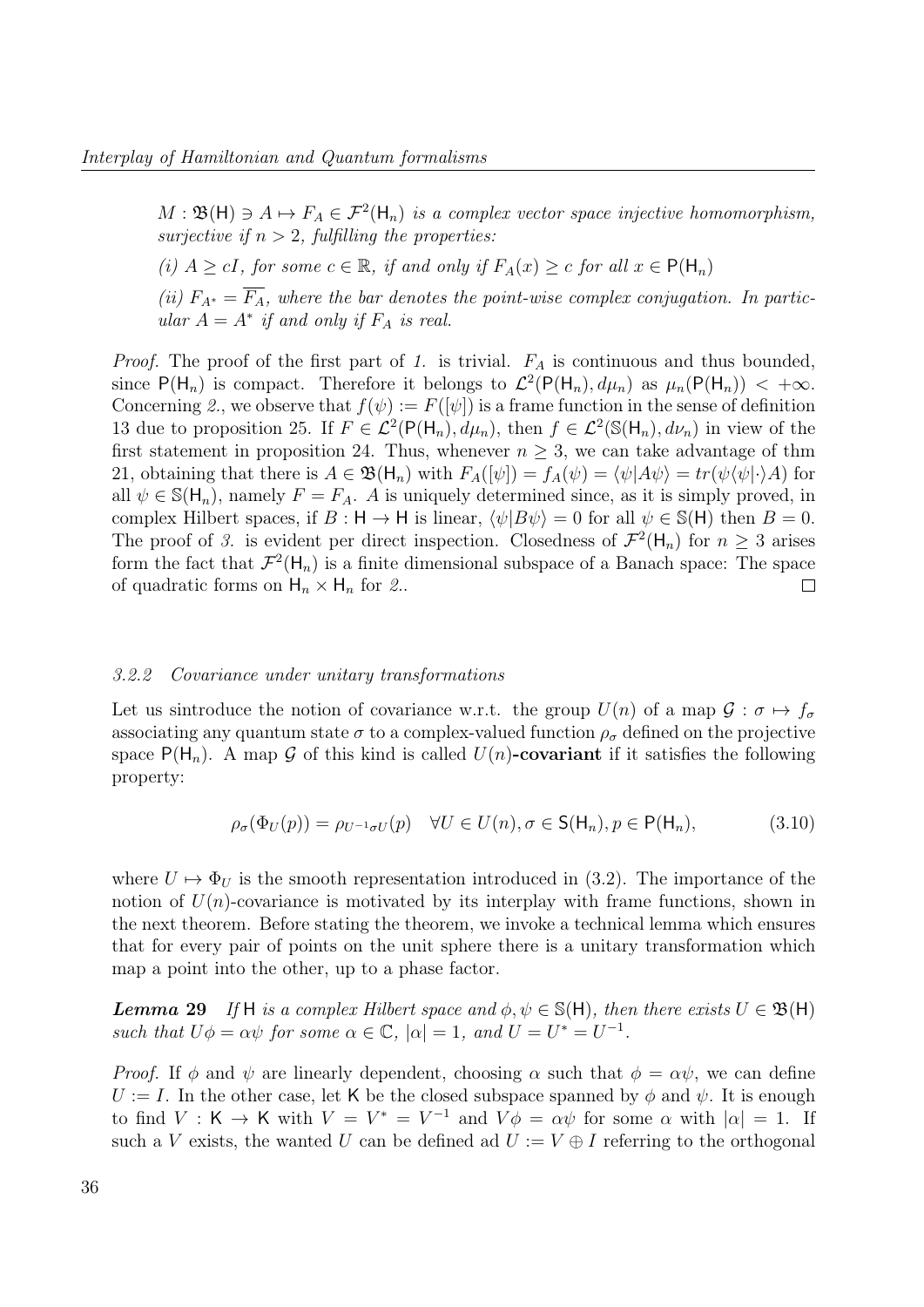decomposition  $H = K \oplus K^{\perp}$ . Fixing an orthonormal basis in K given by  $\phi, \phi_1$ , the problem can be tackled in  $\mathbb{C}^2$ . With the Hilbert-space isomorphism from K to  $\mathbb{C}^2$ ,  $\phi$  corresponds to  $(1,0)^t$  and  $\psi$  with  $(a,b)^t$  where  $|a|^2+|b|^2=1$ . We can choose  $\alpha$  such that  $\alpha\psi$  corresponds to  $(c, d)$  with  $c > 0$ ,  $d \in \mathbb{C}$  and  $c^2 + |d|^2 = 1$ . To conclude, we only need to find a complex  $2 \times 2$  matrix M with  $M = \overline{M}^t = M^{-1}$  and  $M(1,0)^t = (c,d)^t$ . The operator V corresponds to M through the identification of K and  $\mathbb{C}^2$  we have previously introduced. The wanted  $M$  is just the following one:

$$
M := \left[ \begin{array}{cc} c & \overline{d} \\ d & -c \end{array} \right] .
$$

 $\Box$ 

**Theorem 30** Assume that  $n > 2$  for  $H_n$ .

i) If  $\mathcal{G}: \mathsf{S}(\mathsf{H}_n) \to \mathcal{L}^2(\mathsf{P}(\mathsf{H}_n), \mu_n)$  is a convex-linear and  $U(n)$ -covariant map, then  $\mathcal{G}(\mathsf{S}(\mathsf{H}_n)) \subset$  $\mathcal{F}^2(\mathsf{H}_n)$ . ii) If  $\mathcal{N} : \mathfrak{B}(\mathsf{H}_n) \to \mathcal{L}^2(\mathsf{P}(\mathsf{H}_n), \mu_n)$  is a C-linear map satisfying  $\mathcal{N}|_{\mathsf{S}(\mathsf{H}_n)} = \mathcal{G}$ , with  $\mathcal G$  as in *i*), then  $\mathcal{N}(\mathsf{S}(\mathsf{H}_n)) \subset \mathcal{F}^2(\mathsf{H}_n)$ .

*Proof.* i) Suppose that  $\sigma = \phi\langle\phi|\cdot\rangle$  is a given pure state ad suppose that  $\{p_i\}_{i=1,2,...,n}$  is a basis of  $P(H_n)$ , so that  $p_i = \psi_i \langle \psi_i | \cdot \rangle$ . With a suitable choice of the arbitrary phase in the definition of the  $\psi_i$ , there are n operators  $U_i$  such that  $U_i \phi = \psi_i$  and  $U_i = U_i^*$  $U_i^{-1}$ <sup>-1</sup>, (lemma 29). Consequently, taking advantage of the  $U(n)$ -covariance:  $g_{\sigma}(p_i)$  =  $g_{\sigma}(U_i \sigma U_i^*) = g_{U_i^* \sigma U_i}(\sigma) = g_{U_i \sigma U_i^*}(\sigma) = g_{p_i}(\sigma)$ . Exploiting the convex-linearity:

$$
n^{-1} \sum_i g_{\sigma}(p_i) = \sum_i n^{-1} g_{\sigma}(p_i) = g_{\sum_i n^{-1} p_i}(\sigma) = g_{n^{-1} \sum_i p_i}(\sigma) = g_{n^{-1} I}(\sigma).
$$

U(n)-covariance implies:  $g_{n^{-1}I}(\sigma) = g_{U^{-1}n^{-1}IU}(\sigma) = g_{n^{-1}I}(\Phi_U(\sigma))$ . Since  $\Phi$  is transitive on  $P(H_n)$ , we conclude that  $n^{-1}\sum_i g_{\sigma}(p_i) = g_{n^{-1}I}(q) = c$ , for every  $q \in P(H_n)$  and some constant  $c \in \mathbb{R}$ . Next consider a mixed  $\sigma \in S(H_n)$ . The found result and convex-linearity of G, representing  $\sigma$  with its spectral decomposition  $\sigma = \sum_j q_j \sigma_j$  ( $\sigma_j$  being pure), yield:

$$
\sum_i g_{\sigma}(p_i) = \sum_i g_{\sum_j q_j \sigma_j}(p_i) = \sum_i \sum_j q_j g_{\sigma_j}(p_i) = \sum_j q_j \sum_i g_{\sigma_j}(p_i) = \sum_j q_j n c.
$$

As the right most side does not depend on the choice of the basis  $\{p_i\}_{i=1,2,\dots,n}$ ,  $g_{\sigma}$  must be a frame function, that belongs to  $\mathcal{L}^2$  by hypotheses. (b) of thm 28 implies that  $g_{\sigma} \in \mathcal{F}^2(\mathsf{H}_2)$ . ii) If  $A \in \mathfrak{B}(\mathsf{H}_n)$ , decompose it as  $A = \frac{1}{2}$  $\frac{1}{2}(A+A^*)+i\frac{1}{2}$  $\frac{1}{2i}(A - A^*)$ . Next decompose the self-adjoint operators  $\frac{1}{2}(A + A^*)$  and  $\frac{1}{2i}(\overline{A} - A^*)$  into linear combinations of pure states  $\sigma_k$  exploiting the spectral theorem. Each  $\mathcal{N}(\sigma_k) = \mathcal{G}(\sigma_k)$  belongs to the linear space  $\mathcal{F}^2$ . Linearity of  $N$  concludes the proof.  $\Box$ 

In the next section, a physical meaning of a  $U(n)$ -covariance requirement and its crucial rôle are explained.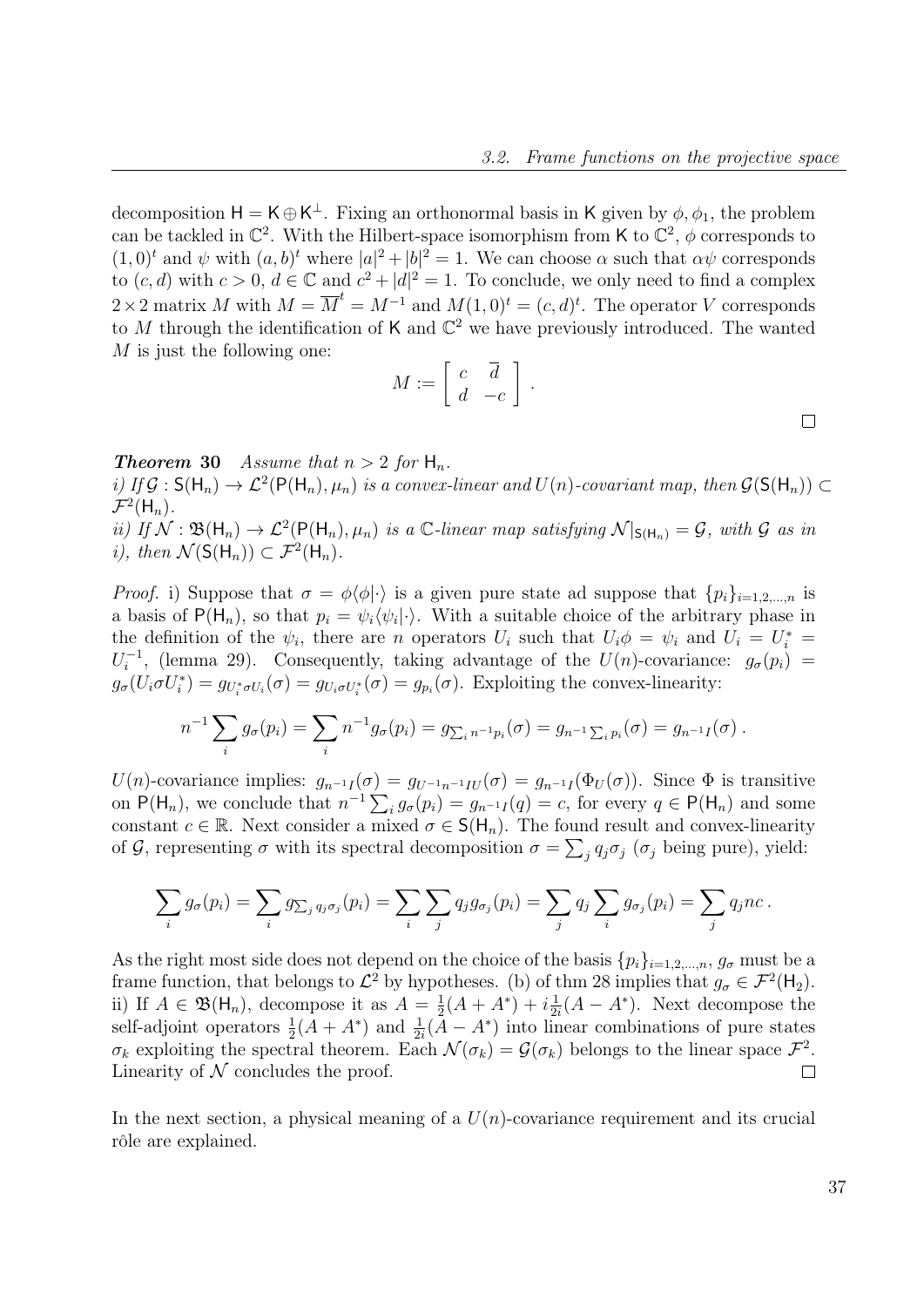#### 3.2.3 Trace-integral formulas

To conclude this technical section about frame functions, let us introduce the so-called trace-integral formulas. Consider a frame function  $F \in \mathcal{L}^2(\mathsf{P}(\mathsf{H}_n), \mu_n)$ , we know there exists a unique operator  $A \in \mathfrak{B}(\mathsf{H}_n)$  such that  $F(p) = tr(Ap)$  (theorem 21). One can prove that the integral of F with respect the measure  $\mu_n$  corresponds to the trace of A (the weight  $W_F$  of F) and the Hilbert-Schmidt product in  $\mathfrak{B}(\mathsf{H}_n)$  is connected with the  $\mathcal{L}^2$ -product in  $\mathcal{L}^2(\mathsf{P}(\mathsf{H}_n), \mu_n)$ . Similar facts are proved in [20] for self-adjoint operators in terms of integrals w.r.t. the measure induced by Fubini-Study metric. Next theorem extends the results of [20] to non self-adjoint operators without appealing to the Riemannian metric structure.

**Theorem 31** Referring to Theorem 28, if  $F_A$  and  $F_B$  are frame functions respectively constructed out of A and B in  $\mathfrak{B}(\mathsf{H}_n)$ , then:

$$
\int_{P(H_n)} F_A d\mu_n = \frac{tr(A)}{n} = \frac{W_F}{n},
$$
\n(3.11)

$$
\int_{P(H_n)} \overline{F_A} F_B d\mu_n = \frac{1}{n(n+1)} \left( tr(A^*B) + tr(A^*) tr(B) \right) ,\qquad (3.12)
$$

which inverts as:

$$
tr(A^*B) = n(n+1) \int_{\mathsf{P}(\mathsf{H}_n)} \overline{F_A} F_B d\mu_n - n^2 \int_{\mathsf{P}(\mathsf{H}_n)} \overline{F_A} d\mu_n \int_{\mathsf{P}(\mathsf{H}_n)} F_B d\mu_n.
$$
 (3.13)

*Proof.* The second identity in  $(3.11)$  is immediate.  $(3.13)$  arises form  $(3.12)$  and  $(3.11)$ straightforwardly, so we have to prove  $(3.11)$  and  $(3.12)$  only. Actually  $(3.11)$  follows from (3.12) swapping A and B and taking  $B = I$ . Therefore we have to establish (3.12) to conclude. To this end, we notice that (3.12) holds true for generic  $A, B \in \mathfrak{B}(\mathsf{H}_n)$ if it is valid for A and B self-adjoint. This result arises decomposing A and B in selfadjoint and anti self adjoint part and exploiting linearity in various points. Therefore it is enough proving  $(3.12)$  for A and B self-adjoint. Next we observe that, if as before  $iu(n)$  is the real vector space of self-adjoint operators:  $iu(n) \times iu(n) \ni (A, B) \mapsto (n(n +$ 1))<sup>-1</sup>  $(tr(AB) + tr(A)tr(B))$  is a real scalar product. Similarly, the left-hand side of (3.12), restricted to the real vector space of real frame functions is a real scalar product. Taking advantage of the polarization identity, we conclude that (3.12) holds when it does for the corresponding norms on the considered real vector spaces:

$$
\int_{P(H_n)} F_A^2 d\mu_n = \frac{1}{n(n+1)} \left( tr(AA) + tr(A)^2 \right) \quad \text{for } A \in i\mathfrak{u}(n) \,.
$$
 (3.14)

Let us establish (3.14) to conclude. We pass from the integration over  $P(H_n)$  to that over  $\mathbb{S}(\mathsf{H}_n)$  just replacing  $\mu_n$  for  $\nu_n$ . If  $\{e_j\}_{j=1,\dots,n}$  is a Hilbertian basis of  $\mathsf{H}_n$  made of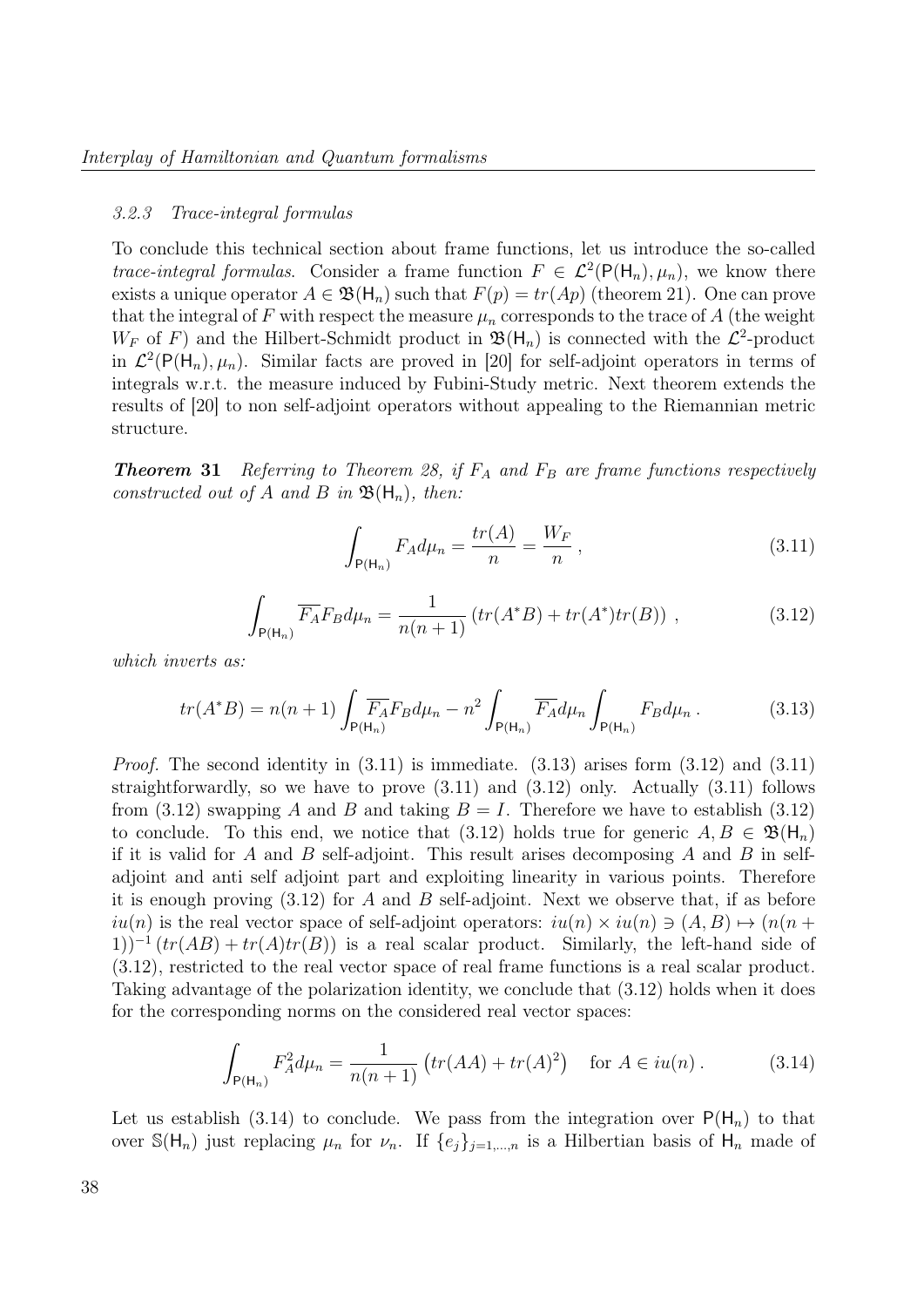$\sum_j \psi_j e_j$  so that: eigenvectors of A such that  $Ae_k = \lambda_k e_k$ , we can decompose  $\psi \in \mathbb{S}(\mathsf{H}_n)$  as follows  $\psi =$ 

$$
\int_{\mathbb{S}(\mathsf{H}_n)} F_A^2 d\nu_n = \sum_i^n \lambda_i^2 \int_{\mathbb{S}(\mathsf{H}_n)} |\psi_i|^4 d\nu_n + \sum_{i \neq j}^n \lambda_i \lambda_j \int_{\mathbb{S}(\mathsf{H}_n)} |\psi_i|^2 |\psi_j|^2 d\nu_n.
$$

In view of the  $U(n)$  invariance of  $\nu_n$  and and the transitive action of  $U(n)$  on  $\mathbb{S}(\mathsf{H}_n)$ , we conclude that:  $\int_{S(H_n)} |\psi_i|^4 d\nu_n(\psi) = a$ , where a does not depend on i, on the used Hilbertian basis, and on A. If  $\psi, \phi \in \mathbb{S}(\mathsf{H}_n)$  are a pair of vectors satisfying  $\psi \perp \phi$ , for every choice of  $i, j = 1, \ldots, n$  with  $i \neq j$ , there exist  $U_{i,j} \in U(n)$  such that, both verifies  $U_{i,j}e_i = \psi$  and  $U_{i,j}e_j = \phi$ . The invariance of  $\nu_n$  under  $U(n)$  thus proves that, for  $i \neq j$ :  $\int_{\mathbb{S}(\mathsf{H}_n)} |\psi_i|^2 |\psi_j|^2 d\nu_n(\psi) = b$  where b does not depend on A, on the used Hilbertian basis and on the couple  $i, j = 1, ..., n$  provided  $i \neq j$ . Summing up:

$$
\int_{\mathbb{S}(\mathsf{H}_n)} F_A^2 d\nu_n = a \operatorname{tr}(A^2) + b \sum_{i \neq j}^n \lambda_i \lambda_j = \int_{\mathbb{S}(\mathsf{H}_n)} F_A^2 d\nu_n = a \operatorname{tr}(A^2) + b \sum_{i,j}^n \lambda_i \lambda_j - b \operatorname{tr}(A^2).
$$

That is, redefining  $d := a - b$ :

$$
\int_{P(H_n)} F_A^2 d\mu_n = d \operatorname{tr}(A^2) + b \left( \operatorname{tr}(A) \right)^2. \tag{3.15}
$$

To determine the constants d and b we first choose  $A = I$  obtaining:  $1 = dn + bn^2$ . To grasp another condition, consider the real vector space of self-adjoint operators  $iu(n)$ and complete  $\frac{1}{\sqrt{2}}$  $\frac{1}{n}$  to a Hilbert-Schmidt-orthonormal basis of  $iu(n)$  by adding self-adjoint operators  $T_1, T_2, \ldots, T_{n^2-1}$ . Notice that  $(I|T_k)_2 = 0$  means  $tr(T_k) = 0$ . Thus, if  $p \in P(H_n)$ :  $p = \frac{I}{n} + \sum_{k} p_k T_k$  with  $p_k = tr(pT_k) \in \mathbb{R}$ . The condition  $Tr(p^2) = 1$  ((2) in proposition 2) is equivalent to  $\sum_k p_k^2 = 1 - \frac{1}{n}$  $\frac{1}{n}$ , so that

$$
\sum_{k=1}^{n^2-1} \int_{P(H_n)} F_{T_k}(p)^2 d\mu_n(p) = \int_{P(H_n)} \sum_{i=1}^{n^2-1} p_k^2 d\mu_n(p) = \left(1 - \frac{1}{n}\right) \int_{P(H_n)} d\mu_n(p) = \left(1 - \frac{1}{n}\right).
$$

Inserting this result in the left-hand side of (3.15):

$$
\left(1-\frac{1}{n}\right) = \sum_{i=1}^{n^2-1} \frac{d}{dt} \left(T_i T_i\right) + b \sum_{i=1}^{n^2-1} \left(t r(T_i)\right)^2, \quad \text{i.e.} \quad \left(1-\frac{1}{n}\right) = \sum_{i=1}^{n^2-1} \frac{d}{dt} + b \sum_{i=1}^{n^2-1} (0)^2.
$$

Summing up, we have the pair of equations for b and d:  $1-1/n = d(n^2-1)$  and  $1 = dn + bn^2$ with solution  $d = b = (n(n + 1))^{-1}$  that, inserted in (3.15), yields (3.14).  $\Box$ 

39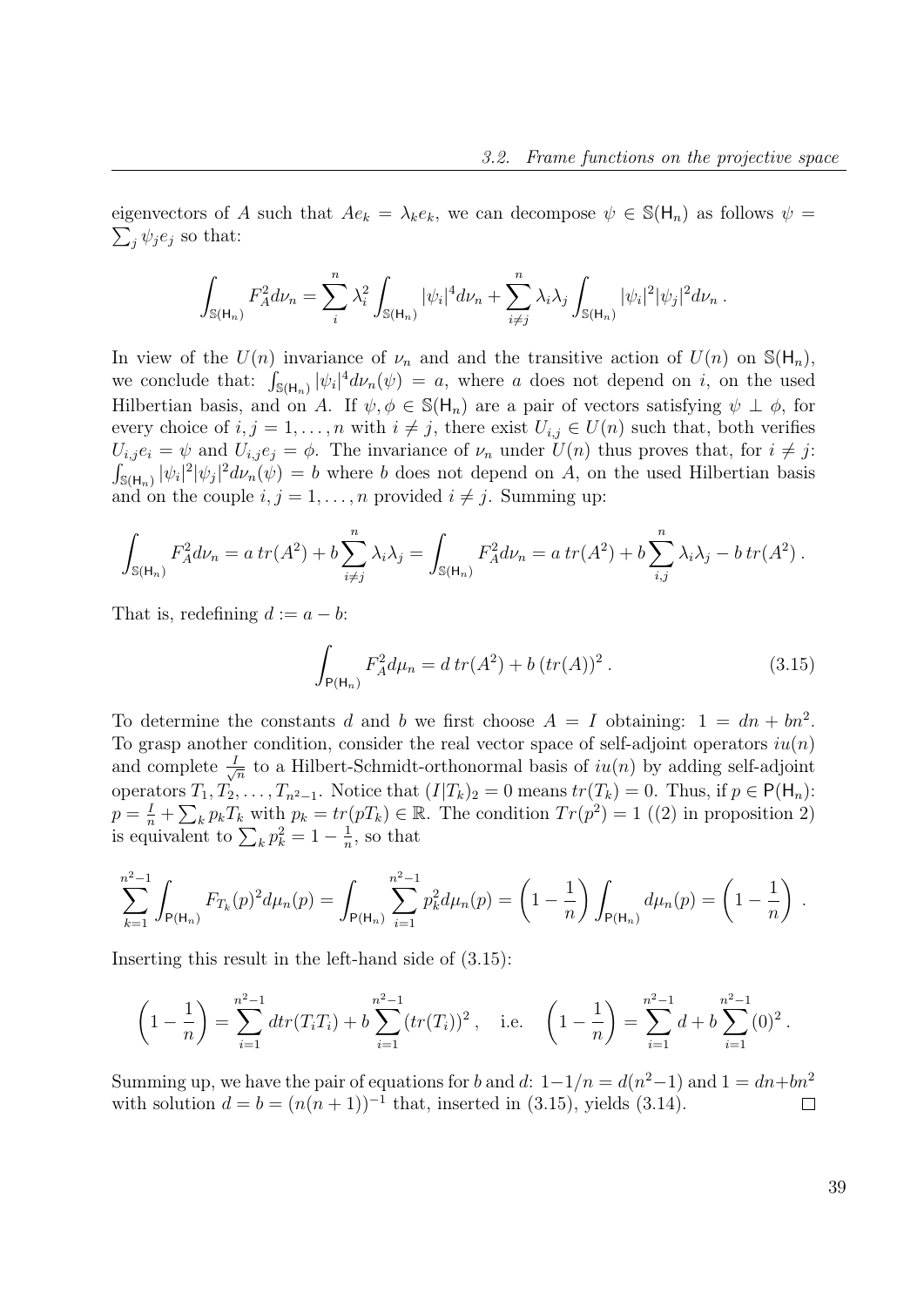#### 3.3 Hamiltonian formalism for Quantum Mechanics

#### 3.3.1 Quantum dynamics as a Hamiltonian flow

As anticipated in the initial part of the chapter, there is a nice interplay of Hamiltonian and Quantum formalism [6, 9]. The key-idea behind this interplay is the association of a quantum observable  $A \in i\mathfrak{u}(n)$  to a real function  $f_A$  defined on  $P(H_n)$ , i.e. a *classical-like* observable. A natural definition for a classical-like observable is a slightly generalized expectation value function:

$$
f_A: \mathsf{P}(\mathsf{H}_n) \to \mathbb{R} \qquad f_A(p) := \kappa tr(Ap) + \operatorname{ctr}(A), \tag{3.16}
$$

where  $\kappa > 0$  is the free parameter appearing in the symplectic form and  $c \in \mathbb{R}$  is an arbitrary constant. Definition (3.16) works well as an observable in a Hamiltonian picture as shown by the following theorem.

**Theorem 32** Consider a quantum system described on  $H_n$ . Equipp  $P(H_n)$  with the triple  $(\omega, g, j)$  as before. For every  $A \in i\mathfrak{u}(n)$ , define the function  $f_A : \mathsf{P}(\mathsf{H}_n) \to \mathbb{R}$  as in (3.16). Then the Hamiltonian field associated with  $f_A$  reads:

$$
X_{f_A}(p) = -i[A, p] \quad \text{for all } p \in \mathsf{P}(\mathsf{H}_n) \,, \tag{3.17}
$$

and the following facts hold:

1.  $\mathbb{R} \ni t \mapsto p(t) \in \mathsf{S}_p(\mathsf{H}_n)$  is the evolution of a pure quantum state fulfilling Schrödinger equation

$$
\frac{dp(t)}{dt} = -i[H, p(t)],
$$
\n(3.18)

with Hamiltonian  $H \in iu(n)$  if and only if  $\mathbb{R} \ni t \mapsto p(t) \in P(H_n)$  satisfies Hamilton equations

$$
\frac{dp(t)}{dt} = X_{f_H}(p(t)),\tag{3.19}
$$

with Hamiltonian function  $H := f_H$ .

Similarly, Hamiltonian evolution of classical observables is equivalent to the Heisenberg evolution of corresponding quantum observables:  $f_A(p(t)) = f_{e^{itH}Ae^{-itH}}(p)$ .

2. If  $A, H \in i\mathfrak{u}(n)$ , then:

$$
\{f_A, f_H\} = f_{-i[A, H]} \,. \tag{3.20}
$$

So in particular A is a quantum constant of motion if and only if  $f_A$  is a classical constant of motion when  $H = f_H$  is the Hamiltonian function.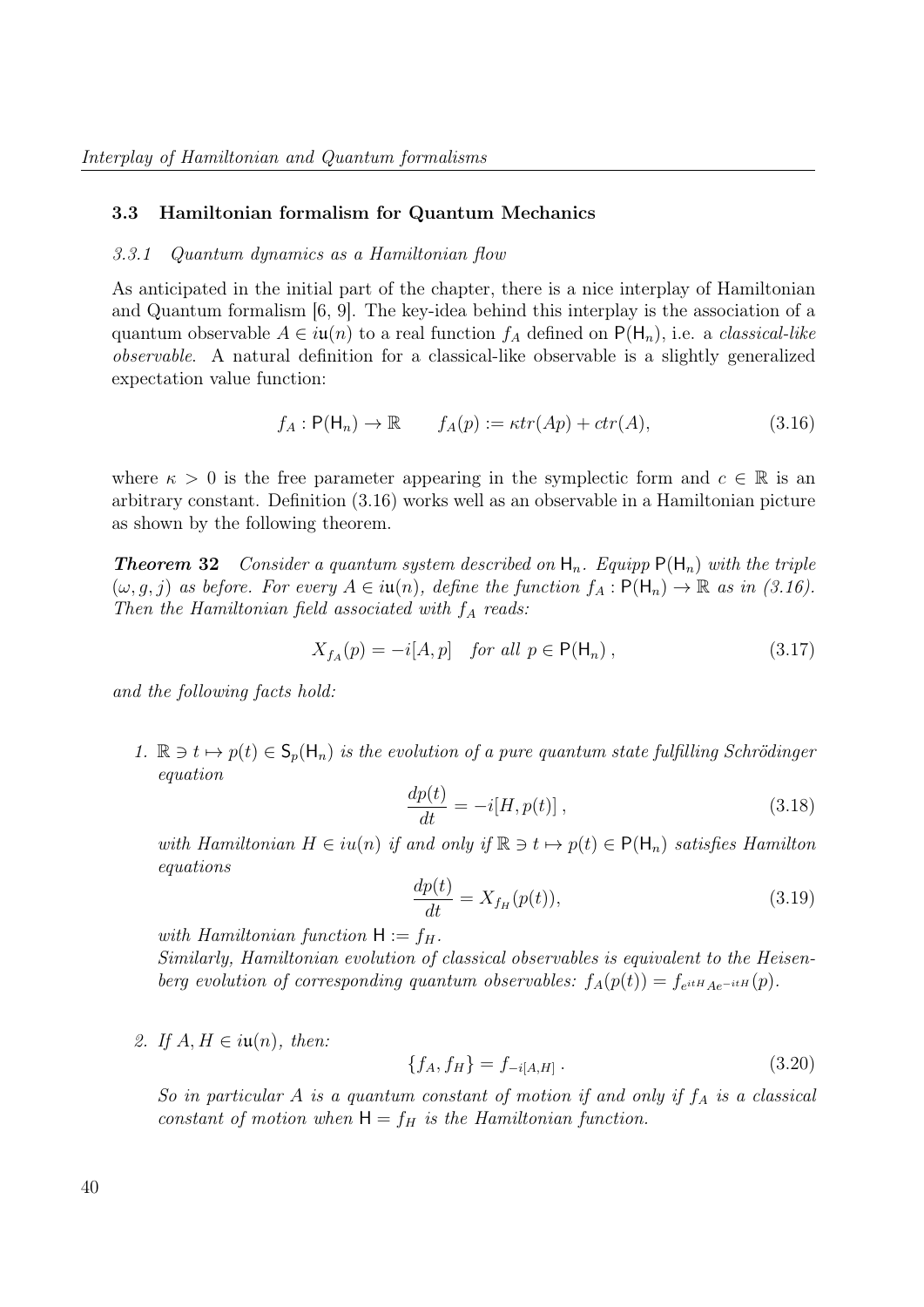3. If  $U \in U(n)$  the map  $\Phi_U : P(H_n) \to P(H_n)$  as in (3.2), describing the action of the quantum symmetry U on states, is both a symplectic diffeomorphism and an isometry of  $P(H_n)$  and thus  $X_{f_A}$  is a g-Killing fields for every  $A \in i\mathfrak{u}(n)$ . Finally the covariance relation holds:

$$
f_A(\Phi_U(p)) = f_{U^{-1}AU}(p) \quad \text{for all } A \in i\mathfrak{u}(n), \ p \in \mathsf{P}(\mathsf{H}_n), \text{ and } U \in U(n).
$$

*Proof.* Regarding (3.17), consider a smooth curve  $\mathbb{R} \ni t \mapsto p(t) \in P(H_n)$  such that  $\dot{p}(0) = v = -i[B_v, p], (3.16)$  implies:

$$
\langle df_A(p), v \rangle = \kappa \frac{d}{dt}|_{t=0} tr(p(t)A) = -i\kappa tr[[B_v, p], A] = -i\kappa tr(p[A, B]) = \omega_p(-i[A, p], v) .
$$

Since it must also hold  $\omega_p(X_{f_A}(p), v) = \langle df_A(p), v \rangle$  we conclude that  $\omega_p(X_{f_A}(p)+i[A, p], v) =$ 0 for every  $v \in T_p\mathsf{P}(\mathsf{H}_n)$ . As  $\omega_p$  is non-degenerate, (3.17) follows.

1. In view of (3.17), Hamilton equation  $\frac{dp}{dt} = X_{f_H}(p(t))$  is the same as Schrödinger equation  $\frac{dp}{dt} = -i[H, p(t)]$ . Now the final statement is obvious form (3.16) and the cyclic property of the trace:

$$
f_A(p(t)) = f_A(e^{-itH}pe^{itH}) = \kappa tr \left(e^{-itH}pe^{itH}A\right) + \operatorname{ctr}(A) = \kappa tr \left( pe^{itH}Ae^{-itH}\right) + \operatorname{ctr}(e^{-itH}e^{itH}A)
$$

$$
= \kappa tr \left( pe^{itH}Ae^{-itH}\right) + \operatorname{ctr}(pe^{itH}Ae^{-itH}) = f_{e^{itH}Ae^{-itH}}(p).
$$

2. The first statement immediately arises using  $\{f_A, f_B\} := \omega(X_{f_A}, X_{f_B})$  and  $(3.17)$ noticing that  $tr(-i[A, B]) = 0$ . Next observe that, since  $H_n$  has finite dimension and so no problems with domains arise, A is a constant of motion with respect to the Hamiltonian  $B = H$  iff  $[A, H] = 0$ . This is equivalent to say  $\langle \psi | [A, H] \psi \rangle = 0$  for all  $\psi \in \mathbb{S}(\mathsf{H}_n)$ , that is  $tr(p[A, H]) = 0$  for all  $p \in P(H_n)$ , that is  $f_{-i[A, B]} - tr(-i[A, B]) = 0$ . In view of the very identity (3.20), that is equivalent to say (where  $H = f_H$ )  $\{f_A, H\} = 0$ , that is eventually equivalent to say that  $f_A$  is a constant of motion in Hamiltonian formulation.

3. The first part of (c) is an evident consequence of the fact that referring to (3.2):  $\Phi_U^{\star}\omega = \omega$  and  $\Phi_U^{\star}g = g$  for all  $U \in U(n)$ . In other words  $\omega_p(u, v)$  and  $g_p(u, v)$  are invariant if replacing p,  $A_v$ ,  $A_u$  for  $UpU^{-1}$ ,  $UA_vU^{-1}$ ,  $UA_uU^{-1}$  simultaneously as one checks immediately. The last statement is immediately proved by direct inspection.  $\Box$ 

The statement 1. of the above theorem establishes the equivalence between Schrödinger and Hamilton dynamics which is the most important feature of a Hamiltonian description of a quantum system. In other words the solutions of Schrödinger equation with Hamiltonian operator  $H$  are given by the flow lines of the Hamiltonian vector field associated to  $f_H$ .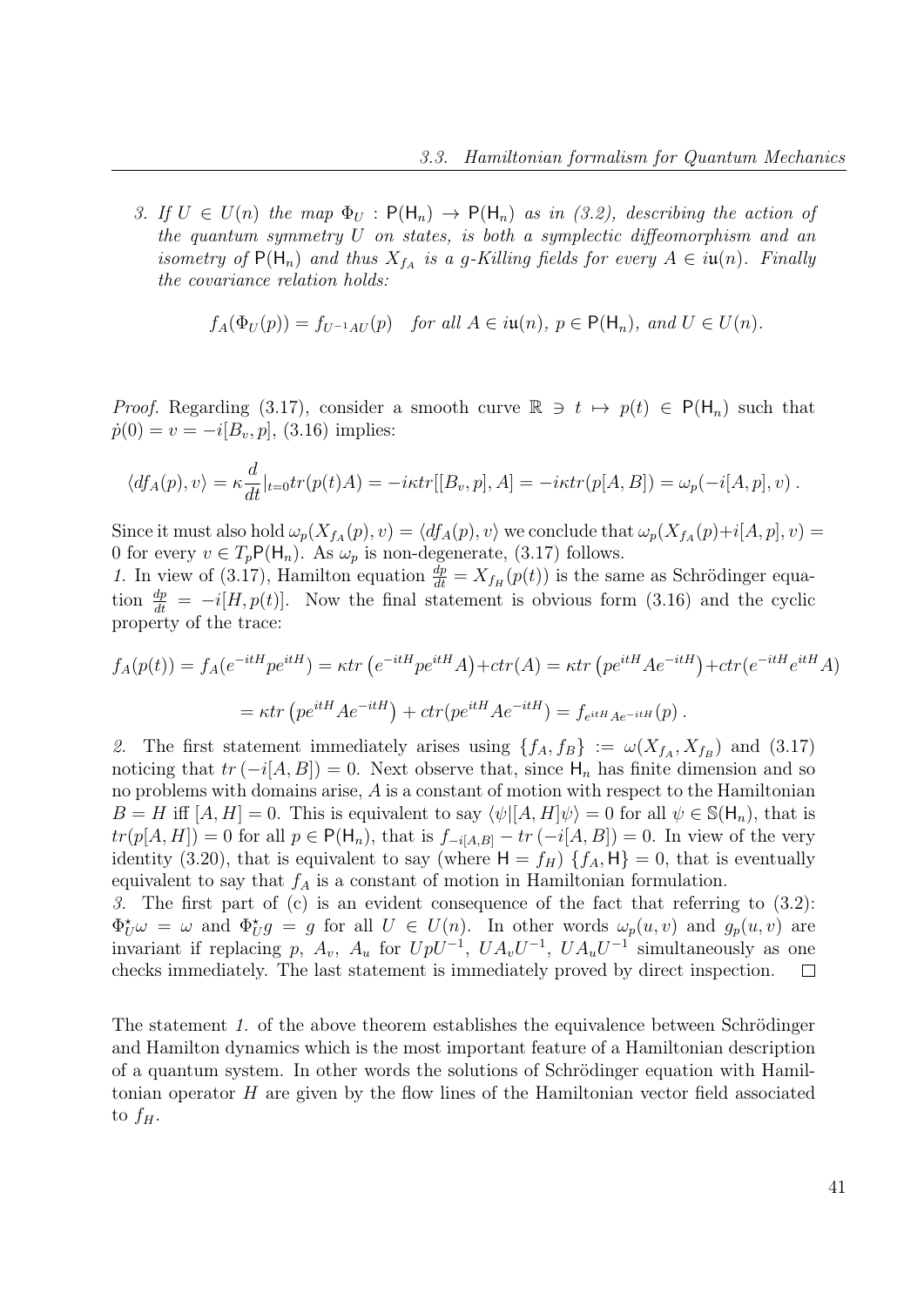#### 3.3.2 Quantum expectation values as classical-like averages

In view of theorem 32, definition (3.16) gives rise to a meaningful classical-like observable. However there are two open questions at least: i) Is there a more general correspondence than (3.16)? ii) Is there any criterion to fix the constants  $\kappa$  and c? In particular, a fixed value of  $\kappa$  would imply the existnce of a preferred symplectic form (3.3) on  $P(H_n)$  (and a Kähler structure at all). In order to answer these questions giving a more complete characterization of classical-like observables we have to investigate how the expectation values of quantum and classical-like observables are related.

In the Hamiltonian formulation of a classical theory, the state (at time  $t$ ) of a system with 2n degrees of freedom is represented by a Liouville density  $\rho$  that is a probability density on the phase space  $\mathcal M$ . Any physical quantity is represented by a real function f on  $M$ , a classical observable, the expectation value of f is the integral of the pointwise product of  $\rho$  and f with respect to the positive Borel measure  $m := \omega \wedge \cdots \wedge (n \text{ times}) \wedge$  $\cdots \wedge \omega$ , called *Liouville measure*:

$$
\mathbb{E}_{\rho}(f) := \int_{\mathcal{M}} \rho(p)f(p) \ dm(p) . \tag{3.21}
$$

In any local chart of the symplectic atlas of  $\mathcal{M}$ , the measure m corresponds to Lebesgue measure. If there is no a kind of classical uncertainty on the initial condition of the system then its time evolution is completely deterministic and the state at time  $t$  is represented by a single point in M for every t. Suppose  $s_0 \in M$  is the state of the system at time  $t_0$ , in this case  $\rho$  is given by the Dirac measure  $\delta_{s_0} : \mathfrak{B}(\mathcal{M}) \to [0,1]$  with  $\delta_{s_0}(E) = 1$  if  $s_0 \in E$ and  $\delta_{s_0}(E) = 0$  otherwise. The expectation value of f on a sharp state represented by  $s_0$ is the value of  $f$  in that point:

$$
\mathbb{E}_{s_0}(f) := \int_{\mathcal{M}} f(p) \ d\delta u_{s_0}(p) = f(s_0) \ . \tag{3.22}
$$

In Quantum Mechanics, the expectation value of the observable  $A \in i\mathfrak{u}(n)$  on the state  $\sigma \in \mathcal{S}(\mathsf{H}_n)$  is:

$$
\langle A \rangle_{\sigma} := tr(\sigma A). \tag{3.23}
$$

One can conjecture the existence of a correspondence  $\mathcal{S}(\mathsf{H}_n) \ni \sigma \mapsto \rho_{\sigma} : \mathsf{P}(\mathsf{H}_n) \to [0,1]$ such that  $\rho_{\sigma}$  is a Liouville density on P(H<sub>n</sub>) describing the quantum state  $\sigma$  with:

$$
tr(A\sigma) = \int_{P(\mathsf{H}_n)} f_A(p)\rho_\sigma(p)d\mu_n(p) \quad \text{for every } A \in i\mathcal{U}(n) \text{ and } \sigma \in \mathsf{S}(\mathsf{H}_n), \tag{3.24}
$$

where  $\mu_n$  is the measure introduced in proposition 24. Such a correspondence is presented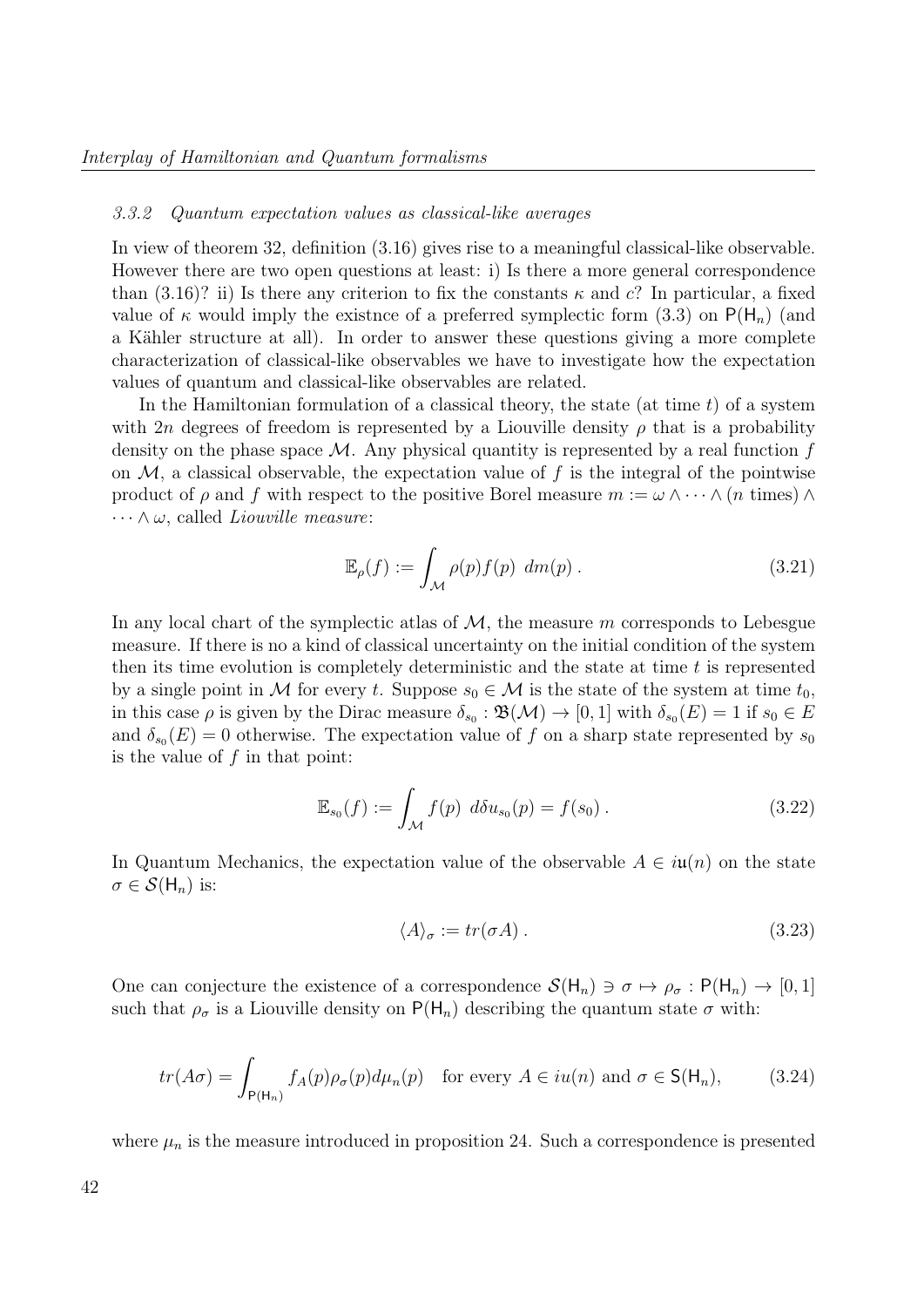in [20]: Classical-like observable is of the simplest form  $f_A(p) = tr(Ap)$  and the Liouville density is given by:

$$
\rho_{\sigma}(p) := tr(\sigma p) - \frac{1}{n+1},\tag{3.25}
$$

the quantum expectation value  $tr(A\sigma)$  is then calulated as the product  $f_A\rho_\sigma$  w.r.t. the measure  $n(n + 1)\mu_n$ . Despite the nice correspondence of expectation values, one notes that (3.25) is not a positive definite function, so  $\rho_{\sigma}$  cannot be interpreted as a probability density. The next chapter is devoted to the study of all possible correspondences  $A \mapsto f_A$ and  $\sigma \mapsto \rho_{\sigma}$  satisfying natural requirements and giving rise to all possible prescriptions to set up a classical-like Hamiltonian formulation of a quantum theory.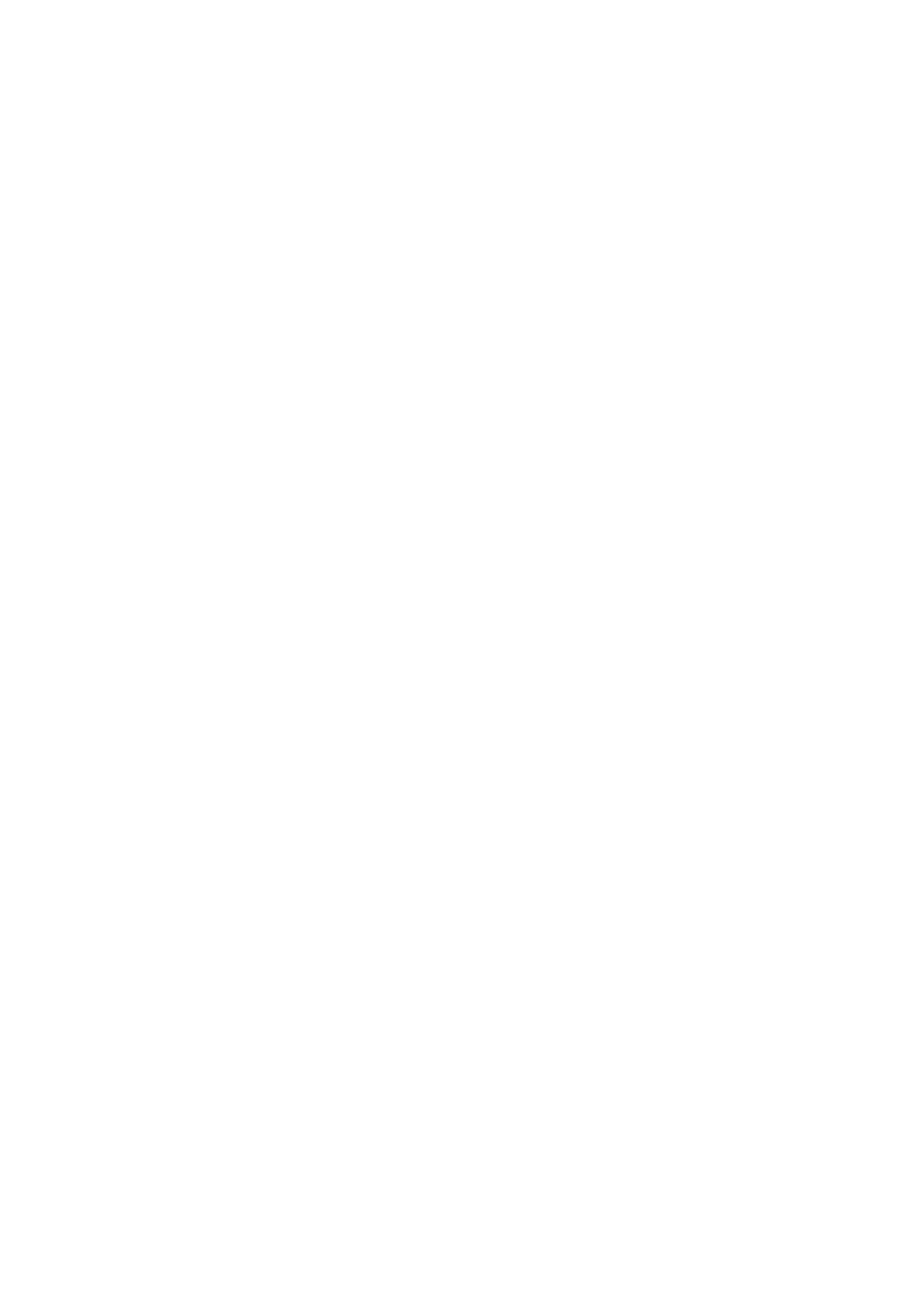## Chapter 4

# Geometric Hamiltonian Quantum Mechanics

Content of this chapter is based on the paper [34].

#### 4.1 Prescription for the inverse quantization

Assuming the correspondence of quantum and classical-like observables given by (3.16), theorem 32 is true independently from the values of constant  $\kappa > 0$  and  $c \in \mathbb{R}$ . Validity of theorem 32 is crucial for a well-formulated Hamiltonian theory, so we investigate how is the most general way to construct classical-like observable (and Liouville denisties) preserving the validity of the theorem. We want to state a prescription for an inverse quantization by definition of a map associating quantum observables with functions on  $P(H_n)$ :

$$
\mathcal{O}: i\mathfrak{u}(n) \ni A \mapsto f_A: \mathsf{P}(\mathsf{H}_n)) \to \mathbb{R},\tag{4.1}
$$

and a map associating denisty matrices with functions  $P(H_n)$ :

$$
S: S(H_n) \ni \sigma \mapsto \rho_{\sigma}: P(H_n) \to \mathbb{R}.
$$
\n(4.2)

Let us clarify the meaning of the expression *inverse quantization*: It is not a procedure to obtain a classical theory but a classical-like formulation of a quantum theory, where there are several analogies with a classical Hamiltonian theory like dynamics encoded in the flow of a vector field on a symplectic manifold. In section 4.3 the quantumness of the obtained Hamiltonian theory will be clear in the structure of  $C^*$ -algebra of classical-like observables.

In (4.2) we do not require that  $\rho_{\sigma}$  is valued in [0, 1], like a proper Liouville density, because even if  $\rho_{\sigma}$  is not a normalized positive function the construction of a theory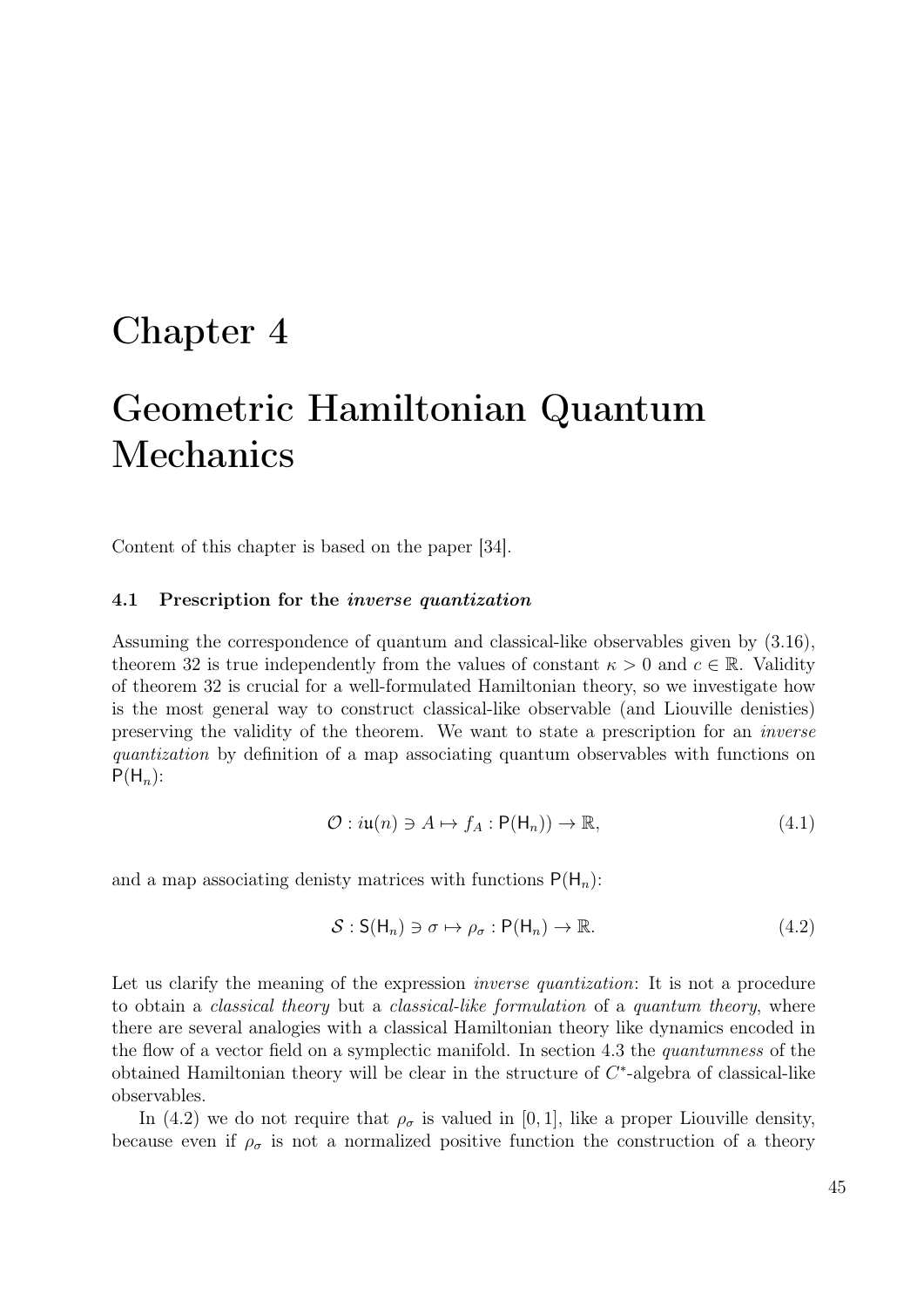without non-physical results is possible, e.g. [20] discussed in the last chapter. However we can isolate the cases where  $\rho_{\sigma}$  can be really interpreted as a probability density on the quantum phase space.

#### 4.1.1 Quantum observables as real scalar function on quantum phase space

In order to find the most general form of the map  $\mathcal{O}$ , an axiomatic approach can be adopted making a list of physically meaningful requirements. Below there is such a list and a following discussion.

Requirements on observables correspondence  $\mathcal{O}: i\mathfrak{u}(n) \ni A \mapsto f_A$  with  $f_A$ :  $P(H_n)) \to \mathbb{R}$ (O1)  $\mathcal{O}$  is injective.  $(O2)$   $O$  is R-linear. (O3) If  $H \in i\mathfrak{u}(n)$ , then  $f_H$  is  $C^1$  so that  $X_{f_H}$  can be defined. A curve  $p = p(t) \in \mathsf{P}(\mathsf{H}_n)$ ,  $t \in (a, b)$ , satisfies Hamilton's equation if and only if it satisfies Schrödinger's one: dp  $\frac{dP}{dt} = X_{f_H}$  $(p(t))$  for  $t \in (a, b)$  is equivalent to  $\frac{dp}{dt} = -i[H, p(t)]$  for  $t \in (a, b)$ . (O4)  $\mathcal{O}$  is  $U(n)$ -covariant. (O5) If  $A \in i\mathfrak{u}(n)$  then: min sp $(A) \leq f_A(p) \leq \max$  sp $(A)$  for  $p \in \mathsf{P}(\mathsf{H}_n)$ .

Requirement (O1) simply says that the map  $\mathcal O$  produces a faithful image of the set of quantum observables in terms of the calssical-like ones. (O2) establishes that the structure of real vector space enjoyed by the set of quantum observables is preserved. (O3) is the crucial requirement about the equivalence between Schrödinger dynamics and Hamilton dynamics already introduced and discussed. (O4) is a natural covariance requirement to avoid the existence of a preferred point on the quantum phase space. (O5) is the most elementary possible relation between the values of  $A$ , i.e. the elements of the spectrum  $\text{sp}(A)$ , and the values of  $f_A$ , i.e. the points of the range. However there is no unique way to compare a contiunuous set of values (the range) with a discrete one (the spectrum).

Applying theorem 30, we can immediately observe that requirements (O2) and (O4) imply that  $f_A$  is a frame function, then there exists an operator  $A' \in \mathfrak{B}(\mathsf{H}_n)$  such that  $f_A = tr(A'p)$ ; establishing the relationship between A and A' is not abvious, but it is a way to construct a general  $\mathcal O$  satisfying above list of requirements.

The next is one of the main results presented in this dissertation. It is a theorem establishing that the classical-like observables must have the form already introduced in  $(3.16)$  for  $n > 2$ .

**Theorem 33** Consider a quantum system described on  $H_n$  with  $n > 1$ . Assume the almost Kähler structure  $(\omega, g, j)$  on  $P(H_n)$ , with the constant  $\kappa > 0$  fixed arbitrarily. The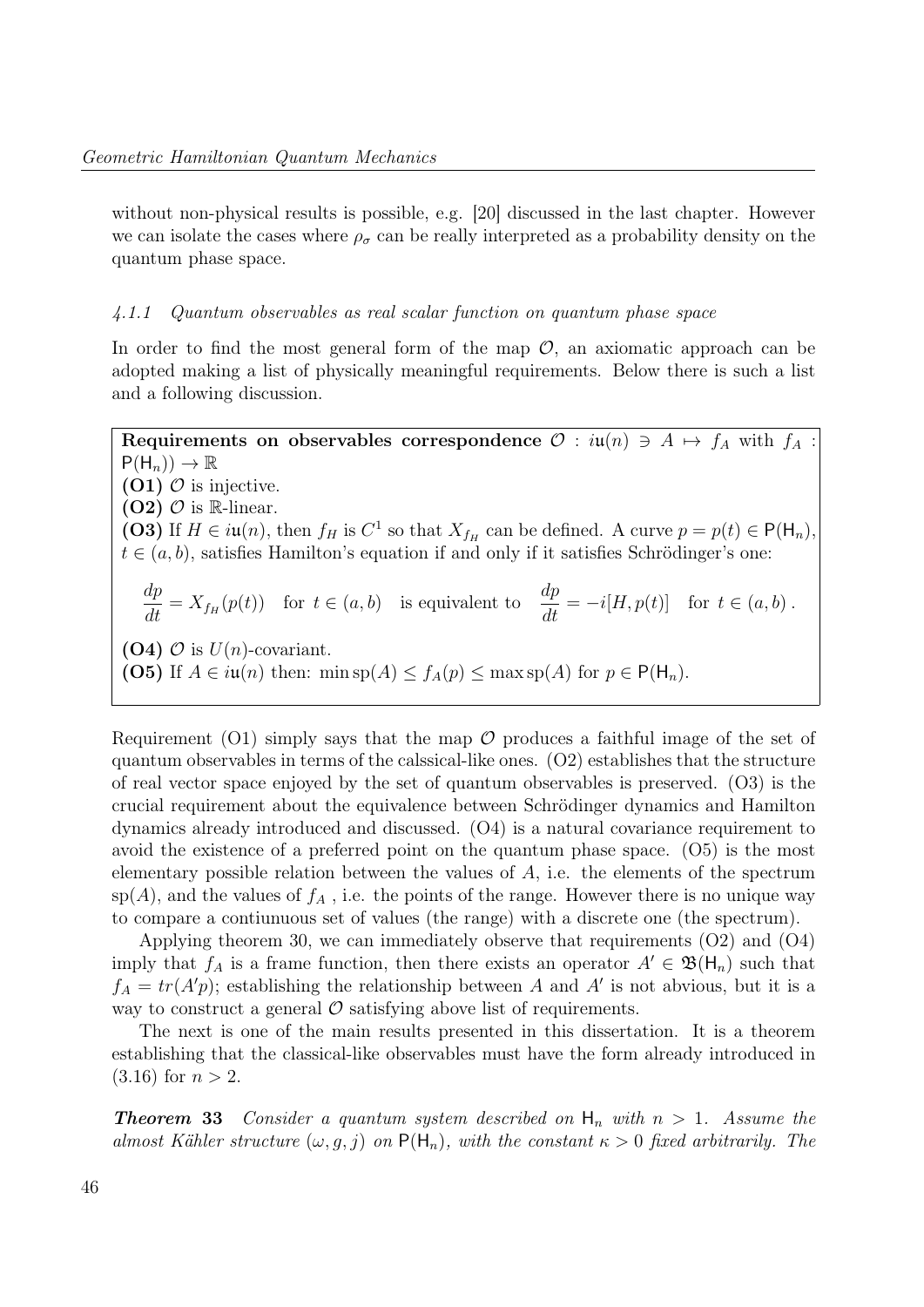following facts hold concerning the map  $\mathcal{O}: i\mathfrak{u}(n) \ni A \mapsto f_A$ .

i) The requirements (O1)-(O4) are valid if and only if  $\mathcal O$  has the form (3.16) for some constant  $c \in \mathbb{R}$  (so that, in particular, theorem 32 holds) and  $\kappa + nc \neq 0$ .

ii) If the requirements (O1)-(O4) are valid, then  $\mathcal O$  extends to the whole  $\mathfrak{B}(\mathsf{H})$  by complexlinearity giving rise to an injective map that, if  $n > 2$ , satisfies  $\mathcal{O}(\mathfrak{B}(\mathsf{H}_n)) = \mathcal{F}^2(\mathsf{H}_n)$ .

*Proof.* i) If O has the form  $(3.16)$  then  $(O2)-(O4)$  are valid. Let us prove the converse. Assuming (O3), from the definition of Hamiltonian field, it must be  $\omega_p(X_{f_H}, u_A) = \langle df_H, u_A \rangle$ , for every  $H \in i\mathfrak{u}(n)$ ,  $p \in \mathsf{P}(\mathsf{H}_n)$  and  $u_B = -i[p, B] \in T_p\mathsf{P}(\mathsf{H}_n)$ . The definition of  $\omega$  and some elementary computations permit to re-write the identity above as  $\langle df_H, -i[p, B] \rangle =$  $\kappa tr(H(-i[p, B]))$ . Consider a smooth curve  $q = q(s)$  in  $P(H_n)$  such that  $q(s_0) = p$  and  $\dot{q}(s_0) = -i[p, B]$ . The identity above, taking advantage of the linearity of the trace, entails:

$$
\frac{d}{ds} f_H(q(s))|_{s=s_0} = \frac{d}{ds} \kappa tr(Hq(s))|_{s=s_0} = \kappa tr\left(H\frac{dq}{ds}|_{s=s_0}\right).
$$

Since  $s_0$  is arbitray, we have found that:

$$
\frac{d}{ds}f_H(q(s)) = \kappa tr\left(H\frac{dq}{ds}\right)
$$

.

Integrating in s and swapping the integral with the symbol of trace by linarity, we finally obtain  $f_H(p) = \kappa tr(Hp) + C_H$ , where  $p \in P(H_n)$  is arbitrary. The map  $H \mapsto C_H =$  $f_H(p) - \kappa tr(Hp)$  must be linear for (O2). By Riesz' theorem, referring to the Hilbert-Schmidt (real) scalar product we have that there exists  $B \in i\mathfrak{u}(n)$  such that  $C_H = tr(BH)$ for all  $H \in i\mathfrak{u}(n)$ . (O4) easily implies that  $tr(BUHU^{-1}) = tr(BH)$  for al  $U \in U(n)$  and  $H \in iu(n)$ . Choosing  $H = \psi\langle\psi|\cdot\rangle$  with  $\psi \in \mathbb{S}(\mathsf{H}_n)$  and noticing that  $U(n)$  acts transitively on  $\mathbb{S}(\mathsf{H}_n)$  we conclude that  $\langle \psi | B \psi \rangle = c$  for some constant  $c \in \mathbb{R}$  and all  $\psi \in \mathbb{S}(\mathsf{H}_n)$ . From polarization identity it easily implies that  $B = cI$ , so that  $f_A = \kappa tr(pA) + cr(A)$  for all  $A \in i\mathfrak{u}(n)$  as requested. Let us prove that  $\mathcal O$  is injective if and only if (O1) holds. Exploiting  $\kappa \neq 0$ , and dealing with as done above, one easily sees that  $f_A = 0$  is equivalent to  $A = -c\kappa^{-1}tr(A)I$ . Computing the trace of both sides one immediately sees that this equation has  $A = 0$  as the unique solution if  $1 + nc/\kappa \neq 0$ , namely  $\kappa + nc \neq 0$ . Conversely, if  $A + c\kappa^{-1}tr(A)I = 0$  has  $A = 0$  as unique solution,  $I + c\kappa^{-1}tr(I)I \neq 0$ , namely  $\kappa + nc \neq 0$ . ii) Assuming (O1)-(O4) and extending  $\mathcal O$  by complex linearity, exactly as before,  $\mathcal O$  turns out to be injective. If  $n > 2$ , the elements of  $\mathcal{F}^2(\mathsf{H}_n)$  are of the form  $F_B$  for every  $B \in \mathfrak{B}(\mathsf{H}_n)$  (statement 2. of theorem 28). For a fixed  $B, \mathcal{O}(A) = F_B$ , if  $A := \kappa^{-1}B$  $c[\kappa(\kappa + nc)]^{-1} tr(B)I$ , so that  $\mathcal O$  is onto  $\mathcal F^2(\mathsf H_n)$ .  $\Box$ 

#### 4.1.2 Quantum states as Liouville densities on quantum phase space

A similar axiomatic approach can be adopted also to find a general form of the map  $\mathcal{S}$ , constructing Liouville denisties (possibly positive and normalized) associated to quantum states.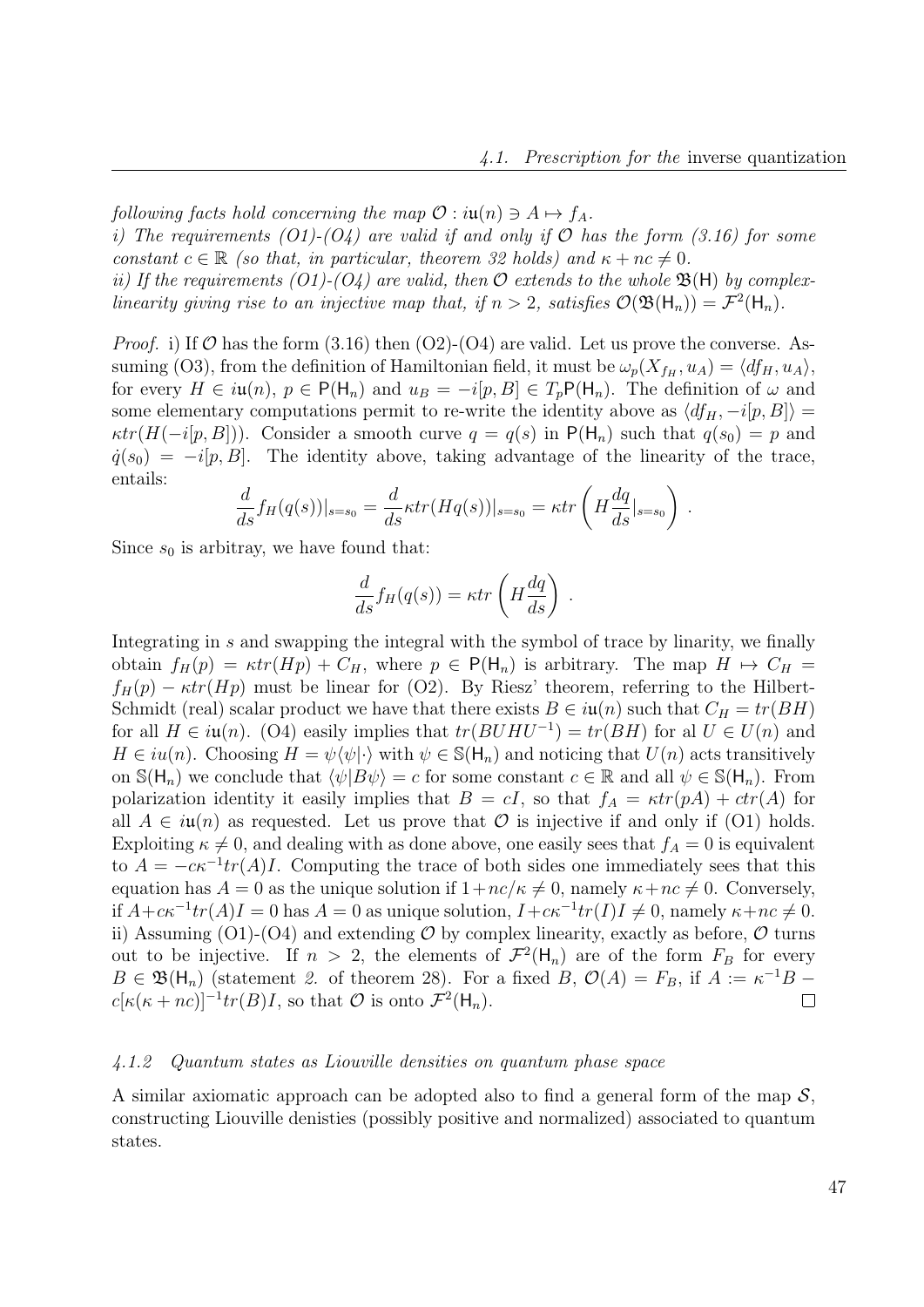Requirements on states correspondence  $S : S(H_n) \ni \sigma \mapsto \rho_{\sigma}$  with  $\rho_{\sigma} : P(H_n) \to \mathbb{R}$ (S1) If  $\sigma \in S(H_n)$ , then  $\rho_{\sigma}(p) \geq 0$  for  $p \in P(H_n)$ .  $(S2)$  S is convex linear. (S3) With  $\mu_n$  as in theorem 24, if  $\sigma \in S(H_n)$ , then  $\rho_\sigma \in \mathcal{L}^2(\mathsf{P}(\mathsf{H}_n), \mu_n)$  (so that  $\rho_\sigma \in$  $\mathcal{L}^1(\mathsf{P}(\mathsf{H}_n),\mu_n))$  and Z  $P(H_n)$  $\rho_{\sigma}d\mu_n=1$ . (S4)  $S$  is  $U(n)$ -covariant. (S5) If  $\sigma \in S(H_n)$  and  $A \in i\mathfrak{u}(n)$  then, assuming  $f_A \in \mathcal{L}^2(\mathsf{P}(\mathsf{H}_n), \mu_n)$ :

$$
tr(\sigma A) = \int_{P(H_n)} \rho_{\sigma} f_A d\mu_n.
$$

(S1) is the requirement of positivity according to the interpretation of density probability. (S2) establishes that the natural convex structure of the set of quantum states is preserved. (S3) is the normalization to 1 of  $\rho_{\sigma}$ , taking in to account that if  $\rho_{\sigma}$  is  $\mathcal{L}^2$  then it is  $\mathcal{L}^1$ . The covariance requirement (S4), similar to (O4), implies that Hamiltonian evolution of  $\rho_{\sigma}$  is equivalent to Schrödinger evolution of  $\sigma$ . (S5) requires the equivalence between the quantum expectation value  $\langle A \rangle_{\sigma}$  computed in the standard formalism as  $tr(A\sigma)$  and the classical-like expectation value computed in the Hamiltonian formalism as an integral. If  $f_A = \mathcal{O}(A)$ , with  $\mathcal O$  satisfying (O3), then  $f_A \in \mathcal L^2(\mathsf P(\mathsf H_n), \mu_n)$  since  $|f_A|^2$  is continuous and thus bounded on the compact space  $P(H_n)$  and the measure  $\mu_n$  is finite. In the following there is the proof that for  $n > 2$  the densities  $\rho_{\sigma}$  representing quantum states must be frame functions.

**Theorem 34** Consider a quantum system described on  $H_n$  with  $n > 2$ . Assume the almost Kähler structure  $(\omega, g, j)$  on  $P(H_n)$ , with the constant  $\kappa > 0$  fixed arbitrarily and the map  $\mathcal{O}: iu(n) \ni A \mapsto f_A$  of the form (3.16) for some constant  $c \in \mathbb{R}$ . The following fact hold.

i) The requirements (S2)-(S5) are valid if and only if both in the definition (3.16) of  $\mathcal{O}$ :

$$
\kappa = \kappa \,, \quad c = c_{\kappa} \tag{4.3}
$$

and S associates states  $\sigma$  with frame functions of the form:

$$
\rho_{\sigma}(p) := \kappa_{\kappa}' tr(\sigma p) + c_{\kappa}' \tag{4.4}
$$

where

$$
c_{\kappa} := \frac{1-\kappa}{n}, \qquad \kappa_{\kappa}' := \frac{n(n+1)}{\kappa}, \qquad c_{\kappa}' := \frac{\kappa - (n+1)}{\kappa}.
$$
 (4.5)

 $\mathcal O$  is injective because of the former of the following consequent identities:

$$
\kappa + nc_{\kappa} = 1 \quad and \quad \kappa_{\kappa}' + nc_{\kappa}' = n . \tag{4.6}
$$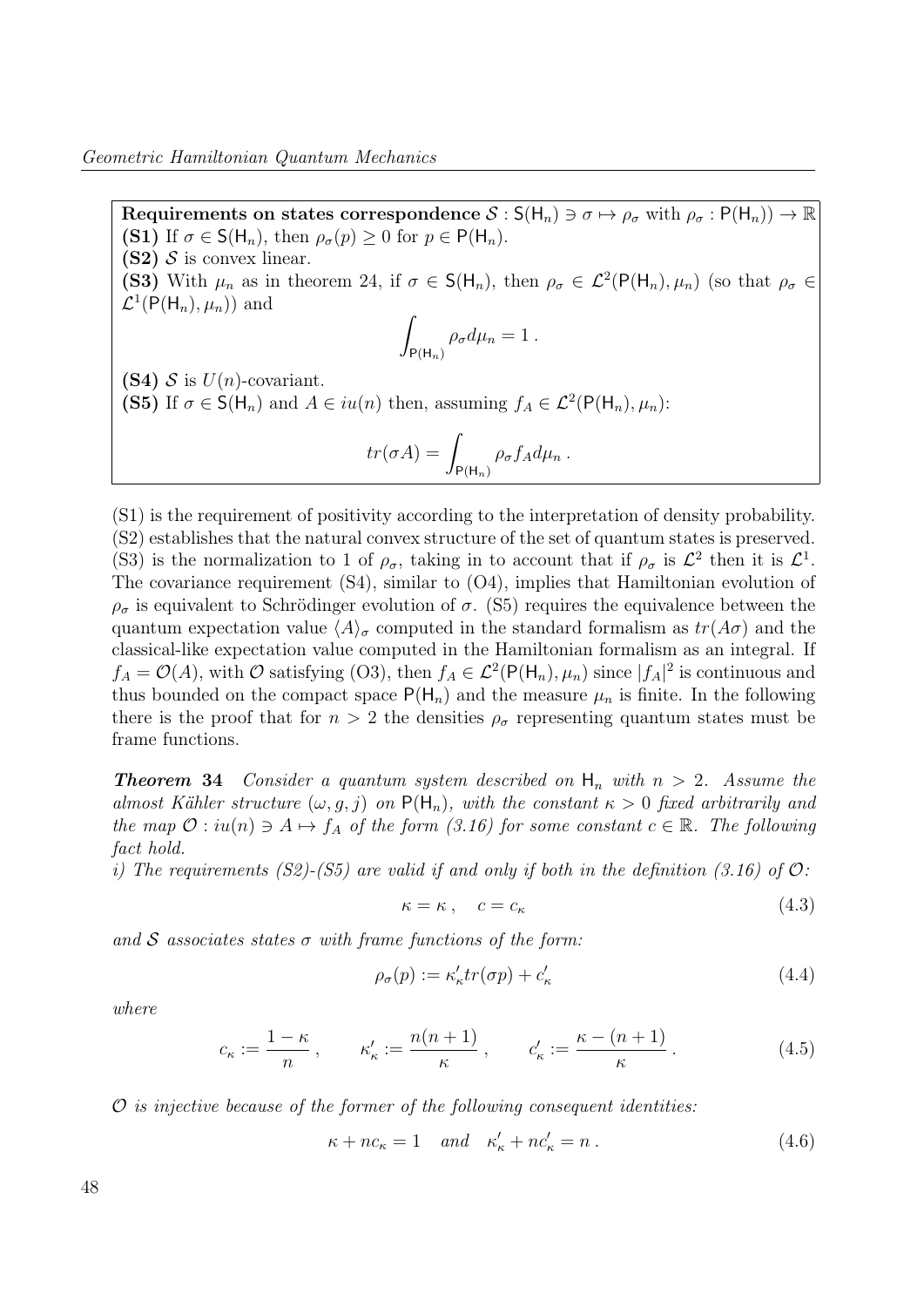## ii) If  $(S2)$ - $(S5)$  are true, also S is injective.

*Proof.* i) If  $(4.3)$ ,  $(4.4)$ ,  $(4.5)$  are valid, one sees that  $(S2)-(S5)$  hold true. In particular, O is injective because  $\kappa + nc_{\kappa} = 1 \neq 0$  and ii) of thm 33 holds. It remains to prove that  $(S2)-(S5)$  are valid, then  $(4.3)$ ,  $(4.4)$ ,  $(4.5)$  hold. We start (for  $n > 2$ ) by assuming that a map S verifying (S2)-(S5) and O of the form (3.16) with  $\kappa > 0$  and  $c \in \mathbb{R}$ . As the first step we prove that  $\rho_{\sigma}$  is a frame function, next we shall establish its form. (S2) and (S4), together with (i) in thm 30 imply that:  $\rho_{\sigma}(p) = tr(\sigma' p)$  for all  $p \in P(H_n)$ , where (i) of (3) of thm 28 entail that  $\sigma'$  is some self-adjoint operator associated with the given  $\sigma$ . Using the fact that the total integral of  $\rho_{\sigma}$  has value 1 from (S3), taking (3.11) into account, we find  $tr\sigma' = n$ . Finally (S5) together the form of O require that the following identity holds true for all self-adjoint  $A \in \mathfrak{B}(\mathsf{H}_n)$  and  $\sigma \in \mathsf{S}(\mathsf{H}_n)$ :

$$
tr(\sigma A) = \int_{P(H_n)} tr(\sigma' p) \left(\kappa tr(Ap) + c tr A\right) d\mu_n(p).
$$
 (4.7)

The right-hand side can be expanded taking (3.12), (3.11) and  $tr\sigma' = n$  into account:

$$
tr(\sigma A) = \frac{\kappa}{n(n+1)} tr(\sigma' A) + tr(A) \left( \frac{\kappa}{n+1} + c \right).
$$

Consequently, for every  $A = A^*$ :

$$
tr\left(\left(\sigma - \frac{\kappa}{n(n+1)}\sigma'\right)A\right) = tr(A)\left(\frac{\kappa}{n+1} + c\right).
$$

Choosing  $A = p \in \mathsf{S}_p(\mathsf{H}_n)$ , arbitrariness of p easily entails that, for some  $\beta_{\sigma} \in \mathbb{R}$ :

$$
\sigma - \frac{\kappa}{n(n+1)} \sigma' = \beta_{\sigma} I ,
$$

namely, for some constants  $\kappa' > 0$  and  $c' \in \mathbb{R}$ :

$$
f_{\sigma}(p) = \kappa' tr(\sigma p) + c'.
$$

Inserting again this expression in (4.7) he have:

$$
tr(\sigma A) = \int (\kappa' tr(\sigma p) + c') (\kappa tr(Ap) + c tr A) d\mu_n(p).
$$

Finally, using again (3.11), (3.12) and  $\mu_n(\mathsf{P}(\mathsf{H}_n)) = 1$  we obtain:

$$
\left(1 - \frac{\kappa \kappa'}{n(n+1)}\right) tr(\sigma A) + tr(A) \left(\frac{\kappa \kappa'}{n(n+1)} + cc' + \frac{ck'}{n} + \frac{c'k}{n}\right) = 0
$$

that has to hold for all  $A \in iu(n)$  and  $\sigma \in S(H_n)$  and for some  $\kappa, \kappa' > 0$  and  $c, c' \in \mathbb{R}$ . Arbitrariness of A and  $\sigma$  easily lead to the first two requirements of the following triple:

$$
1 - \frac{\kappa \kappa'}{n(n+1)} = 0 \,, \quad \frac{\kappa \kappa'}{n(n+1)} + cc' + \frac{ck'}{n} + \frac{c'k}{n} = 0 \,, \quad 1 = \frac{\kappa'}{n} + c' \,,
$$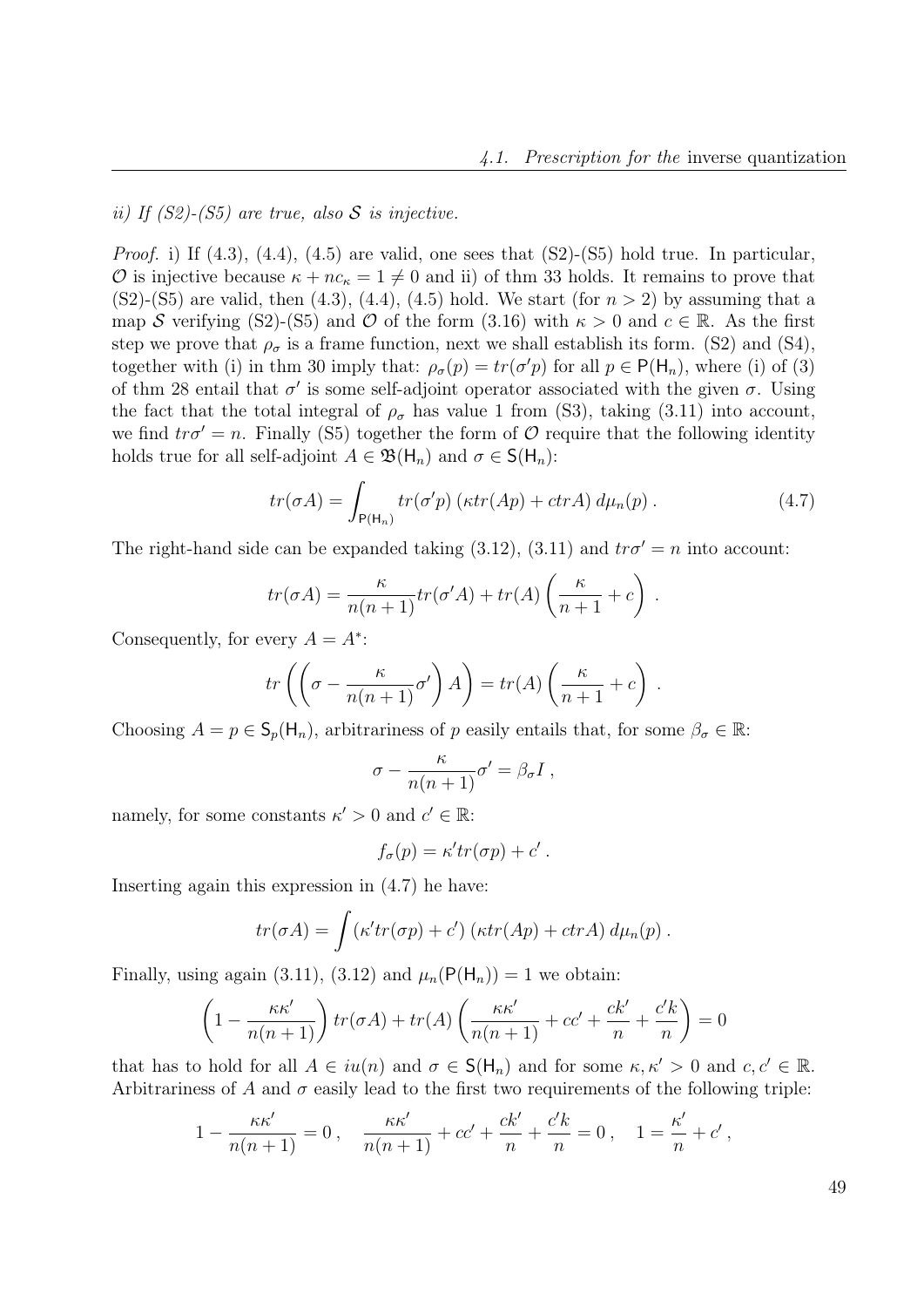the third requirement immediately arises from (S3) using (3.11). This system can completely be solved parametrizing  $\kappa, \kappa', c$  in terms of c' with  $c' < 1$  in order to verify the requirement  $\kappa > 0$  in the definition of  $f_A$ . Finally, parametrizing the solutions in terms of  $\kappa$ :  $\kappa$ ,  $c_{\kappa}$ ,  $k'_{\kappa}$ ,  $c'_{\kappa}$  we have (4.5).

ii) If  $\rho_{\sigma} = \rho_{\sigma'}$ , exploiting  $\kappa'_{\kappa} \neq 0$ , one has  $tr((\sigma - \sigma')p) = 0$  for every  $p \in P(H_n)$ . Namely  $\langle \psi | (\sigma - \sigma') \psi \rangle = 0$  for every  $\psi \in H_n$ . Polarization leads to  $\sigma - \sigma' = 0$ .  $\Box$ 

The fact  $\rho_{\sigma}$  can be represented by a frame function for expectation values of observables  $f_A \in \mathcal{F}^2(\mathsf{H}_n)$  is an immediate consequence of Riesz' theorem, noticing that  $\mathcal{F}^2(\mathsf{P}(\mathsf{H}))$  is a closed subspace of  $L^2(\mathsf{P}(\mathsf{H}_n), \mu_n)$ .

The pair of identities (4.6) respectively imply that: A quantum observable  $A = aI$ , with  $a \in \mathbb{R}$  constant, corresponds to  $f_A$  costantly attaining the value a; and (2) that the completely unpolarized state  $\sigma = n^{-1}I$  gives rise to the classical trivial Liouville density  $\rho_{\sigma} = 1$  costantly.

#### 4.2 Self-consistency of the geometric Hamiltonian formulation

#### 4.2.1 Complete characterization of classical-like observables

One of the most remarkable contributions of the presented results is the classification of all possible prescriptions to set up a Hamiltonian formulation of a finite-dimensional quantum theory. From quantum observables to classical-like observables the inverse quantization map is:

$$
\mathcal{O}: A \mapsto f_A \quad \text{with} \quad f_A(p) = \kappa tr(Ap) - \frac{1 - \kappa}{n} tr(A), \tag{4.8}
$$

and from *denisty matrices* to *Liouville densities* the inverse quantization map is:

$$
S: \sigma \mapsto \rho_{\sigma} \quad \text{with} \quad \rho_{\sigma}(p) = \frac{n(n+1)}{\kappa} \text{tr}(\sigma p) + \frac{\kappa - (n+1)}{\kappa}, \tag{4.9}
$$

so the only degree of freedom of the whole construction is  $\kappa > 0$ , which is the "geometric degree of freedom" imposed by the Kähler structure of  $P(H_n)$ .  $\kappa$  labels the infinite prescriptions: For  $\kappa = 1$  one has  $c_{\kappa} = 0$  and thus:  $f_A(p) = F_A(p) = tr(pA)$ , defining the simplest relation between quantum and classical observables. While the choice  $\kappa = n + 1$ implies  $\kappa'_\kappa = n, c'_\kappa = 0$ , so that:  $\rho_\sigma(p) = nF_\sigma(p) = ntr(p\sigma)$  are positive Liouville densities with the most elementary form allowed by our hypotheses. This form may further be simplified changing the normalization of the measure. Leaving  $\mathcal O$  unchanged, one may indeed redefine  $\mu_n \to \mu'_n := n\mu_n$  and  $\rho_\sigma \to \rho'_\sigma := n^{-1}\rho_\sigma$  to obtain  $\rho'_\sigma = F_\sigma$  exactly, preserving (S1)-(S5) with  $\rho'_{\sigma}$  in place of  $\rho_{\sigma}$ , but  $\mu'_{n}(\mathsf{P}(\mathsf{H}_{n})) = n$ .

A significative development with respect to the celebrated results in [27, 20, 6, 9] is the complete characterization of classical-like observable made possible by the machinery of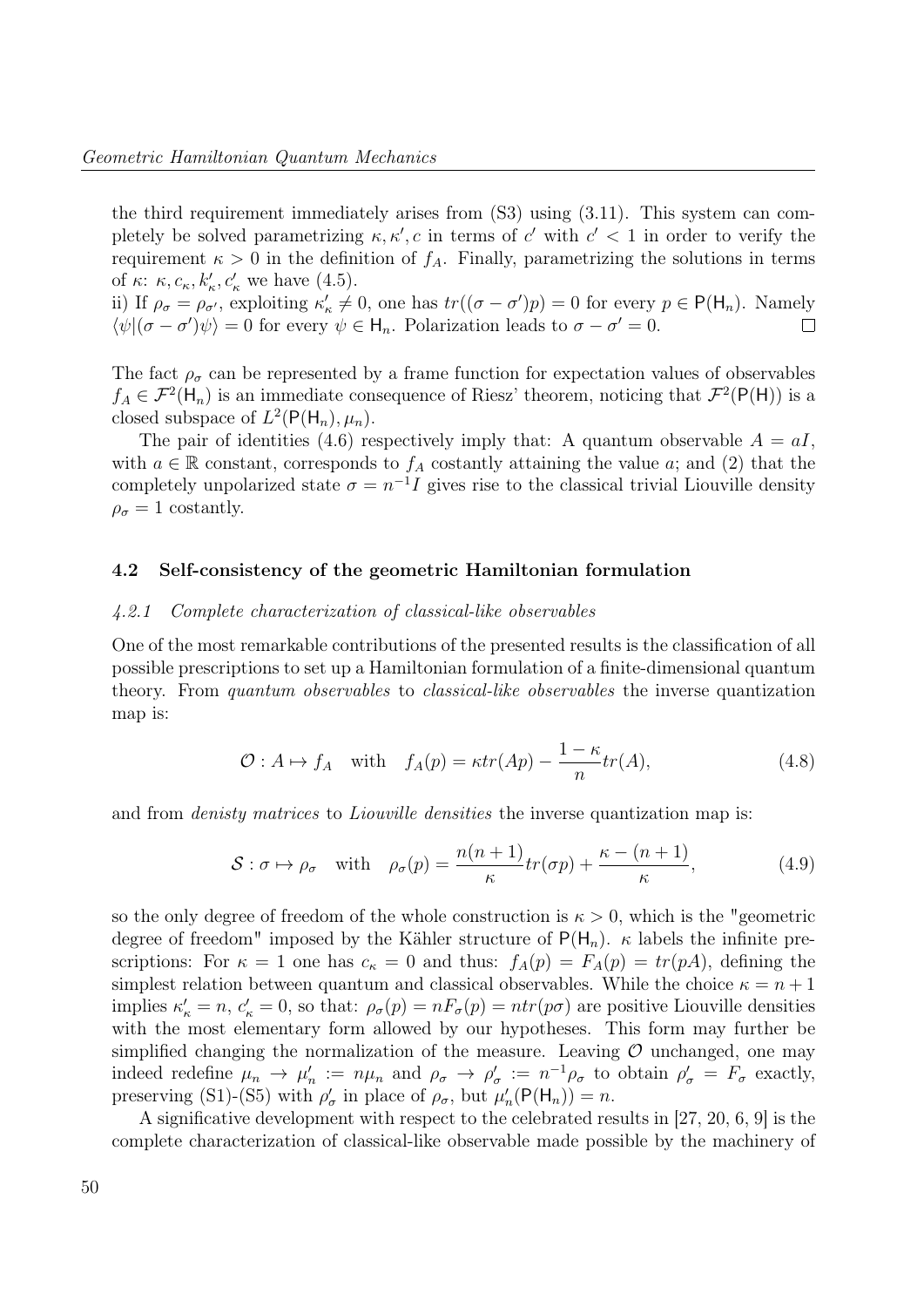frame functions. We know that the set of real frame functions belonging to  $\mathcal{L}^2(\mathsf{P}(\mathsf{H}_n), \mu_n)$ , for  $n > 2$  provides the set of quantum observables in terms of classical-like objects. While a well-known characterization of these observables is presented in [9], they are the functions on the projective space whose Hamiltonian fields are  $q$ -Killing fields. Another characterization is the follwoing.

**Proposition 35** For  $n > 2$ , let O and S be as in (a) of theorem 34. A map  $f: \mathsf{P}(\mathsf{H}_n) \to \mathbb{R}$  in  $\mathcal{L}^2(\mathsf{P}(\mathsf{H}_n), \mu_n)$  verifies  $f = \mathcal{O}(A)$  for some  $A \in i\mathfrak{u}(n)$  if and only if there are constants  $a, b \in \mathbb{R}$  with  $a \neq 0$  and

$$
\int_{\mathsf{P}(\mathsf{H}_n)} \rho_{p_0}(p) f(p) d\mu_n(p) = a f(p_0) + b \quad \text{for every } p_0 \in \mathsf{S}_p(\mathsf{H}_n). \tag{4.10}
$$

*Proof.* If  $f = f_A$  one has immediately:

$$
\int_{\mathsf{P}(\mathsf{H}_n)} \rho_{p_0}(p) f(p) d\mu_n(p) = tr(p_0 A) = \kappa^{-1} f(p_0) - \kappa^{-1} c_{\kappa} tr(A) \quad \text{for every } p_0 \in \mathsf{S}_p(\mathsf{H}_n).
$$

Conversely, assume that (4.10) holds for a map  $f : P(H_n) \to \mathbb{R}$  in  $\mathcal{L}^2(P(H_n), \mu_n)$ . If  ${p_i}_{i=1,...,n}$  is a basis of  $P(H_n)$  one has:

$$
n^{-1}a\left(\sum_{i} f(p_{i})\right) + b = \int_{P(\mathsf{H}_{n})} \sum_{i} n^{-1} \rho_{p_{i}}(p) f(p) d\mu_{n}(p) = \int_{P(\mathsf{H}_{n})} \rho_{\sum_{i} n^{-1} p_{i}}(p) f(p) d\mu_{n}(p)
$$

$$
= \int_{P(\mathsf{H}_{n})} \rho_{n^{-1} I}(p) f(p) d\mu_{n}(p) = \int_{P(\mathsf{H}_{n})} f(p) d\mu_{n}(p).
$$

So that

$$
\sum_{i} f(p_i) = \frac{n}{a} \int_{P(H_n)} f(p) d\mu_n(p) - \frac{nb}{a}
$$

that does not depend on the choice of the basis  $\{p_i\}_{i=1,\dots,n}$ . In view of (b) in thm 28, f is a real frame function. Due to (d) of thm 34,  $f = \mathcal{O}(A)$  per some  $A \in iu(n)$ .  $\Box$ 

With the choice,  $\kappa = 1$ , the proposition above specializes to  $a = 1$  and  $b = 0$ . This gives rise to a suggestive interpretation of the Liouville densities of pure states:

$$
\int_{P(H_n)} \rho_{p_0}(p) f_A(p) d\mu_n(p) = f_A(p_0) .
$$

If  $\kappa = 1$ , a map  $f : P(H_n) \to \mathbb{R}$  in  $\mathcal{L}^2(P(H_n), \mu_n)$  can be written as  $f = f_A$  for some  $A \in i\mathfrak{u}(n)$  if and only if f "sees" the density  $\rho_{p_0}$  of any pure state  $p_0$  as a Dirac delta localized at  $p_0$  itself. Despite this strong analogy with classical expectation values on sharp states, for  $\kappa = 1 \rho_{\sigma}$  cannot be interpreted as a proper probability density because it is not positive definite.

In the hypothesis of theorem 33 and theorem 34, requirements (O5) and (S1) are not involved. The following theorem implies that they are incompatible.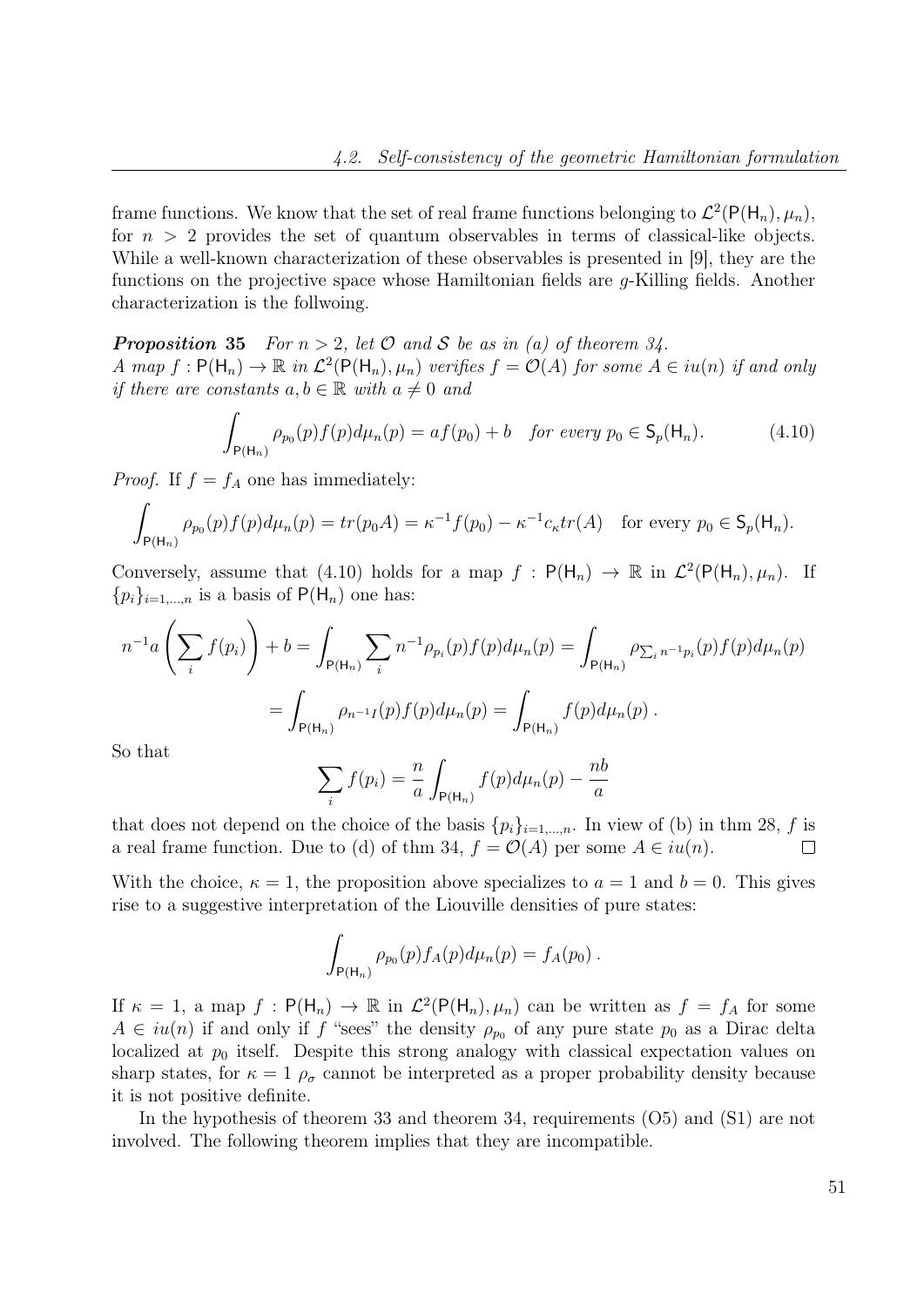**Theorem 36** For  $n > 1$ , with  $\mathcal{O}$  and  $\mathcal{S}$  defined in agreement with  $(4.3)$ ,  $(4.4)$ ,  $(4.5)$ ,  $(4.5)$  for some  $\kappa > 0$ , the following facts are valid.

- (a) (S1) holds if and only if  $\kappa \in [n+1, +\infty)$ .
- (b) (O5) holds if and only if  $\kappa \in (0,1]$  whereas, in the general case  $\kappa > 0$  one has:

$$
\min f_A = \min s p(A) + c_{\kappa}(tr(A) - n \min s p(A)), \qquad (4.11)
$$

 $\max f_A = \max sp(A) + c_{\kappa}(tr(A) - n \max sp(A)).$  (4.12)

and furthermore, for  $A = iu(n)$ :

$$
||f_A||_{\infty} \le (1 + 2n|c_{\kappa}|)||A|| \quad \text{if } \kappa \in [n+1, +\infty), \tag{4.13}
$$

$$
||f_A||_{\infty} \le ||A|| \qquad \qquad if \ \kappa \in (0,1], \tag{4.14}
$$

where  $\leq$  can be replaced by  $=$  if  $\kappa = 1$ .

*Proof.* (a) if (4.3), (4.4), (4.5), (4.5) are valid, (S1) holds if and only if  $\kappa_{\kappa} > 0$  and  $c_{\kappa} \ge 0$ (notice that  $\sigma \geq 0$  for a state by hypotheses and there are states with  $tr(p\sigma) = 0$  for some  $p \in \mathsf{P}(\mathsf{H}_n)$ ). From (4.5),  $\kappa_{\kappa} > 0$  and  $c_{\kappa} \geq 0$  are equivalent to  $\kappa \in [n+1, +\infty)$ .

(b) We known that, since A is self-adjoint and  $H_n$  is finite dimensional, min sp(A) =  $\min_{\|\psi\|=1}\langle\psi|A\psi\rangle = \min_{p\in\mathsf{P}(\mathsf{H}_n)}tr(pA)$ . Therefore  $\min f_A = \kappa \min \mathrm{sp}(A) + c_\kappa tr(A)$ . Using  $\kappa + nc_{\kappa} = 1$  we immediately have (4.11). The proof of (4.12) is analogous. Next notice that  $tr(A) - n \min \mathrm{sp}(A) \geq 0$  and  $tr(A) - n \max \mathrm{sp}(A) \leq 0$  so that  $(4.11)-(4.12)$  imply (O1) if and only if  $c_{\kappa} \geq 0$ , namely  $\kappa \in (0,1]$ . The proof of the remaining estimates easily follows using an analogous procedure, noticing that  $\kappa > 0$  and exploiting the inequalities  $|tr(A)| \leq tr|A| \leq n||A||$  which arises from  $||A|| = \max\{|\lambda| \mid \lambda \in sp(A)\}\$ and  $\max_{p \in \mathsf{P}(\mathsf{H}_n)} |tr(pA)| = ||A||$ . The latter implies the validity of the last statement in  $\Box$ (b) out of the fact that  $c_{\kappa} = 0$  if  $\kappa = 1$ .

What is the preferable assumption? The positivity of the classical-like states or the fact that the range of a classsical-like observable is bounded by the bounds of the spectrum of associated self-adjoint operator? Indeed the failure of (O5) is not so strong as it could seems at first glance, since there is no unique way to compare a continuous set of reals (the range of  $f_A$ ) with a discrete set of real numbers (the spectrum of A) and the only physically sensible comparison relies upon the identity (3.24) that is satisfied. In particular, this identity assures that all elements of  $sp(A)$  are always obtained as expectation values of  $f_A$ with respect to suitable classical-like states: If  $a \in sp(A)$ , picking out  $p_a \in S_p(H_n)$  such that  $p_a = |\psi_a\rangle \langle \psi_a|$ , where  $\psi_a$  is a normalized eigenvector of A with eigenvalue a, one has  $\mathbb{E}_{\rho_{\sigma_a}}(f_A) = \langle A \rangle_{\sigma_a} = a.$ 

If  $\kappa = 1$ , the elements sp(A) coincides to the singular values of  $f_A$  (i.e.  $df_A(p) = 0$  iff  $f_A(p) \in sp(A)$  as one easily proves. Moreover the choice  $\kappa = 1$  seems to be mendatory in a infinite-dimensional extension of the Hamiltonian formulation.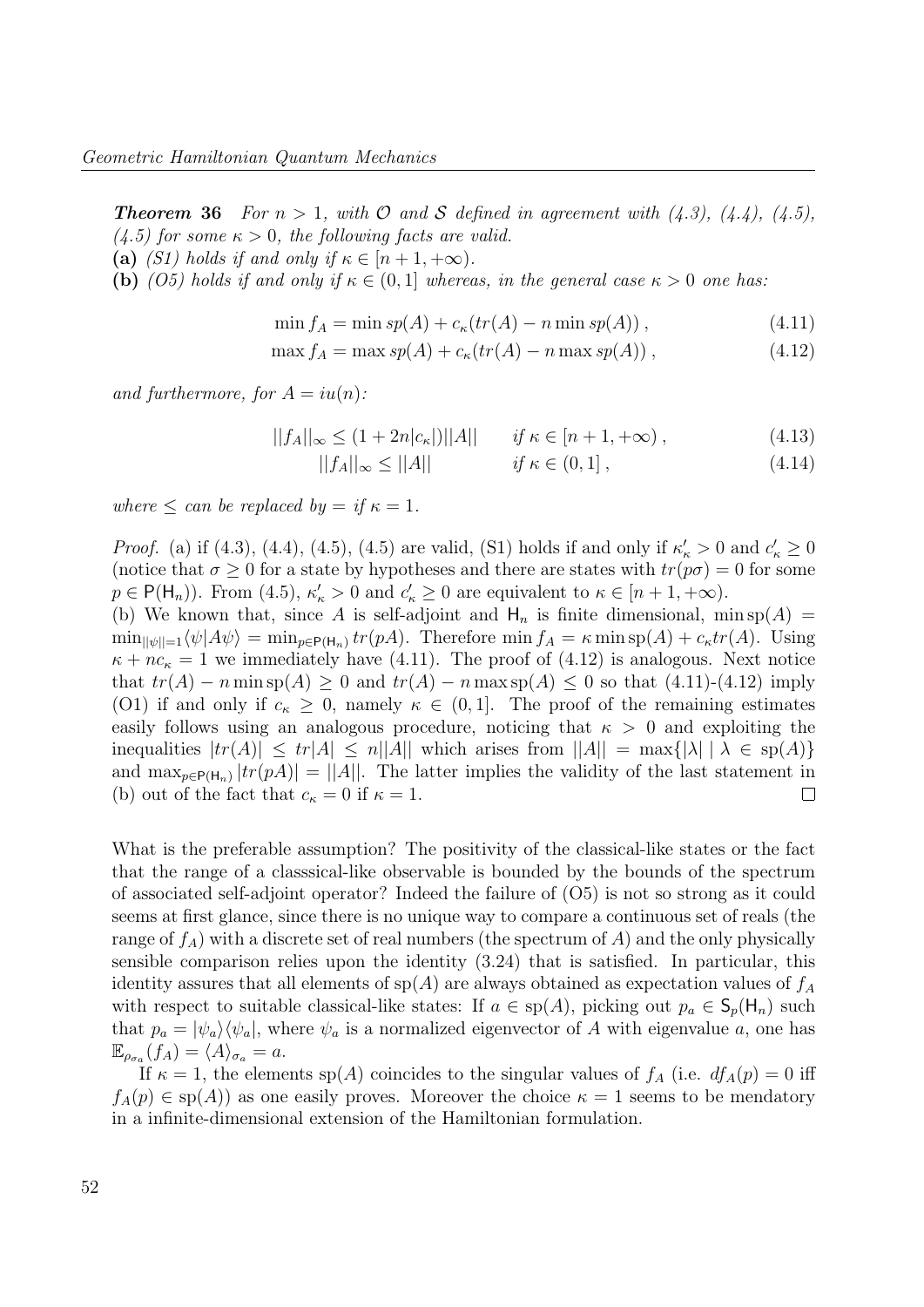#### 4.2.2 Re-quantization of the classical-like picture

The aim of this section is finding a way to calculate explicitly an operator from the associated function on the projective space (re-quantization). In other words we construct the inverse  $\mathcal{O}^{-1}$  of the map  $\mathcal{O}$ . Indeed the term re-quantization is used with the following meaning: It is a prescription to associate a self-adjoint operator to each classical-like observable and a density matrix to each Liouville density, thus it is the translation from the Hamiltonian formalism to the standard formalism of QM.

**Theorem 37** Let  $H_n$  a finite-dimensional Hilbert space with dimension n larger than 2. Let  $\mathcal{F}^2(\mathsf{H}_n)$  be the space of square-integrable frame functions on  $\mathsf{H}_n$ . If  $\rho \in \mathcal{F}^2(\mathsf{H}_n)$ , then the operator  $\sigma \in \mathfrak{B}(\mathsf{H}_n)$  such that  $\rho(p) = tr(\sigma p)$  is given by:

$$
\sigma = (n+1) \int_{P(\mathsf{H}_n)} \rho(p) \left( p - \frac{1}{n+1} \mathbb{I} \right) d\mu_n(p) \tag{4.15}
$$

where  $\mathbb I$  is the identity operator.

*Proof.* Let  $\varphi$  be a vector of the unit sphere  $\mathbb{S}^{2n-1} = {\varphi \in \mathsf{H}_n \mid \Vert \psi \Vert = 1}$ . Since a point  $p \in P(H_n)$  can be represented by a rank-1 orthogonal projector then we can take the standard expectation value  $\langle \varphi | p \varphi \rangle = tr(p|\varphi\rangle \langle \varphi|)$  on the normalized pure state  $|\varphi\rangle \langle \varphi|$ .  $f_{\varphi}(p) := tr(p|\varphi\rangle\langle\varphi|)$  is the frame function associated to the operator  $|\varphi\rangle\langle\varphi|$ . Applying (3.12) we can write the follwoing relation:

$$
\int_{P(H_n)} f_{\varphi}(p)\rho(p)d\mu_n(p) = \frac{1}{n+1}(tr(|\varphi\rangle\langle\varphi|\sigma) + tr(\sigma)),
$$

Thus:

$$
tr\left(|\varphi\rangle\langle\varphi|\,\sigma\right)=\langle\varphi|\sigma\varphi\rangle=(n+1)\int_{P(\mathsf{H}_n)}\rho(p)\langle\varphi|p\varphi\rangle d\mu_n(p)-tr(\sigma),
$$

the second equality is true for every  $\varphi \in \mathbb{S}^{2n-1}$  i.e. for every  $\varphi \in H_n$  by sesquilinearity. Thus:

$$
\sigma = (n+1) \int_{P(H_n)} \rho(p) \, p \, d\mu_n(p) - tr(\sigma) \mathbb{I},
$$

using (3.11):

$$
\sigma = (n+1) \int_{P(\mathsf{H}_n)} \rho(p) p d\mu_n(p) - \int_{P(\mathsf{H}_n)} \rho(p) d\mu_n(p) \mathbb{I},
$$

that is the statement of the proposition:

$$
\sigma = (n+1) \int_{P(H_n)} \rho(p) \left( p - \frac{1}{n+1} \mathbb{I} \right) d\mu_n(p).
$$

 $\Box$ 

| ۹<br>٠                       | ٠            |
|------------------------------|--------------|
| ٠<br>I<br>v<br>۰.<br>I<br>۰, | I<br>۰,<br>× |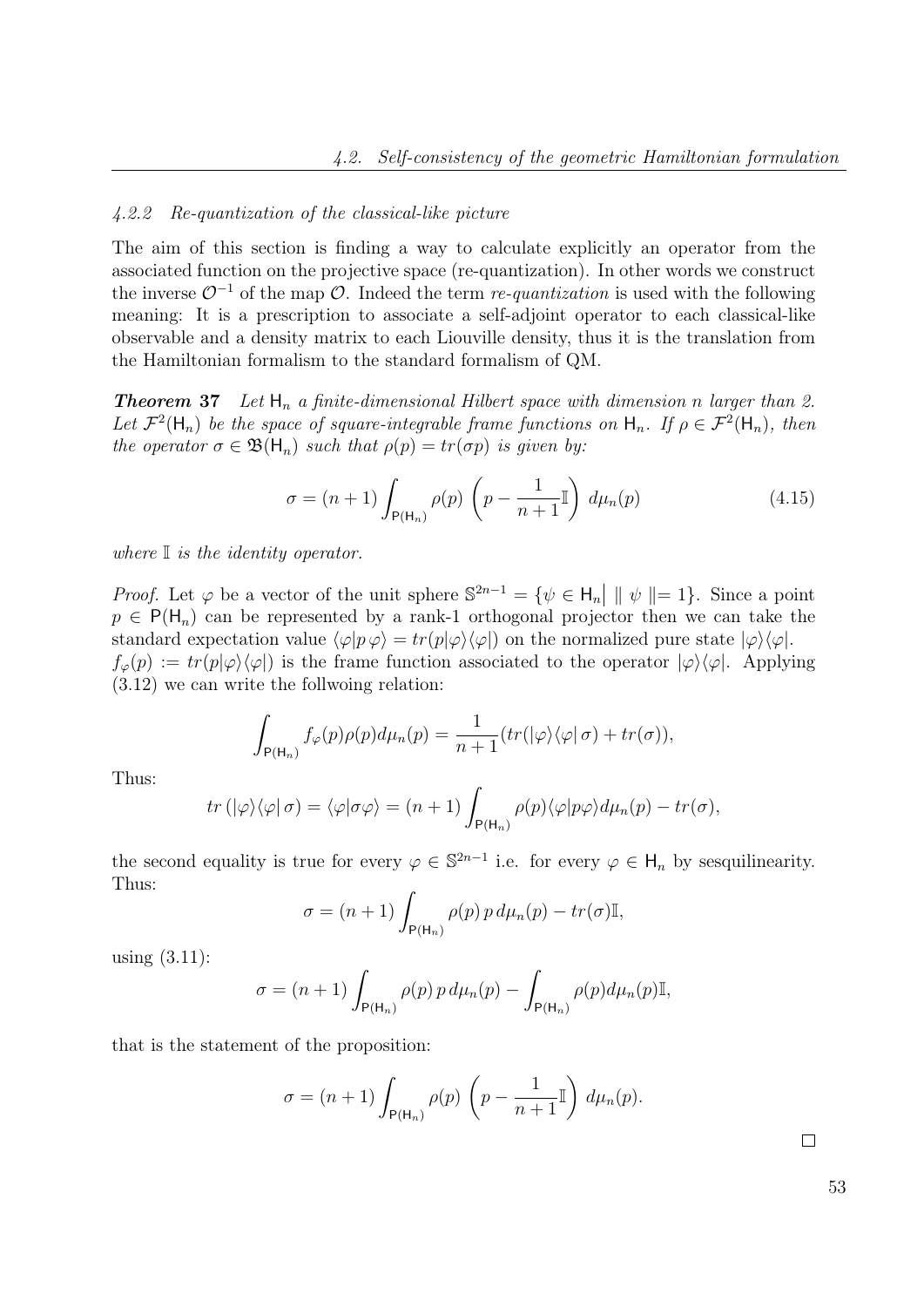So, starting from a functon  $\rho \in \mathcal{F}^2(\mathsf{H})$  one can obtain the associated operator  $(\sigma \in \mathfrak{B}(\mathsf{H}_n))$ s.t.  $\rho(p) = tr(\sigma p)$  by the smearing of  $\rho$  with the operator:

$$
\mathfrak{B}(\mathsf{H}_n) \ni \mathfrak{S}(p) := (n+1)p - \mathbb{I} \qquad p \in \mathsf{P}(\mathsf{H}_n), \tag{4.16}
$$

$$
\sigma = \int_{P(H_n)} \rho(p) \mathfrak{S}(p) d\mu_n(p).
$$
 (4.17)

For this reason let us call the operator-valued function  $\mathfrak{S}: \mathsf{P}(\mathsf{H}_n) \to \mathfrak{B}(\mathsf{H}_n)$  re-quantization distribution since its smearing action on each Liouville density gives the correspondent density matrix. The statement of theorem 37 can be used to construct a re-quantization prescription to obtain a quantum observable (a self-adjoint operator) smearing a classicallike observable with a re-quantization distribution. We calculate the inverse map of  $\mathcal{O}$ :  $i\mathfrak{u}(n) \ni A \mapsto f_A$  defined in (3) in the general form. Let  $A \in i\mathfrak{u}(n)$ , by direct computation:

$$
\int_{\mathsf{P}(\mathsf{H}_n)} f_A(p) \mathfrak{S}(p) d\mu_n(p) = \kappa \int_{\mathsf{P}(\mathsf{H}_n)} tr(Ap) \mathfrak{S}(p) d\mu_n(p) + \frac{1-\kappa}{n} tr(A) \int_{\mathsf{P}(\mathsf{H}_n)} \mathfrak{S}(p) d\mu_n(p),
$$

exploiting the statement of theorem 37 and noting that  $\int \mathfrak{S}(p) d\nu(p) = \mathbb{I}$ , we can write:

$$
\int_{P(\mathsf{H}_n)} f_A(p) \mathfrak{S}(p) d\mu_n(p) = \kappa A + \frac{1 - \kappa}{n} tr(A) \mathbb{I},
$$

an easy computation shows  $\int f_A(p) d\nu(p) = tr(A)$  for every  $\kappa > 0$ , thus:

$$
A = \frac{1}{\kappa} \int_{\mathsf{P}(\mathsf{H}_n)} f_A(p) \left[ \mathfrak{S}(p) - \frac{1 - \kappa}{n} \mathbb{I} \right] d\mu_n(p). \tag{4.18}
$$

The general re-quantization distribution for observables, i.e. the operator-valued function  $\mathfrak{O}: \mathsf{P}(\mathsf{H}_n) \to \mathfrak{B}(\mathsf{H}_n)$  such that for any  $A \in i\mathfrak{u}(n)$ :

$$
A = \int_{P(\mathsf{H}_n)} f_A(p) \mathfrak{O}(p) d\mu_n(p)
$$

is given by:

$$
\mathfrak{O}(p) = \frac{(n+1)}{\kappa}p - \left(\frac{n+1-\kappa}{\kappa n}\right)\mathbb{I}.\tag{4.19}
$$

In the choice  $\kappa = n+1$ , where the action of  $\mathcal O$  is given by  $\mathcal O(A) = f_A$  with  $f_A(p) = tr(Ap)$  $tr(A)$  and the action of S is simply  $S(\sigma) = \rho_{\sigma}$  with  $\rho_{\sigma}(p) = tr(\sigma p)$ , re-quantization distribution is simply  $\mathfrak{O}(p) = p$  for observables and (4.16) for states. Then re-quantization procedure is given by the following formulas:

$$
A = \int_{P(\mathsf{H}_n)} f_A(p) p \, d\mu_n(p), \tag{4.20}
$$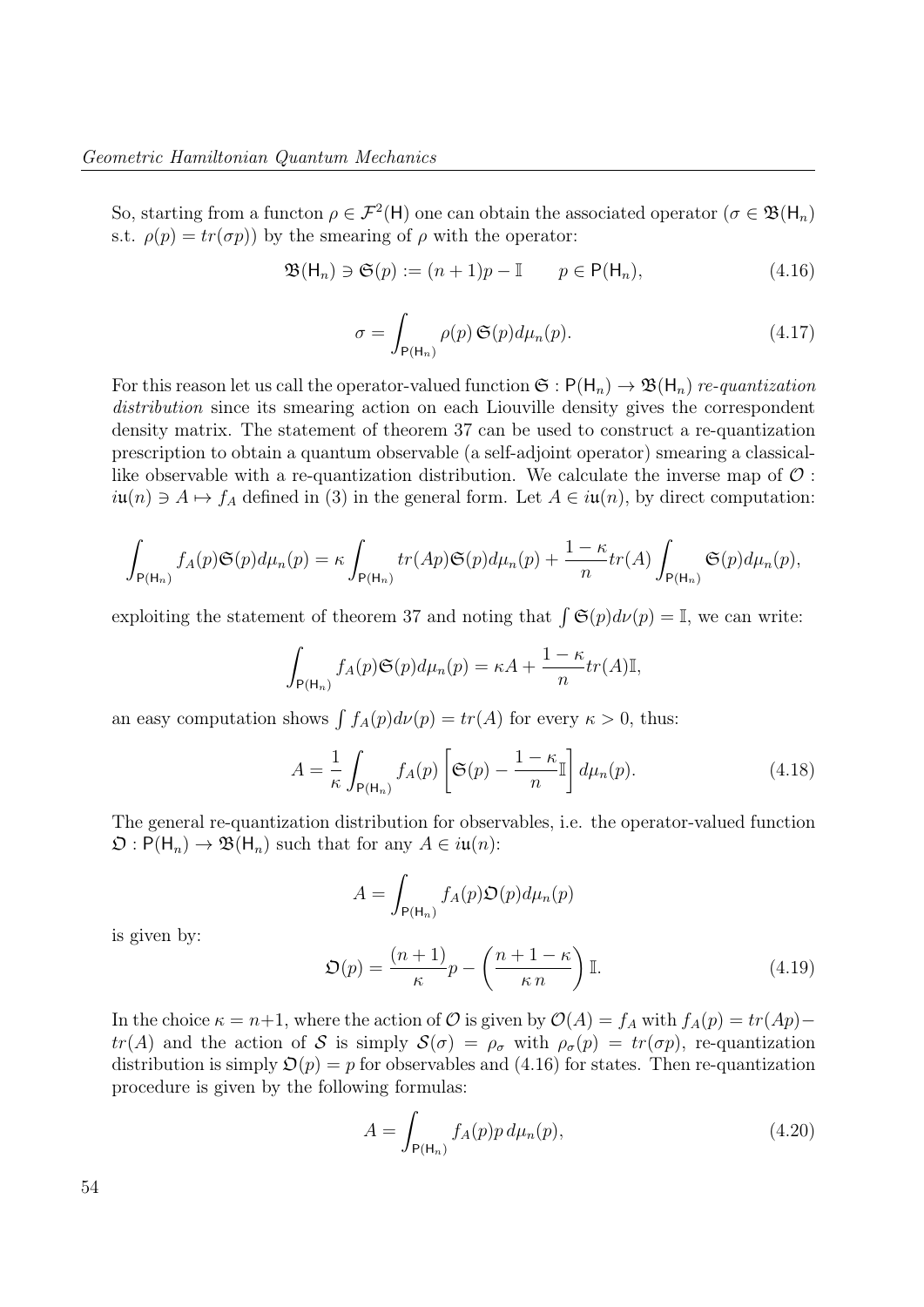$$
\sigma = \int_{P(H_n)} \rho_{\sigma}(p) \mathfrak{S}(p) d\mu_n(p), \qquad (4.21)
$$

for every classical-like observable (real functions in  $\mathcal{F}^2(\mathsf{H}_n)$ ) and Liouville density on  $P(H_n)$ . (4.20) turns out to be a sort of continuous spectral decomposition of the operator A.

## 4.3 Observable  $C^*$ -algebra in geometric Hamiltonian formulation

Since the machinery of frame functions allows a complete charcaterization of classical-like observable associated to quantum observables, as explained in the last section, we can investigate the structure of the C<sup>\*</sup>-algebra enjoyed by the set of  $\mathcal{L}^2$ -frame functions. In this section we assume to work with  $\mathcal O$  of the form  $(3.16)$ , holding  $(4.3)$ ,  $(4.4)$ ,  $(4.5)$ ,  $(4.5)$ . The observables of the systems we are considering are the self-adjoint elements of  $\mathfrak{B}(\mathsf{H}_n)$ . Considering also complex combinations of observables we recover the whole  $C^*$ -algebra  $\mathfrak{B}(\mathsf{H}_n)$ . The map  $\mathcal{O}$ , defined with respect to a choice of  $\kappa > 0$ , can be extended by linearity to a map indicated with the same symbol:

$$
\mathcal{O}: \mathfrak{B}(\mathsf{H}_n) \ni A \mapsto f_A := \kappa F_A + c_{\kappa} tr(A) \in \mathcal{F}^2(\mathsf{H}_n) .
$$

From (d) in theorem 34, this map turns out to be an isomorphism of complex vector spaces with the further property that

$$
\mathcal{O}^{-1}\left(\overline{f}\right) = \left(\mathcal{O}^{-1}(f)\right)^* \quad \text{for all } f \in \mathcal{F}^2(\mathsf{H}_n).
$$

Obviously O can be used to induce on  $\mathcal{L}^2(\mathsf{P}(\mathsf{H}_n), \mu_n)$  a structure of \*-algebra, defining a (distributive and associative) <sup>∗</sup> -algebra product:

$$
f \star g := \mathcal{O}\left(\mathcal{O}^{-1}(f)\mathcal{O}^{-1}(g)\right) \quad \text{for all } f, g \in \mathcal{F}^2(\mathsf{H}_n). \tag{4.22}
$$

With this product  $\mathcal{F}^2(\mathsf{H}_n)$  becomes a C<sup>\*</sup>-algebra with unit, given by the constantly function 1, with involution given by the standard complex conjugation and norm:

$$
|||f||| := ||\mathcal{O}^{-1}(f)|| \quad \text{for all } f \in \mathcal{F}^2(\mathsf{H}_n), \tag{4.23}
$$

where the norm in the right-hand side is the  $C^*$ -norm of  $\mathfrak{B}(\mathsf{H}_n)$ . With these definitions,  $\mathcal O$  turns out to be a  $C^*$ -algebra isomorphism. The proofs are straightforward.

An intriguing issue is whether the  $C^*$ -algebra norm and products can be recast using the geometric structure already present on  $P(H_n)$ . Concerning the norm, we observe that it is enough to know the explicit expression for the case of  $f$  real, the general case then arises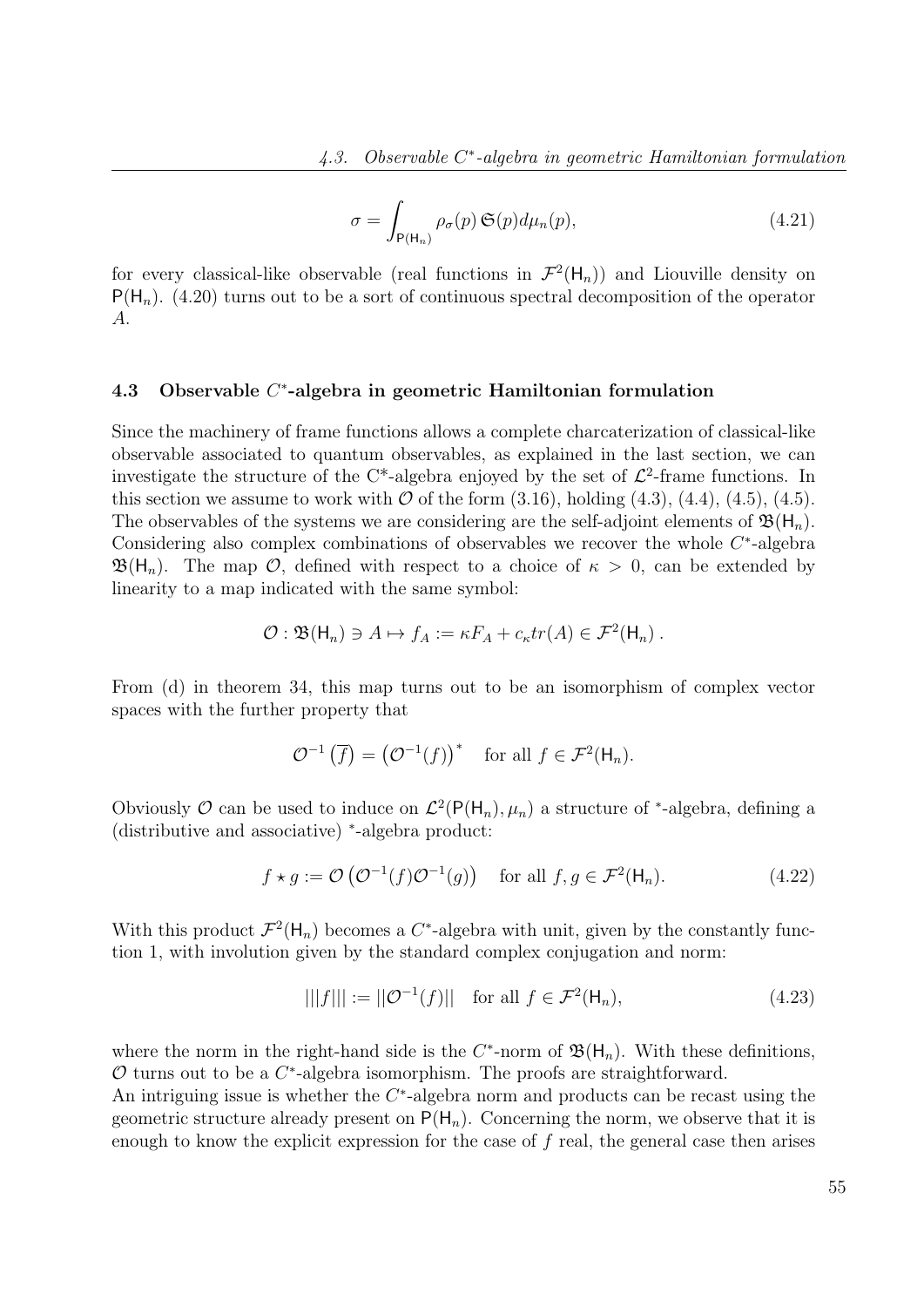form that and the C<sup>\*</sup>-algebra property  $||a^*a|| = ||a||^2$ , once one has an explicit expression for the product  $\star$ , that we will obtain shortly. As a matter of fact  $|||f||| = \sqrt{|||\overline{f} \star f|||}$ . Focus on  $f \in \mathcal{F}^2(\mathsf{P}(\mathsf{H}_n))$  real, so that we can write  $f = \kappa F_A + c_\kappa tr(A)$  for some  $A \in i\mathfrak{u}(n)$ . Since A is self-adjoint:

$$
||F_A||_{\infty} = \sup_{p \in P(H_n)} |tr(pA)| = \sup_{\psi \in S(H_n)} |\langle \psi | A\psi \rangle| = ||A|| = |||f|||.
$$

As a consequence, taking advantage from  $(3.11)$ , from the explicit expression of  $f_A$  (50), and exploiting  $\kappa + nc_{\kappa} = 1$ , we immediately have a geometric expression for  $|||f|||$ .

**Proposition 38** If  $n > 2$  and  $f \in \mathcal{F}^2(\mathsf{H}_n)$  is real, referring to the the C<sup>\*</sup>-algebra norm in (50) (everything defined for a choice of  $\kappa > 0$ ) we have:

$$
|||f||| = \frac{1}{\kappa} \left| \left| f - (1 - \kappa) \int_{\mathsf{P}(\mathsf{H}_n)} f d\mu_n \right| \right|_{\infty} . \tag{4.24}
$$

Even dropping the requirement  $f \in \mathcal{F}^2(\mathsf{H}_n)$  and assuming, more generally,  $f \in C^0(\mathsf{P}(\mathsf{H}_n))$ , the right-hand side of (4.24) defines a norm. The same holds true if working in  $L^{\infty}(C^0(\mathsf{P}(\mathsf{H}_n)), \mu_n)$ and interpreting  $\| \cdot \|_{\infty}$  as the natural norm referred to the essential supremum computed with respect to  $\mu_n$ . The proofs are straightforward.

We write down two cases explicitly. The case  $\kappa = n + 1$ , with  $\mu'_n := n\mu_n$ :

$$
|||f||| = \frac{1}{n+1} ||f + \int_{P(\mathsf{H}_n)} f d\mu'_n ||_{\infty}, \quad \text{for every real } f \in \mathcal{F}^2(\mathsf{H}_n),
$$

and the case considered by Gibbons,  $\kappa = 1$ :

 $|||f||| = ||f||_{\infty}$ , for every real  $f \in \mathcal{F}^2(\mathsf{H}_n)$ .

Let us finally pass to the product  $\star$ , stating a corresponding theorem.

**Theorem 39** Let  $n > 2$  and  $f, g \in \mathcal{F}^2(\mathsf{H}_n)$ . If  $G_p : T_p^* \mathsf{P}(\mathsf{H}_n) \times T_p^* \mathsf{P}(\mathsf{H}_n) \to \mathbb{R}$  denotes the scalar product on 1-forms canonically induced by the metric g on  $P(H_n)$ , referring to the  $C^*$ -algebra product in  $(4.22)$ , we have:

$$
f \star g = \frac{i}{2} \{f, g\} + \frac{1}{2} G(df, dg) + \frac{fg}{\kappa} + \frac{1 - \kappa}{\kappa} \left( \frac{n+1}{\kappa} \int_{\mathsf{P}(\mathsf{H}_n)} f g d\mu_n - f \int_{\mathsf{P}(\mathsf{H}_n)} g d\mu_n - g \int_{\mathsf{P}(\mathsf{H}_n)} f d\mu_n \right) + \frac{1 - \kappa}{\kappa^2} (\kappa - (n+1)) \int_{\mathsf{P}(\mathsf{H}_n)} f g d\mu_n \qquad (4.25)
$$

with, as usual,  $\kappa > 0$ . In particular, for  $\kappa = n + 1$  and defining  $\mu'_n := n\mu_n$ .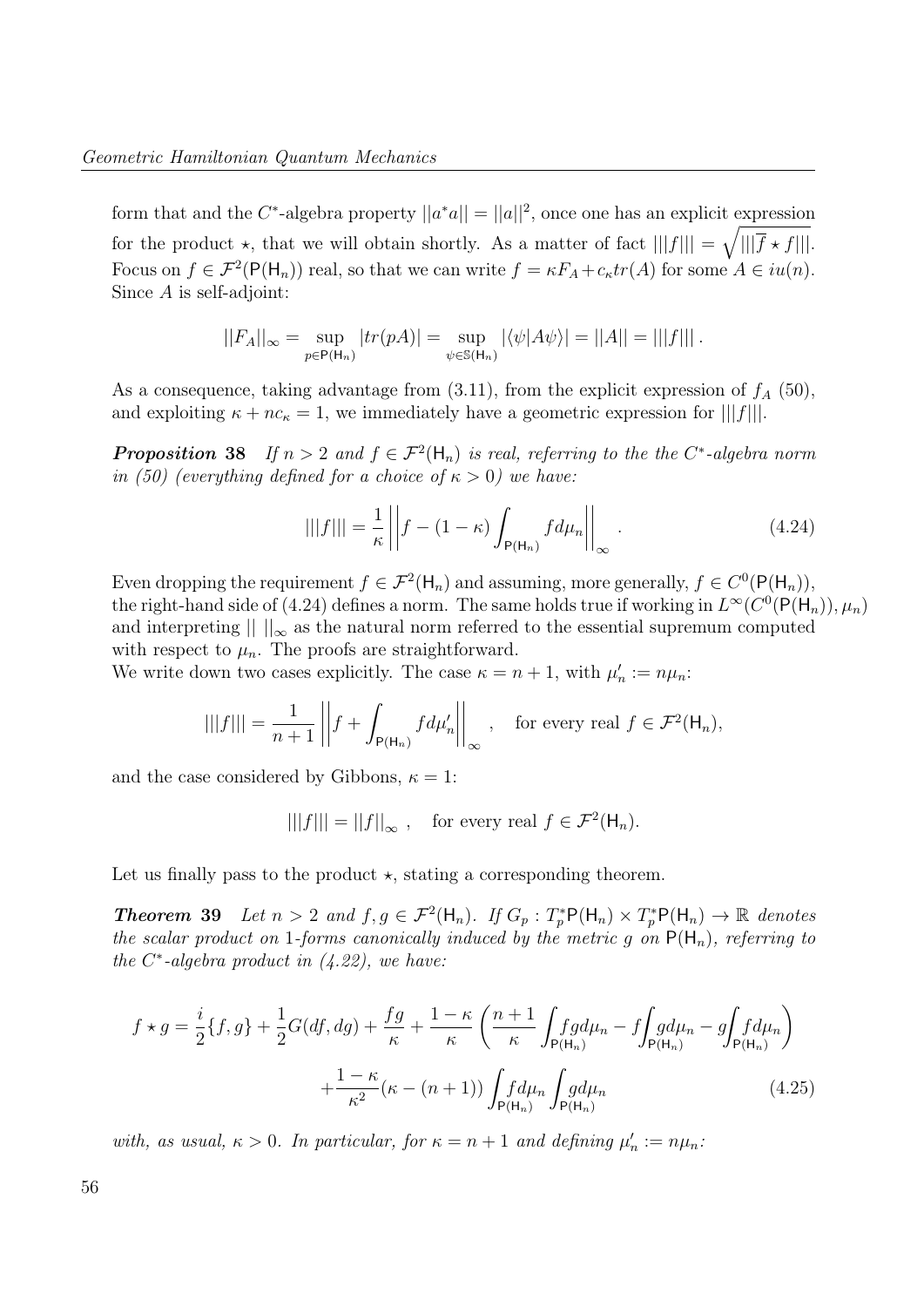$$
f \star g = \frac{i}{2} \{ f, g \} + \frac{1}{2} G(df, dg) + \frac{1}{n+1} \left( fg - \int_{\mathsf{P}(\mathsf{H}_n)} f g d\mu'_n + f \int_{\mathsf{P}(\mathsf{H}_n)} d\mu'_n + g \int_{\mathsf{P}(\mathsf{H}_n)} f d\mu'_n \right)
$$

and, for  $\kappa = 1$ :

$$
f \star g = \frac{i}{2} \{f, g\} + \frac{1}{2} G(df, dg) + fg.
$$
 (4.26)

*Proof.* First of all we notice that, the following identity holds,  $g(X_f, X_g) = G(df, dg)$ , that immediately follows from  $g(X_f, j \cdot) = \omega(X_h, \cdot) = df, jj = -I$  and  $g(ju, jv) = g(u, v)$ . So we replace  $G(df, dg)$  for  $g(X_f, X_g)$  in the following. Define  $f := f_A$  and  $g := f_B$ . With this choice  $f \star g = f_{AB} = \kappa F_{AB} + c_{\kappa} tr(AB)$ . Therefore:

$$
f_{AB}(p) = \kappa tr(pAB) + c_{\kappa} tr(AB) = \frac{\kappa}{2} \kappa tr(p[A, B]) + \frac{\kappa}{2} tr(p(AB + BA)) + c_{\kappa} tr(AB).
$$

A straightfrward computation proves that

$$
tr(p(AB+BA)) = -tr(p[p, A][p, B]) - tr(p[p, B][p, A]) + 2tr(pA)tr(pB).
$$

Reminding the definition of  $\omega$ ,  $\{\cdot,\cdot\}$ ,  $X_h$  and g presented in section 3.1, and putting all together we find:

$$
(f \star g)(p) = f_{AB}(p) = \frac{i}{2} \{f, g\} + \frac{1}{2} g(X_f, X_g) + \kappa tr(pA) tr(pB) + c_{\kappa} tr(AB).
$$

From  $\kappa + nc_{\kappa} = 1$  and using (3.11), one easily finds

$$
\int_{\mathsf{P}(\mathsf{H}_n)} f_A d\mu = \kappa \int_{\mathsf{P}(\mathsf{H}_n)} F_A d\mu + c_{\kappa} tr(A) = \frac{1}{n} tr(A) = \int_{\mathsf{P}(\mathsf{H}_n)} F_A d\mu,
$$

and a similar result for B in place of A. Using  $(3.13)$  and the definition of  $f_A(f_B)$  in terms of  $F_A$  ( $F_B$ ):

$$
f \star g = \frac{i}{2} \{f, g\} + \frac{1}{2} g(X_f, X_g) + \frac{1}{\kappa} \left( f - nc_{\kappa} \int_{\mathsf{P}(\mathsf{H}_n)} f d\mu_n \right) \left( g - nc_{\kappa} \int_{\mathsf{P}(\mathsf{H}_n)} g d\mu_n \right)
$$

$$
-c_{\kappa} n^2 \int_{\mathsf{P}(\mathsf{H}_n)} f d\mu_n \int_{\mathsf{P}(\mathsf{H}_n)} g d\mu_n + \frac{c_{\kappa} n(n+1)}{\kappa^2} \int_{\mathsf{P}(\mathsf{H}_n)} \left( f - nc_{\kappa} \int_{\mathsf{P}(\mathsf{H}_n)} f d\mu_n \right) \left( g - nc_{\kappa} \int_{\mathsf{P}(\mathsf{H}_n)} g d\mu_n \right) d\mu_n.
$$

Using again  $\kappa + nc_{\kappa} = 1$  we obtain (4.25).

57

 $\Box$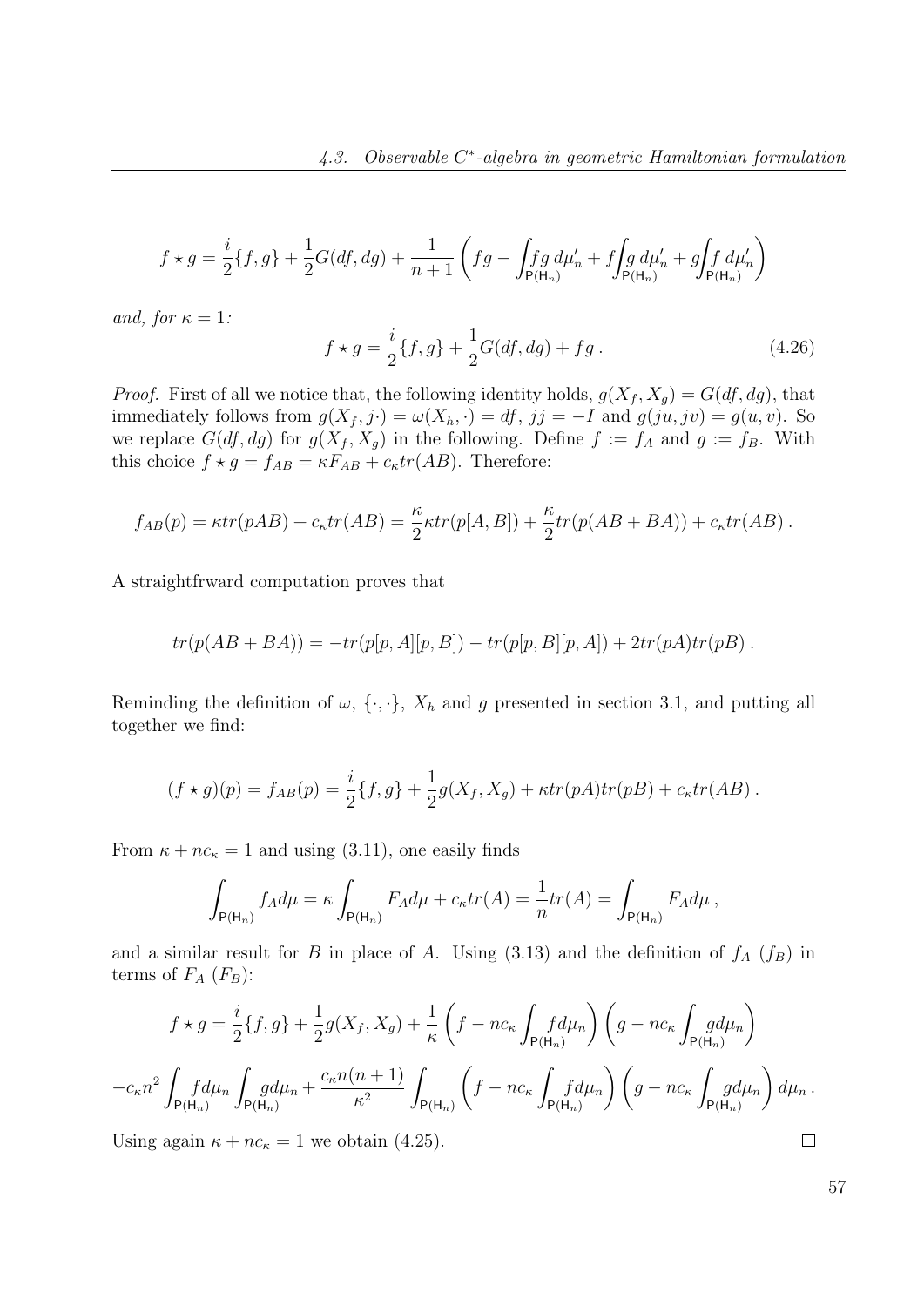The formula 4.25 explicitly shows the structure of Lie-Jordan-Banach algebra of  $\mathcal{F}^2(\mathsf{H}_n)$ . For  $\kappa = 1$  the standard deviation  $(\Delta A)_{\psi}$  coincides to  $\frac{1}{2}G_p(df_A, df_A)$ , this allows to write down a geometrical formulation of Heisenberg inequality. For other choices of  $\kappa$  it is still possible, but the expression is more complicated. A formula similar to  $(4.22)$  for  $n = 2$ (stated on the 2-dimensional Bloch sphere) and for the case  $\kappa = 1$  is mentioned in [12].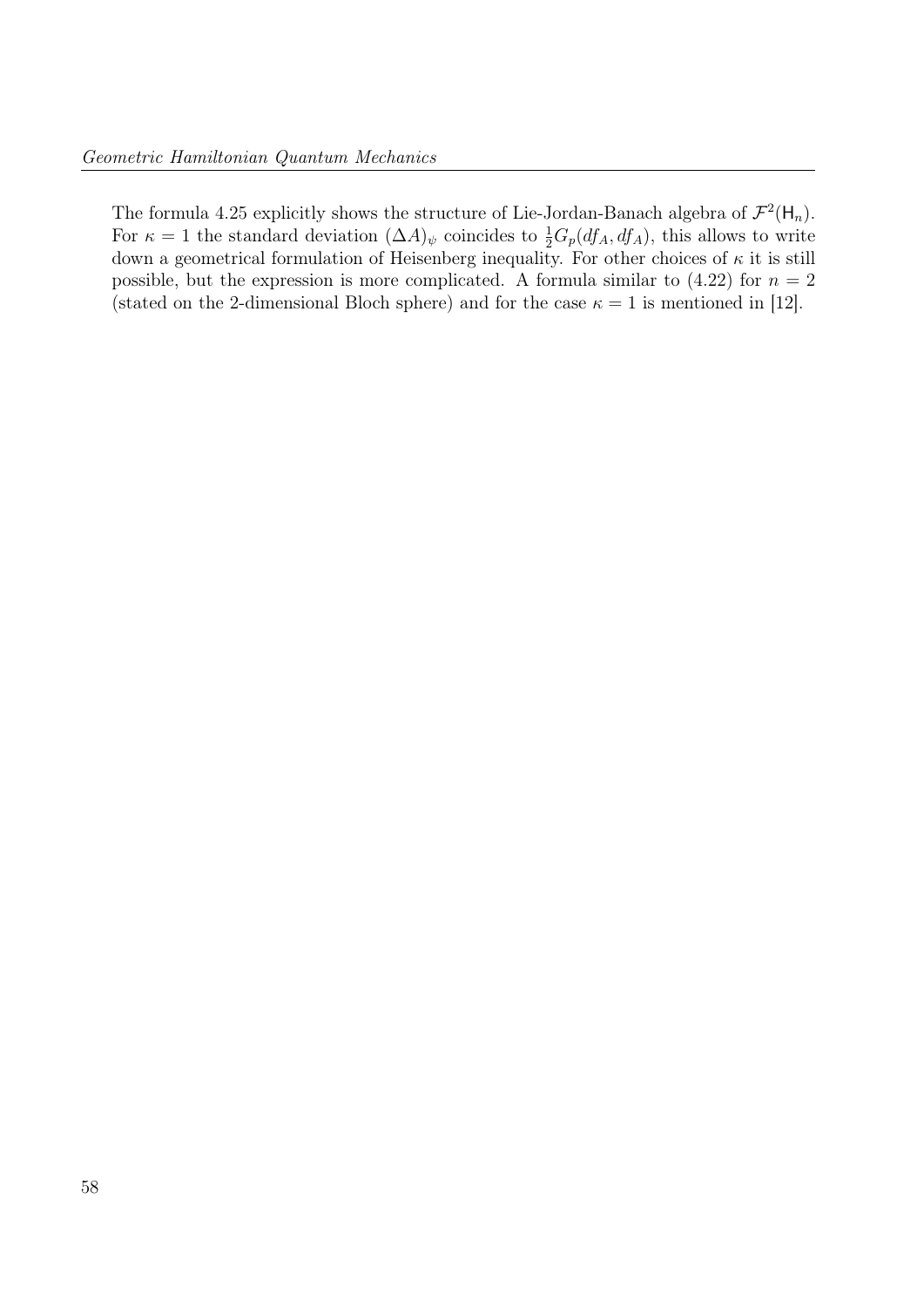### Chapter 5

# Geometric Hamiltonian approach to composite quantum systems

Content of this chapter is based on [36].

One of the reasons why finite-dimensional QM is interesting regards the quantum information theory. The aim of this chapter is investigating if the self-consistent geometric Hamiltonian formulation of finite-dimensional QM admits any application to this topic. First of all we have to study how describe a composite quantum system with the Hamiltonian formalism. Considering a bipartite system described in a Hilbert space given by the tensor product  $H_1 \otimes H_2$ , the quantum phase space for the Hamiltonian description should be  $P(H_1 \otimes H_2)$  and not  $P(H_1) \times P(H_2)$  as suggested by the analogy with Classical Mechanics. In the first section we tackle this issue, studying how Liouville densities of a composite system can be characterized.

#### 5.1 Liouville densities for composite systems

In Classical Mechanics the phase space of a composite system is given by the cartesian product of phase spaces of each subsystem. While if one consider a quantum composite system then the phase space must be the projective space of the tensor product of the Hilbert spaces of the subsystems, according to standard Quantum Mechanics. We can consider a bipartite quantum system which consists in two subsystems described in the finite-dimensional Hilbert spaces H and K: The phase space (in the geometric Hamiltonian sense) of the system is given by  $P(H \otimes K)$  and not by  $P(H) \times P(K)$ , however the second one is embedded in the first one by Segre embedding. Let us recall few fundamental ideas: Considering two finite dimensional Hilbert spaces H and K, let us recall how the tensor product of Hilbert spaces  $H \otimes K$  is defined: the *tensor product* of two vectros  $\psi \in H$  and  $\phi \in \mathsf{K}$ , denoted by  $\psi \otimes \phi$ , is defined as the following bilinear form:

$$
\psi \otimes \phi : \mathsf{H} \times \mathsf{K} \to \mathbb{C} \qquad \psi \otimes \phi(\eta, \zeta) := \langle \psi | \eta \rangle_{\mathsf{H}} \langle \psi | \zeta \rangle_{\mathsf{K}}, \tag{5.1}
$$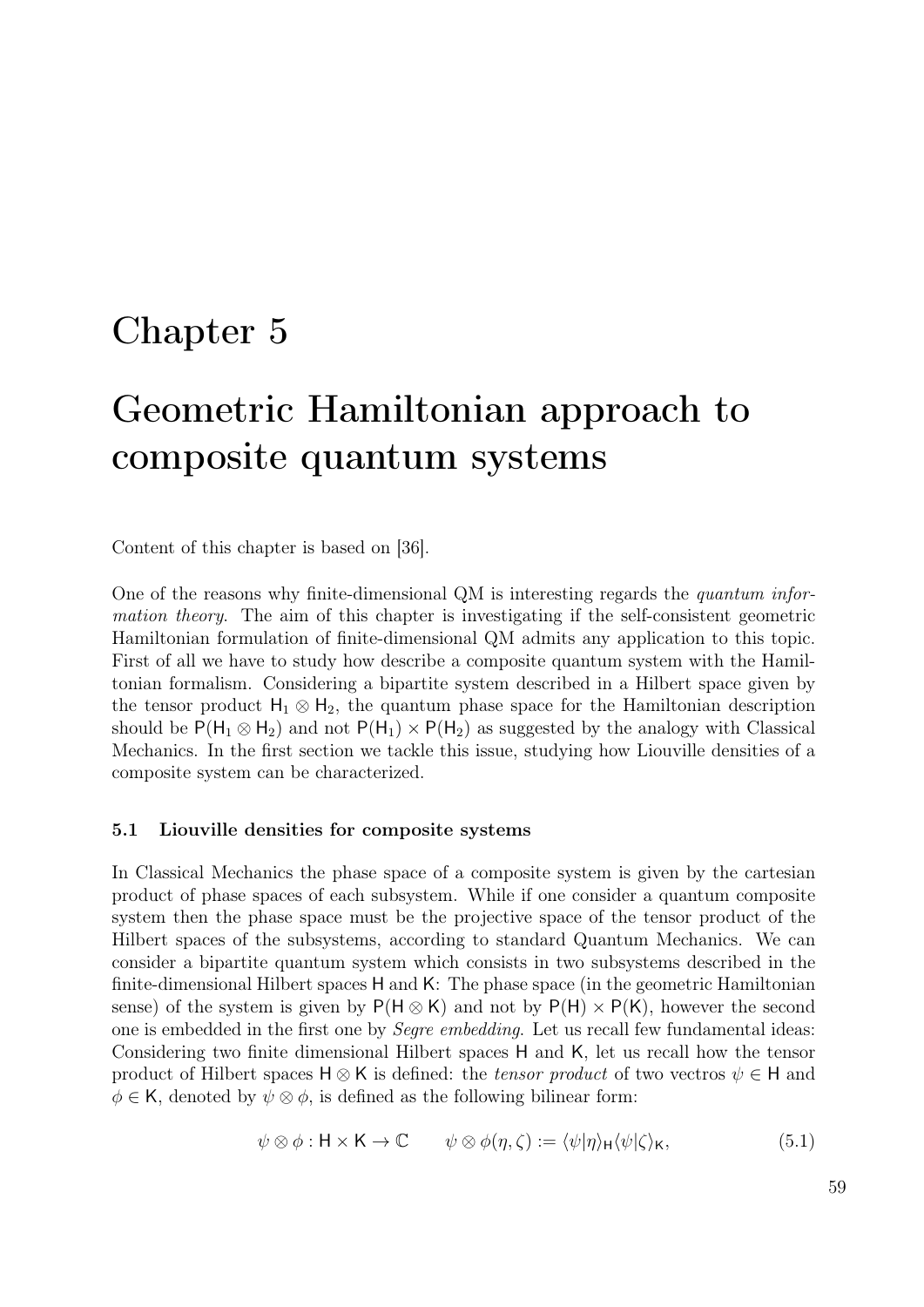where  $\langle | \rangle_H$  and  $\langle | \rangle_K$  are the inner products on H and K respectively. We denote with  $H \otimes K$  the vector space spanned by all  $\psi \otimes \phi$ . For  $\psi \otimes \phi$ ,  $\psi' \otimes \phi' \in H \otimes K$ , we can define an inner product:

$$
\langle \psi \otimes \phi | \psi' \otimes \phi' \rangle := \langle \psi | \psi' \rangle_{\mathsf{H}} \langle \phi | \phi' \rangle_{\mathsf{K}}.
$$
\n(5.2)

Above definition extends to  $H \otimes K$  which turns out to be a Hilbert space called tensor product of Hilbert spaces H and K. In the same way we can define the tensor product of a countable quantity of Hilbert spaces. Consider  $A \in \mathfrak{B}(\mathsf{H})$  and  $B \in \mathfrak{B}(\mathsf{K})$ , the tensor product of two operators,  $A \otimes B$ , can be defined in the following way on the product vectors  $\psi \otimes \phi$ :

$$
A \otimes B(\psi \otimes \phi) := A\psi \otimes B\phi,\tag{5.3}
$$

and the action extends to whole Hilbert space  $H \otimes K$  by linearity. The span of all  $A \otimes B$ can be denoted by  $\mathfrak{B}(\mathsf{H})\otimes\mathfrak{B}(\mathsf{K})$  and it coincides with  $\mathfrak{B}(\mathsf{H}\otimes\mathsf{K})$  as a general result on Von Neumann algebras. Of course, not all the operators in  $\mathfrak{B}(\mathsf{H} \otimes \mathsf{K})$  are in the product form  $A \otimes B$ , but considering a general operator in  $\mathfrak{B}(\mathsf{H} \otimes \mathsf{K})$  we can define a notion of restriction of such operator to H or K, via the so-called partial trace.

**Definition 40** Let be  $A \in \mathfrak{B}(\mathsf{H} \otimes \mathsf{K})$ . The **partial trace** of A w.r.t. K (similarly H) is the unique operator  $tr_{\mathsf{K}}(A) \in \mathfrak{B}(\mathsf{H})$  such that:

$$
tr [tr_{\mathsf{K}}(A)B] = tr [A(B \otimes \mathbb{I}_{\mathsf{K}})] \qquad \forall B \in \mathfrak{B}(\mathsf{H}). \tag{5.4}
$$

where  $\mathbb{I}_{\mathsf{K}}$  denotes the identity operator on **K**.

Consider a quantum system made up by two quantum subsystems which are described by the observable algebras  $\mathfrak{B}(H)$  and  $\mathfrak{B}(K)$ . According to standard quantum theory the observable algebra of the composite system is given by the tensor product  $\mathfrak{B}(\mathsf{H})\otimes\mathfrak{B}(\mathsf{K})=$  $\mathfrak{B}(H \otimes K)$ .

**Definition 41** A state  $\sigma \in \mathfrak{B}(\mathsf{H} \otimes \mathsf{K})$  is called **separable** if it can be written as:

$$
\sigma = \sum_i \lambda_i \sigma_i^{(1)} \otimes \sigma_i^{(2)},
$$

whit weights  $\lambda_i > 0$  and states  $\sigma_i^{(1)} \in \mathfrak{B}(\mathsf{H})$ ,  $\sigma_i^{(2)} \in \mathfrak{B}(\mathsf{K})$ ; otherwise it is called **entangled**.

According to the above definition, a pure state  $\sigma \in \mathfrak{B}(\mathsf{H} \otimes \mathsf{K})$  is separable if and only if it is of product form  $\sigma = \sigma_1 \otimes \sigma_2$ . In this regard let us introduce the well-known *Segre* embedding. The tensor product map  $\otimes : H \times K \to H \otimes K$  induces a canonical embedding of the cartesian product of complex projective spaces in the complex projective space of the tensor product, called Segre embedding: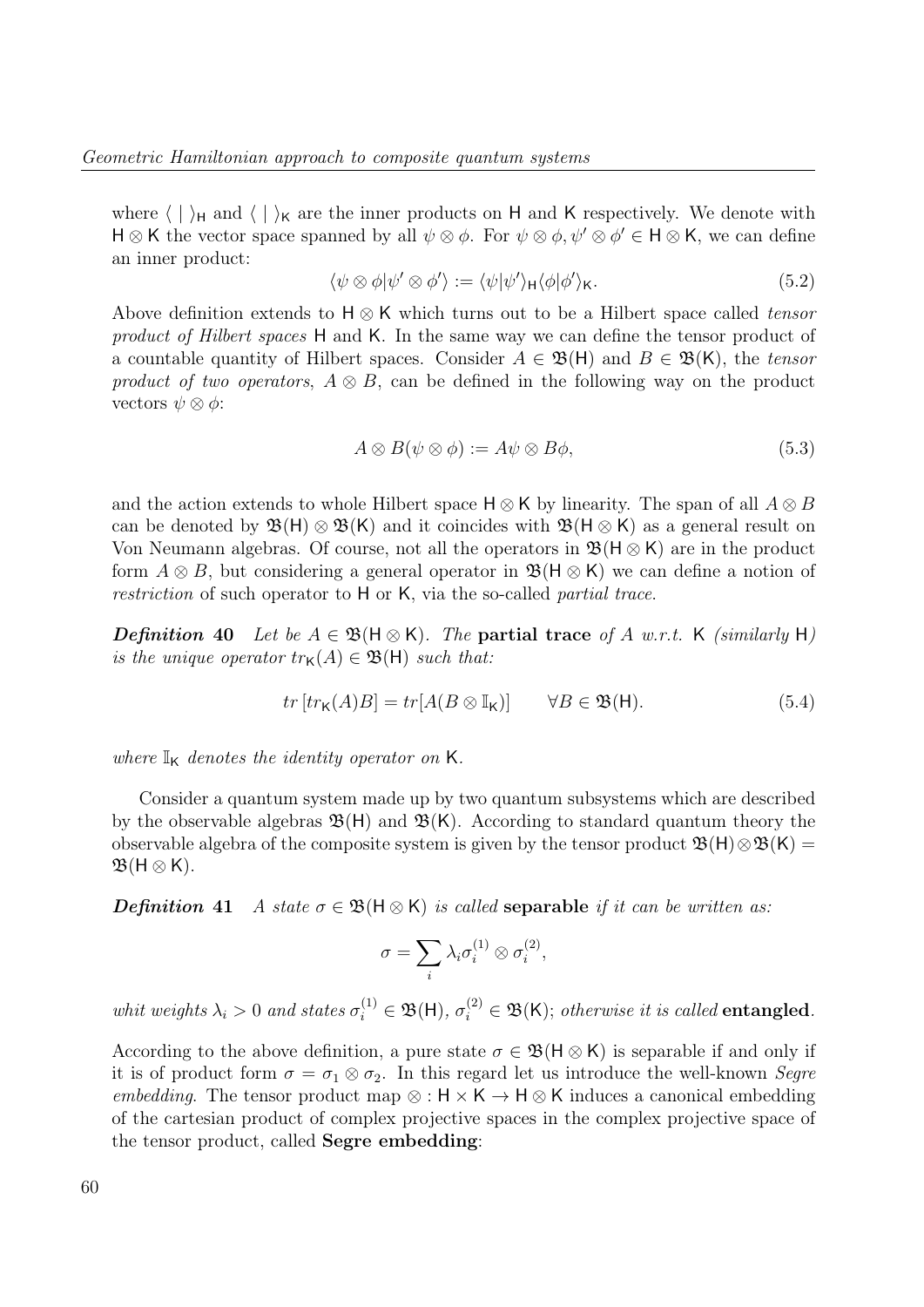$$
Seg: P(H) \times P(K) \to P(H \otimes K),
$$
  
\n
$$
Seg: (\vert \psi \rangle \langle \psi, \vert \phi \rangle \langle \phi \vert) \mapsto \vert \psi \otimes \phi \rangle \langle \psi \otimes \phi \vert, \qquad \Vert \psi \Vert = \Vert \phi \Vert = 1.
$$
 (5.5)

The action of Segre embedding can be written as  $Seg(p_1, p_2) = p_1 \otimes p_2$  for  $p_1 \in P(H)$ and  $p_2 \in P(K)$ , representing pure states as points of projective space. In the standard formulation, the image  $Seq(P(H) \times P(K))$  gives the separable pure states of the composite system. Here we use the Segre embedding to explicitly construct the isomorphism between  $\mathcal{F}^2(\mathsf{H}) \otimes \mathcal{F}^2(\mathsf{K})$  and  $\mathcal{F}^2(\mathsf{H} \otimes \mathsf{K})$ .

**Proposition 42** Let H and K be finite-dimensional Hilbert spaces with dim H, dim  $K > 2$ . The map  $\mathcal{I}: \mathcal{F}^2(\mathsf{H} \otimes \mathsf{K}) \to \mathcal{F}^2(\mathsf{H}) \otimes \mathcal{F}^2(\mathsf{K})$  defined as the pull-back by Segre embedding:

$$
\mathcal{I}(f) = \mathcal{S}eg^*f\tag{5.6}
$$

is an isomorphism.

*Proof.* For any  $f \in \mathcal{F}^2(\mathsf{H}\otimes\mathsf{K})$ , its image function  $\mathcal{I}(f) : (p_1, p_2) \mapsto f \circ Seg(p_1, p_2)$  belongs to  $\mathcal{F}^2(\mathsf{H}) \otimes \mathcal{F}^2(\mathsf{K})$ . We have to show that  $\mathcal I$  is bijective.

The generic element g of  $\mathcal{F}^2(\mathsf{H}) \otimes \mathcal{F}^2(\mathsf{K})$  is the function given by the finite sum:

$$
g:(p_1,p_2)\mapsto \sum_{i\in I}g_1^{(i)}(p_1)g_2^{(i)}(p_2),
$$

with  $g_1^{(i)} \in \mathcal{F}^2(\mathsf{H})$  and  $g_2^{(i)} \in \mathcal{F}^2(\mathsf{K})$  for every  $i \in I$ . The function g can be written as:

$$
g:(p_1,p_2)\mapsto \sum_{i\in I} tr(A_1^{(i)}p_1)tr(A_2^{(i)}p_2),
$$

with  $A_1^{(i)} \in \mathfrak{B}(\mathsf{H})$  and  $A_2^{(i)} \in \mathfrak{B}(\mathsf{K})$  for every  $i \in I$ . We define the action of the map  $\mathcal{J}: \mathcal{F}^2(\mathsf{H}) \otimes \mathcal{F}^2(\mathsf{K}) \to \mathcal{F}^2(\mathsf{H} \otimes \mathsf{K})$  as:

$$
\mathcal{J}(g) : \mathsf{P}(\mathsf{H} \otimes \mathsf{K}) \to \mathbb{C}
$$

$$
\mathcal{J}(g) : p \mapsto \sum_{i \in I} tr\left(A_1^{(i)} \otimes A_2^{(i)} p\right) = tr\left(\sum_{i \in I} A_1^{(i)} \otimes A_2^{(i)} p\right).
$$

The direct calculation shows that  $\mathcal{J} = \mathcal{I}^{-1}$ , so  $\mathcal{I}$  is a bijection.

One can prove the above result establishes a  $C^*$ -algebraic isomorphism, however only the isomorphism of vector spaces is useful for us, considering the convex set  $S(H \otimes K) \subset$  $\mathcal{F}^2(\mathsf{H}\otimes\mathsf{K})$  of Liouville denisties. The hypothesis dim  $\mathsf{H}, \dim \mathsf{K} > 2$  is mendatory becuase we exploit the isomorphisms  $\mathcal{F}^2(\mathsf{H}) \simeq \mathfrak{B}(\mathsf{H})$  and  $\mathcal{F}^2(\mathsf{K}) \simeq \mathfrak{B}(\mathsf{K})$ .

61

 $\Box$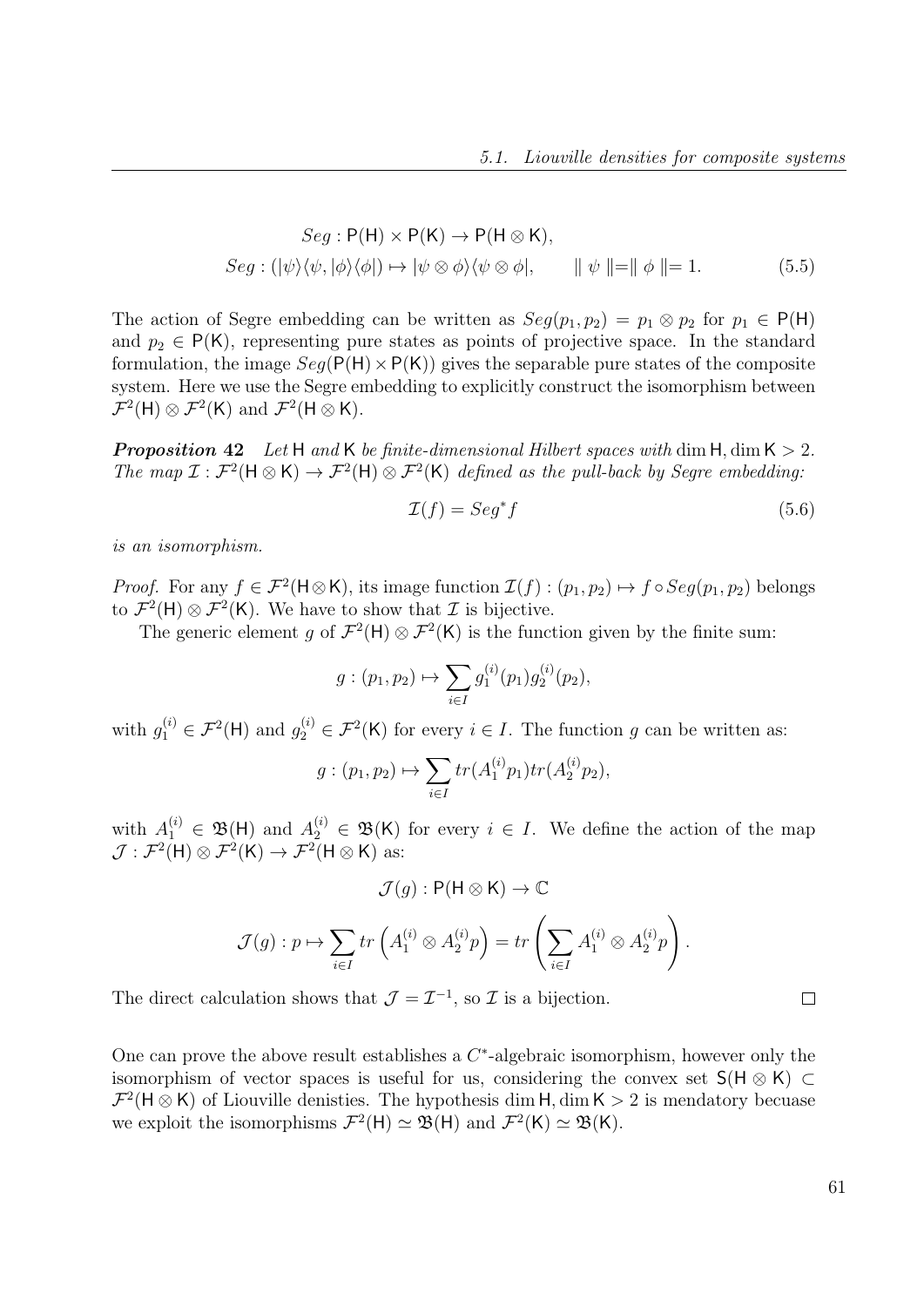#### 5.2 Quantum entanglement in geometric Hamiltonian picture

#### 5.2.1 A notion of separability

In this section we introduce the machinery to describe quantum esntanglement of a bipartite system in terms of Liouville densities defined on the phase space given by the projective Hilbert space. As inverse-quantization scheme for states (to obtain Liouville densities from density matrices) we consider the isomorphism of vector spaces  $S: \mathfrak{B}(\mathsf{H} \otimes \mathsf{K}) \to \mathcal{F}^2(\mathsf{H} \otimes \mathsf{K})$  given by  $\mathcal{S}(\sigma)(p) = tr(\sigma p)$  for every  $\sigma \in \mathfrak{B}(\mathsf{H} \otimes \mathsf{K})$ , we also consider the isomorphisms  $S_H : \mathfrak{B}(\mathsf{H}) \to \mathcal{F}^2(\mathsf{H})$  and  $S_K : \mathfrak{B}(\mathsf{K}) \to \mathcal{F}^2(\mathsf{K})$  defined for the subsystems.

Since a pure state of a bipartite system is separable if and only if it is represented by a pure tensor in H⊗K, we want to investigate how product form is encoded in frame functions formalism. Henceforth we assume dim  $H$ , dim  $K > 2$  without further specifications.

The following result shows a necessary and sufficient condition on  $\rho \in \mathcal{F}^2(\mathsf{H} \otimes \mathsf{K})$  so that  $\rho = \mathcal{S}(\sigma_1 \otimes \sigma_2)$  with  $\sigma_1 \in \mathfrak{B}(\mathsf{H})$  and  $\sigma_2 \in \mathfrak{B}(\mathsf{K})$ . In other words there is a criterion to check if a function in  $\mathcal{F}^2(\mathsf{H}\otimes\mathsf{K})$  is associated to an operator in the product form.

**Proposition 43** Let be  $\rho \in \mathcal{F}^2(\mathsf{H} \otimes \mathsf{K})$ , the operator  $\sigma = \mathcal{S}^{-1}(\rho) \in \mathfrak{B}(\mathsf{H} \otimes \mathsf{K})$  is given by a product  $\sigma = \sigma_1 \otimes \sigma_2$  with  $\sigma_1 \in \mathfrak{B}(\mathsf{H})$  and  $\sigma_2 \in \mathfrak{B}(\mathsf{K})$  if and only if there are  $\rho_1 \in \mathcal{F}^2(\mathsf{H})$ ,  $\rho_2 \in \mathcal{F}^2(\mathsf{K})$  such that:

$$
(\rho \circ Seg)(p_1, p_2) = \rho_1(p_1)\rho_2(p_2) \qquad \forall (p_1, p_2) \in P(H) \times P(K), \tag{5.7}
$$

where  $Seg : P(H) \times P(K) \rightarrow P(H \otimes K)$  is the Segre embedding  $Seg : (p_1, p_2) \mapsto p_1 \otimes p_2$ . Moreover the functions  $\rho_1$  and  $\rho_2$  satisfy  $\rho_1 = S_H(\sigma_1)$  and  $\rho_2 = S_K(\sigma_2)$ . In this case we say that the function  $\rho$  is of the **product form** writing  $\rho = \rho_1 \diamond \rho_2$ .

*Proof.* Let us suppose that  $\rho = \mathcal{S}(\sigma)$ , i.e.  $\rho(p) = tr(\sigma p)$ , where  $\sigma = \sigma_1 \otimes \sigma_2$  with  $\sigma_1 \in \mathfrak{B}(\mathsf{H})$  and  $\sigma_2 \in \mathfrak{B}(\mathsf{K})$ . Just calculate, for any  $p_1 \in \mathsf{P}(\mathsf{H})$  and  $p_2 \in \mathsf{P}(\mathsf{K})$ :

$$
(\rho \circ Seg)(p_1, p_2) = \rho(p_1 \otimes p_2) = tr(\sigma p_1 \otimes p_2) = tr(\sigma_1 p_1 \otimes \sigma_2 p_2) = tr(\sigma_1 p_1) tr(\sigma_2 p_2)
$$

put:  $\rho_1(p_1) = tr(\sigma_1 p_1)$  and  $\rho_2(p_2) = tr(\sigma_2 p_2)$ . Thus we proved that (5.7) holds if:

$$
\rho(p) = tr(\sigma_1 \otimes \sigma_2 p) \qquad p \in \mathsf{P}(\mathsf{H} \otimes \mathsf{K}), \tag{5.8}
$$

now let us prove that (5.7) only if (5.8). The function  $\hat{\rho}$  :  $(p_1, p_2) \mapsto \rho_1(p_1)\rho_2(p_2)$  is an element of  $\mathcal{F}^2(\mathsf{H}) \otimes \mathcal{F}^2(\mathsf{K})$ . Since  $\mathcal{F}^2(\mathsf{H}) \otimes \mathcal{F}^2(\mathsf{K})$  and  $\mathcal{F}^2(\mathsf{H} \otimes \mathsf{K})$  are isomorphic (Proposition 42) then for any function  $\hat{\rho} \in \mathcal{F}^2(\mathsf{H}) \otimes \mathcal{F}^2(\mathsf{K})$  there is a unique function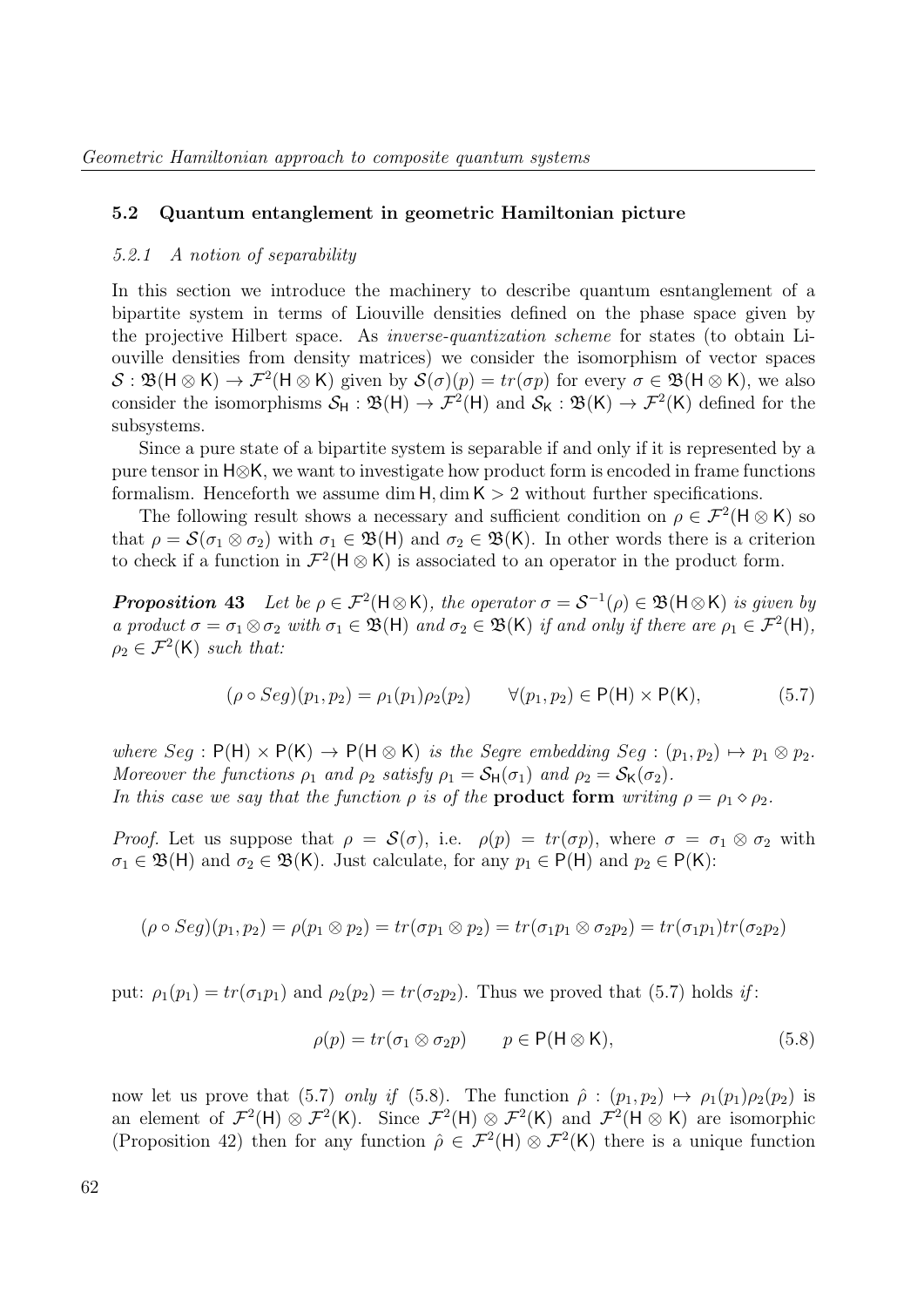$\rho \in \mathcal{F}^2(\mathsf{H} \otimes \mathsf{K})$  such that  $\hat{\rho} = \mathcal{I}(\rho) = \rho \circ Seg$ . Thus the function  $\rho \in \mathcal{F}^2(\mathsf{H} \otimes \mathsf{K})$  satisfying  $(5.7)$  is unique and given by  $(5.8)$ .  $\Box$ 

In proposition 43, we have introduced the product  $\Diamond$  corresponding to tensor product between operators, i.e.  $S(A \otimes B) = S_H(A) \otimes S_K(B)$  for every  $A \in \mathfrak{B}(\mathsf{H})$  and  $B \in \mathfrak{B}(\mathsf{K})$ . Since S is linear, the vector space  $\mathcal{F}^2(\mathsf{H}\otimes\mathsf{K})$  is the span of all  $\rho_1\diamond\rho_2$ . Applying the result of Proposition 37 we can give an explicit definition of the  $\diamond$ -product. The natural idea is representing  $\sigma_1 \otimes \sigma_2$  in terms of the integral introduced in Proposition 37. Consider the re-quantization distributions  $\mathfrak{S}_H : \mathsf{P}(\mathsf{H}) \to \mathfrak{B}(\mathsf{H})$  and  $\mathfrak{S}_K : \mathsf{P}(\mathsf{K}) \to \mathfrak{B}(\mathsf{K})$  according to definition (4.16):

**Proposition 44** Let be  $\rho_1 \in \mathcal{F}^2(\mathsf{H})$  and  $\rho_2 \in \mathcal{F}^2(\mathsf{K})$ . The function  $\rho \in \mathcal{F}^2(\mathsf{H} \otimes \mathsf{K})$  such that  $S^{-1}(\rho) = S_H^{-1}$  $S_{\mathsf{H}}^{-1}(\rho_1) \otimes S_{\mathsf{K}}^{-1}(\rho_2)$  is given by:

$$
\rho(p) = \int_{P(\mathsf{H}) \times P(\mathsf{K})} \rho_1(p_1) \rho_2(p_2) tr \left[ p \mathfrak{S}_H(p_1) \otimes \mathfrak{S}_\mathsf{K}(p_2) \right] d\mu_\mathsf{H}(p_1) d\mu_\mathsf{K}(p_2) =: (\rho_1 \diamond \rho_2)(p),\tag{5.9}
$$

where  $\mu_H$  and  $\mu_K$  are the Liouville measures respectively defined on the manifolds  $P(H)$ and  $P(K)$ .

Proof. The thesis is a direct result of these two steps: representation of the operator  $\mathcal{S}_{\mathsf{H}}^{-1}$  $S_H^{-1}(\rho_1) \otimes S_K^{-1}(\rho_2)$  with the integral formula (4.17) and the calculation of  $\rho = \mathcal{S}(S_H^{-1})$  $\zeta_{\mathsf{H}}^{-1}(\rho_1) \otimes$  $\mathcal{S}_{\mathsf{K}}^{-1}$  $K^{-1}(\rho_2)).$  $\Box$ 

The product function  $\rho_1 \diamond \rho_2$  is given by a smearing on the cartesian product  $P(H) \times P(K)$ with a kernel  $\mathfrak{T}$  :  $P(H \otimes K) \times P(H) \times P(K) \rightarrow \mathbb{C}$  which does not depend on  $\rho_1$  and  $\rho_2$  but only on the quantization distributions on P(H) and P(K) given by  $\mathfrak{T}(p, p_1, p_2)$  =  $tr[p \mathfrak{S}_H(p_1) \otimes \mathfrak{S}_K(p_2)]$ , thus:

$$
(\rho_1 \diamond \rho_2)(p) = \int_{P(H) \times P(K)} \rho_1(p_1) \rho_2(p_2) \mathfrak{T}(p, p_1, p_2) d\mu_H(p_1) d\mu_K(p_2).
$$
 (5.10)

With a very compact notation, we can write:  $\rho_1 \diamond \rho_2 = \int \rho_1 \otimes \rho_2 \mathfrak{T} d\nu_{\mathsf{H}} d\nu_{\mathsf{K}}$ .

We can define an anologous notion of partial trace for functions in  $\mathcal{F}^2(\mathsf{H}\otimes\mathsf{K})$  that are not of product form  $\rho_1 \diamond \rho_2$ . In Definition 40, partial trace of  $\sigma \in \mathfrak{B}(\mathsf{H} \otimes \mathsf{K})$ , denoted as  $tr<sub>K</sub>(\sigma)$ , is defined as the unique operator such that

$$
tr(tr_{\mathsf{K}}(\sigma)A) = tr(\sigma A \otimes \mathbb{I}_{\mathsf{K}}) \qquad \forall A \in \mathfrak{B}(\mathsf{H}).
$$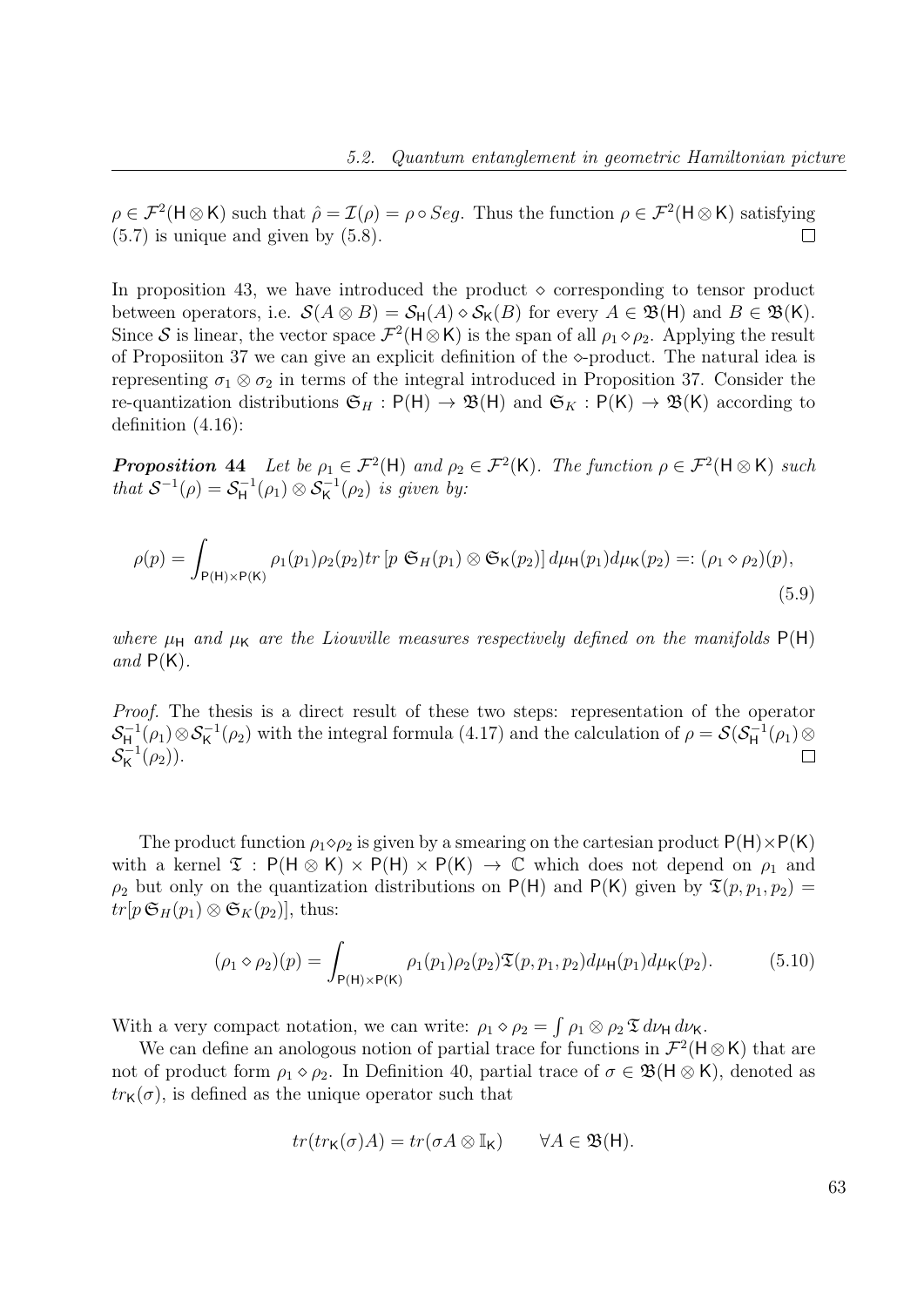A slightly alternative definition is the following: the partial trace with respect to K is the injective map  $tr_{\mathsf{K}} : \mathfrak{B}(\mathsf{H} \otimes \mathsf{K}) \to \mathfrak{B}(\mathsf{H})$  given by:

$$
tr_{\mathsf{K}}(\sigma \otimes \sigma') := \sigma \ tr(\sigma') \qquad \forall \sigma \in \mathfrak{B}(\mathsf{H}), \forall \sigma' \in \mathfrak{B}(\mathsf{K}), \tag{5.11}
$$

and extended to whole  $\mathfrak{B}(H \otimes K)$  by linearity. In order to apply the tool of partial trace in the approach of this paper, we define a map, we can say partial integral, using the trace-integral formula already introduced in (3.11).

**Definition 45** Let  $\mathcal{F}^2(\mathsf{H}\otimes\mathsf{K})\ni\rho\mapsto\rho_{\mathsf{K}}\in\mathcal{F}^2(\mathsf{H})$  be a map defined on product elements by:

$$
(\rho_1 \diamond \rho_2)_{\mathsf{K}}(p_1) := \rho_1(p_1) \int_{\mathsf{P}(\mathsf{K})} \rho_2(p_2) d\mu_{\mathsf{K}}(p_2), \tag{5.12}
$$

for any pair  $\rho_1 \in \mathcal{F}^2(\mathsf{H})$  and  $\rho_2 \in \mathcal{F}^2(\mathsf{K})$  and extended by linearity to whole  $\mathcal{F}^2(\mathsf{H} \otimes \mathsf{K})$ . We call the map  $\rho \mapsto \rho_K$  the **partial integral** w.r.t.  $P(K)$ .

In case of quantum states, the partial integral can be interpreted as the integration of a Liouville density describing a state of a composite system w.r.t. to a marginal measure obtaining a marginal probability density.

**Proposition 46** If  $\rho \mapsto \rho_K$  is the partial integral on  $\mathcal{F}^2(\mathsf{H} \otimes \mathsf{K})$  w.r.t.  $\mathsf{P}(\mathsf{K})$ , then: i)  $\rho_K$  has this form:

$$
\rho_{\mathsf{K}}(p_1) = \int_{\mathsf{P}(\mathsf{K})} (\rho \circ Seg)(p_1, p_2) d\mu_{\mathsf{K}}(p_2) \qquad \forall \rho \in \mathcal{F}^2(\mathsf{H} \otimes \mathsf{K}). \tag{5.13}
$$

ii) The following relation holds:

$$
tr_K\left[\mathcal{S}^{-1}(\rho)\right] = \mathcal{S}_H^{-1}(\rho_K) \qquad \forall \rho \in \mathcal{F}^2(\mathsf{H} \otimes \mathsf{K}).\tag{5.14}
$$

Analogous statements for  $\rho \mapsto \rho_H$ .

*Proof.* The generic element  $\rho \in \mathcal{F}^2(\mathsf{H} \otimes \mathsf{K})$  can be written as a finite sum:

$$
\rho=\sum_{i\in I}\rho_1^{(i)}\diamond\rho_2^{(i)},
$$

with  $\rho_1^{(i)} \in \mathcal{F}^2(\mathsf{H})$  and  $\rho_2^{(i)} \in \mathcal{F}^2(\mathsf{K})$  for every  $i \in I$ . Calculating the partial integral as in  $(5.12):$ 

$$
\rho_{\mathsf{K}} = \sum_{i \in I} \rho_1^{(i)} \int_{\mathsf{P}(\mathsf{K})} \rho_2^{(i)} d\mu_{\mathsf{K}}.
$$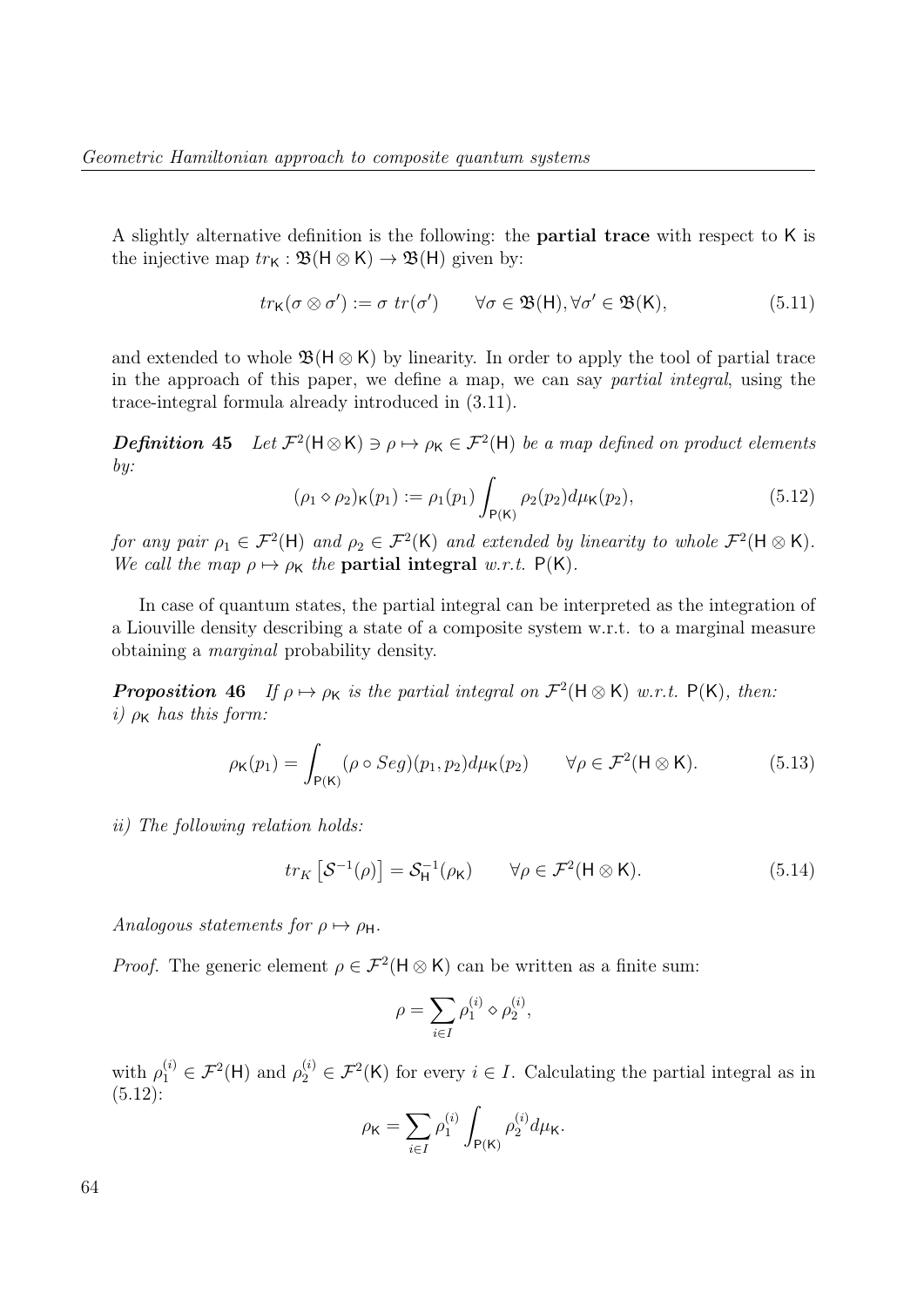Let us show that above expression is equivalent to  $(5.13)$ : By definition of Segre embedding, we have  $(\rho \circ Seg)(p_1, p_2) = \rho(p_1 \otimes p_2)$ ,  $\forall (p_1, p_2) \in P(H) \times P(K)$ , in particular:

$$
(\rho \circ Seg)(p_1, p_2) = \sum_{i \in I} \rho_1^{(i)}(p_1) \rho_2^{(i)}(p_2).
$$

Integrating w.r.t.  $\nu_{\mathsf{K}}$ :

$$
\int_{\mathsf{P}(\mathsf{K})} \rho \circ Seg \ d\mu_{\mathsf{K}} = \sum_{i \in I} \rho_1^{(i)} \int_{\mathsf{P}(\mathsf{K})} \rho_2^{(i)} \ d\mu_{\mathsf{K}} = \rho_{\mathsf{K}}.
$$

Let us prove the statement ii). By linearity and Proposition 43:

$$
S^{-1}(\rho) = \sum_{i \in I} S_{\mathsf{H}}^{-1}(\rho_1^{(i)}) \otimes S_{\mathsf{K}}^{-1}(\rho_2^{(i)}),
$$

applying the partial trace  $tr_{\mathsf{K}}$ :

$$
tr_{\mathsf{K}}\left[\mathcal{S}^{-1}(\rho)\right] = \sum_{i \in I} \ \mathcal{S}_{\mathsf{H}}^{-1}(\rho_1^{(i)}) \int_{\mathsf{P}(\mathsf{K})} \rho_2^{(i)} d\mu_{\mathsf{K}} = \mathcal{S}_{\mathsf{H}}^{-1} \left(\sum_{i \in I} \ \rho_1^{(i)} \int_{\mathsf{P}(\mathsf{K})} \rho_2^{(i)} d\mu_{\mathsf{K}}\right) = \mathcal{S}_{\mathsf{H}}^{-1}(\rho_{\mathsf{K}}).
$$

The statement of this proposition can be used to prove the next result showing how integrals of frame functions over  $P(H \otimes K)$  can be computed.

**Theorem 47** Let H and K be finite-dimensional Hilbert spaces with dim  $H$ , dim  $K >$ 2. Consider projective spaces  $P(H)$ ,  $P(K)$ ,  $P(H \otimes K)$ , each equipped with the discussed almost complex Kähler structure.  $\mu_H$ ,  $\mu_K$  and  $\mu$  denotes the respective Liouville measures.  $\mathcal{F}^2(\mathsf{H}\otimes\mathsf{K})$  denotes the vector space of frame functions in  $\mathcal{L}^2(\mathfrak{P}(\mathsf{H}\otimes\mathsf{K}),\nu)$ . The following fact holds for any  $\rho \in \mathcal{F}^2(\mathsf{H} \otimes \mathsf{K})$ :

$$
\int_{P(H)\times P(K)} \rho \circ Seg \ d\mu_H d\mu_K = \int_{P(H\otimes K)} \rho \ d\mu, \tag{5.15}
$$

where  $d\mu_H d\mu_K$  is the standard product measure on  $P(H) \times P(K)$ .

*Proof.* Let  $S : \mathfrak{B}(\mathsf{H} \otimes \mathsf{K}) \to \mathcal{F}^2(\mathsf{H} \otimes \mathsf{K})$  be the isomorphism defined as  $\mathcal{S}(\sigma) = \rho$  such that  $\rho(p) = tr(\sigma p)$  for every  $p \in P(H \otimes K)$ . Trace integral formula (3.11) holds:

$$
\int_{P(H\otimes K)} \rho \ d\mu = tr \left[ \mathcal{S}^{-1}(\rho) \right].
$$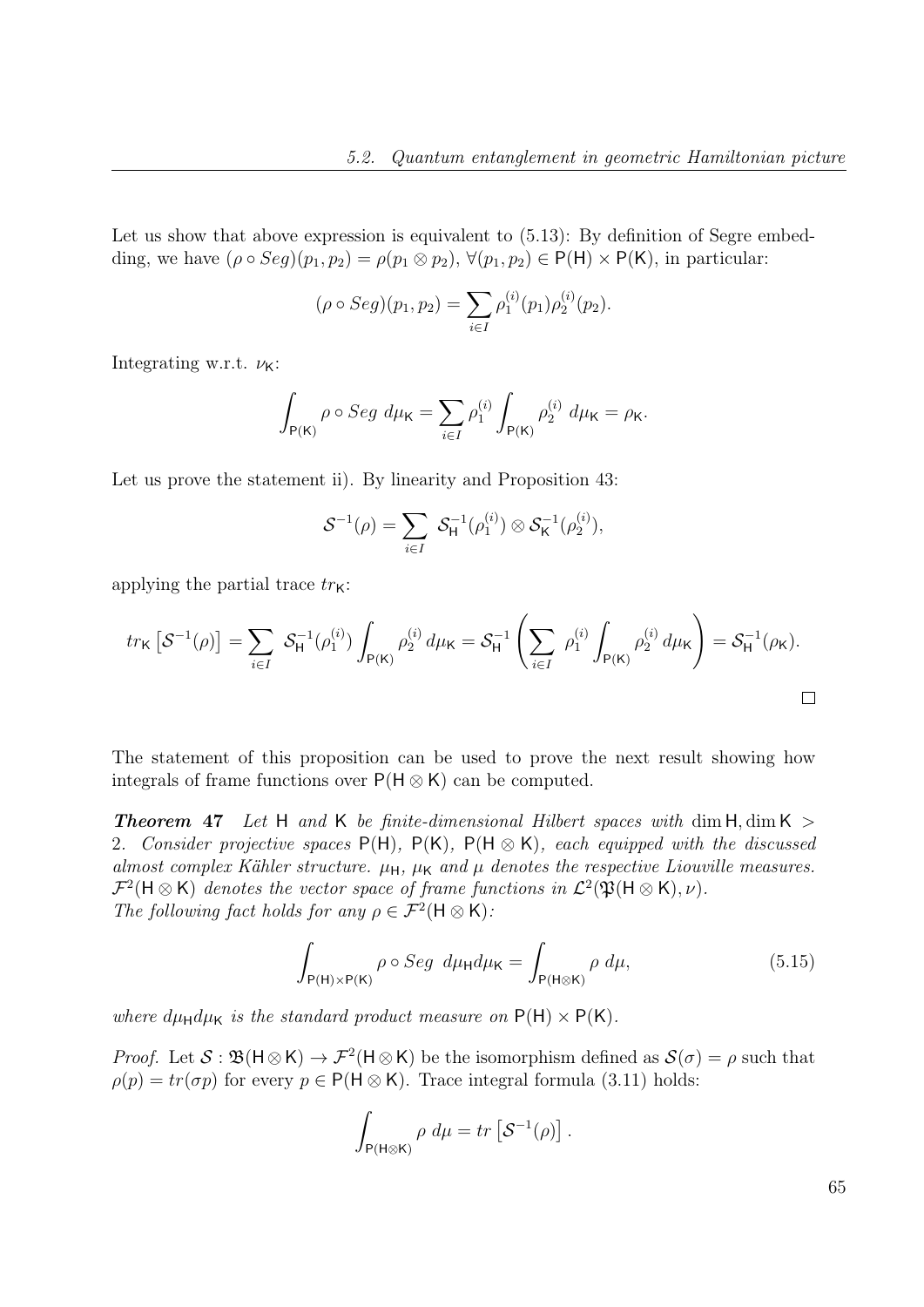Using statement (b) of Proposition 46:

$$
tr\left(tr_{\mathsf{K}}\left[\mathcal{S}^{-1}(\rho)\right]\right) = \int_{\mathsf{P}(\mathsf{H})} \rho_{\mathsf{K}} \, d\mu_{\mathsf{H}} \tag{5.16}
$$

Since  $tr(tr_{\mathsf{K}}[\mathcal{S}^{-1}(\rho)]) = tr[\mathcal{S}^{-1}(\rho)]$  by definition of partial trace, the theorem is proved by statement (a) of Proposition 46.  $\Box$ 

#### 5.2.2 A measure of entanglement

Let us recall the set of Liouville denisties is denoted by S(H) and the subset of densities representing pure states is denoted as  $S_p(H)$ . In the following there is the definition of separable and entangled states in terms of Liouville densities.

**Definition 48** Let  $\rho \in S_n(H \otimes K)$  be a Liouville density representing a pure state of the composite system described on  $P(H \otimes K)$ .  $\rho$  is said to be a **separable pure state** if there are  $\rho_1 \in S_p(H)$  and  $\rho_2 \in S_p(K)$  such that  $\rho = \rho_1 \diamond \rho_2$ . In other words,  $\rho$  is said to be a separable pure state if:

$$
(\rho \circ Seg)(p_1, p_2) = \rho_K(p_1)\rho_H(p_2) \qquad \forall (p_1, p_2) \in P(H) \times P(K) \tag{5.17}
$$

where  $\rho_H$  and  $\rho_K$  are the partials integrals of  $\rho$  w.r.t. P(H) and P(K) respectively. We denote the set of separable pure states as  $\mathsf{S}_p^{sep}(\mathsf{H} \otimes \mathsf{K})$ .

The elements of the convex hull  $S^{sep}(H \otimes K) := conv[S^{sep}_p(H \otimes K)]$  are called **separable** mixed states. Finally, the states belonging to  $\mathcal{E}(\mathsf{H} \otimes \mathsf{K}) := \mathsf{S}(\mathsf{H} \otimes \mathsf{K}) \setminus \mathsf{S}^{sep}(\mathsf{H} \otimes \mathsf{K})$  are called entangled states.

Definition 48 suggests that the measure of the subset in  $P(H) \times P(K)$  where the equation  $\rho \circ Seq = \rho_K \rho_H$  fails can be considered an entanglement measure of the state  $\rho$ .

From the physical point of view this idea of entanglement measure does not take into account the distinguishability of entangled states. Below the proposal of an entanglement measure based on a  $L^2$ -distance.

Let us introduce a real map  $E : S(H \otimes K) \to \mathbb{R}$  defined by:

$$
E(\rho) := \left(\int_{P(\mathsf{H}) \times P(\mathsf{K})} |F_{\rho}|^2 d\mu_{\mathsf{H}} d\mu_{\mathsf{K}}\right)^{\frac{1}{2}} \qquad \forall \rho \in \mathsf{S}_p(\mathsf{H} \otimes \mathsf{K}),\tag{5.18}
$$

where

$$
F_{\rho}(p_1, p_2) := (\rho \circ Seg)(p_1, p_2) - \rho_K(p_1)\rho_H(p_2), \tag{5.19}
$$

and the extension of E to  $S(H \otimes K)$  is given by the convex roof: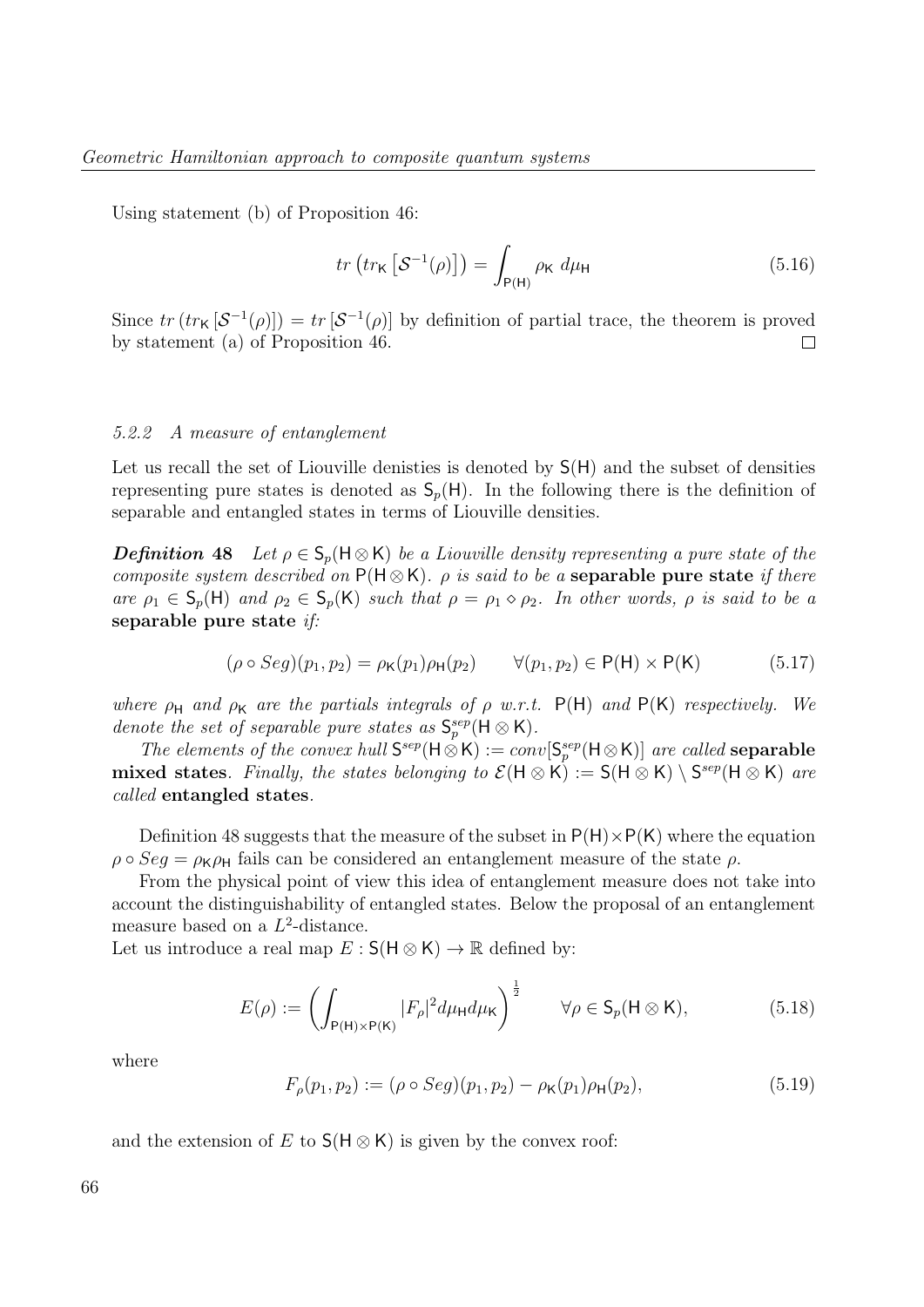$$
E(\rho) := \inf_{\rho = \sum_{i} \lambda_i \rho_i} \sum_i \lambda_i E(\rho_i) \qquad \forall \rho \in \mathsf{S}(\mathsf{H} \otimes \mathsf{K}), \tag{5.20}
$$

where the infimum is taken on all the possible convex combinations of  $\rho$  in terms of pure states  $\rho_i \in \mathsf{S}_p(\mathsf{H} \otimes \mathsf{K})$  and the coefficients  $\lambda_i$  are the statistical weights of the mixture. Since  $F_{\rho} \in \mathcal{L}^2(\mathsf{P}(\mathsf{H}) \times \mathsf{P}(\mathsf{K}), d\nu_{\mathsf{H}} d\nu_{\mathsf{K}})$  for any  $\rho \in \mathsf{S}_p(\mathsf{H} \otimes \mathsf{K})$  by definition (5.19),  $E(\rho)$  is its  $L^2$ -norm.

Another natural idea to define an entanglement measure seems to be given by the calculation of the integral of  $F_{\rho}$  itself on  $P(H) \times P(K)$ , however it is always zero. In fact, by definition of  $F_{\rho}$  and theorem 47, we have:

$$
\int_{P(H)\times P(K)} F_{\rho} d\mu_{H} d\mu_{K} = \int_{P(H\otimes K)} \rho \circ Seg \, d\mu - \int_{P(H)} \rho_{K} \, d\mu_{H} \int_{P(K)} \rho_{H} \, d\mu_{K} = 0,
$$

since  $\rho$ ,  $\rho_{\mathsf{K}}$ ,  $\rho_{\mathsf{H}}$  are each normalized to 1 w.r.t. appropriate measures.

Let us recall the following technical lemma [19] about the extension of functions from the extremal points to the convex hull, its statement is a convenient tool to check if the map E is a good entanglement measure.

**Lemma 49** Let X be the set of extremal points of a convex set K in a finite dimensional vector space. Let  $X_0$  be a compact subset of X and  $K_0 = conv(X_0)$  its convex hull.

For any non-negative continuous function  $E: X \to \mathbb{R}^+$  which vanishes exactly on  $X_0$ , its convex extension, defined as in  $(5.20)$ , is convex on K and vanishes exactly on  $K_0$ . Moreover, if  $E$  is invariant under unitary transformations then its convex extension is so.

In quantum information theory an axiomatic apporach can be adopted to find good candidates of entanglement measures (e.g. [26], [43]), for instance requiring that the candidate function assigns to each quantum state of a bipartite system a positive real number and it vanishes on separable states. Another requirement is the invariance of the entanglement measure w.r.t. local unitary transformations. The entanglement measure should be a convex function beacuse entanglement cannot be generated by mixing two states, moreover it should be a continuous function for this physical reason: A small perturbation of a state must correspond to a small change of entanglement. The following proposition shows that E satisfies a list of properties of a good entanglement measure.

**Proposition 50** The map  $E : S(H \otimes K) \ni \rho \mapsto E(\rho)$  satisfies the following properties: i)  $E(\rho) \in \mathbb{R}^+$  for every  $\rho \in \mathsf{S}(\mathsf{H} \otimes \mathsf{K});$ 

- ii)  $E(\rho) = 0$  if and only if  $\rho$  is separable;
- iii) E is invariant under the action of the unitary group;
- iv) E is a convex function;
- v)  $E$  is continuous w.r.t. the uniform norm topology.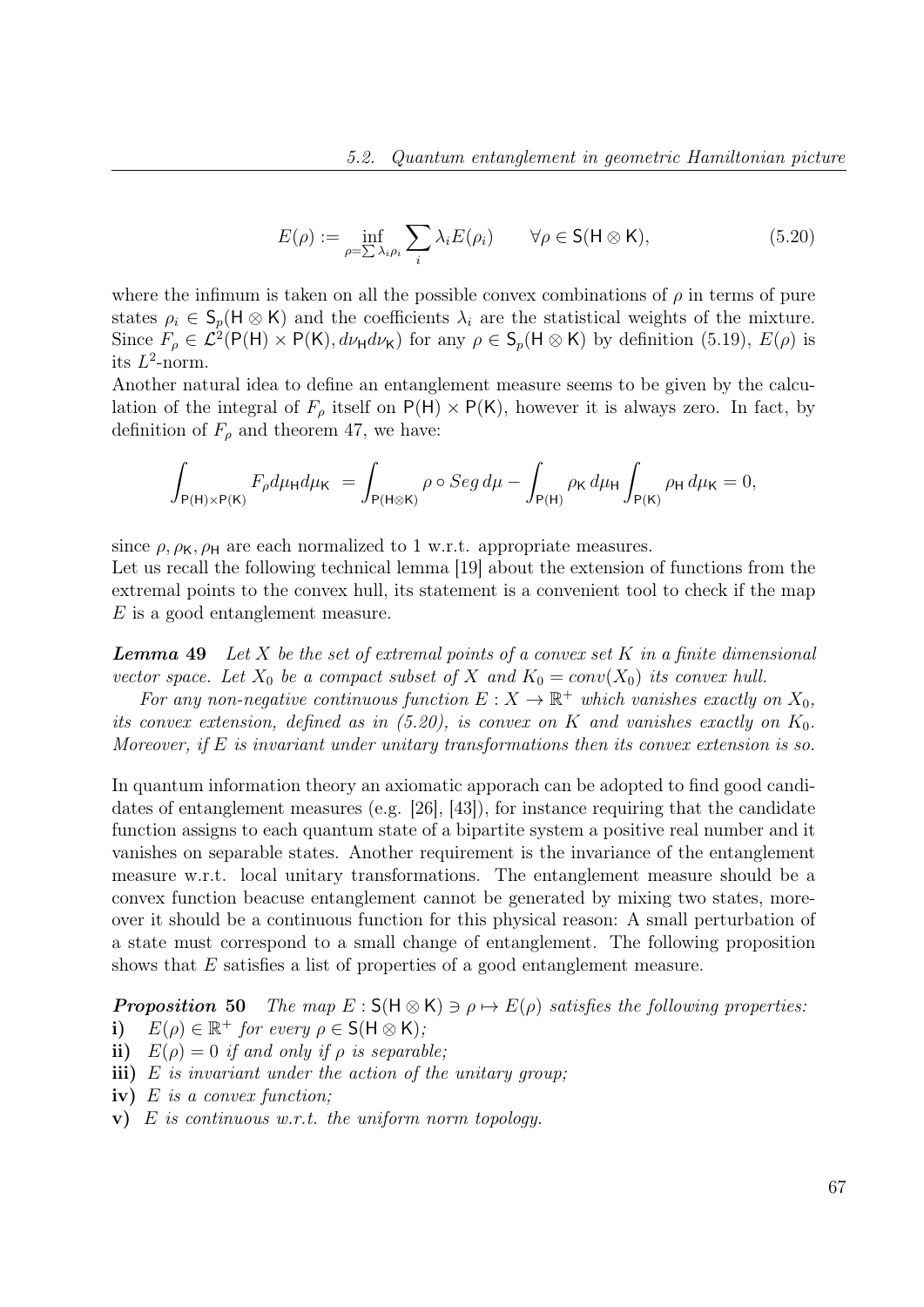*Proof.* i)  $E(\rho)$  is the integral of a non-negative function for any pure state  $\rho$ . Convex combinations preserve non-negativity.

ii) The non-negative function  $|F_{\rho}|^2$  vanishes everywhere on  $P(H) \times P(K)$  if and only if  $\rho$  is a separable pure state and then  $F_{\rho} = 0$  everywhere. Furthermore, since  $F_{\rho}$  is a continuous function, if  $F_{\rho} = 0$  a.e. then  $F_{\rho} = 0$  everywhere. The proof for mixed state is in iv) below. iii) The action of the unitary group on  $\mathcal{F}^2(\mathsf{H}_n)$  is given by  $[U(f)](p) = f(UpU^{-1})$ , where  $U \in U(n)$  and we used the same symbol for the representative operator. We need to prove that:

$$
E(U \otimes V\rho) = E(\rho),
$$

for every  $U \in U(n)$ ,  $V \in U(m)$  where dim  $H = n$  and dim  $K = m$ .

$$
E(U \otimes V\rho) = \left(\int |F_{U \otimes V\rho}(p_1, p_2)|^2 d\mu_{\mathsf{H}}(p_1) d\mu_{\mathsf{K}}(p_2)\right)^{\frac{1}{2}}
$$
  
= 
$$
\left(\int |F_{\rho}(Up_1U^{-1}, Vp_2V^{-1})|^2 d\mu_{\mathsf{H}}(p_1) d\mu_{\mathsf{K}}(p_2)\right)^{\frac{1}{2}}
$$
  
= 
$$
\left(\int |F_{\rho}(p_1, p_2)|^2 d\mu_{\mathsf{H}}(Up_1U^{-1}) d\mu_{\mathsf{K}}(Vp_2V^{-1})\right)^{\frac{1}{2}}
$$
  
= 
$$
\left(\int |F_{\rho}(p_1, p_2)|^2 d\mu_{\mathsf{H}}(p_1) d\mu_{\mathsf{K}}(p_2)\right)^{\frac{1}{2}} = E(\rho),
$$

where we used the unitary invariance of the measures  $\mu_H$  and  $\mu_K$ . The identity  $F_{U\otimes V\rho}(p_1, p_2)$  =  $F_{\rho}(Up_1U^{-1}, Vp_2V^{-1})$ , that is valid for any pair  $(p_1, p_2)$ , can be checked directly from definition (5.19). The result holds even for mixed states, see lemma 49.

v) Consider a sequnece of pure states  $\{\rho_n\}$  that is uniformly convergent to  $\rho \in \mathsf{S}_p(\mathsf{H}\otimes\mathsf{K}),$ thus we have the pointwise convergence  $\rho_n \to \rho$  as  $n \to \infty$ . Then  $\rho_n \circ Seg \to \rho \circ Seg$ pointwise.

 $\{\rho_n \circ Seq\}$  is a sequence of positive bounded functions thus it is dominated by an integrable function and we can apply the dominated convergence theorem, obtaining:

$$
\lim_{n\to\infty}\rho_{n\mathsf{K}}=\lim_{n\to\infty}\int(\rho_n\circ Seg)d\mu_{\mathsf{K}}=\int(\rho\circ Seg)d\mu_{\mathsf{K}}=\rho_{\mathsf{K}}.
$$

There is pointwise convergence of the sequences of partial integrals:  $\rho_{n\mathbf{K}} \to \rho_{\mathbf{K}}$ ,  $\rho_{n\mathbf{H}} \to \rho_{\mathbf{H}}$ . Thus we have the following pointwise limit:

$$
\lim_{n\to\infty} F_{\rho_n}(p_1, p_2) = F_{\rho}(p_1, p_2) \qquad \forall (p_1, p_2) \in \mathsf{P}(\mathsf{H}) \times \mathsf{P}(\mathsf{K}).
$$

Applying the dominated convergence theorem once again:

$$
\lim_{n\to\infty} E(\rho_n) = \lim_{n\to\infty} \sqrt{\int |F_{\rho_n}|^2 d\mu_{\mathsf{H}} d\mu_{\mathsf{K}}} = \sqrt{\int |F_{\rho}|^2 d\mu_{\mathsf{H}} d\mu_{\mathsf{K}}} = E(\rho).
$$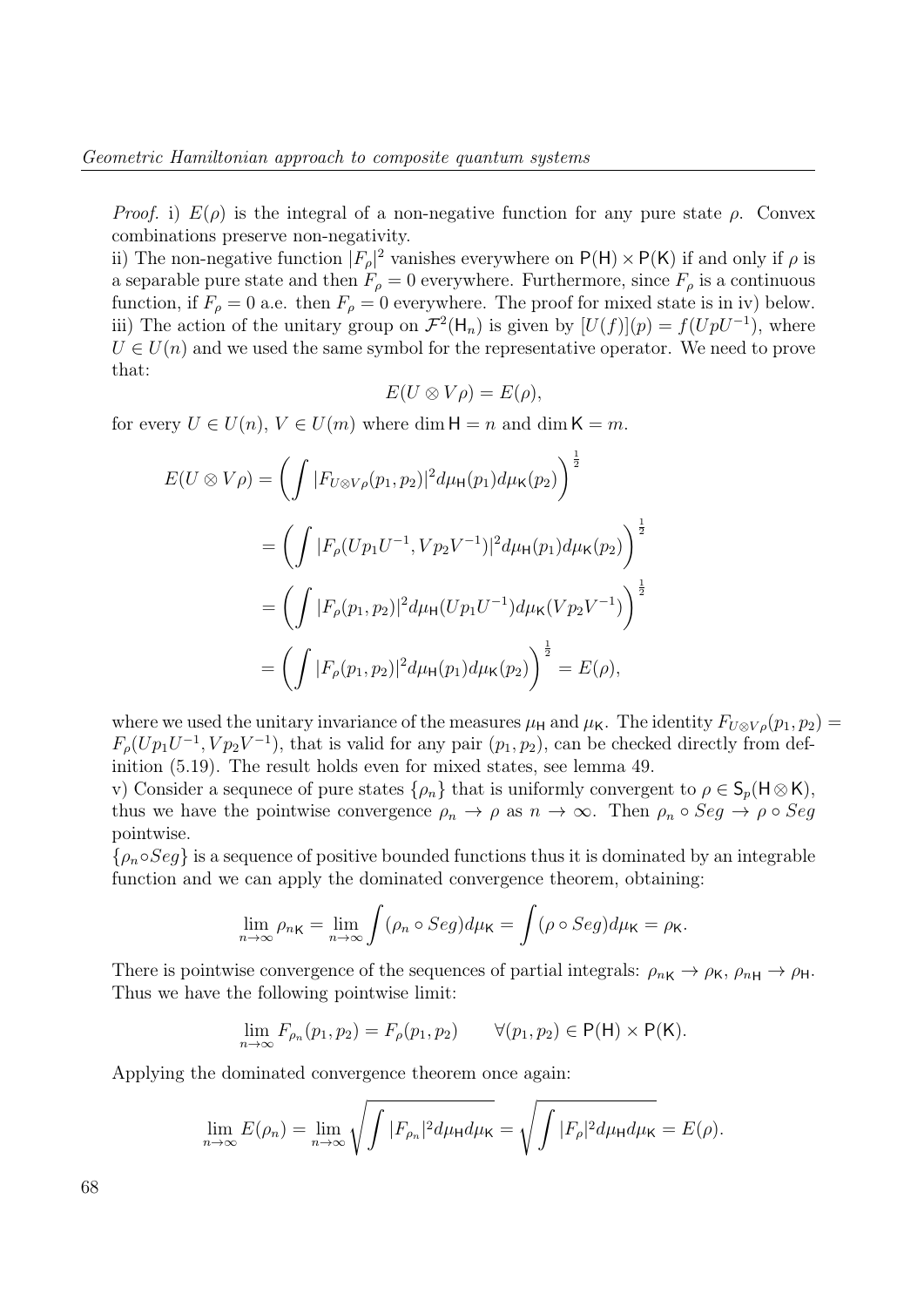iv) We apply lemma 49.  $E : S(H \otimes K) \to \mathbb{R}^+$  is the convex extension of a non-negative continuous function defined on the extremal elements of  $S(H \otimes K)$  that vanishes on the separable pure states, then it is a convex function vanishing exactly on the set of separable states.

 $\Box$ 

In standard QM, state distinguishability is quantified by the *trace-distance* between density matrices:  $d(\sigma, \sigma') = \frac{1}{2} \parallel \sigma - \sigma' \parallel_1 = \frac{1}{2}$  $\frac{1}{2}tr(|\sigma - \sigma'|)$ . Thus a good entanglement measure on the set of density matrices should be continuous w.r.t. the topology induced by  $\| \cdot \|_1$ . If H is a finite-dimensional Hilbert space then the topology induced by  $\| \cdot \|_1$ on  $\mathfrak{B}(\mathsf{H})$  coincides with the topology induced by the norm  $\|T\| := \sup_{\|\psi\|=1} |\langle \psi | T\psi \rangle| =$  $\sup_{p\in P(H)} |tr(Tp)| = ||S(T)||_{\infty}$ . For this reason the continuity w.r.t. the uniform norm topology is remarkable in order to use  $E$  as an entanglement measure.

**Definition 51** Let  $S(H \otimes K)$  be the set of Liouville densities on  $P(H \otimes K)$  describing physical states of a bipartite quantum system. The map  $E : S(H \otimes K) \to \mathbb{R}$  defined on the extremal points by  $(5.18)$  and extended by  $(5.20)$  to the convex hull is called standard Hamiltonian entanglement measure.

In the introductory section, we stress that the Hilbert-Schmidt distance between density matrices coincides up to a multiplicative constant with the  $\mathcal{L}^2$ -distance between associate Liouville densities. Thus we can express in terms of Liouville densities a well-known entanglement measure defined as the Hilbert-Schmidt distance of an entangled state from the set of separable states. Consider a density matrix  $\sigma_* \in \mathfrak{B}(\mathsf{H})$  of a bipartite system, an entanglement measure proposed in [47] is:

$$
D(\sigma_*) = \min_{\sigma \in \mathsf{S}^{sep}} \| \sigma - \sigma_* \|_{HS}, \tag{5.21}
$$

where  $S^{sep}$  is the convex set of separable density matrices. Thus we can introduce another measure of entanglement carried by a Liouville density  $\rho \in S(H \otimes K)$  in thi way:

$$
D(\rho) = \min_{\eta \in \mathsf{S}^{sep}(\mathsf{H} \otimes \mathsf{K})} \sqrt{\int_{\mathsf{P}(\mathsf{H} \otimes \mathsf{K})} |\rho - \eta|^2 d\mu}.
$$
 (5.22)

Even this definition is based on a  $\mathcal{L}^2$ -distance but in the space  $\mathcal{L}^2(\mathsf{P}(\mathsf{H}\otimes\mathsf{K}), d\nu)$  instead in  $\mathcal{L}^2(P(H) \times P(K), d\mu_H d\nu_K)$  like in our proposal. The letter has no a direct analogous in the standard formalism of density matrices, because  $\mathcal{L}^2$ -distance is computed for functions that are not defined on the projective space  $P(H \otimes K)$  but on the cartesian product  $P(H) \times P(K)$  which is the *classical-like* phase space of the bipartite system.

The entanglement measure based on Hilbert-Schmidt distance is connected with the violation degree of a generalized Bell inequality as shown by Bertlmann-Narnhofer-Thirring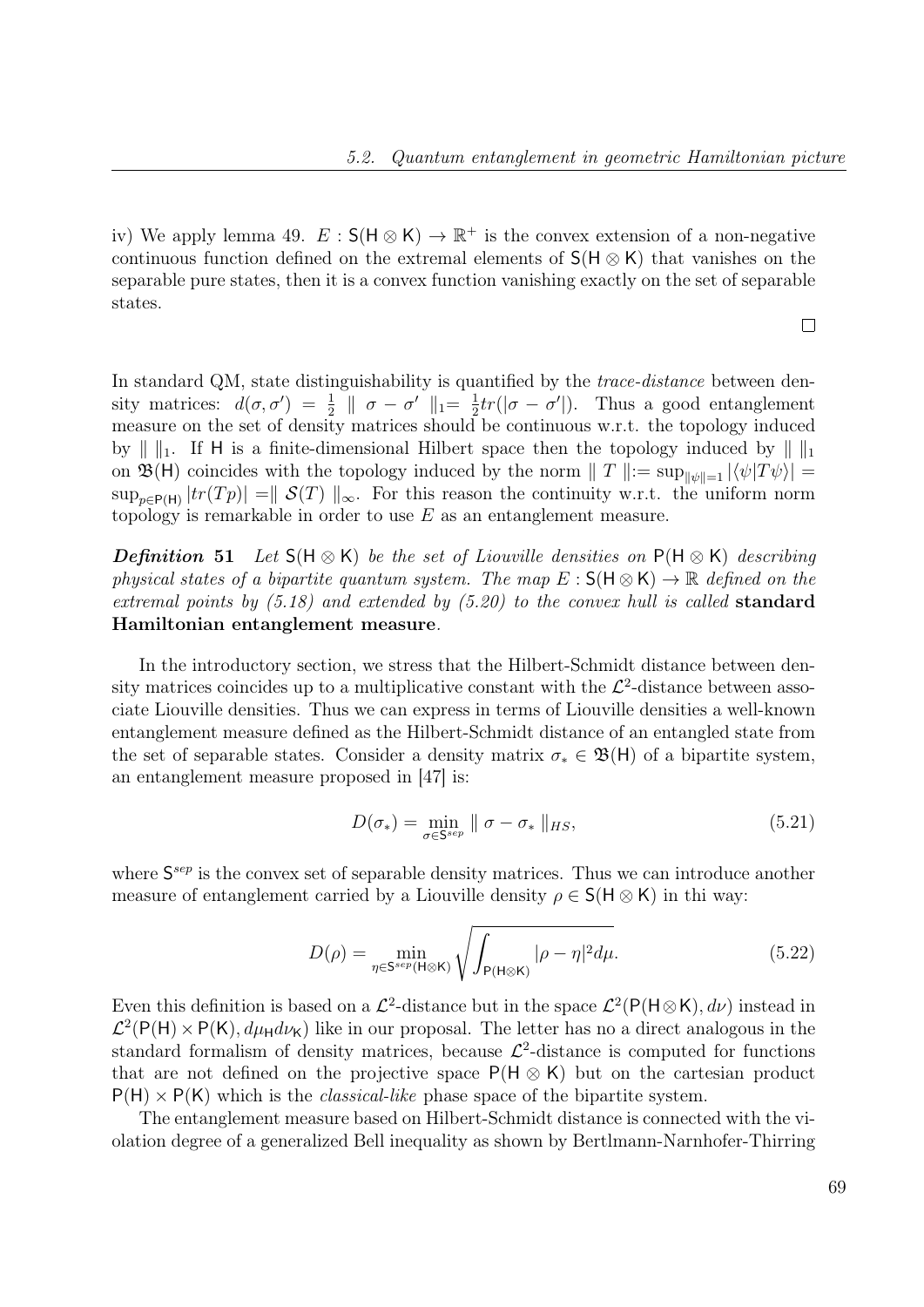theorem [5]. To study this connection from the point of view of Hamiltonian formalism we introduce the *witness inequality* in the next section.

#### 5.3 Separability criteria for Liouville densities

Using the developed machinery we can translate two celebrated separability criteria in the language of Hamiltonian formulation.

**Proposition 52** For any Liouville density  $\rho \in S(H \otimes K)$  representing an entangled state there is an observable  $f: P(H \otimes K) \to \mathbb{R}$  (called entanglement witness) such that:

$$
\int_{P(H \otimes K)} f \rho d\mu < 0 \qquad \text{and} \qquad \int_{P(H \otimes K)} f \eta d\mu \ge 0,\tag{5.23}
$$

for every separable Liouville density η.

*Proof.* For any entangled density matrix  $\sigma$  in H  $\otimes$  K there is a Hermitian operator A (i.e. a quantum observable) such that  $tr(A\sigma) < 0$  and  $tr(A\theta) > 0$  for every separable density matrix  $\theta$  (see e.g. Lemma 1 [24]). Applying trace-integral formulas:

$$
tr(A\sigma) = \int_{P(\mathsf{H}\otimes\mathsf{K})} f\rho d\mu \quad , \quad tr(A\theta) = \int_{P(\mathsf{H}\otimes\mathsf{K})} f\eta d\mu
$$

where  $\rho = \mathcal{S}(\sigma)$ ,  $\eta = \mathcal{S}(\theta)$  and  $f = \mathcal{O}(A)$ , i.e. f represents a quantum observable.

 $\Box$ 

To make above result useful, we recall when a real function  $f \in \mathcal{L}^2(\mathsf{P}(\mathsf{H}\otimes\mathsf{K}), d\mu)$  represents a quantum observable (i.e. when it verifies  $f = \mathcal{O}(A)$  for some  $A \in iu(n)$ ). A necessary and sufficient condition, obtained applying proposition 25 in [34], is:

$$
\int_{P(\mathsf{H}\otimes\mathsf{K})} f\mathcal{S}(p_0) d\mu = d^2 f(p_0),\tag{5.24}
$$

for every pure state  $p_0$ , where  $d = \dim H \times \dim K$ .

An *entanglement witness* can be defined as a non-positive observable such that its expectation value on every separable state is a positive number. The second inequality in (5.23) is violated by an entangled state, first equation in (5.23). The violation of the inequality:

$$
\int_{P(H \otimes K)} f \rho d\mu \ge 0 \qquad \text{with } f \text{ entanglement witness} \tag{5.25}
$$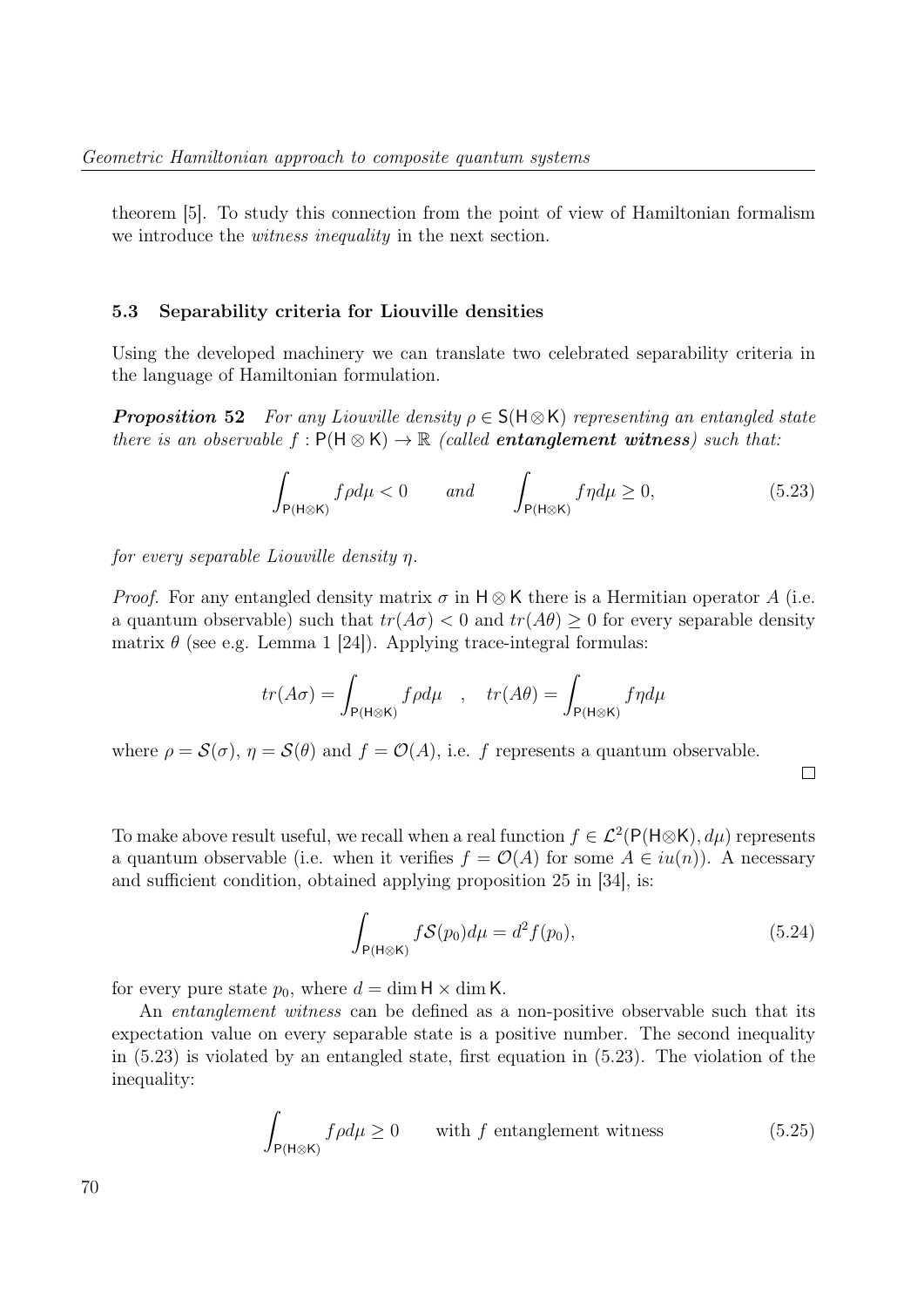is a good criterion to test if a state is entangled, it can be called generalized Bell inequality in the Hamiltonian formalism. The maximal violation of operatorial generalized Bell inequality is connected with Hilbert-Schmidt entanglement measure (5.21) by the Bertlmann-Narnhofer-Thirring theorem [5]. Thus (5.25) and (5.22) can be used to obtain a Hamiltonian version of BNT theorem.

**Proposition 53** A Liouville density  $\rho \in S(H \otimes K)$  describes a separable state if and only if:

$$
\int_{P(H \otimes K)} \rho f d\mu \ge 0,\tag{5.26}
$$

for any quantum observables f satisfying:

$$
\int_{P(H \otimes K)} \eta_1 \diamond \eta_2 f d\mu \ge 0 \tag{5.27}
$$

for all  $\eta_1 \in \mathcal{F}^2(\mathsf{H})$  and  $\eta_2 \in \mathcal{F}^2(\mathsf{K})$  such that:

$$
G(d\eta_1, d\eta_1) = 2(\eta_1 - \eta_1^2) \tag{5.28}
$$

$$
R(d\eta_2, d\eta_2) = 2(\eta_2 - \eta_2^2) \tag{5.29}
$$

where G and R are the scalar products of one-forms respectively induced by the Fubini-Study metrics on  $P(H)$  and  $P(K)$ .

*Proof.* A density matrix  $\sigma$  on H  $\otimes$  K is separable if and only if  $tr(\sigma A) > 0$  for any Hermitian operator A satisfying  $tr((P \otimes Q)A) > 0$  for all orthogonal projectors P and Q on H and K respectively (e.g. theorem 1 in [24]). The statement of the proposition is the translation of this fact in the classical-like functions formalism. Consider the real functions  $g = \mathcal{S}(\tau) \in \mathcal{F}^2(\mathsf{H})$  and  $g' = \mathcal{S}(\tau') \in \mathcal{F}^2(\mathsf{H})$  for  $\tau, \tau' \in \mathfrak{B}(\mathsf{H})$ , then a direct computation [34] produces:

$$
\mathcal{S}(\tau \tau') = \mathcal{S}(\mathcal{S}^{-1}(g)\mathcal{S}^{-1}(g')) = \frac{i}{2} \{g, g'\}_{PB} + \frac{1}{2} G(dg, dg') + gg'.
$$

If  $\tau' = \tau$  then the Poisson bracket is zero, moreover if  $\tau$  is an orthogonal projector:

$$
g = S(\tau) = \frac{1}{2}G(dg, dg) + g^2,
$$
\n(5.30)

i.e.  $G(dg, dg) = 2(g - g^2)$ . The converse is true because S is bijective: If  $g = \mathcal{S}(\tau)$  satisfies  $(5.30)$  then  $\tau$  is an orthogonal projector.

If  $\eta_1 \in \mathcal{F}^2(\mathsf{H})$  satisfies  $(4.3)$  and  $\eta_2 \in \mathcal{F}^2(\mathsf{K})$  satisfies  $(4.4)$  then the operators  $P =$  $\mathcal{S}_{\mathsf{H}}^{-1}$  $G_H^{-1}(\eta_1)$  and  $Q = \mathcal{S}_{\mathsf{K}}^{-1}$  $K^{-1}(\eta_2)$  are orthogonal projectors. And using (5.9) as the definition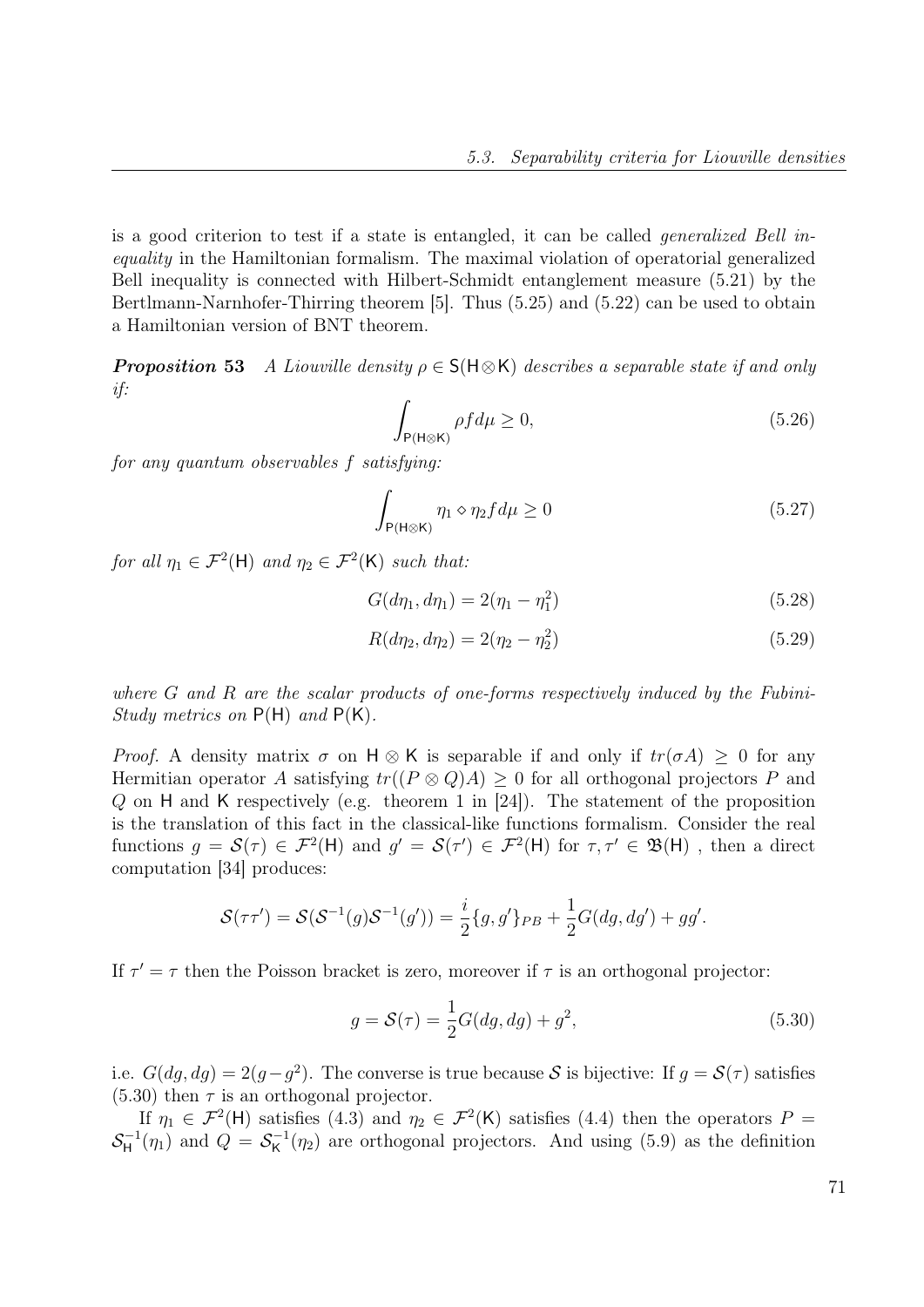of  $\diamond$  we have  $\mathcal{S}(P \otimes Q) = \eta_1 \diamond \eta_2$ . We can use trace-integral formulas as in the proof of proposition 52 to obtain (5.26) and (5.27).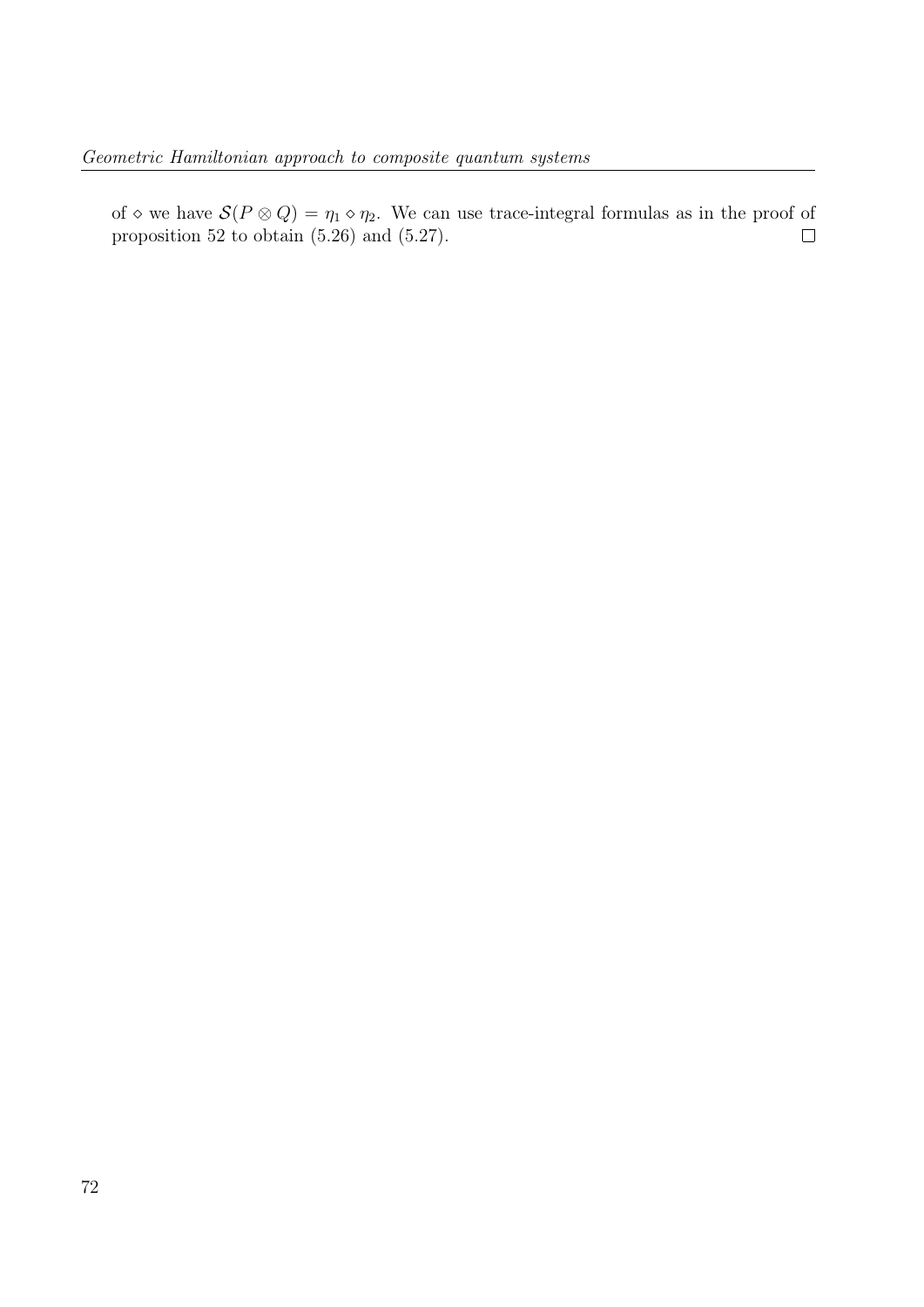### Conclusions

The main results about the geometric Hamiltonian formulation of finite-dimensional Quantum Mechanics and its interplay with the standard formalism presented in this dissertation has been developed applying the machinery of frame functions and their properties. More precisely, we have considered frame functions belonging to  $\mathcal{L}^2(\mathsf{P}(\mathsf{H}_n), \mu_n)$  where  $\mu_n$ is the natural Liouville measure defined on the Kähler manifold  $P(H_n)$  and coincides with a unique measure induced by the Haar measure on the unitary group  $U(n)$ . The complete characterization of classical-like observables (and classical-like states) allows to construct a one-parameter class of prescriptions to obtain a self-consistent geometric Hamiltonian formulation of a finite-dimensional quantum theory. The parameter is  $\kappa > 0$  which labels the all possible Kählerian structures on the projective space. For any  $\kappa > 0$ , an inverse prescription to obtain a "standard" quantum observable (a self-adjoint operator) from the associated classical-like observable has been discussed in terms of an integration on the Hilbert projective space. Since frame functions allow to completely characterize quantum observables in terms of classical-like observables, the algebra of observables has been concretely constructed as a  $C^*$ -algebra of functions with a non-commutative product.

Description of finite-dimensional quantum systems is crucial in quantum information, so the geometric formalism has been applied to define and characterize the notion of quantum entanglement within the description of a bipartite quantum system. An analogous of the partial trace is defined and its interpretation as an integration w.r.t. to a marginal probability measure has been pointed out and used to propose a new entanglement measure, providing a map which statisfies several good properties of an entanglement measure. At the end of the last chapter there are some comments about the translation of known separability criteria in terms of geomretic Hamiltonian formulation.

For obvious physical reasons, a cogent direction of investigation is the infinite-dimensional extension of the presented results. The projective space on a infinite-dimensional Hilbert space is endowed with a Kähler structure as well in the finite-dimensional case, thus one would have a good geomteric framework. However the very difficult issue is the definition of a Liouville measure on such infinite-dimensional quantum phase space. In this way, one should use a machinery beyond standard measure theory like the ideas that have been developed to study mathematical foundations of Feynman path integrals.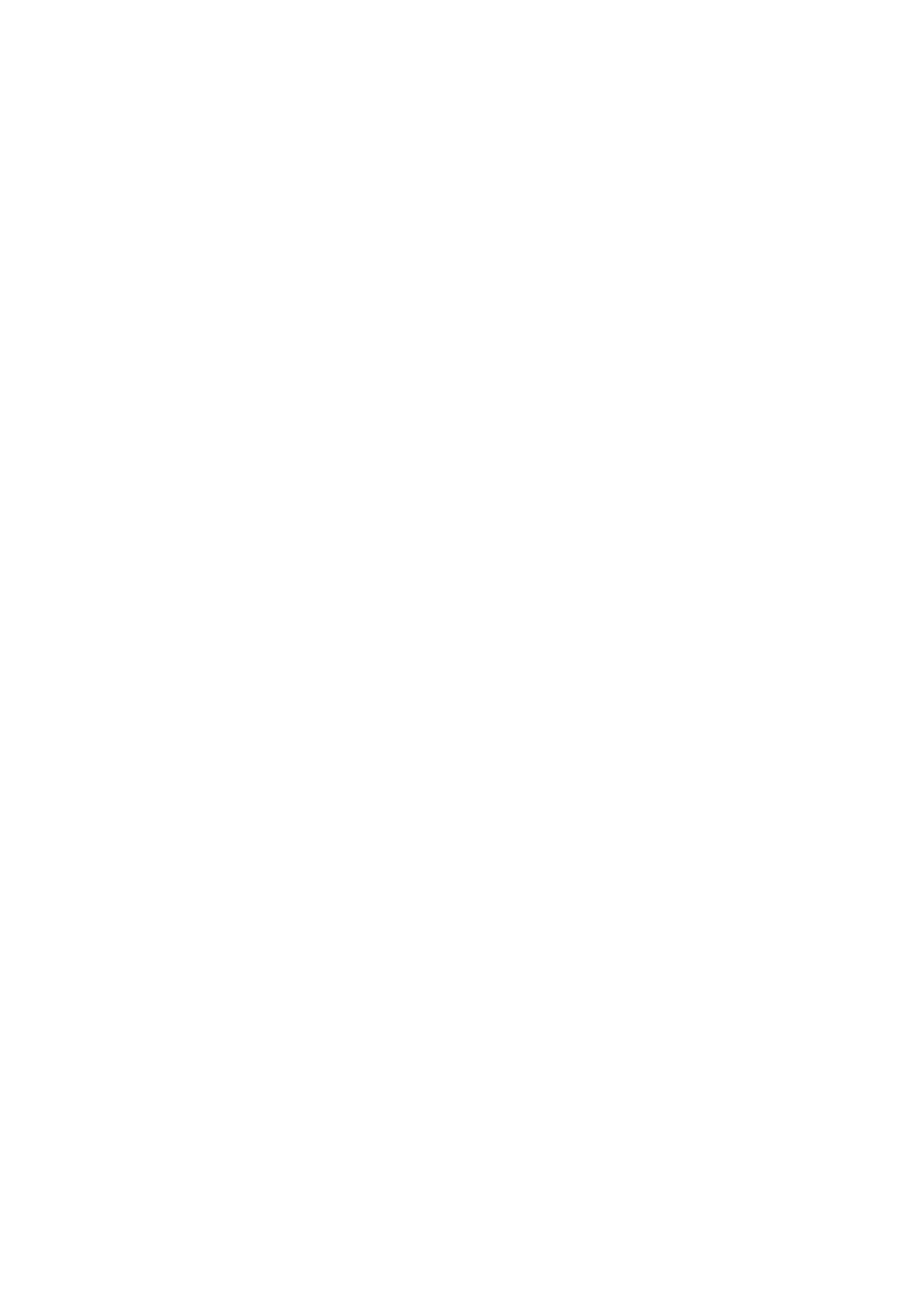## Bibliography

- [1] R. Abraham, J.E. Marsden. Foundations of Mechanics. AMS Chelsea Publishing (1978).
- [2] P. Aniello, J. Clemente-Gallardo, G. Marmo, G.F. Volkert. Classical tensors and quantum entanglement I: Pure states. Int.J.Geom.Meth.Mod.Phys. 7(3) (2010) pp. 485-503.
- [3] P. Aniello, J. Clemente-Gallardo, G. Marmo, G.F. Volkert. Classical tensors and quantum entanglement II: Mixed states. Int. J. Geom. Meth. Mod. Phys. 08:853-883 (2011).
- [4] P. Aniello, J. Clemente-Gallardo, G. Marmo, G.F. Volkert. From Gepometric Quantum Mechanics to Quantum Information arXiv:1101.0625.
- [5] R.A. Bertlmann, H. Narnhofer, W. Thirring. Geometric picture of entanglement and Bell inequalities. Phys. Rev. A 66 (2002) 032319.
- [6] A. Ashtekar and T. A. Schilling, Geometry of quantum mechanics, AIP Conference Proceedings, 342, 471-478 (1995).
- [7] G.Birkhoff and J. von Neumann, The logic of quantum mechanics, Annals of Mathematics 37, 415 (1936).
- [8] A. Bloch, An infinite-dimensional Hamiltonian system on projective Hilbert space, Transactions of the American Mathematical Society 302, n.2 (1987).
- [9] D. C. Brody, L. P. Hughston. Geometric quantum mechanics, Journal of Geometry and Physics 38 19-53 (2001).
- [10] A.Benvegnù, N.Sansonetto and M.Spera Remarks on geometric quantum mechanics, Journal of Geometry and Physics 51 229-243 (2004).
- [11] A.O. Barut and R. Raczka. Theory of Group Representations and Applications. World Scientific, Singapore, (2000).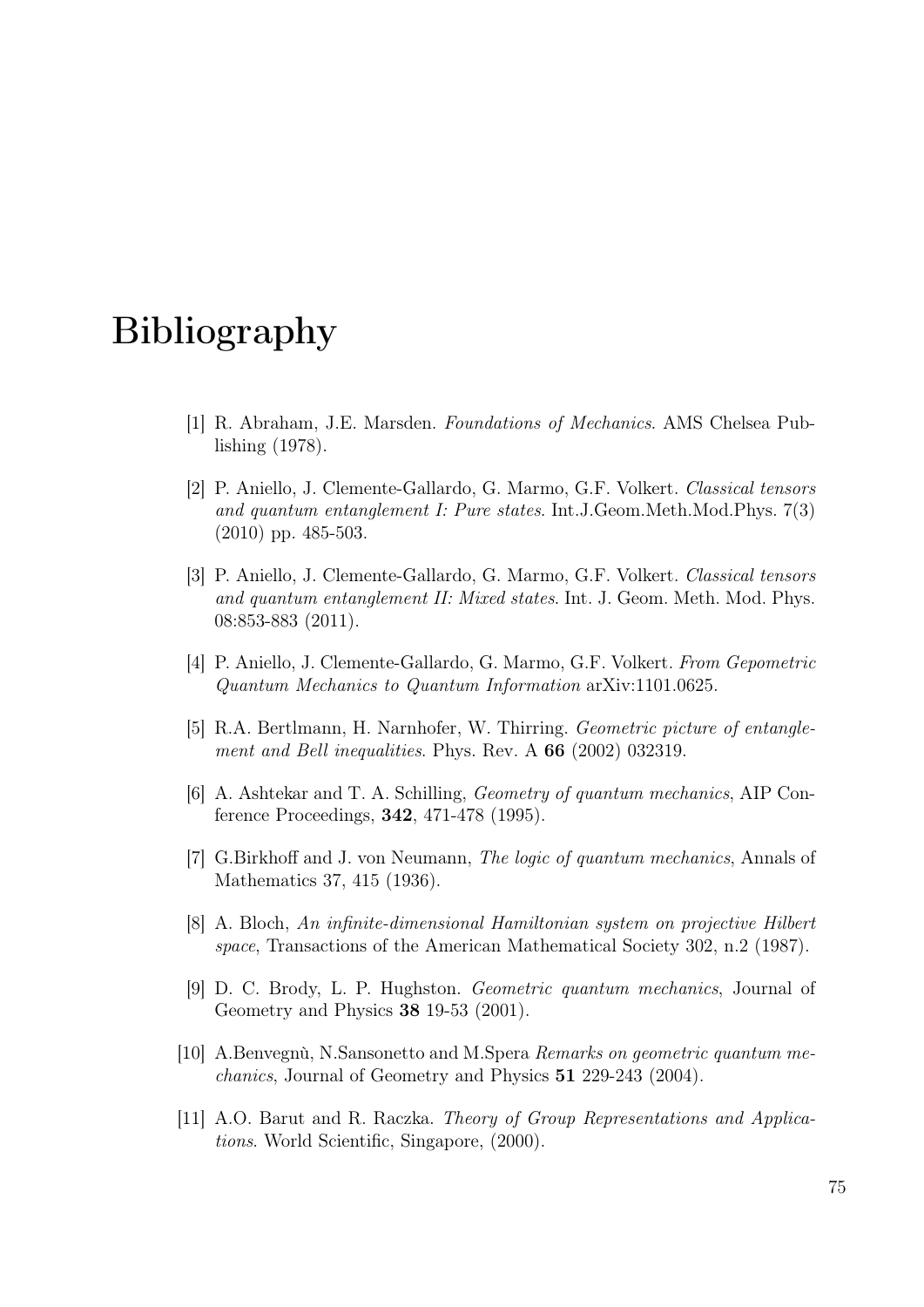- [12] J. F. Carinena, A.Ibort, G.Marmo, G.Morandi. Geometrical description of algebraic structures: Applications to Quantum Mechanics, AIP Conf.Proc. 1130 47-59 (2009).
- [13] R. Cirelli, P. Lanzavecchia, and A. Mania, Normal pure states of the von neumann algebra of bounded operators as kahler manifold J. Phys. A: Mathematical and General, 16, . 3829 (1983).
- [14] P.A.M. Dirac The principles of Quantum Mechanics Oxford Claredon Press (1958).
- [15] A. Dvurečenskij. *Gleason's theorem and its applications* Kluwer academic publishers (1992).
- [16] F.Falceto, L.Ferro, A.Ibort and G. Marmo. Reduction of Lie-Jordan Banach algebras and quantum states J. Phys. A: Math. Theor. 46 015201 (2013).
- [17] P.Facchi, L.Ferro, G. Marmo and S. Pascazio, Defining quantumness via the Jordan product, Preprint arXiv:1309.4635v1.
- [18] J. Grabowski, M. Kuś and G. Marmo. Geometry of quantum systems: density states and entanglement, J. Phys. A: Math. Gen. 38 10217-10244 (2005).
- [19] J. Grabowski, M. Kuś and G. Marmo. Segre maps and entanglement for multipartite systems of indistinguishable particles, J. Phys. A: 38 105301 (2011).
- [20] G.W. Gibbons. Typical states and density matrices Journal of Geometry and Physics 8 147-162 (1992)
- [21] A. M. Gleason. Measures on the closed subspaces of a Hilbert space, Journal of Mathematics and Mechanics, Vol.6, No.6, 885-893 (1957).
- [22] B.C. Hall Quantum Theory for Mathematicians Springer, Graduate Texts in Mathematics (2013).
- [23] R. Hartshorne, Algebraic Geometry, Springer Science+Businness Media, Inc. (1977).
- [24] M. Horodecki, P. Horodecki, R. Horodecki Separability of mixed states: Necessary and sufficient conditions, Phys. Lett. A 223, no. 1-2,1-8 (1996).
- [25] K. D. Johnson and N. R. Wallach. Composition series and intertwining operators for spherical principal series I., Trans. Am. Math. Soc. 229, 137-173 (1977) Volume 229, 1977.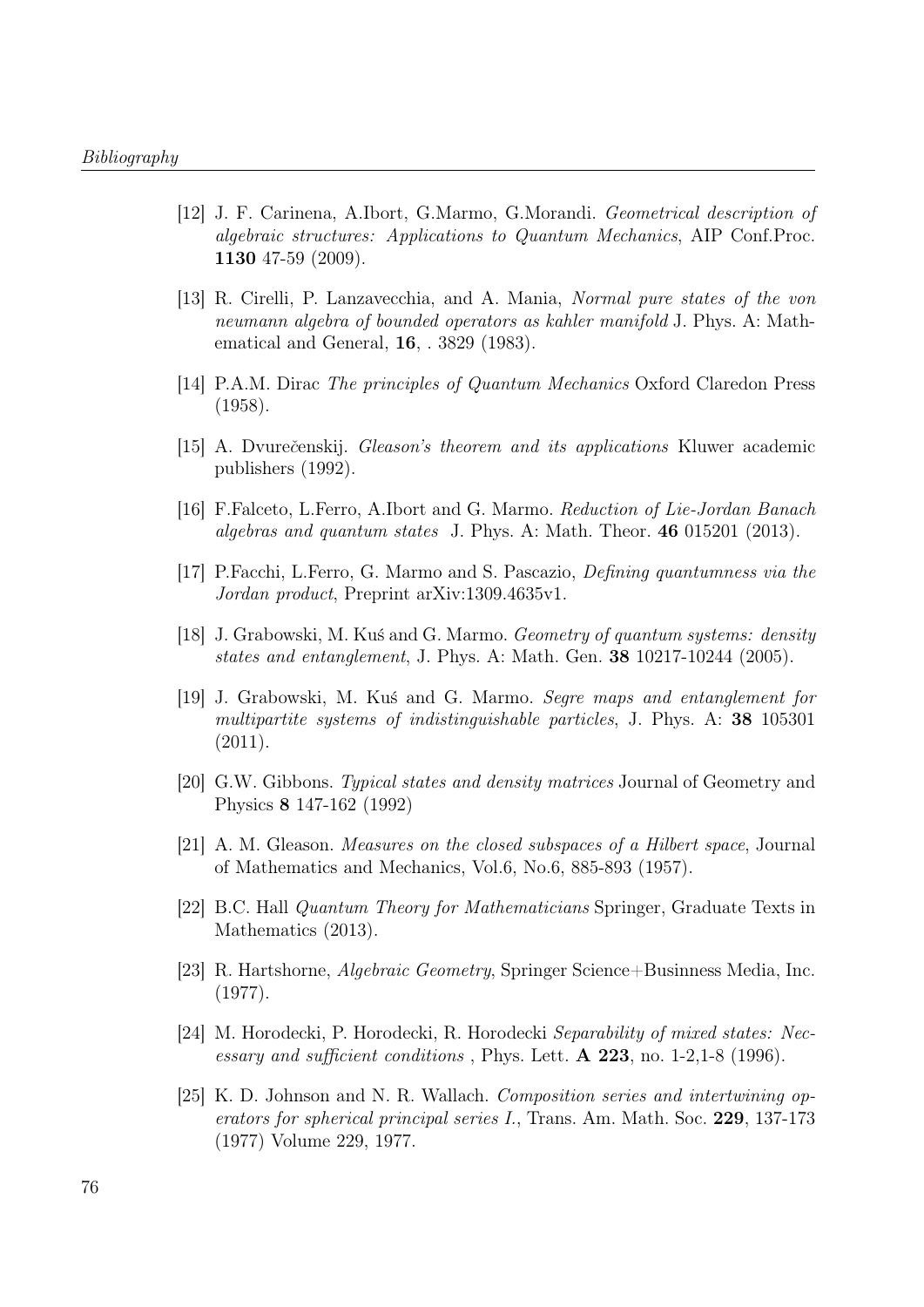- [26] M. Keyl Fundamentals of Quantum Information Theory, Phys. Rep. 369, no. 5 431-548 (2002).
- [27] T. W. B. Kibble Geometrization of Quantum Mechanics, Commun. Math. Phys. 65, 189-201 (1979).
- [28] A.A. Kirillov Representation Theory and Noncommutative Harmonic Analysis I Springer-Verlag (1994).
- [29] S. Kobayashi Geometry of bounded domains, Trans. Amer. Math. Soc. 92, pp 267-290 (1959).
- [30] G. W. Mackey. Induced representations of locally compact groups I, The Annals of Mathematics, Second Series, Vol.55, No.1, 101-139 (1951).
- [31] S. Mazzucchi Mathematical Feynman Pah Integrals and theri Applications, World Scientific Publishing Co.Pte.Ltd. (2009).
- [32] V. Moretti Spectral Theory and Quantum Mechanics, Springer (2013).
- [33] V. Moretti and D. Pastorello. Generalized Complex Spherical Harmonics, Frame Functions, and Gleason Theorem Ann. Henri Poincaré 14,1435-1443 (2013).
- [34] V. Moretti and D. Pastorello. Frame functions in finite-dimensional Quantum Mechanics and its Hamiltonian formulation on complex projective spaces, Submitted to CMP arXiv:1311.1720.
- [35] V. Ovsienko and S. Tabachnikov. Projective Differential Geometry: Old and New. Cambridge University Press (2005).
- [36] D. Pastorello. A geometric Hamiltonian description of composite quantum systems and quantum entanglement. arXiv: 1408.1839.
- [37] E. Prugovečki. *Quantum Mechanics in Hilbert Space*. Academic Press (1971).
- [38] B. O'Neill , Semi-Riemannian geometry, Academic Press, San Diego (1983).
- [39] W. Rudin *Real and complex analysis* McGrow-Hill Book Co. (1986).
- [40] W. Rudin Functional Analysis McGrow-Hill Book Co. (1986).
- [41] F. Strocchi An introduction to the mathematical structure of Quantum Mechanics (2nd edition) World Scientific Publishing Co. Pte. Ltd. (2008).
- [42] B. Simon Representations of Finite and Compact Groups Graduate Studies in Mathematics Vol. 10 American Physical Society (1996).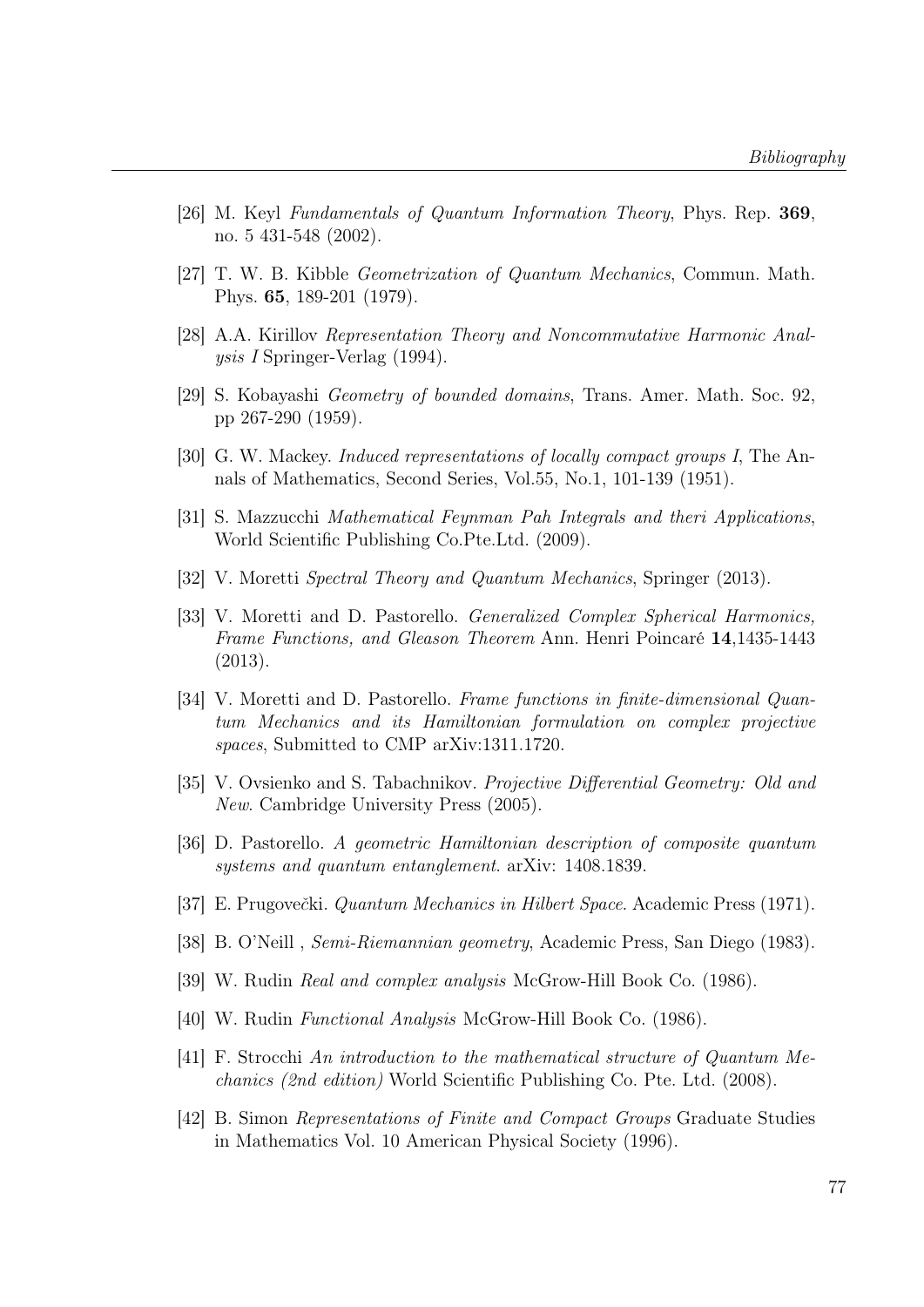- [43] V. Vedral, M.B. Plenio, M.A. Rippin, P.L. Knight. *Quantifying entangle*ment, Phys.Rev.Lett. 78.12 (1997), p. 4.
- [44] S. Watanabe. Spherical Harmonics on  $U(n)/U(n-1)$  and Associated Hilbert Spaces of Analytic Functions, Tokyo J. Math 23, 352-360 (2000).
- [45] S. Watanabe. *Generating functions and integral representations for the spher*ical functions on some classical Gelfand pairs, Kyoto J. Math 33 1125-1142 (1993).
- [46] F.W. Warner. Foundations of Differentiable Manifolds and Lie Groups, Springer, Berlin, (1983).
- [47] C.Witte, M.Trucks. A new entanglement measure induced by the Hilbert-Schmidt norm. Phys.Lett.A 257 (1998) p.12.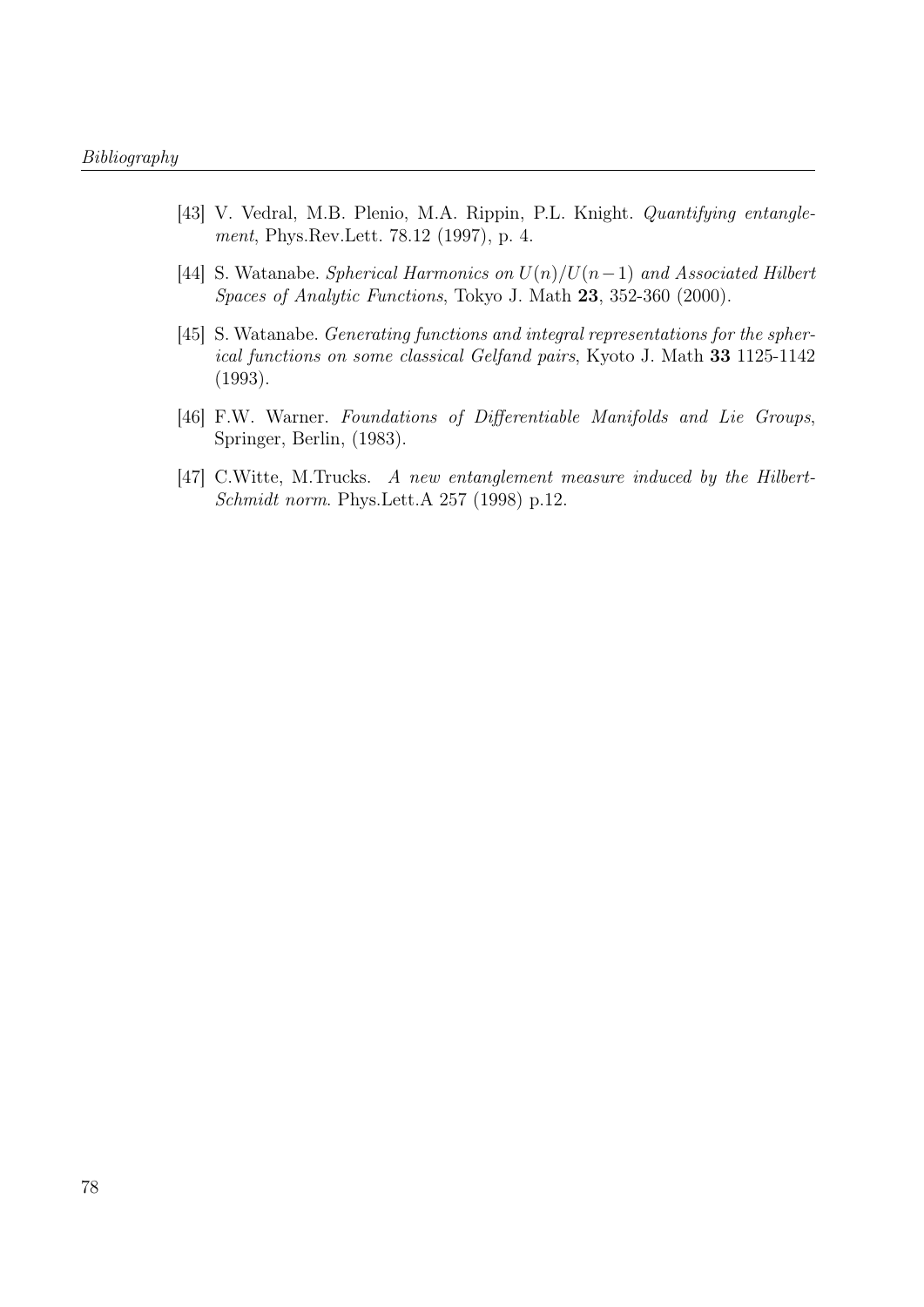### Acknowledgements

First and foremost, I thank my academic advisor Prof. Valter Moretti for guiding me during the Ph.D program. He steadily supported me but always encouraging my scientific independence. Valter's mentoring has been crucial for my scientific and personal growth, he made me feel his colleague rather than his student.

I would like to thank Dr. Paolo Aniello and Dr. Claudio Dappiaggi for accepting to be the committee members of the dissertation defense. In particular, I thank Paolo for the various interesting discussions about geometric aspects of QM during our meetings in Naples and Trento; I thank him also for planning our scientific collaboration. I thank likewise Claudio for inviting me to the workshop AQFT14 at Erwin Schrödinger Institue in Vienna, the first international meeting where I presented my results. I thank him also for his interest to my work and for several suggestions.

I would like to thank Prof. Giuseppe Marmo for deep scientific discussions and the invitation in Naples, moreover he supported my attendance at several conferences.

I would like to thank Prof. Romeo Brunetti, Dr. Igor Kavkhine, Dr. Sonia Mazzucchi, Prof. Enrico Pagani for a lot of interesting discussions during the last three years (mainly but not only on Mathematical Physics). In particular I thank Sonia for accepting to spend her competence to study the infinite-dimensional extension of geometric Hamiltonian QM. I would like to thank Prof. Augusto Visintin for several discussions about Mathematical Analisys in Quantum Mechanics and for the suggestion of various interesting books (some of which are included in the bibliografy of the present work).

I would like to thank Prof. Alessandro Perotti for useful comments in preparation of the paper [33].

I would like to thank Prof. Riccardo Ghiloni, Prof. Gianluca Occhetta and Prof. Alberto Valli for the experience of teaching support in their courses.

I would like to acknowledge some precious people: I owe a debt of gratitude to Giovanni Stecca, a great friend and one of the most brilliant physicists I ever known. I thank him for spending his time with me entertaining an immense number of discussions on Mathematics, Physics, Literature, Arts, Music, Policy and else. I thank Simone Crespiatico for the intriguing conversations (often disputes) with a cultured philosopher. I thank my friend Guglielmo Stecca for the various funny moments and the example of his remarkable academic results. I am lucky to have met these guys.

I would like to thank my parents for their constant support. They say to be proud of me, let me say I am proud of them, seriously.